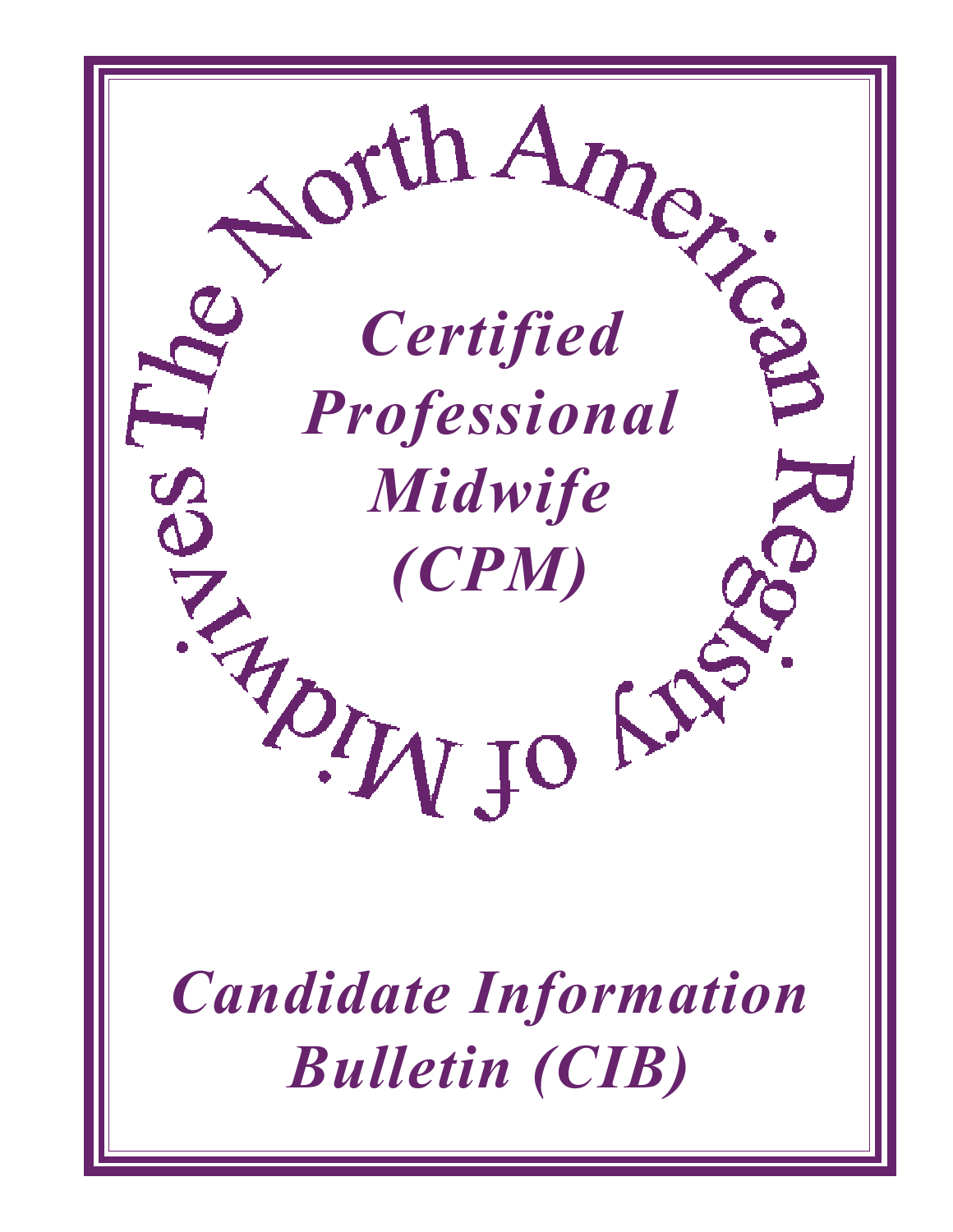## **Table of Contents**

| What is a Certified Professional Midwife (CPM)?  4                                          |
|---------------------------------------------------------------------------------------------|
|                                                                                             |
| NARM Position Statement: Educational Requirements to                                        |
| Become a Certified Professional Midwife (CPM) 6                                             |
|                                                                                             |
| Requirements for Certification by Educational                                               |
|                                                                                             |
| Graduation from a MEAC-Accredited Program 9                                                 |
| Certification by the AMCB as a CNM/CM 9                                                     |
| Legal Recognition in States/Countries                                                       |
| Previously Evaluated for Educational Equivalency . 10                                       |
| Completion of NARM's Portfolio Evaluation                                                   |
|                                                                                             |
| NARM Policy Statement on Preceptor/Apprentice                                               |
|                                                                                             |
| Guidelines for Verifying Documentation of                                                   |
|                                                                                             |
|                                                                                             |
| Time Frame for Certification Process 17-18                                                  |
| The Demonstration of Knowledge and Skills  18                                               |
| The NARM Written Examination<br>19                                                          |
| Written Examination Administration Schedule 19                                              |
|                                                                                             |
| Candidates Who Are Taking the NARM Written                                                  |
| Examination for State Recognition. 21                                                       |
| Candidates Who Are Taking the NARM Written                                                  |
| Examination to Become a CPM 22                                                              |
|                                                                                             |
| NARM Written Examination Test Sites 24                                                      |
| <b>Examination Site Conduct/Nondisclosure</b>                                               |
| (Test Security). $\ldots \ldots \ldots \ldots \ldots \ldots \ldots \ldots \ldots \ldots 25$ |
|                                                                                             |

| Candidate's Examination Scores 26                       |  |
|---------------------------------------------------------|--|
| Rescheduling a CPM Examination  26                      |  |
| Retesting for Failing Candidates 27                     |  |
| Candidate's Right to Appeal Eligibility Requirements 27 |  |
|                                                         |  |
|                                                         |  |
| Skills Verification28-29                                |  |
|                                                         |  |
| Suspension or Revocation of Application 30              |  |
|                                                         |  |
|                                                         |  |
| NARM Policy on Recertification and                      |  |
|                                                         |  |
|                                                         |  |
| Study Suggestions for Candidates Preparing for the      |  |
|                                                         |  |
|                                                         |  |
|                                                         |  |
| Written Examination Primary Reference List 50           |  |
| Written Examination Secondary Reference List 50         |  |
| Skills Assessment Test Specifications 51-53             |  |
| Skills Assessment Reference Text 53                     |  |
|                                                         |  |
| Equipment Needed for Skills Assessment 55               |  |
| MANA Core Competencies56-59                             |  |
|                                                         |  |
|                                                         |  |
|                                                         |  |
| Grievance Mechanism Flow of Activity  73                |  |
|                                                         |  |
|                                                         |  |
| Directory Back Page                                     |  |
|                                                         |  |

You are responsible for the requirements at the time you submit your application. Please check the NARM web page, www.narm.org, for the latest application forms and other updates before sending in your completed application.

© Copyright 1995, North American Registry of Midwives All Rights Reserved Revised March 2011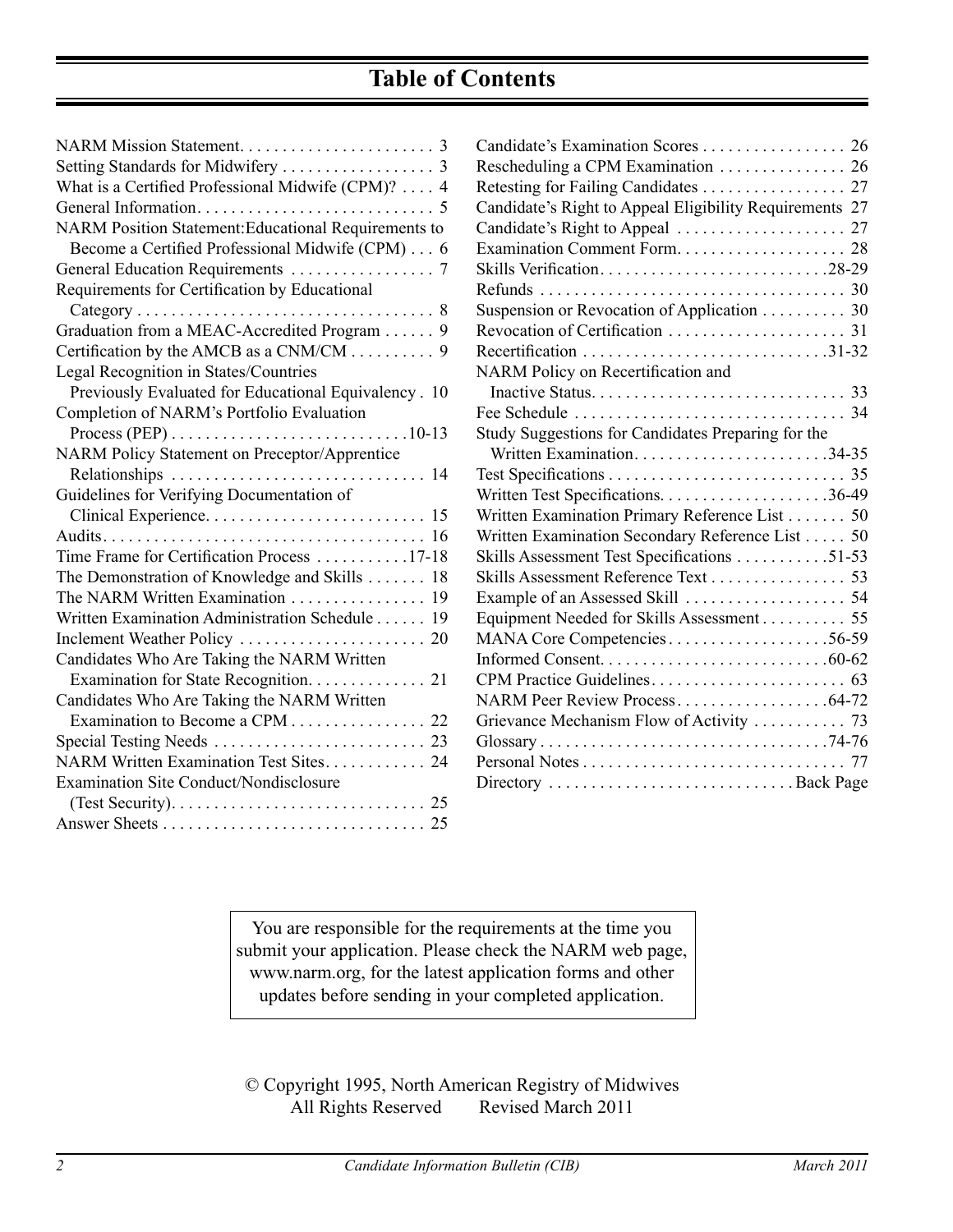# **North American Registry of Midwives (NARM) Mission Statement**

NARM's mission is to offer and maintain an evaluative process for multiple routes of midwifery education; to develop and administer a standardized examination system leading to the credential "Certified Professional Midwife" (CPM); to identify best practices that reflect the excellence and diversity of the independent midwifery community as the basis for setting the standards for the CPM credential; to publish, distribute and/or make available materials that describe the certification and examination process and requirements for application; to maintain a registry of those individuals who have received certification and/or passed the examination; to manage the process of re-certification; and to work in multiple arenas to promote and improve the role of CPMs in the delivery of maternity care to women and their newborns.

# **Setting Standards for Midwifery**

In response to numerous state initiatives that call for the legalization of midwifery practice and the increased utilization of midwives as maternity care providers, midwives across the United States have come together to define and establish standards for international certification. The North American Registry of Midwives (NARM), the Midwives Alliance of North America (MANA) and the Midwifery Education and Accreditation Council (MEAC) have joined together to create this international, direct-entry midwifery credential to preserve the woman-centered forms of practice that are common to midwives attending out-ofhospital births.

These guidelines for certification have been developed with reference to national certifying standards formulated by the National Organization for Competency Assurance (NOCA). NARM has received psychometric technical assistance from Mary Ellen Sullivan, testing consultant; the Florida Department of Business and Professional Regulation Psychometric Research Unit; the Minnesota Board of Medical Practice; Schroeder Measurement Technologies, Inc.; National Measurement and Evaluation, Inc.; and Personnel Research Center.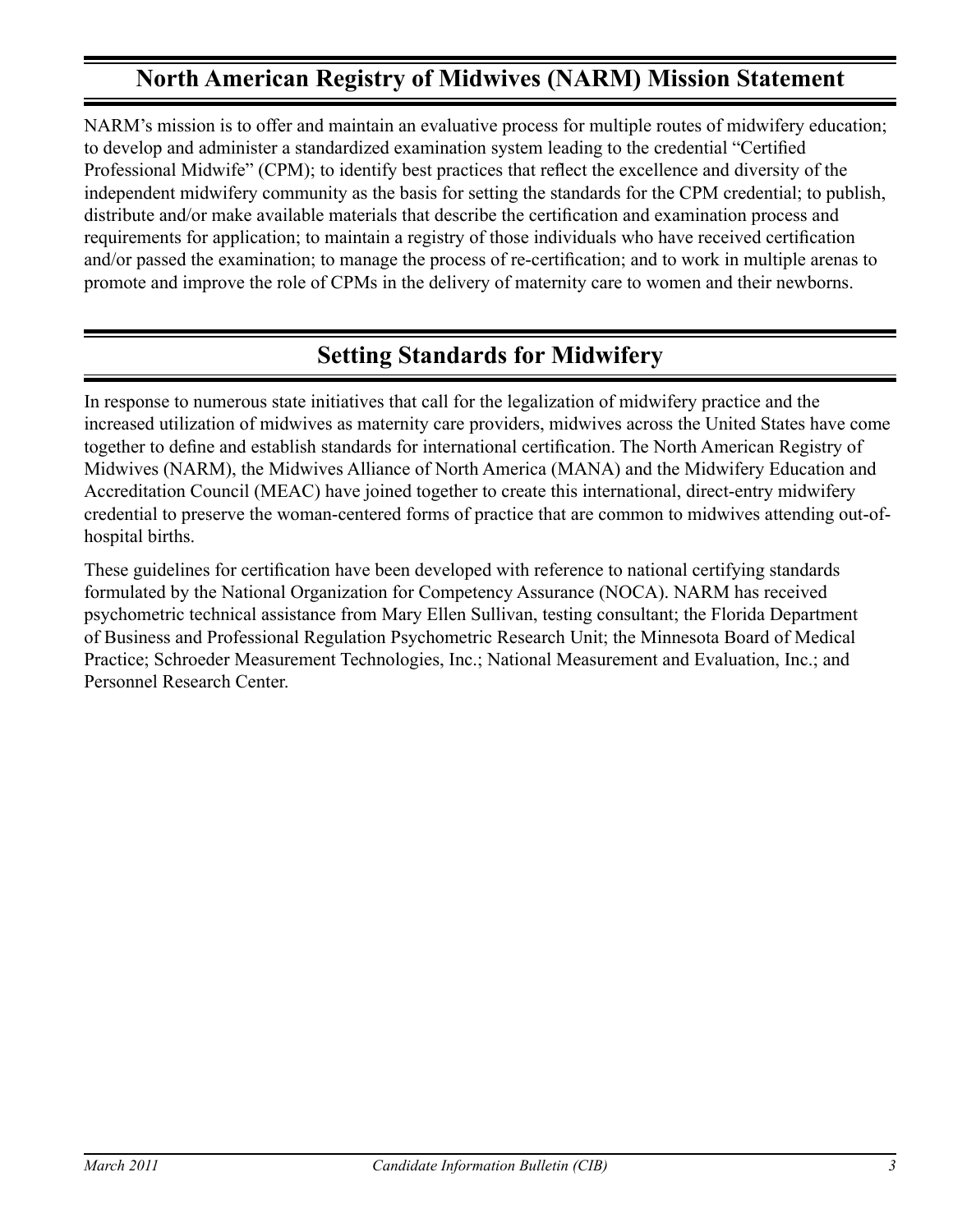# **What is a Certified Professional Midwife (CPM)?**

A Certified Professional Midwife (CPM) is a knowledgeable, skilled and professional independent midwifery practitioner who has met the standards for certification set by the North American Registry of Midwives (NARM) and is qualified to provide the Midwives Model of Care. The CPM is the only international credential that requires knowledge about and experience in out-of-hospital settings.

The *Midwives Model of Care* is based on the fact that pregnancy and birth are normal life events. The *Midwives Model of Care* includes:

- monitoring the physical, psychological and social well-being of the mother throughout the childbearing cycle;
- providing the mother with individualized education, counseling and prenatal care, continuous hands-on assistance during labor and delivery and postpartum support;
- minimizing technological interventions; and
- identifying and referring women who require obstetrical attention.

The application of this model has been proven to reduce the incidence of birth injury, trauma and cesarean section.

C*opyright © 1996-2001, Midwifery Task Force All Rights Reserved*

Completion of this Certification cannot be seen as legal protection, which is determined by territorial governments.

It is not the intent of NARM to exclude any midwife from certification on the basis of age, educational route, culture, or ethnic group, creed, race, gender, or sexual orientation.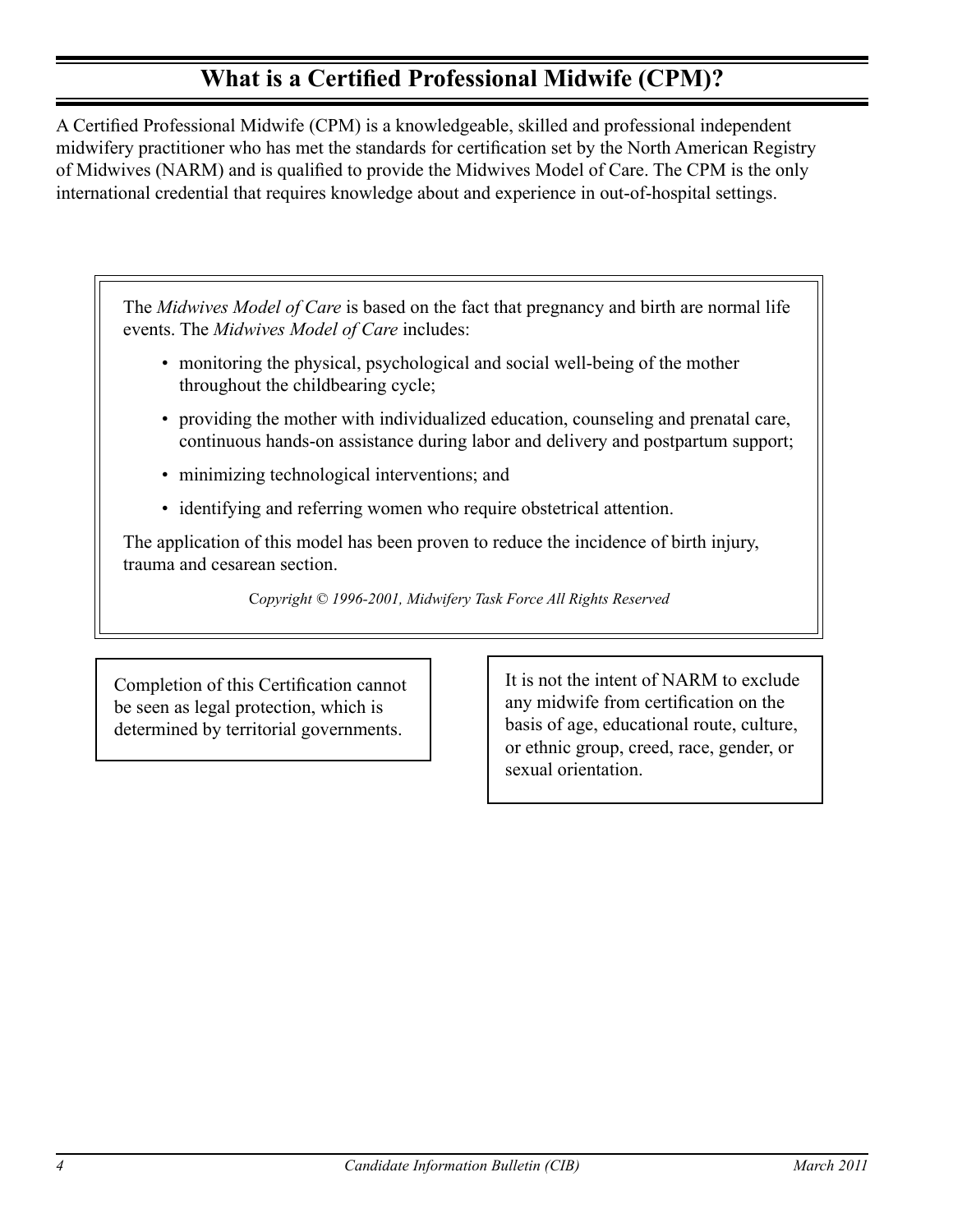## **General Information**

Through Certified Professional Midwife (CPM) Certification, the North American Registry of Midwives (NARM) seeks to advance the profession of midwifery, to promote the Midwives Model of Care, and to facilitate its integration as a vital component of the health care system.

This Candidate Information Bulletin is designed to aid candidates in preparing for NARM's Certified Professional Midwife certification process. The Certified Professional Midwife (CPM) process has two steps: educational validation and certification.

### **Step 1 – Educational Validation**

The Certified Professional Midwife (CPM) may be educated through a variety of routes, including programs accredited by the Midwifery Education Accreditation Council (MEAC), the American Midwifery Certification Board (AMCB), apprenticeship education, and self-study. If the midwife's education has been validated through graduation from a MEAC-accredited program; certification by the AMCB as a CNM/CM; or legal recognition in a state evaluated by NARM for educational equivalency, the midwife may submit that credential as evidence of educational evaluation and may apply to take the CPM examination. If the midwife is preceptor-trained or received education outside of the United States, with the exception of UK Registered Midwives, s/he must complete the NARM Portfolio Evaluation Process (PEP).

The NARM Portfolio Evaluation Process (PEP) involves documentation of midwifery training under the supervision of a preceptor. This category includes entry-level midwives, internationally educated midwives, and experienced midwives. Upon successful completion of the documentation portion of PEP, the applicant must successfully complete the NARM Skills Verification. Then the applicant will be issued a Letter of Completion that can be submitted to NARM's Application Department as validation of midwifery education.

#### **Step 2 - Certification**

When the applicant has completed one of the approved educational routes of entry, the applicant may apply to become a Certified Professional Midwife (CPM), and take the NARM Written Examination.

The Written Examination consists of 350 multiple-choice questions. This examination is administered in two, four-hour sessions. The NARM Written Examination is the final step in the CPM certification process. This examination is also administered as the final part of national and international legal recognition processes. The NARM Written Exam is only given in the United States.

> The NARM Written examination is required for state licensure in all states that license direct entry midwives to attend births primarily in out-of-hospital settings.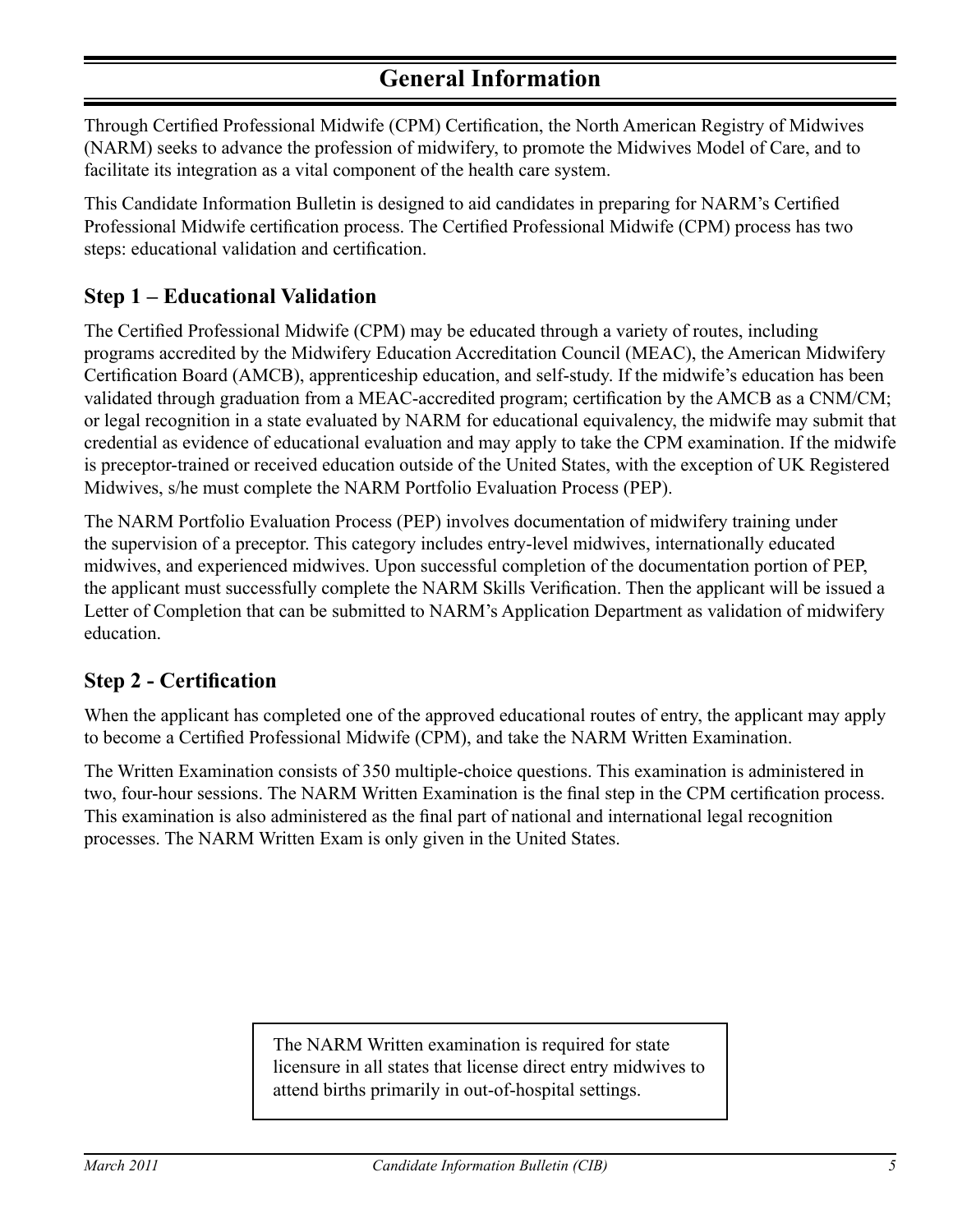# *North American Registry of Midwives Position Statement:* **Educational Requirements to Become a Certified Professional Midwife (CPM)**

The Certified Professional Midwife (CPM) is a knowledgeable, skilled professional midwife who has been educated through a variety of routes. Candidates eligible to apply for the Certified Professional Midwife (CPM) credential include:

- Graduates of programs accredited by the Midwifery Education Accreditation Council (MEAC);
- Midwives certified by the American Midwifery Certification Board (AMCB) as CNMs or CMs; and
- Candidates who have completed NARM's competency-based Portfolio Evaluation Process (PEP)), which includes entry-level midwives, internationally educated midwives, and experienced midwives.

The education, skills and experience necessary for entry into the profession of direct-entry midwifery were mandated by the *Midwives Alliance of North America (MANA) Core Competencies* and the *Certification Task Force*; authenticated by NARM's current *Job Analysis*; and are outlined in NARM's *Candidate Information Bulletin*. These documents describe the standard for the educational curriculum required of all Certified Professional Midwives.

NARM recognizes that the education of a Certified Professional Midwife (CPM) is composed of didactic and clinical experience. The clinical component of the educational process must be at least one year in duration and equivalent to 1350 clinical contact hours under the supervision of one or more preceptors. The average apprenticeship which includes didactic and clinical training typically lasts three to five years.

The clinical experience includes prenatal, intrapartal, postpartal, and newborn care by a student midwife under supervision.

A preceptor for a NARM Entry-Level PEP applicant must be credentialed as a Certified Professional Midwife (CPM), Certified Nurse Midwife (CNM), or Licensed Midwife. The preceptor must have an additional three (3) years of experience or 50 births, including ten (10) continuity of care births beyond the primary birth experience requirements for CPM certification. (effective June 1, 2010)\*

\* A preceptor who does not meet the above requirements may request an exemption by filling out the preceptor application form at www.narm.org

The preceptor holds final responsibility for confirming that the applicant provided the required care and demonstrated the appropriate knowledge base for providing the care. The preceptor must be physically present in the same room in a supervisory capacity during that care and must confirm the provision of that care by signing the appropriate NARM forms.

The Certified Professional Midwife practices The Midwives Model of Care primarily in out-of-hospital settings. The CPM is the only national credential that requires knowledge and experience in out-of-hospital settings.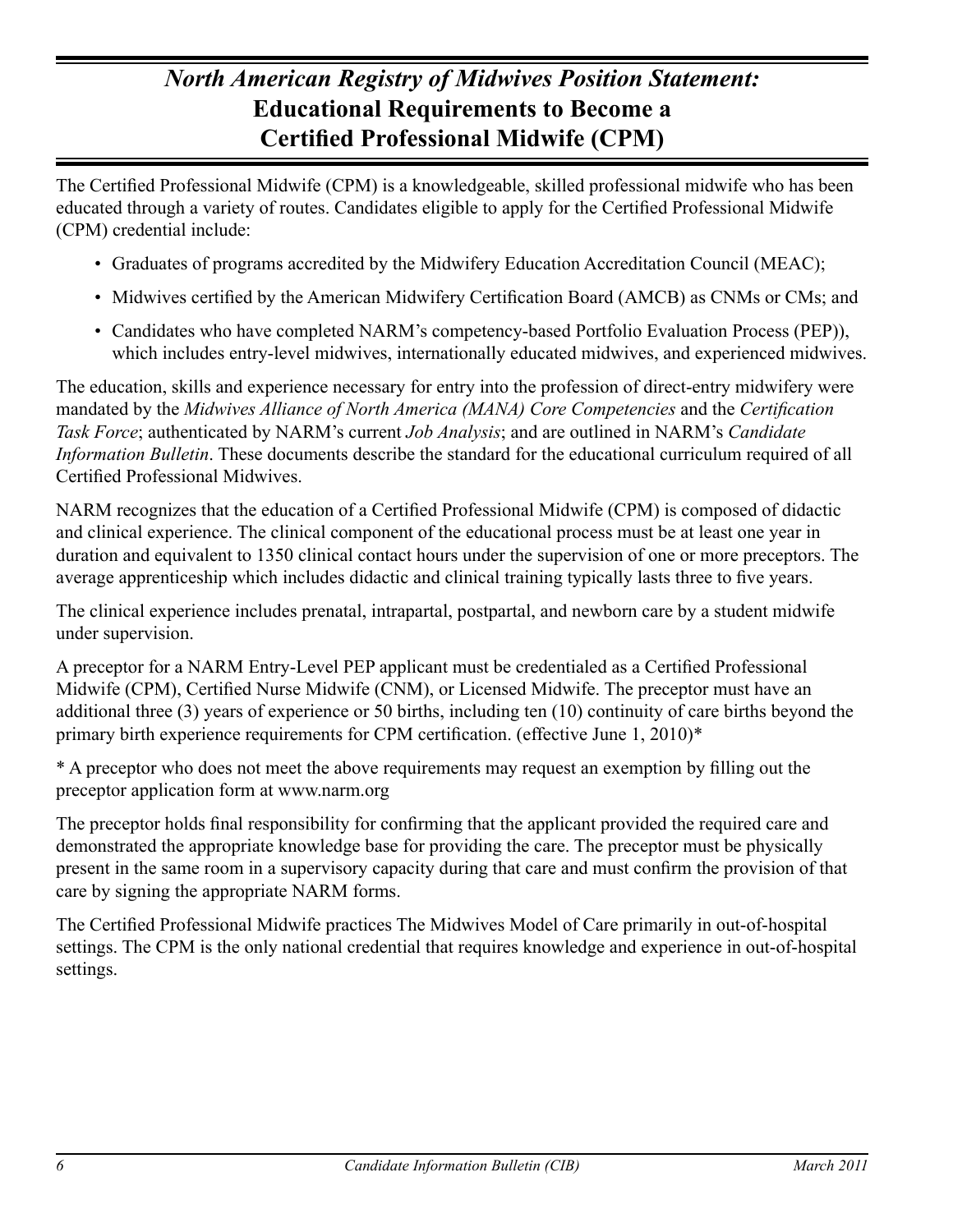### **General Education Requirements**

#### **Educational Content Areas**

The education of all entry-level CPM applicants must include the *content areas* identified in the following documents:

- A. The Core Competencies developed by the Midwives Alliance of North America
- B. The NARM Written Test Specifications
- C. The NARM Skills Assessment Test Specifications
- D. The NARM Written Examination Primary Reference List
- E. The NARM Skills Assessment Reference List

#### **Experience Requirements**

- I. As an *active participant*, the applicant must attend a minimum of 20 births.
- II. Functioning in *the role of primary midwife under supervision*, the applicant must attend a minimum of an additional 20 births:
	- A. A minimum of ten of the 20 births attended as primary under supervision must be in homes or other out-of-hospital settings; and
	- B. A minimum of three of the 20 births attended as primary under supervision must be with women for whom the applicant has provided primary care during at least four prenatal visits, birth, newborn exam and one postpartum exam.
	- C. At least ten of the 20 primary births must have occurred within three years of application submission.
- III. Functioning in *the role of primary midwife under supervision*, the applicant must document:
	- A. 75 prenatal exams, including 20 initial exams;
	- B. 20 newborn exams; and
	- C. 40 postpartum exams.

The educational components required to become a Certified Professional Midwife (CPM) include didactic and clinical experience. NARM requires that the clinical component of the educational process be at least one year in duration and equivalent to 1350 clinical contact hours under the supervision of one or more preceptors. The average apprenticeship which includes didactic and clinical training typically lasts three to five years.

*The applicant must competently perform all aspects of midwifery care (prenatal, intrapartal and postpartal) under the direct supervision of the preceptor.*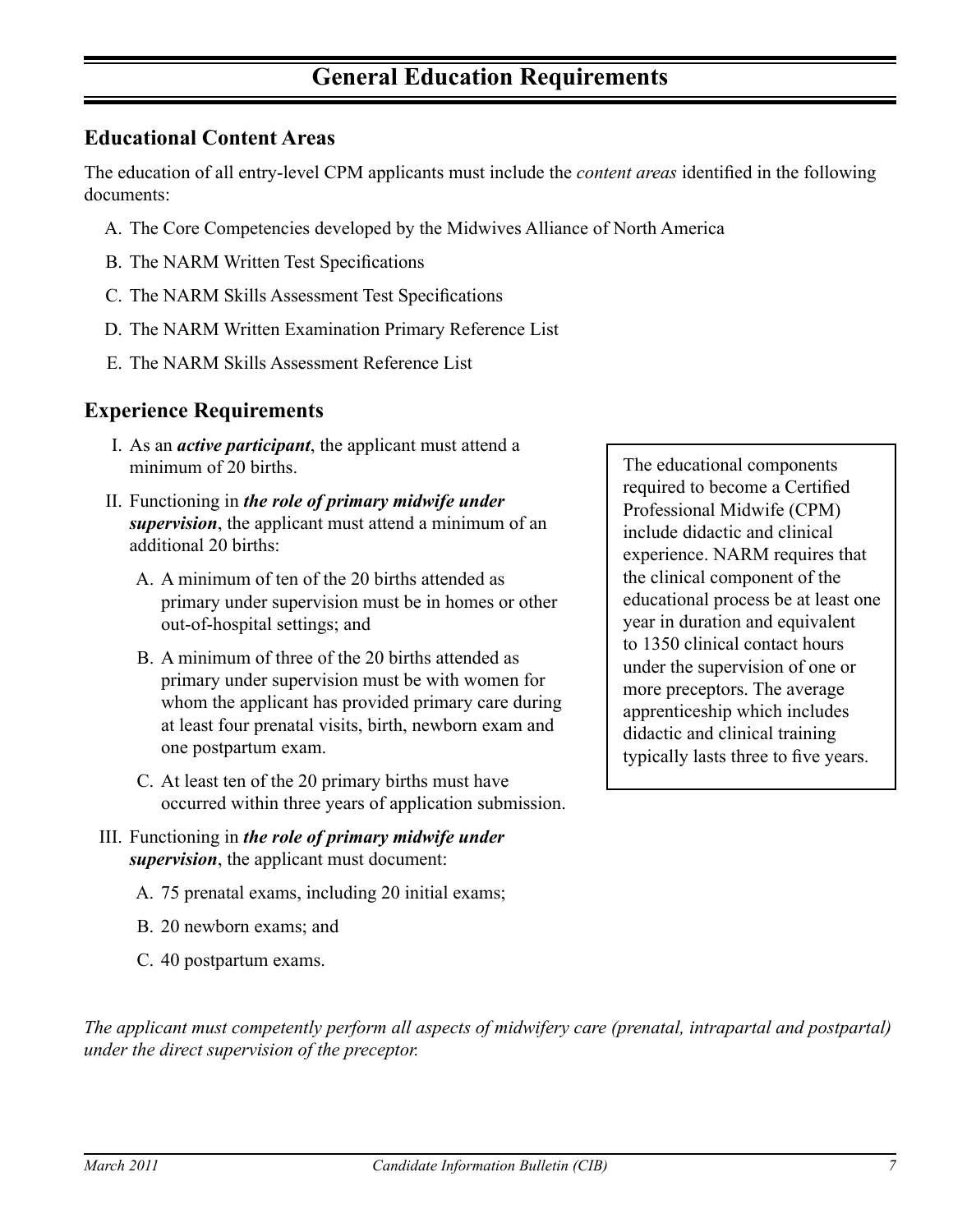### **Skills Requirements**

During the course of their educational process, all CPM applicants are expected to acquire the full range of entry-level midwifery skills as defined in the NARM *Test Specifications* and in the NARM Application Form 201. Requirements for testing and documentation of these skills vary by educational category (see below).

### **Other Required Documentation**

The applicant must provide:

- I. A copy of both sides of current CPR (Adult and either Infant or Neonatal Resuscitation) Certification (Neonatal Resuscitation (or approved alternative) will be required for certification, effective January 1, 2011);
- II. Written verification of:
	- A. Practice guidelines;
	- B. An informed consent document;
	- C. An emergency care form.
- III. Documentation and verification of experience, knowledge and skills on the appropriate NARM forms.

**All NARM applications are evaluated in detail. Over 20% are audited. Applicants, regardless of category, could be required to submit charts, practice documents, and/or other related documentation as requested.** 

## **Requirements for Certification by Educational Category**

The first step toward becoming a Certified Professional Midwife is the validation of midwifery education. Education may be validated through one of the following routes:

- Graduation from a MEAC-Accredited Program.
- Certification by the AMCB as a CNM/CM.
- Legal recognition in states/countries previously evaluated for educational equivalency.
- Completion of NARM's Portfolio Evaluation Process (PEP).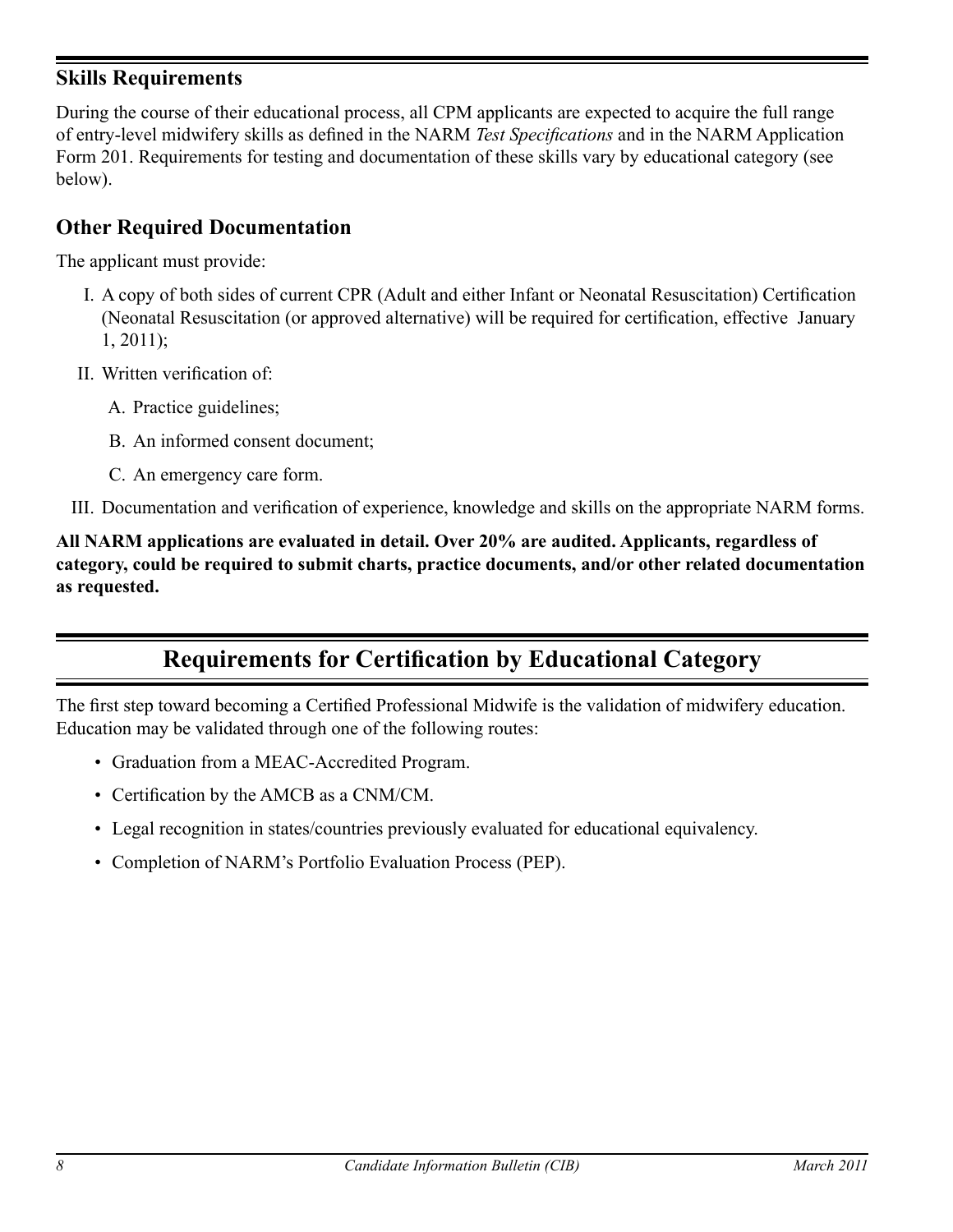## **Graduation from a Midwifery Education Accreditation Council (MEAC)-Accredited Program**

#### **Graduates of a MEAC-accredited program must:**

- I. Fulfill the General Education Requirements.
- II. Complete the appropriate NARM application forms.
- III. Send either:
	- A. A notarized copy of the original graduation certificate or diploma; or
	- B. A final transcript with the school insignia.

*Upon approval of the application materials, the NARM Written Examination will be scheduled.*

The Certified Professional Midwife certification will be issued after all requirements are met.

MEAC graduates are expected to apply for NARM Certification **within three years of graduation**. If application for certification is made after this time, NARM will require additional documentation. MEAC Students who are testing prior to graduation will be required to have currency of ten (10) births in the last three (3) years.

## **Certification by the AMCB as a CNM/CM**

#### **Candidates certified by the American Midwifery Certification Board (AMCB) must:**

- I. Fulfill the General Education Requirements (described on pp. 4-5).
- II. Complete the appropriate NARM application forms.
- III. Send a notarized copy of current AMCB CNM/CM wallet card.
- IV. On the NARM form provided in the application packet, submit documentation of functioning in the role of primary midwife or primary under supervision for:

#### A. A minimum of ten births in homes or other out-of-hospital settings;

B. A minimum of three births with continuity of care (at least four prenatal visits, birth, newborn exam and one postpartum exam).

*Upon approval of the application materials, the NARM Written Examination will be scheduled.*

The Certified Professional Midwife certification will be issued after all requirements are met.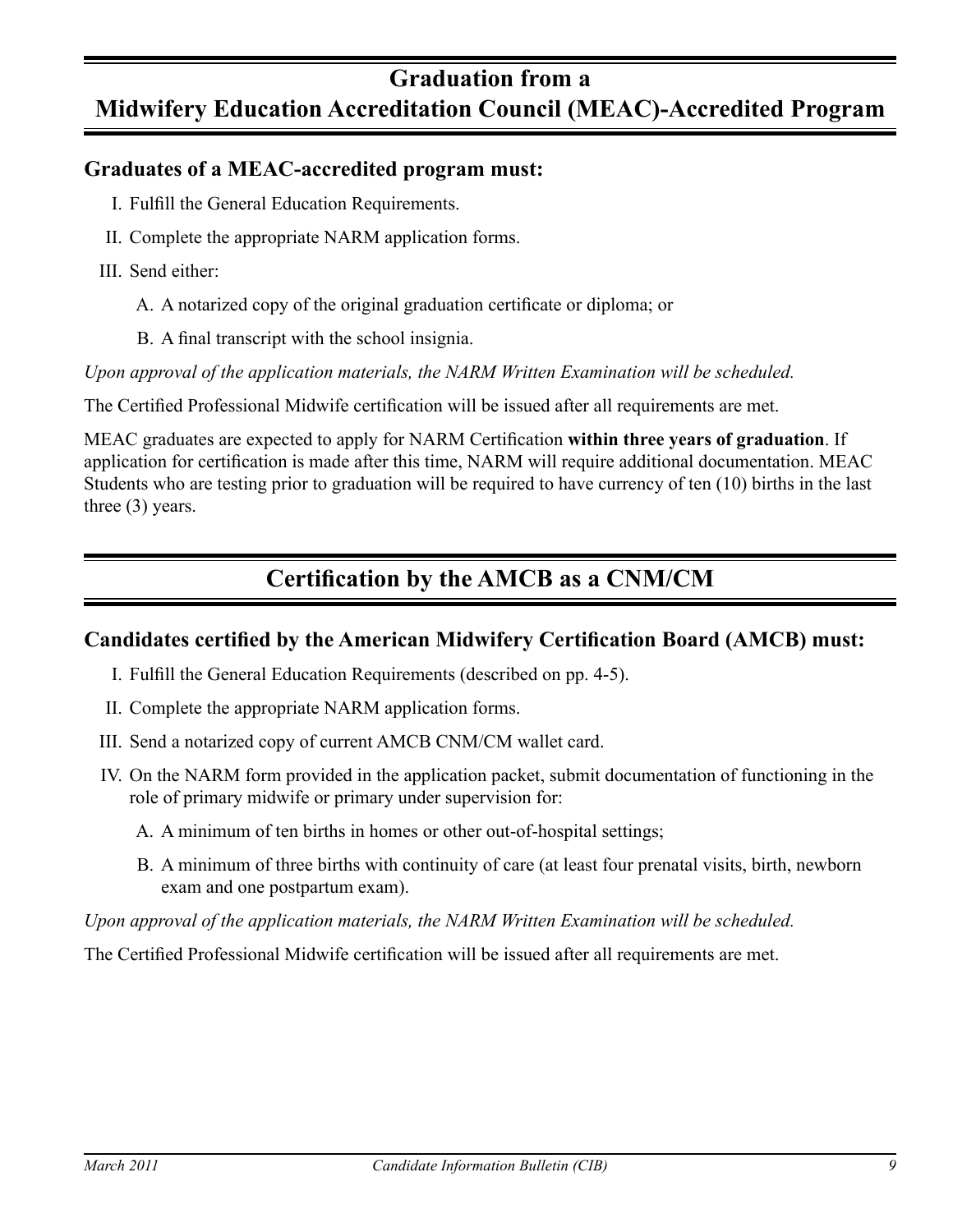# **Legal Recognition in States/Countries Previously Evaluated for Educational Equivalency**

The purpose of this category is to expedite the application process for individual midwives legally recognized in a state/country listed below. Candidates from states/countries marked with an asterisk (\*) must submit additional documentation.

| Alaska*         | California | Louisiana*     | Montana         | fexas           |
|-----------------|------------|----------------|-----------------|-----------------|
| Arizona*        | Colorado   | New Hampshire* | Oregon          | Washington      |
| <b>Arkansas</b> | Florida*   | New Mexico     | South Carolina* | United Kingdom* |

### **Candidates who are legally recognized in states/countries previously evaluated for educational equivalency must:**

- I. Fulfill the General Education Requirements.
- II. Complete the appropriate NARM application forms.
- III. Submit a notarized copy of current state/country credential (i.e. certification, licensure, or registration).

*Upon approval of the application materials, the NARM Written Examination will be scheduled. The NARM Written Examination is only given in the U.S.*

The Certified Professional Midwife certification will be issued after all requirements are met.

# **Completion of NARM's Portfolio Evaluation Process (PEP)**

This category has been developed to facilitate applicants who are primarily apprentice-trained and/or have not graduated from a MEAC-accredited program, are not certified by the AMCB as a CNM /CM, are not legally recognized in their states, or have not received formal midwifery training outside the United States. NARM's Portfolio Evaluation Process (PEP) is a competency-based educational evaluation process that includes NARM's Skills Verification.

There are three PEP categories: Entry-Level, Internationally Educated and Experienced Midwives.

### **Candidates applying for certification through NARM's PEP Program will undergo a two-step process:**

**STEP 1:** Verification of experience and skills through NARM's PEP. Upon successfully completing NARM's PEP, the applicant will be sent a Letter of Completion that will be submitted as educational equivalency in the CPM process.

**STEP 2:** Application for Certification.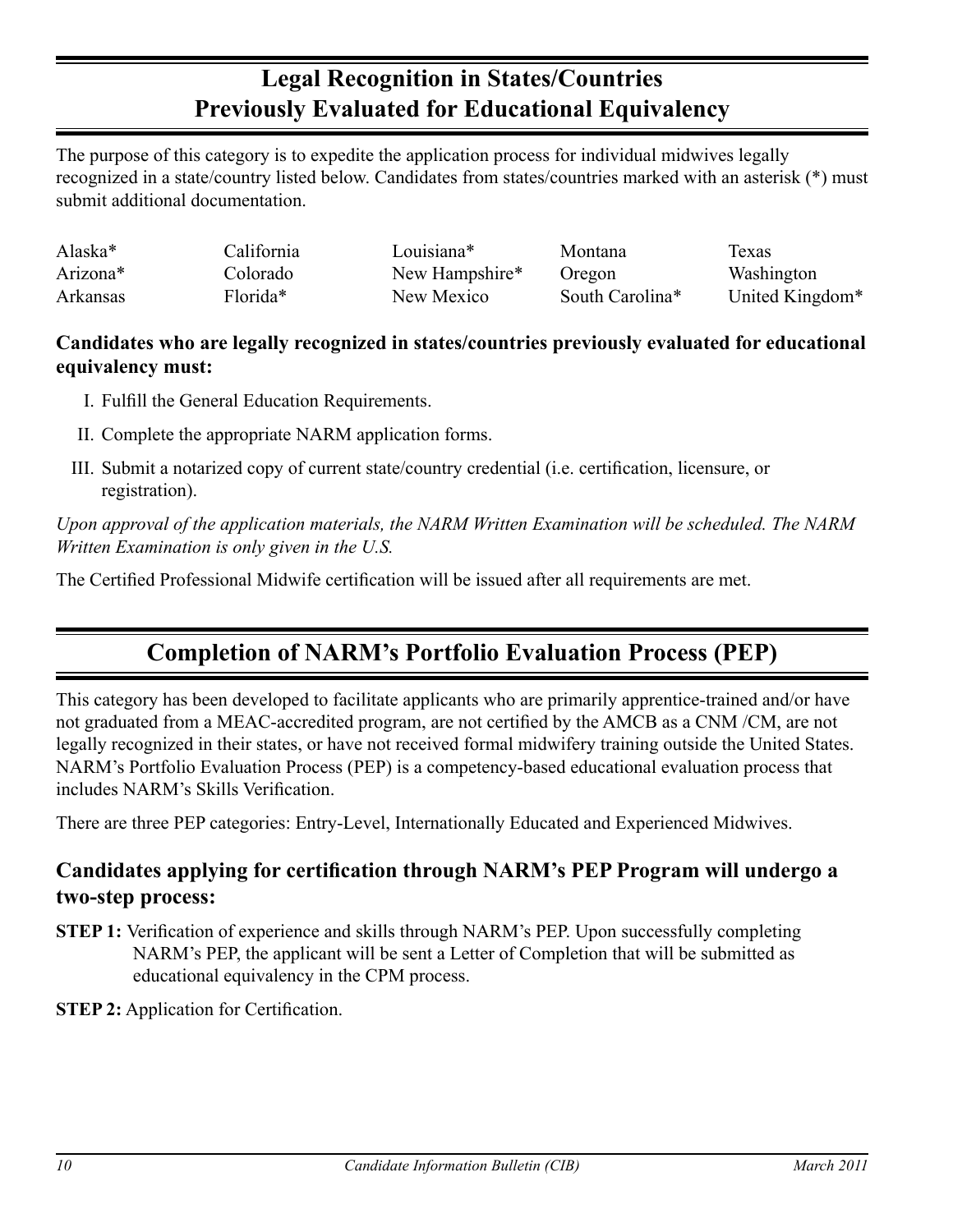# **Entry-Level PEP**

### **STEP 1: Verification of Experience and Skills**

Entry-level PEP candidates must:

- I. Fulfill the General Education Requirements.
- II. Document the fulfillment of these requirements on the appropriate NARM application forms.
- III. Provide verification from the preceptor of proficiency on each area listed on the *Skills, Knowledge and Abilities Essential for Competent Practice Verification Form 201.*
- IV. Provide an affidavit (Form 205a) from the preceptor that the applicant has:
	- A. Practice guidelines;
	- B. An informed consent document;
	- C. An emergency care form.
- V. Provide three professional letters of reference.
- VI. Satisfy requirements for Skills Verification.

Upon fulfillment of the above requirements, the applicant will be sent a Letter of Completion of NARM's PEP.

#### **STEP 2: Application for Certification Examination**

Entry-level PEP candidates must:

I. Submit the CPM Application Form (400) and the Letter of Completion of NARM's PEP Program.

*Upon approval of the application materials, the NARM Written Examination will be scheduled. The NARM Written Examination is only given in the U.S.*

The Certified Professional Midwife certification will be issued after all requirements are met.

## **Internationally Educated Midwife**

The International Educated midwife must provide verification of all supportive documentation (licenses, diplomas and certificates). Applicants who received midwifery/obstetrical training in another country must have transcripts verified by International Credentialing Associates (ICA), Inc., 10801 Starkey Road, Suite 104, Seminole FL 33777, phone: (727) 549-8555, fax: (727) 549-8554, www.customerservice@icaworld. com. . Their website is www.icaworld.com

*No application will be processed without verification from ICA.*

**STEP I**: Educational Validation

Send all supportive documentation (licenses, diplomas and certificates) on the forms provided in the application to International Credentialing Associates (ICA), Inc.

Notify NARM Applications Department of submission of educational validation to ICA via email at applications@narm.org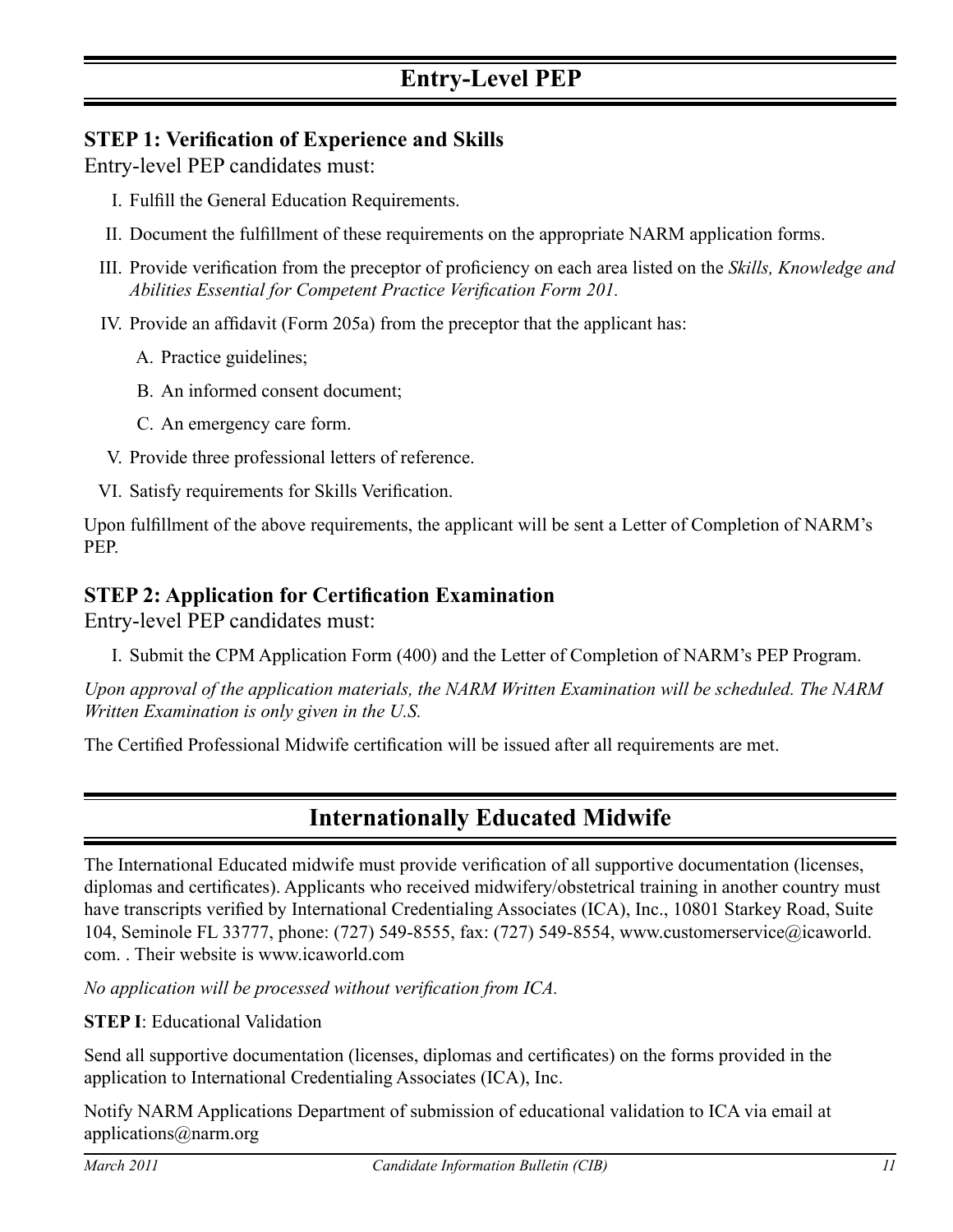#### **STEP II**. Verification of Experience and Skills

Complete the appropriate NARM application forms once instructed to do so by the applications department.

On the NARM form provided in the application packet, submit documentation of functioning in the role of primary midwife or primary under supervision for:

A minimum of ten births in homes or other out-of-hospital settings;

A minimum of three births with continuity of care (at least four prenatal visits, birth, newborn exam and one postpartum exam).

Satisfy skills verification requirements. (if necessary)

**STEP III**. Submit the CPM Application Form (400) and the Letter of Completion of NARM's PEP Program.

*Upon approval of the application materials, the NARM Written Examination will be scheduled. The NARM Written Examination is only given in the U.S.*

The Certified Professional Midwife certification will be issued after all requirements are met.

# **Experienced Midwife**

This category is for candidates with special or non-conventional training, experience, and needs. Each application will be evaluated to determine whether training and experience are equivalent to NARM's certification standards.

The experienced midwife must have been in primary practice for a minimum of five years and have a minimum of 75 births within the last ten years (at least ten births must be within the last two years).

Experience Requirements. All Experienced Midwife candidates must document:

- I. 75 births within the last ten years including:
	- A. at least ten (10) births in the last two (2) years
	- B. Ten (10) or more out-of-hospital births
	- C. Three (3) births with continuity of care (at least four (4) prenatal visits, birth, newborn exam and one (1) postpartum exam)
- II. 300 prenatal visits (among 50 different women);
- IV. 50 newborn exams;
- V. 75 postpartum visits.

Charts or written documentation of all 75 births must be available. *The applications department will request random charts.*

All Experienced Midwife candidates must document their experience and skills through NARM's Portfolio Evaluation Process (PEP). Additional documentation may be requested by the Applications Department.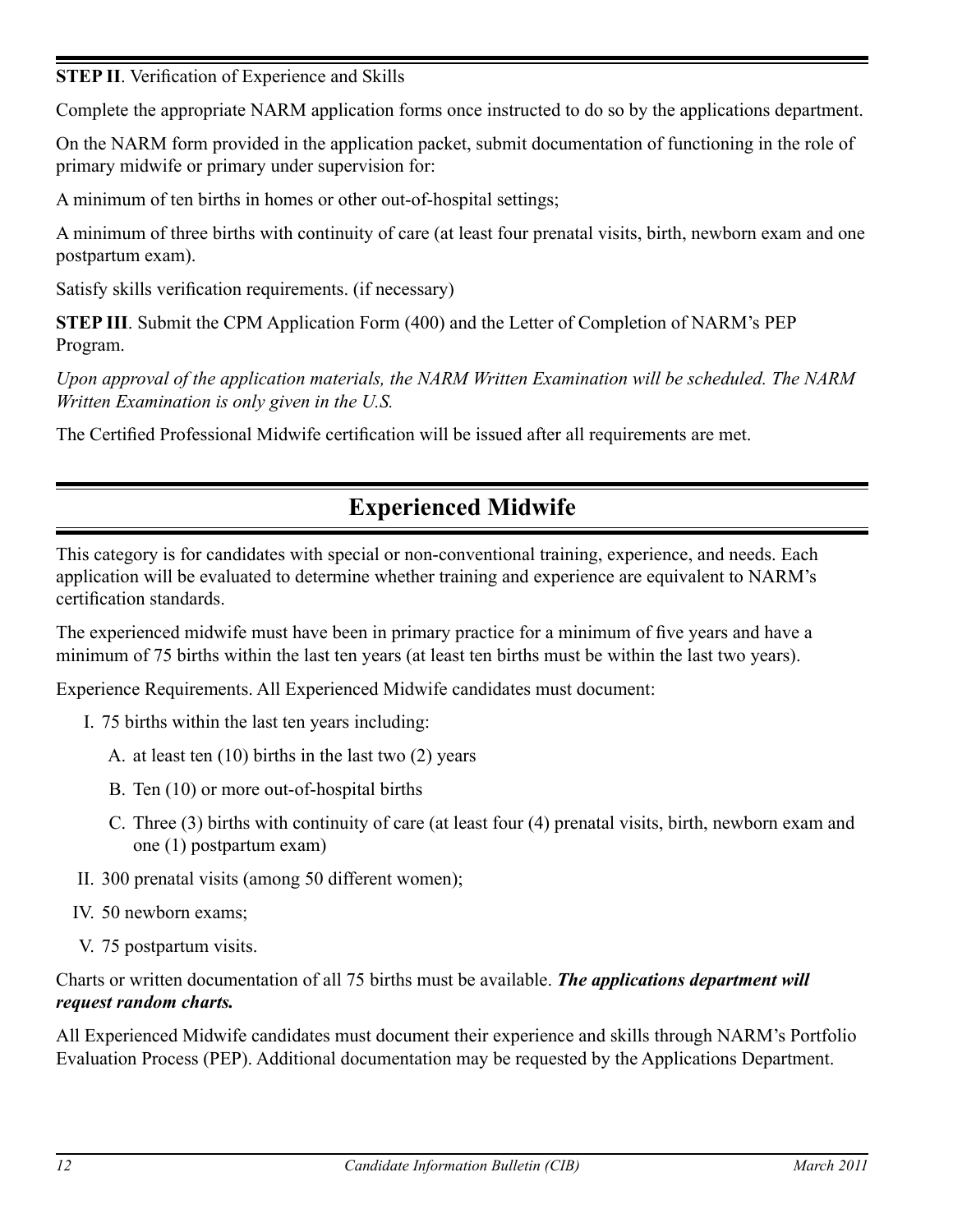#### **STEP 1**: Verification of Experience and Skills

All Experienced Midwife candidates must:

- I. Complete the appropriate NARM application forms.
- II. Document experience and skills requirements, and include any relevant certificates, diplomas, licenses and degrees
- III. Complete Form 201 documenting the acquisition of skills required for NARM Certification using the instructions for Special Circumstances applicants.
- IV. Submit a copy of both sides of current Adult CPR and Neonatal Resuscitation Certification (Neonatal Resuscitation (or approved alternative) will be required for certification, effective January 1, 2011);
- V. Submit copies of:
	- A. Practice guidelines;
	- B. An informed consent document;
	- C. An emergency care form.
- VI. Satisfy skills verification requirements.

A Letter of Completion of NARM's Portfolio Evaluation Process will be sent after all requirements are met.

**STEP 2:** Application for Certification

All Experienced Midwife candidates must:

I. Submit the CPM Application Form (400) and the Letter of Completion of NARM's PEP Program.

*Upon approval of the application materials, the NARM Written Examination will be scheduled*. The Certified Professional Midwife certification will be issued after all requirements are met.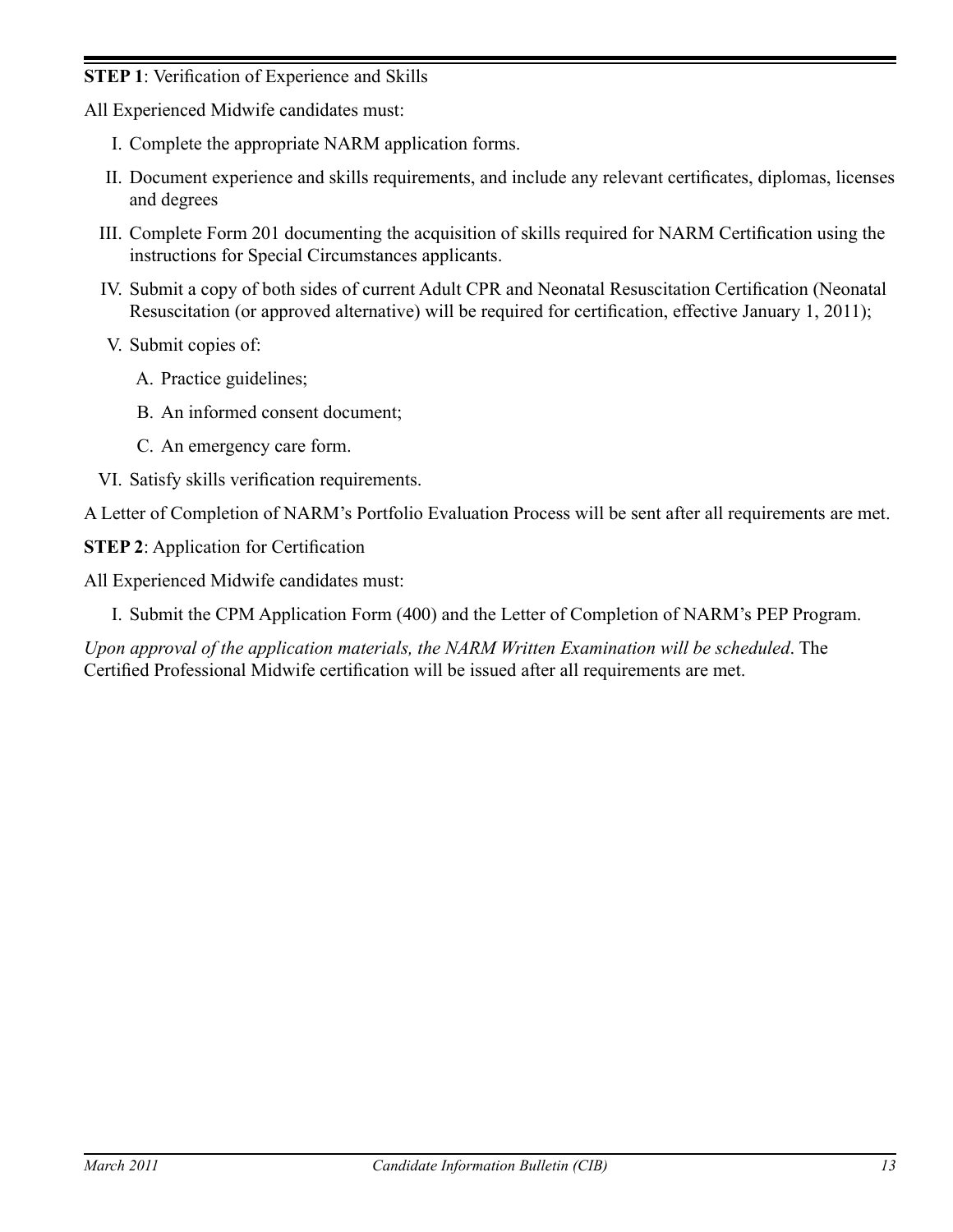# **NARM Policy Statement on Preceptor/Apprentice Relationships**

In validating the apprenticeship as a valuable form of education and training for midwifery, NARM appreciates the many variations in the preceptor/apprentice relationship. In upholding the professional demeanor of midwifery, it is important that each party in the relationship strive to maintain a sense of cooperation and respect for one another. While some preceptor/apprentice relationships develop into a professional partnership, others are brief and specifically limited to a defined role for each participant.

A preceptor for a NARM Entry-Level PEP applicant must be credentialed as a Certified Professional Midwife (CPM), Certified Nurse Midwife (CNM), or Licensed Midwife. The preceptor must have an additional three (3) years of experience or 50 births, including ten (10) continuity of care births beyond the experience requirements for CPM certification. (effective June 1, 2010)

To help NARM candidates achieve exceptional training and a satisfactory relationship from their apprenticeship, NARM makes the following recommendations:

- 1) The preceptor privileges of some midwives have been revoked. It is the student's responsibility to verify their preceptor's status by asking their preceptor or contacting NARM.
- 2) The clinical components of apprenticeship should include didactic and clinical experience, and the clinical component should be at least one year in duration, which is equivalent to approximately 1350 clinical contact hours under supervision. The average apprenticeship which includes didactic and clinical training typically lasts three to five years. In the PEP Application, the dates from the first prenatal to the final primary birth should span at least one year, or the applicant should enclose a statement explaining additional clinical experiences that complete the requirement but are not charted on these forms. Additional births may also be reflected on Form 100 under Birth Experience Background.
- 3) It is acceptable, even preferable, for the apprentice to study under more than one preceptor. In the event that more than one preceptor is responsible for the training, each preceptor will sign off on those births and skills which were adequately performed under the supervision of that preceptor. Each preceptor must fill out, sign, and have notarized the Preceptor Verification Form 114. All numbers signed for on Form 114 must be equal to or greater than the numbers signed for on Form 112a. The apprentice should make multiple copies of all blank forms so that each preceptor will have a copy to sign.
- 4) The preceptor and apprentice should have a clear understanding of the responsibilities of each person to the other, including the time expected to be spent in one-on-one training, classroom or small group study, self-study, clinical observation, opportunities for demonstration of skills, time on call, and financial obligations.
- 5) The apprentice, if at all possible, should have the NARM application at the beginning of the apprenticeship, and should have all relevant documentation signed at the time of the experience rather than waiting until the completion of the apprenticeship.
- 6) Preceptors are expected to sign the application documentation for the apprentice at the time the skill is performed competently. Determination of "adequate performance" of the skill is at the discretion of the preceptor, and multiple demonstrations of each skill may be necessary. Documentation of attendance and performance at births, prenatals, postpartums, etc., should be signed only if mutually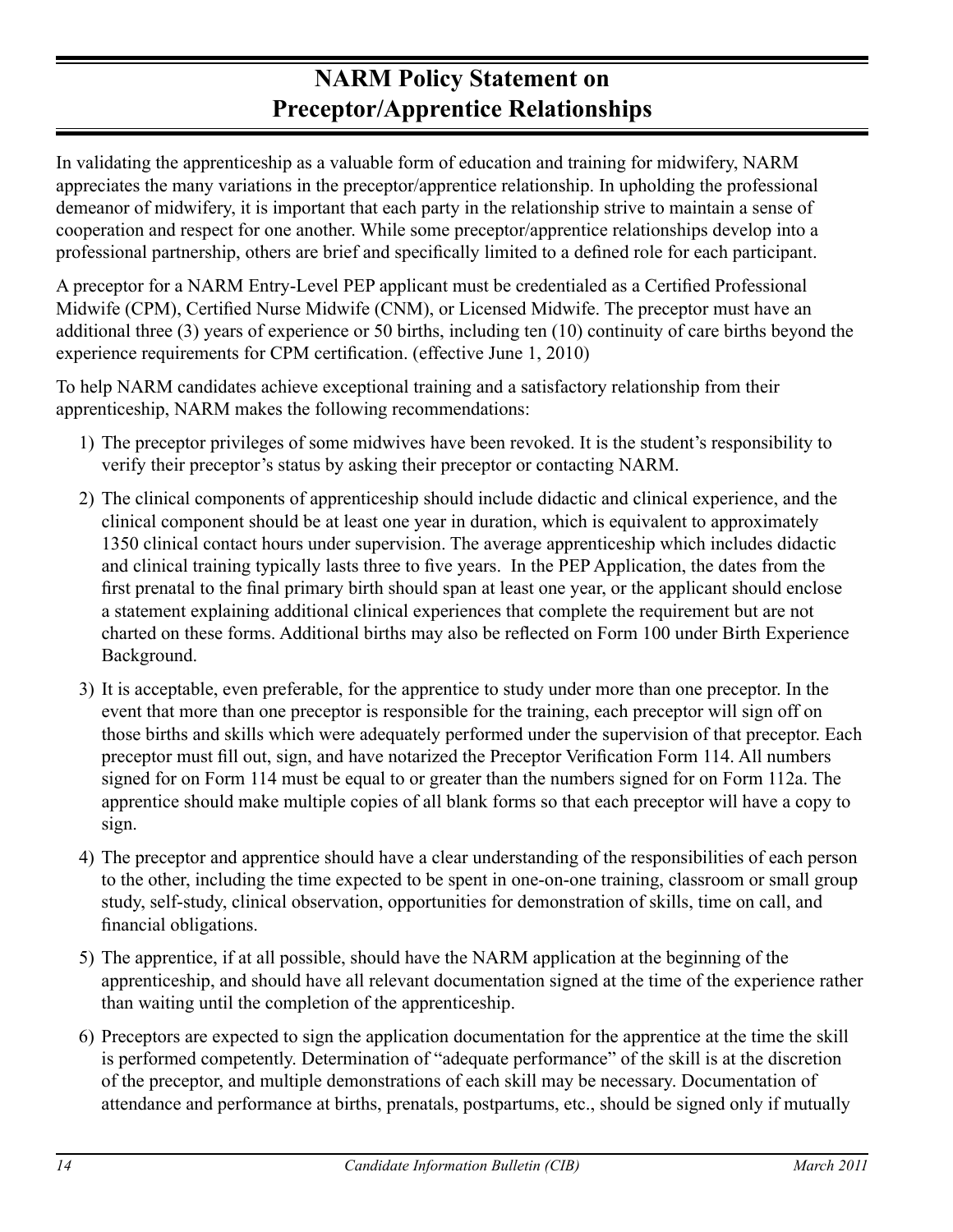agreed that expectations have been met. Any misunderstanding regarding expectations for satisfactory completion of experience or skills should be discussed and resolved as soon as possible.

- 7) The preceptor is expected to provide adequate opportunities for the apprentice to observe clinical skills, to discuss clinical situations away from the clients, to practice clinical skills, and to perform the clinical skills in the capacity of a primary midwife, all while under the direct supervision of the preceptor. This means that the preceptor must be physically present when the apprentice performs the primary midwife skills. The preceptor holds final responsibility for the safety of the client or baby, and should become involved, whenever warranted, in the spirit of positive education and role modeling.
- 8) Preceptors who sign off on experiences they did not witness risk losing their ability to sign as a preceptor in the future and also risk losing their Certified Professional Midwife (CPM) credential.
- 9) NARM's definition of the Initial Prenatal Exam includes covering an intake interview, history (medical, gynecological, family) and a physical examination. These exams do not have to occur all on the first visit to the midwife, but the apprentice should perform at least 20 of these examinations on one or more early prenatal visits.
- 10) Births as an Active Participant (Form 111) are births where the apprentice is being taught to perform the skills of a midwife. Just observing a birth is not considered being an Active Participant. Charting, other skills, providing labor support, and participating in management discussions may all be done in Active Participant births in increasing degrees of responsibility. Catching the baby should be a skill that is taught towards the end of the active participant period, but not counted as a supervised primary. The apprentice should perform some skills at every birth listed on this Form and should be present throughout labor, birth, and the immediate postpartum period. The apprentice must complete most of the active participant births before functioning as Primary Midwife under supervision at births.
- 11) Births as Primary Midwife under supervision (Form 112) means that the apprentice demonstrates the ability to perform all aspects of midwifery care to the satisfaction of the preceptor, who is physically present and supervising the apprentice's performance of skills and decision making.

# **Guidelines for Verifying Documentation of Clinical Experience**

In response to multiple requests for clarification about the role of the Preceptor in the NARM application/ certification process, NARM has developed the following step-by-step guidelines based on the instructions set forth in the Candidate Information Bulletin. These guidelines are suggestions for successful completion of the application documentation.

- 1. The preceptor and applicant together should
	- a. review the three (3) separate practice documents required by NARM—Practice Guidelines, Informed Consent, and Emergency Care Form.
	- b. review all client charts (or clinical verification forms from a MEAC accredited school) referenced on the NARM Application and confirm that the **preceptor and applicant** names/signatures appear on each part of the chart/form that is being referenced.
	- c. confirm that the signatures/initials of the applicant and preceptor are on every chart/form for: initial exam, history and physical exam, complete prenatal exams, labor, birth and immediate postpartum exam, newborn exam, and complete follow-up post partum exams listed on the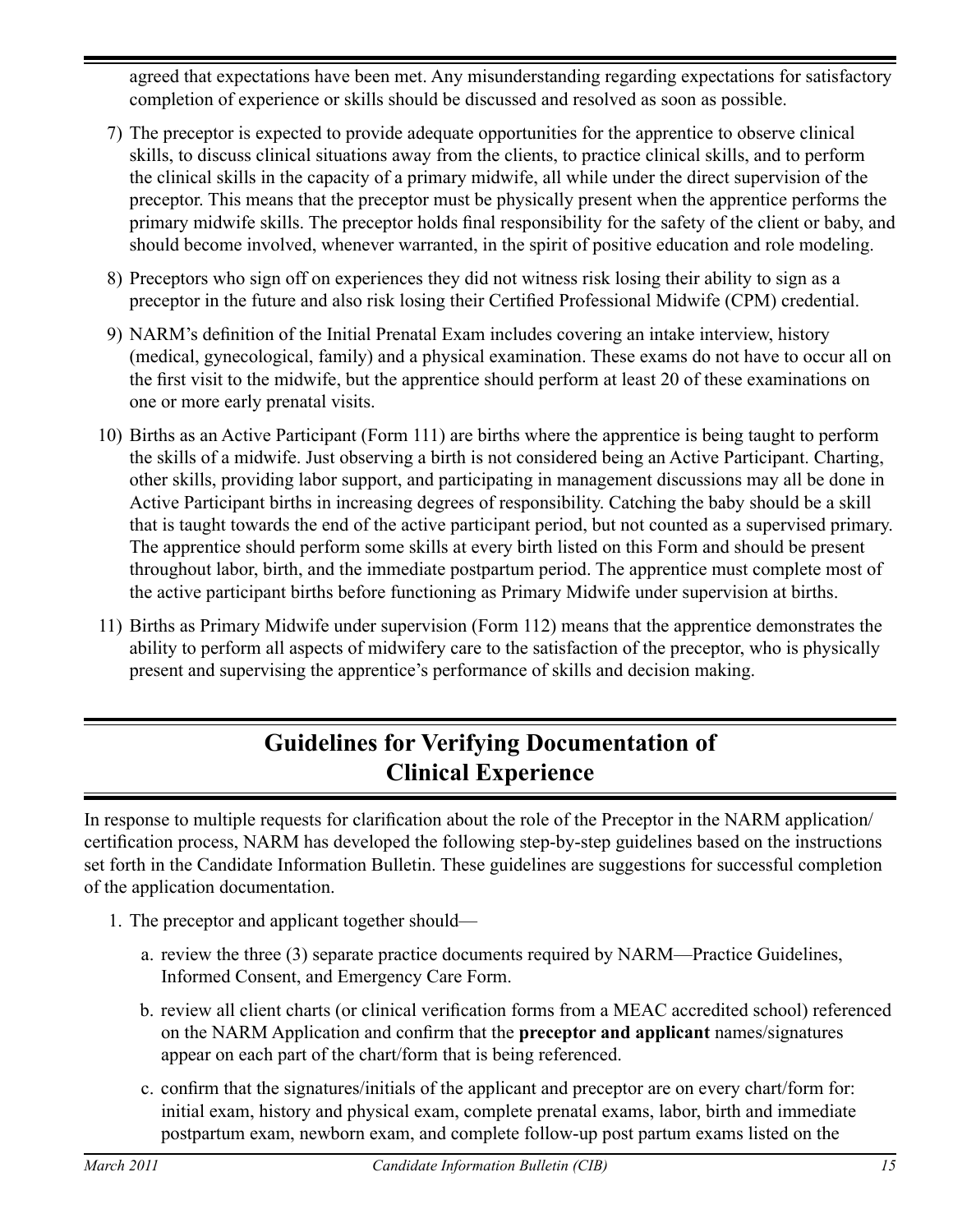NARM Application. Be sure the numbers written on the application forms are the same number of signatures/initials for both the applicant and the preceptor on the charts/forms.

- d. check all birth dates and dates of all exams for accuracy.
- e. check all codes to make sure there are no duplicate code numbers. Each client must have their own unique code. If there is more than one birth with any given client, there must be a different code assigned for each subsequent birth.
- 2. If a preceptor has more than one student (applicant), each chart must have a uniform code that all students will use. Students should not develop different codes for the same client.
- 3. Preceptors need to be sure their forms show that the student participated as primary under supervision and that the preceptor was present in the room for all items the preceptor signs. For example, the arrival and departure times at the birth should be documented on the chart for both the applicant and the preceptor. At the time of clinical experience, preceptors and students should initial each visit.
- 4. Applicants should have access to or copies of any charts listed in the application, Form 112a-f and Form 200 with Code in case of audit.

The Informed Consent document used by the apprentice/student should not indicate that she is a CPM, even if she is in the application process. The CPM designation may not be used until the certificate has been awarded.

Preceptors who sign off on experiences they did not witness risk losing their ability to sign as a preceptor in the future and also risk losing their CPM certification.

## **Audits**

All NARM Applications are evaluated in detail. Over 20% are audited. If the application is audited, copies of Practice Guidelines, Informed Consent, Emergency Care Form, and specific charts with the names whited out must be submitted to the NARM Applications Office. MEAC applicants may submit client charts or clinical verification forms from a MEAC accredited school, for purposes of audit.

Applicants are responsible for having immediate access to client charts or clinical verification forms from a MEAC accredited school when they submit their application. Audited materials are due within two weeks of request. *Delays in return of audit materials can hold up test scheduling.*

For information about preceptor responsibilities, please see the NARM Policy Statement on Preceptor/Apprentice Relationships in this booklet, in the application, or on the web page. These guidelines are suggestions for successful completion of the requirements.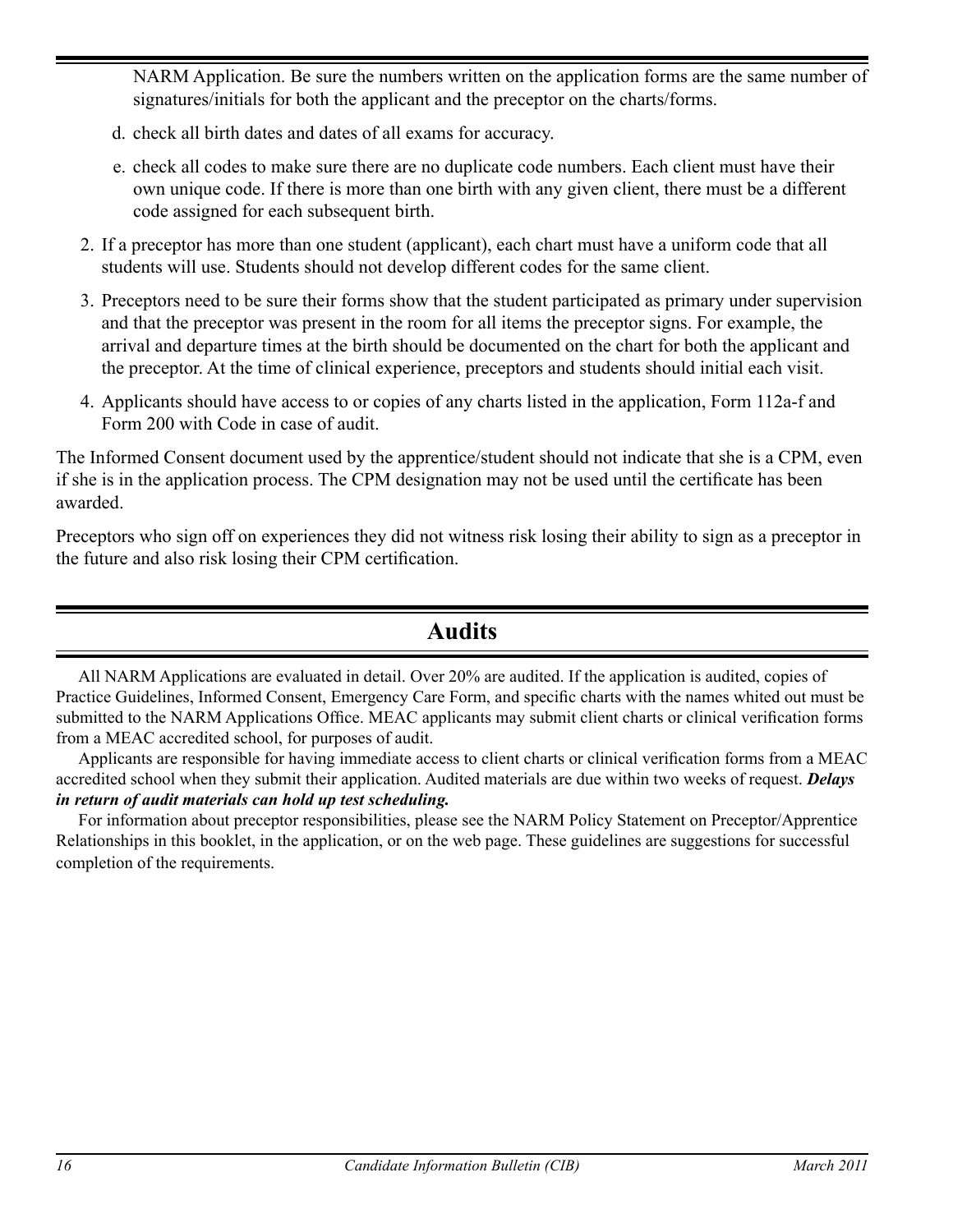## **Time Frame for Certification Process**

Applicants with incomplete applications will be sent a notice from the Applications Department if they have not responded to requests to complete the process (i.e., not fulfilling application requirements) within six (6) months. After one year, applicants with incomplete applications will be required to send the following:

- A letter of intent to complete the application process
- One copy of current drivers license
- One copy of current CPR and NRP cards
- One current photo, signed on the back

If the application remains incomplete after one year, a letter will be sent notifying the applicant that if the application is not complete within six (6) months from the date of receipt of the letter, the application will be placed in the archives. An application will be returned at the request and expense of the applicant. It will be necessary for the person to re-apply, including paying all fees, should they desire to seek the CPM credential in the future.

Applicants who have completed the application process (and who do not qualify for the Secondary Skills Verification) will be sent an Intent Form for the Skills Assessment. The Skills Assessment should be completed within six months of receipt of the Intent Form. The applicant must submit the remainder of the CPM application and fees within six months of completion of the Skills Assessment. Upon submission of the CPM application and fees, the applicant will receive an Intent Form for the NARM Written Examination. The applicant must sit for the Written Examination within one year of receipt of the Intent Form. If any of these deadlines cannot be met, the applicant may request a sixmonth extension from the NARM Test Department. If the deadlines and extensions pass without a documented effort on the part of the applicant to complete the certification process, the application will be considered expired and the applicant must reapply.

An applicant must complete all required work within the timetable below, including written extensions. An applicant whose application has expired will forfeit all fees. Candidates should keep copies of all application materials submitted. If the candidate needs to have application materials returned, a \$100 fee will be required if requested prior to the application/extension deadline. Requests for extensions must be received in writing by the deadline listed. Every effort will be made by NARM to notify applicants of approaching expiration deadlines, but NARM cannot be responsible for notifying candidates who have moved or who do not receive mail at the address listed on the application. The responsibility for meeting deadlines and/or requesting extensions is the candidate's. If unusual circumstances prevent an applicant from meeting these deadlines, NARM will consider further extensions on an individual basis if submitted in writing prior to the deadline.

NARM recommends continued supervised practice throughout the application and testing process.

| <b>Process</b>                          | Six months        | One year                                                                | 18 months |
|-----------------------------------------|-------------------|-------------------------------------------------------------------------|-----------|
| Submission of incomplete<br>application |                   | Resubmit driver's license,<br>CPR/NRP, and photos, request<br>extension | Expired*  |
| Skills Assessment                       | Request extension | Expired*                                                                |           |
| CPM application                         | Request extension | Expired*                                                                |           |
| Written Exam                            |                   | Request extension                                                       | Expired*  |

\*Application will be archived. Applicant must re-apply and re-submit all fees.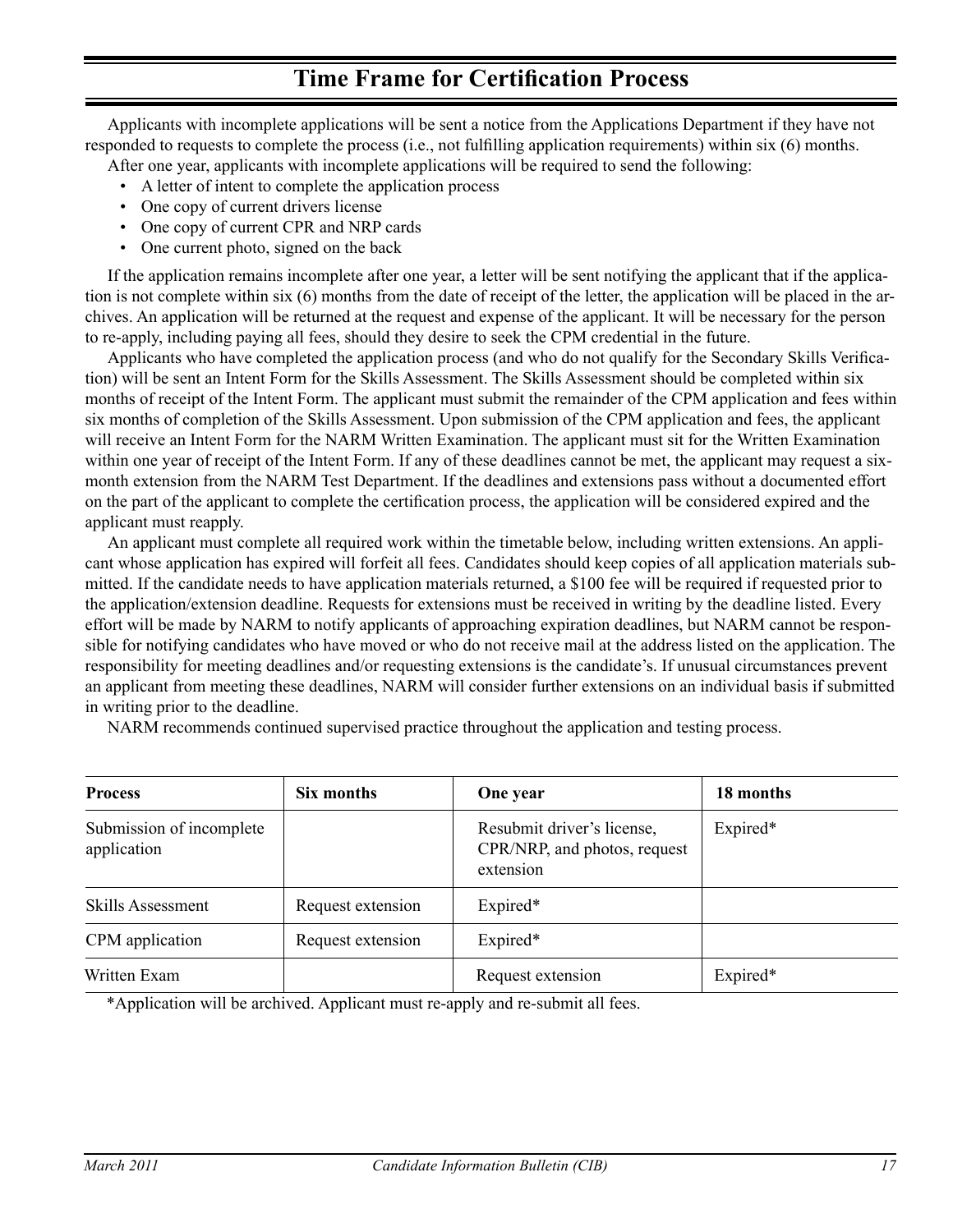#### Retakes

Candidates who have failed either the Skills Assessment or the Written Exam are expected to complete the certification process within the time frames listed above. There is no limit to the number of times a candidate may take either exam. If multiple retakes are required, the candidate may not be able to complete certification within the expected time frame. If a candidate does not complete the certification process within three years of application, documentation of continued supervised clinical practice is required. The candidate must submit documentation of ten supervised births that have occurred within three years of submitting the next retake form. Form available upon request.

# **The Demonstration of Knowledge and Skills**

Identification of the knowledge and skills necessary for certification is based on the actual practice of midwifery, and not on a specific set of protocols or regulations. The knowledge tested on the Written Exam and the skills tested on the Skills Assessment are identified from the Job Analysis. The Job Analysis is a survey of the current practice of midwives across the country. From this list come the test specifications for each exam. Many midwifery schools base their curriculum on these test specifications so that their graduates will be prepared for the certification exams. The skills checklist portion of the Portfolio Evaluation Process is also based on this list, so midwives training through a preceptor will also learn and demonstrate the same skills. This process assures that all CPMs, regardless of path of education or experience, will demonstrate competency in the same skills. NARM does NOT specify how a CPM will utilize the knowledge and skills in actual practice. In other words, NARM does not issue standardized practice protocols. NARM does require that each CPM candidate have practice protocols in writing and utilize informed consent in communicating the protocols to the clients.

The legal regulation of midwives varies in each state. Midwives practice completely unregulated in many states, and in other states they practice according to very specific protocols set by the state. In some states they are permitted to use emergency medications, or suture tears, or give oxygen. In other states, they may be forbidden from any of these procedures. The CPM credential verifies that the midwife knows these skills whether or not s/he chooses (or is allowed) to perform them. States that require the CPM credential for licensure are assured that every CPM has been through a rigorous process to verify knowledge and skills. The CPM is the standard for the knowledge and skills, regardless of the individual circumstances in which the CPM practices.

CPM candidates sometimes comment on the written exam questions or on skills tested on the assessment that they are not "allowed" to make that choice based on their state regulations. NARM does not say that the midwife must base protocols on that knowledge or include that skill in practice, but must demonstrate the knowledge or skill for purposes of national certification. NARM questions are based on the test specifications and are referenced to the bibliography listed in the Candidate Information Bulletin. Candidates should base their answers and demonstration of skills on the test specifications in the CIB, and not on specific individual or state protocols.

Passing the NARM Written Examination or the NARM Skills Assessment depends on receiving a minimum number of correct answers. Leaving a question blank or refusing to perform a specific assessment skill does not automatically result in failing the examination, but will affect the total score. Each question on the Written Examination is worth one point, but each skill on the Skills Assessment may count for several points. Refusing to perform a skill can cause the applicant to fail the assessment and delay progress toward certification. Failing candidates must pay an additional fee to retake either examination.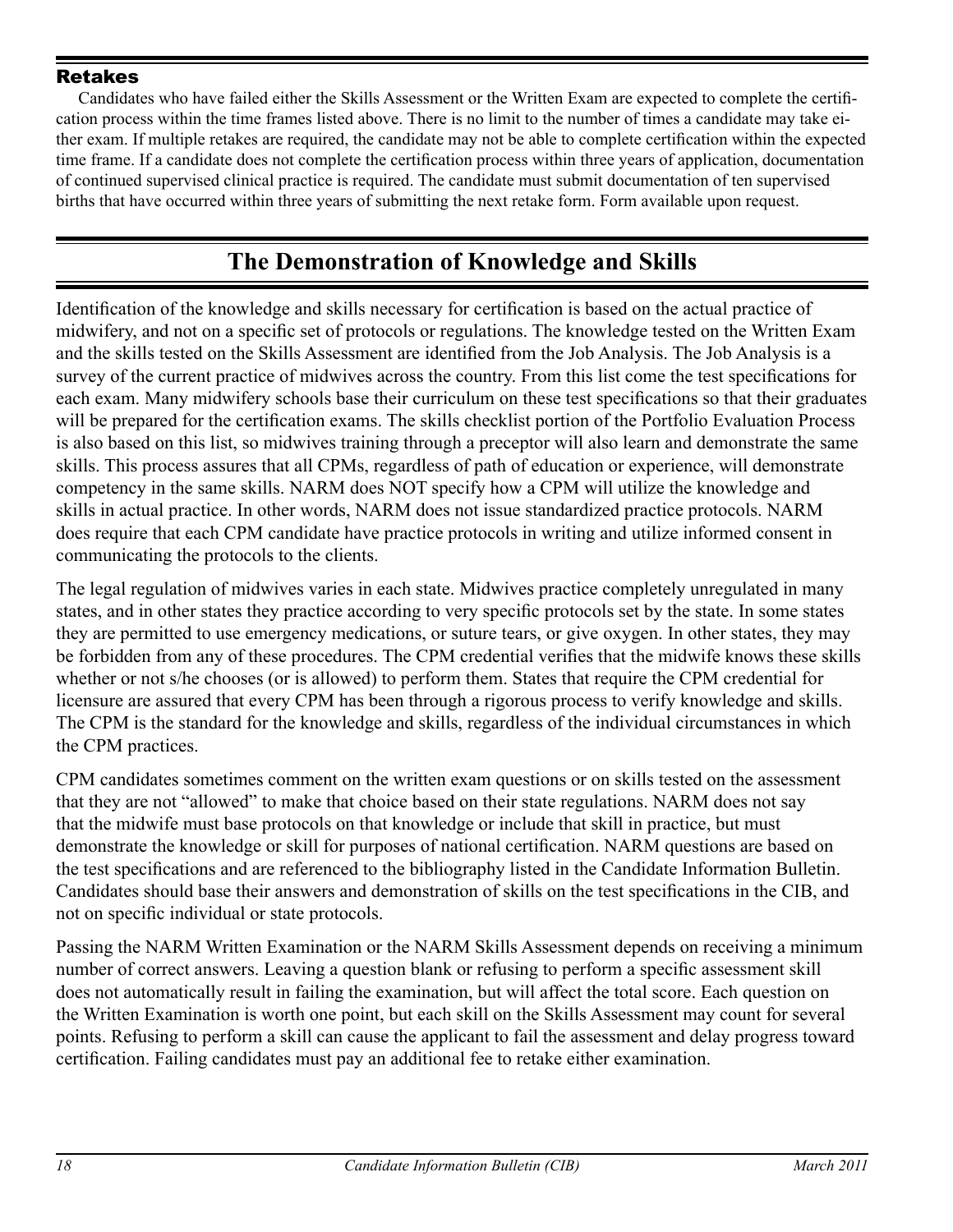## **The NARM Written Examination**

- Candidates must submit the General Application Form 100, the CPM Application Form, and one of the following forms of documentation:
	- Notarized copy of diploma, or transcript with the school insignia, indicating graduation from a MEAC-accredited program
	- Notarized copy of current AMCB CNM/CM certificate and wallet card
	- Notarized copy of current state endorsement process, i.e. certification, licensure, registration, or documentation indicating legal recognition in states previously evaluated for educational equivalency
	- Letter of completion of NARM's Portfolio Evaluation Process (PEP)
- Candidates will receive a Written Examination Intent Form, listing upcoming dates and locations for the Written Examination.
- Candidates must submit the Written Examination Intent Form to the NARM Test Department **at least four weeks** prior to the test date.
- Candidates will receive confirmation of receipt of their Intent Form.
- Candidates will receive a Written Examination Admission Letter, which will include the date, time, and location of their scheduled Written Examination, and directions to the test site. The candidate should receive this information two weeks prior to the examination. If the Admission Letter is not received by the appropriate time, please notify the Test Department at 1-888-353-7089.
- Candidates must bring their Admission Letter and a small head and shoulders photo (like a passport photo) to the test site. Another photo ID, such as a Driver's License, governmental or institutional identification, must be shown to verify both name and picture. The small passport photo should be stapled to the Admission Letter. The Admission letter will be signed by both the candidate and proctor and will be retained by the proctor and returned to the NARM Test Department.

# **Written Examination Administration Schedule**

The NARM Written Examination is administered three times a year, as follows:

- 3rd Wednesday in February
- 3rd Wednesday in August
- At the annual MANA Convention in the fall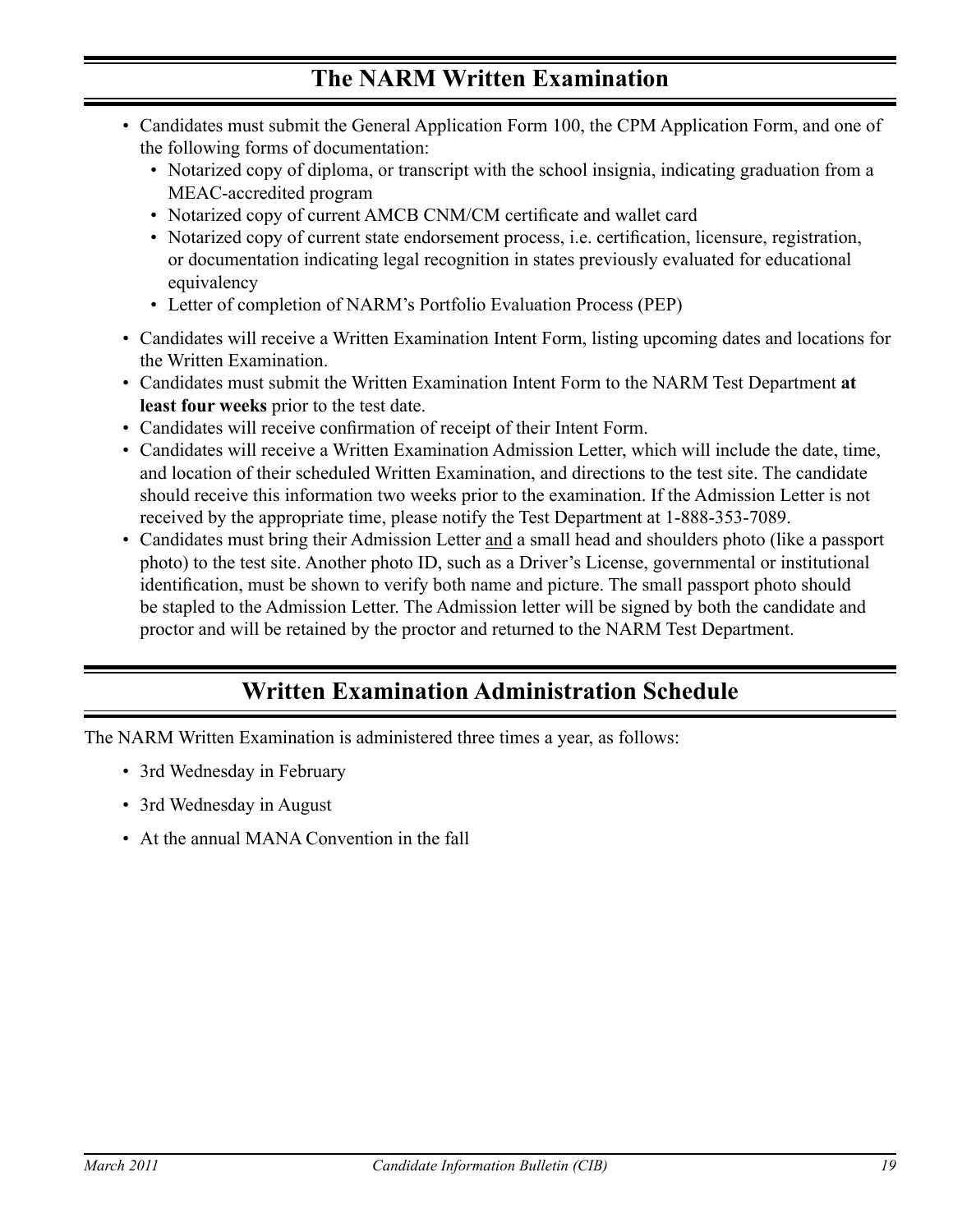## **Inclement Weather Policy**

In the event of inclement weather, NARM's policy is that if the test site is closed, the test will be postponed until the site is open again. The new date will be mutually agreed on by NARM and the test site, but will be as close to the original date as possible. It is possible, though not likely, that the site would be unable to accommodate the NARM exam within a reasonable period and the candidates might have to wait until the next testing cycle.

If the test site is open but the candidate's local weather prevents her from reaching the test site, the test cannot be rescheduled for the candidate. The candidate will be required to pay a \$75 reschedule fee to register for the next cycle. If the candidate does not show up at the testing site and inclement weather cannot be documented, the reschedule fee is \$400. It is highly recommended that, if the candidate is planning a long drive to the test site, it would be best to arrive near the test site the night before to avoid any weather or traffic delays that might interfere with arrival early the next morning.

The NARM Test Department will make every effort to stay in touch with the test site coordinator prior to the exam to anticipate any closings due to weather or shipping delays and will notify candidates whenever possible. If the candidate is unsure or are not available at the phone number listed with NARM, s/he may call the NARM Test Department for updates.

Inclement weather includes snow, ice, hurricanes, tornadoes, floods, earthquakes, etc. This policy also applies to any unplanned event that causes the test site to close, such as a loss of electricity or terrorism alert.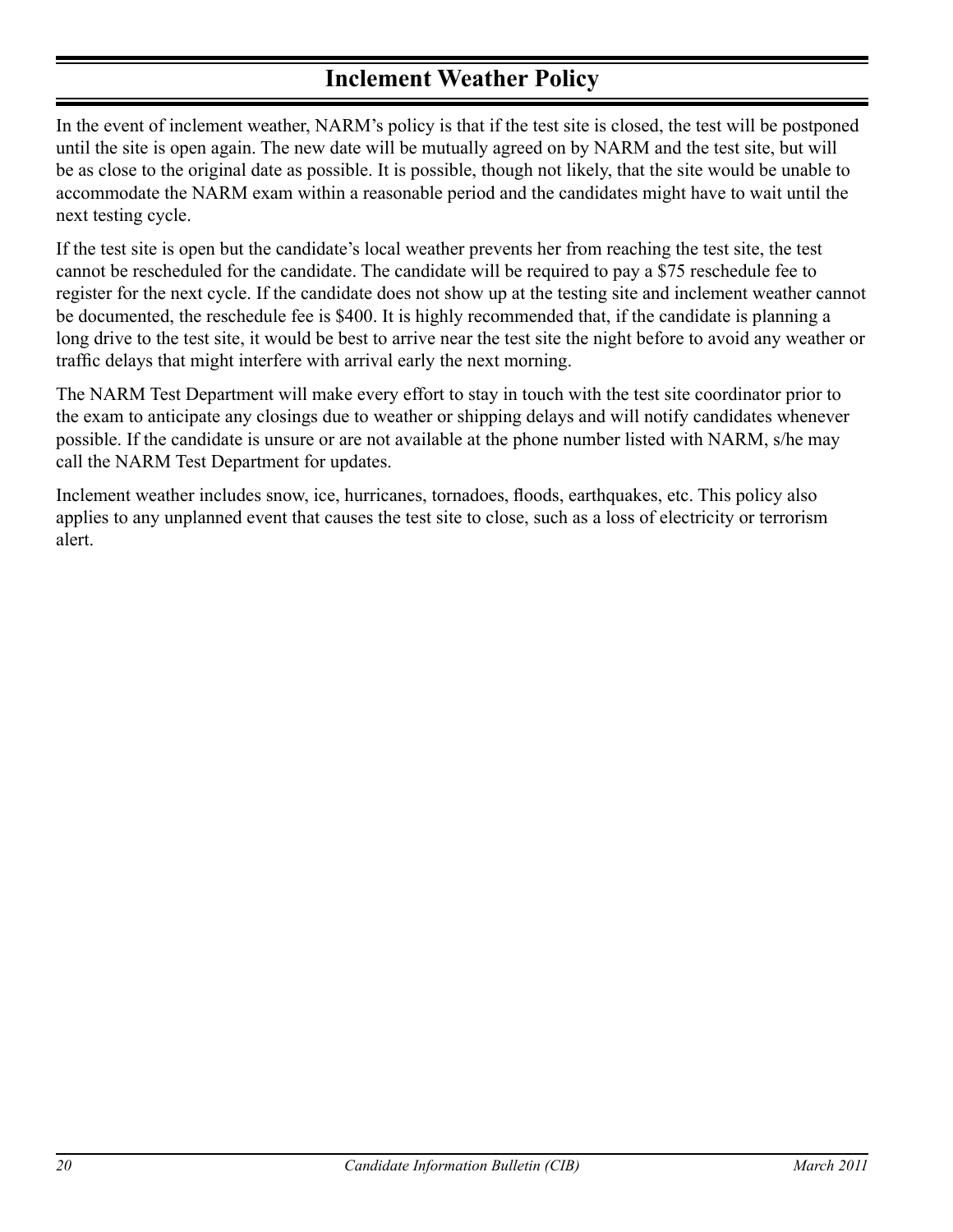## **Candidates Who Are Taking the NARM Written Examination for State Recognition**

Many states use the NARM Written Examination as part of their process for state recognition. In these states, midwives who are already CPMs may have a simplified route to legal recognition. Midwives who are not yet CPMs must meet the licensure criteria for the specific state, and will register for the NARM examination through their state agency. After passing the NARM examination and receiving state licensure, the midwife may apply for CPM certification through the "Midwives from States/Countries with Legal Recognition" category if their state/country is listed.

If the candidate is from a state with legal recognition planning to take the NARM Written Examination through the state agency, the following information applies:

- 1) The state agency will determine which candidates are eligible to take the NARM Written Examination. All documentation for eligibility is processed through the state agency. When the candidate has met the eligibility requirements, s/he will receive a packet of information from the state agency, which will include:
	- a) The Candidate Information Bulletin: the study outline (test specifications) and reference list.
	- b) The candidate application form to register for the NARM Examination
- 2) The candidate must send the application form and appropriate fee as instructed by the agency. Some states collect the applications and the fees, and other states ask the candidate to send the application and fee directly to NARM. If the fee is sent directly to NARM, it *must* be in the form of a certified check or money order. **NARM does not accept personal or business checks.**
- 3) To verify registration for the examination through the agency, please contact the state agency. In the cases where the applications and fees have been sent directly to NARM, NARM will notify the state agency of those who have registered for the examination. In either case, verification is done through the state agency.
- 4) The state agency arranges for the location of the examination as well as for any special testing needs. To verify the location where the examination will be given, contact the state agency. The NARM examination is given on the SAME DAY at all locations, whether administered by the agency or by NARM. The test dates are the third Wednesdays of February and August of every year. The examination is given in two parts, with four hours allotted for each part. Part One begins at 8:00 am and Part Two at 1:00 pm.
- 5) An ADMISSION LETTER will be sent by the state agency prior to the examination. This letter will confirm the time, date, and location of the examination. The letter will instruct the candidate to bring the letter, with a passport-type (head and shoulders) photo attached, to the examination site. Candidates must present the letter, with photo attached, to be admitted to the examination and will also be asked to show another form of photo ID for verification, such as a driver's license.
- 6) The results of the NARM Written Examination will be sent directly to the state agency within threefour weeks of the test date. The agency will notify the candidates of the results. When permitted by the agency, NARM will send the results directly to the candidate.
- 7) The NARM Written Examination is also given a third time each year, at the location and date of the annual MANA conference. Agency candidates are welcome to test at the MANA conference, which is usually in the fall. Eligibility and registration will still be done through the state agency.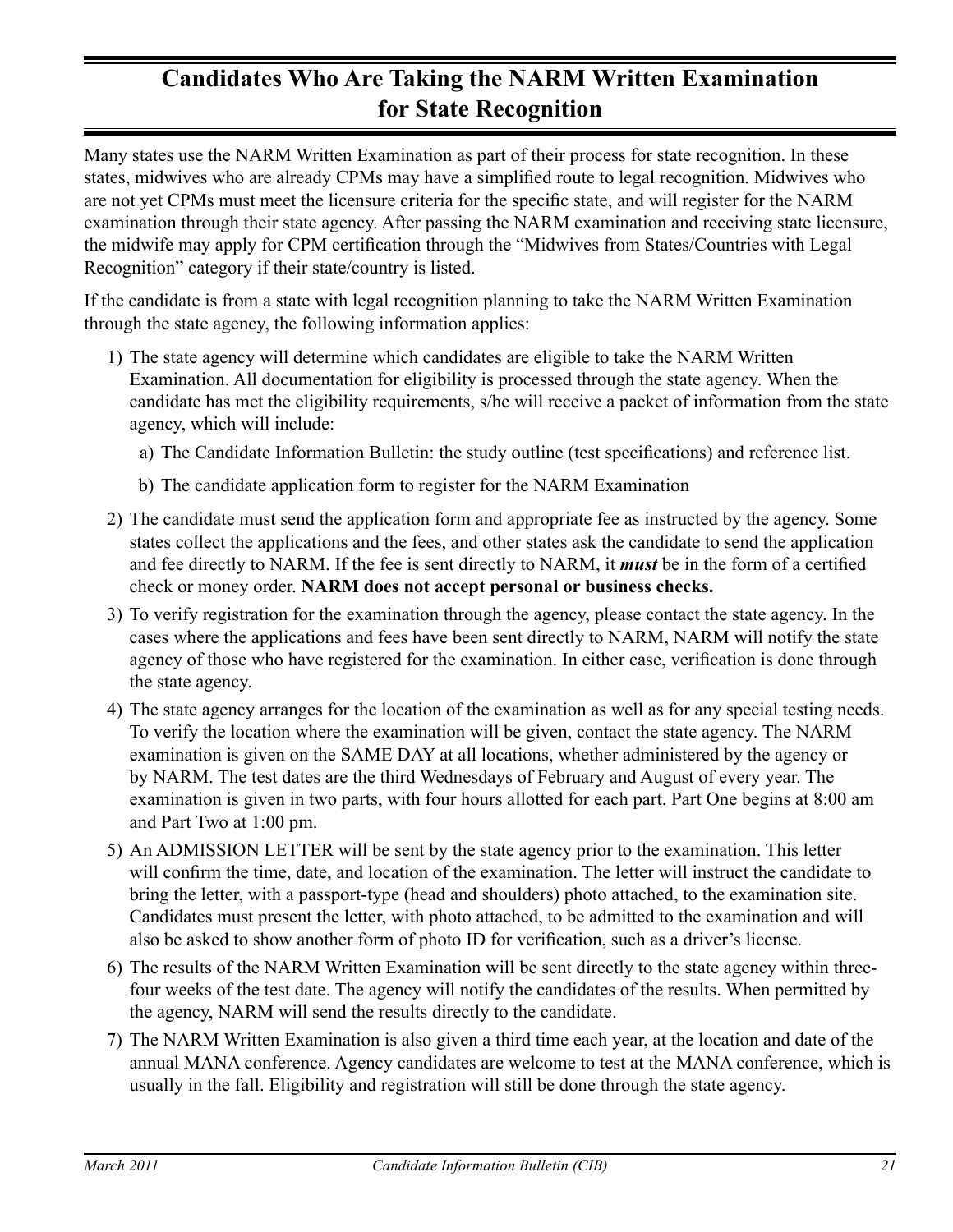# **Candidates Who Are Taking the NARM Written Examination to Become a CPM**

### **Sequence of Application and Testing Procedures**

### **For Educational Validation:**

- 1) Order or download the NARM Application
- 2) Two photos will be needed. These should be head and shoulders photos, similar to a passport photo. One photo is submitted with the Application, and one will be submitted later when taking the NARM Written Examination for certification
- 3) Submit the appropriate application materials with the required fee to the NARM Applications Department. The application is color coded according to routes of entry, such as Entry Level, MEAC Graduates, State Licensed, and Special Circumstances. All candidates should fill out General Form 100 and the specific pages for their route of entry. Notification will be sent when the application materials have been received.
- 4) If the candidate is taking the Skills Assessment an Intent Form and a list of Qualified Evaluators will be sent. The Candidate and the QE will schedule the Skills Assessment. To prepare for the Skills Assessment, study the Skills Test Specifications in the CIB, and the *Practical Skills Guide for Midwifery*.

### **For CPM Certification:**

- 5) All candidates should submit the CPM application along with Verification of Education (PEP Certificate; MEAC diploma, transcript, or letter of intent of completion from the administrator of the program; AMCB certification; or state license) along with the Certification fee. The application, documentation, and fee should be sent to the NARM Applications Department.
- 6) When the CPM application is approved, the applicant will receive a NARM Written Examination Intent Form which lists the dates and sites for the Examination. Choose a test site and date and submit the Intent Form to the NARM Test Department. Approximately two-three weeks prior to the Written Examination, an Admission Letter and directions to the test site will be sent.
- 7) Canceling or changing the testing date after submitting the Intent Form but prior to ten days before the test date, will result in a \$100 fee to reschedule the examination. Test cancellations or date changes within ten days of the examination, or failure to show for the examination, will require a \$400 rescheduling fee.
- 8) The Test Department will send results of the NARM Written Examination by mail three-four weeks after the testing date.
- 9) The CPM Certification will be issued after all requirements have been met.

Please send the application and intent forms to the appropriate NARM address. Failure to do so may result in a delay of the application or the examinations. For questions contact NARM Applications at applications@narm.org or NARM Testing at testing@narm.org.

All applications are subject to audit.

NARM is not responsible for any delay in NARM's processing of the application or for delay in receipt of the application, including but not limited to, mail delays, inclement weather, acts of God, acts of terrorism, any individual's or entity's mistake or omission.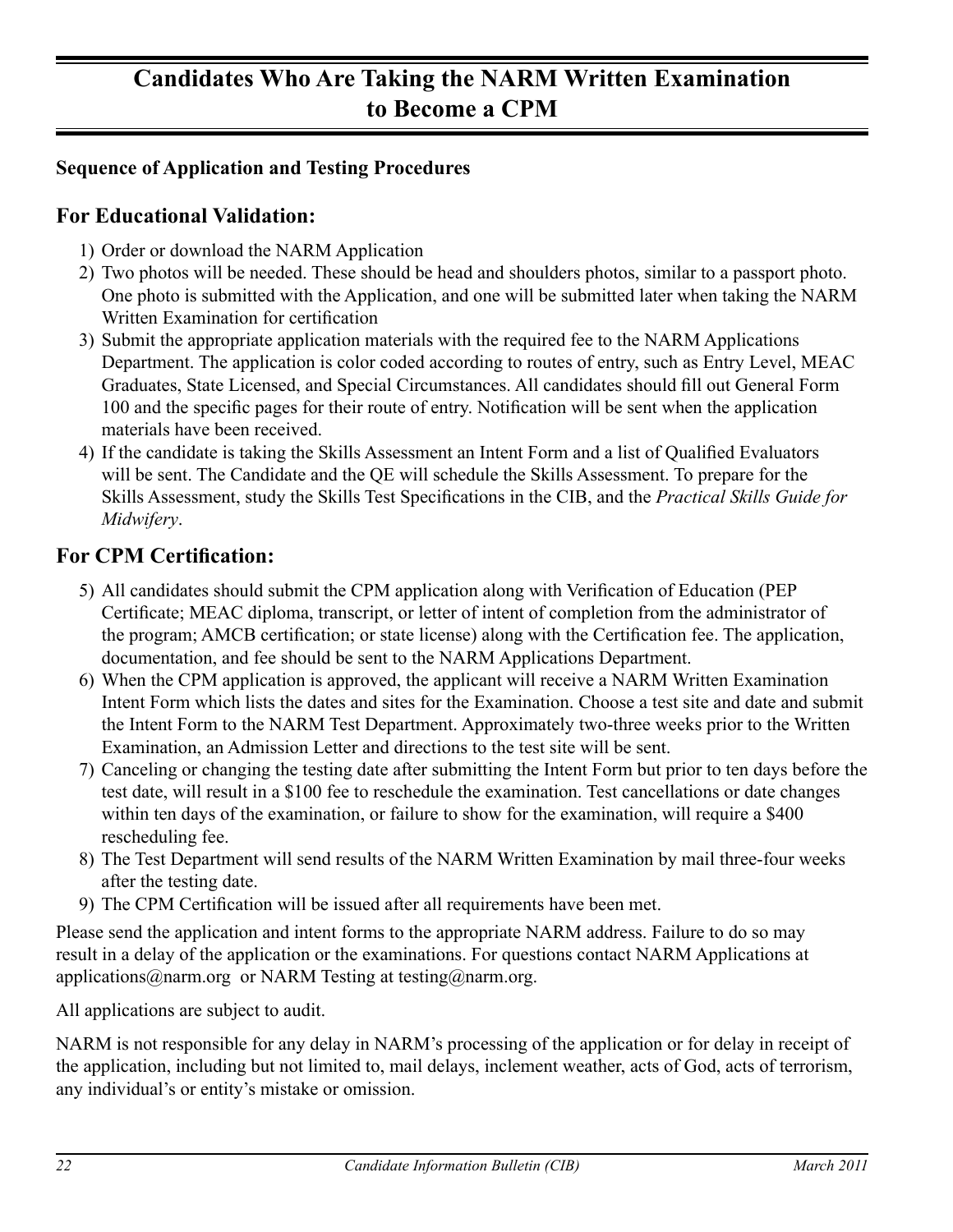# **Special Testing Needs**

The NARM Certified Professional Midwife (CPM) Certification Program, in accordance with the Americans with Disabilities Act (ADA), provides testing accommodations for candidates with disabilities. These accommodations are made at no cost to the candidate. Requests for special testing accommodations must be made in writing to the NARM Test Department and must contain the following information:

- 1) A letter from the candidate describing the requested accommodation; **and**
	- a) Documentation of a history of special accommodations for testing, such as letters from schools or testing agencies administering standardized tests indicating the accommodations granted; or
	- b) A report from an appropriate licensed or certified healthcare professional who has made an assessment of the candidate's disability. The report must describe the tests and other assessment techniques used to evaluate the candidate, provide test results, indicate the test results that were out of normal range, and contain conclusions and recommendations for special accommodations based on those findings.

These documents must be submitted to the NARM Test Department with the Written Examination Intent Form. Although every effort will be made to arrange for the accommodation at the candidate's choice of test sites, this cannot be guaranteed. The candidate may be asked to choose an alternate test site or date based on the ability of the test department to arrange special accommodations.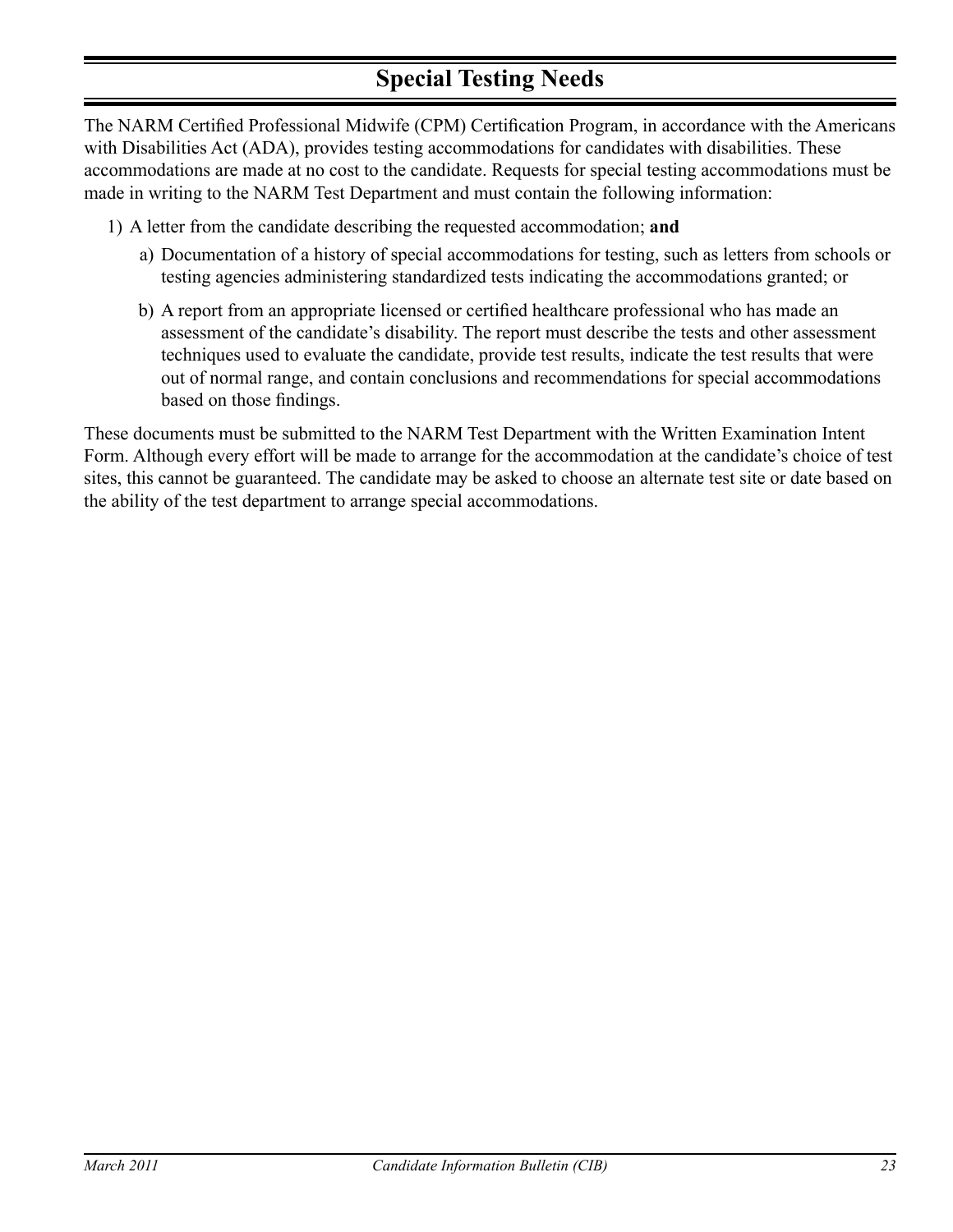## **NARM Written Examination Test Sites**

The NARM Written Examination is given at regional test sites across the country on the third Wednesday of February and August; and on the site and date of the annual MANA conference. Listed below are the regional test sites that are usually available. A current list of test sites will be on the Written Examination Intent Form, which is sent to each candidate after approval of the Certification Application.

### **Regional Test Sites:**

- Colorado: Denver
- Florida: Orlando
- Idaho: Boise
- Iowa: Dubuque
- Maryland: Baltimore
- Massachusetts: Wellesley
- Ohio-Toledo
- Oregon: Eugene
- Tennessee: Nashville
- Texas: El Paso
- Utah: Salt Lake
- Vermont: Montpelier
- Virginia: Charlottesville

The following states administer the NARM Written Examination for licensure and will sometimes allow CPM candidates from other jurisdictions to take the examination at their agency location. Please contact the NARM Test Department to take the examination at one of these locations:

- Alaska: Juneau
- Arizona: Phoenix
- Arkansas: Little Rock
- California: Sacramento
- Louisiana: New Orleans
- Montana: Helena
- South Carolina: Columbia
- Texas: Austin
- Washington: Olympia

Candidates may also take the NARM Written Examination as a pre-conference activity on the Thursday prior at the annual MANA Conference, which is usually held in the fall. For more information on the MANA conference test site and date, contact the NARM Test Department at testing@narm.org.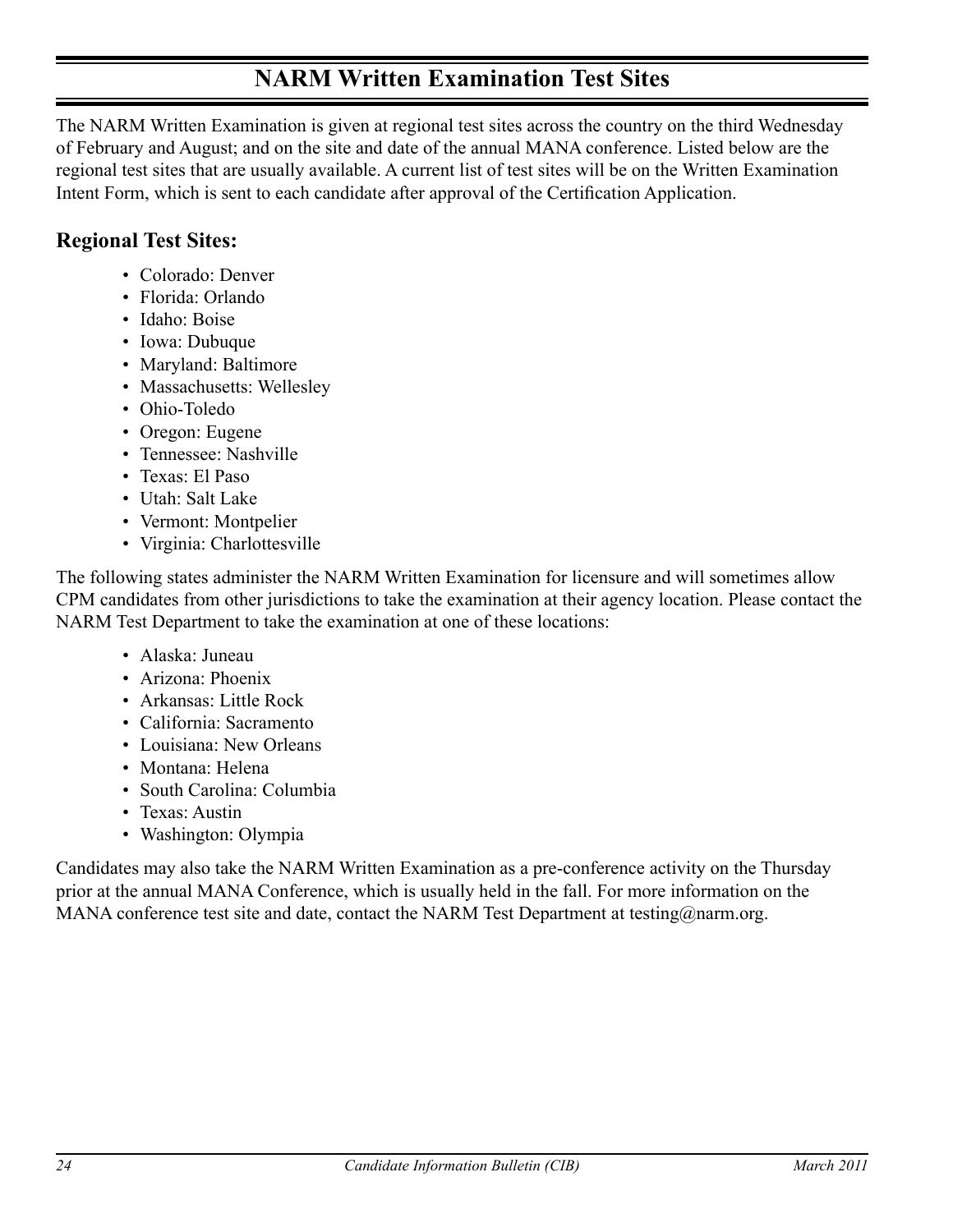## **Examination Site Conduct/Nondisclosure (Test Security)**

The Examination Administrator or QE is NARM's designated agent in maintaining a secure and valid examination administration.

Any individual found by NARM to have engaged in conduct, which compromises or attempts to compromise the integrity of the examination process will be subject to legal action as sanctioned by NARM. Any individual found cheating on any portion of the examinations will have their scores withheld or declared invalid, and their certification may be denied or revoked. Conduct that compromises or attempts to compromise the examination process includes:

- Removal of any examination materials from the examination room
- Reproducing or reconstructing any portion of the Written or Skills Assessment Examinations
- Aiding by any means in the reproduction or reconstruction of any portion of the Written or Skills Assessment Examinations
- Selling, distributing, buying, receiving, or having unauthorized possession of any portion of the Written or Skills Assessment Examinations
- Disclosure of any kind or manner of any CPM examinations
- Possession of any book, notes, written or printed materials or data of any kind other than those examination materials distributed by the Examination Administrator or QE during the examination administration
- Conduct that violates the examination process, such as falsifying or misrepresenting education credentials or prerequisite experience required to qualify for CPM Certification
- Impersonating a candidate or having an impersonator take the CPM examinations

Any violation of conduct as listed above will be documented in writing by the Examination Administrator or QE and will be presented to NARM for consideration and action.

Additionally, to protect the validity and defensibility of the examination process for all candidates, each candidate will be required to sign an Affidavit of Nondisclosure prior to taking any portion of the CPM examinations.

## **Answer Sheets**

All answers must be recorded on the answer sheet that is provided to the candidate at the beginning of the Written Examination administration. Do not write in the examination booklets. Any answers recorded in the examination booklet will not be scored.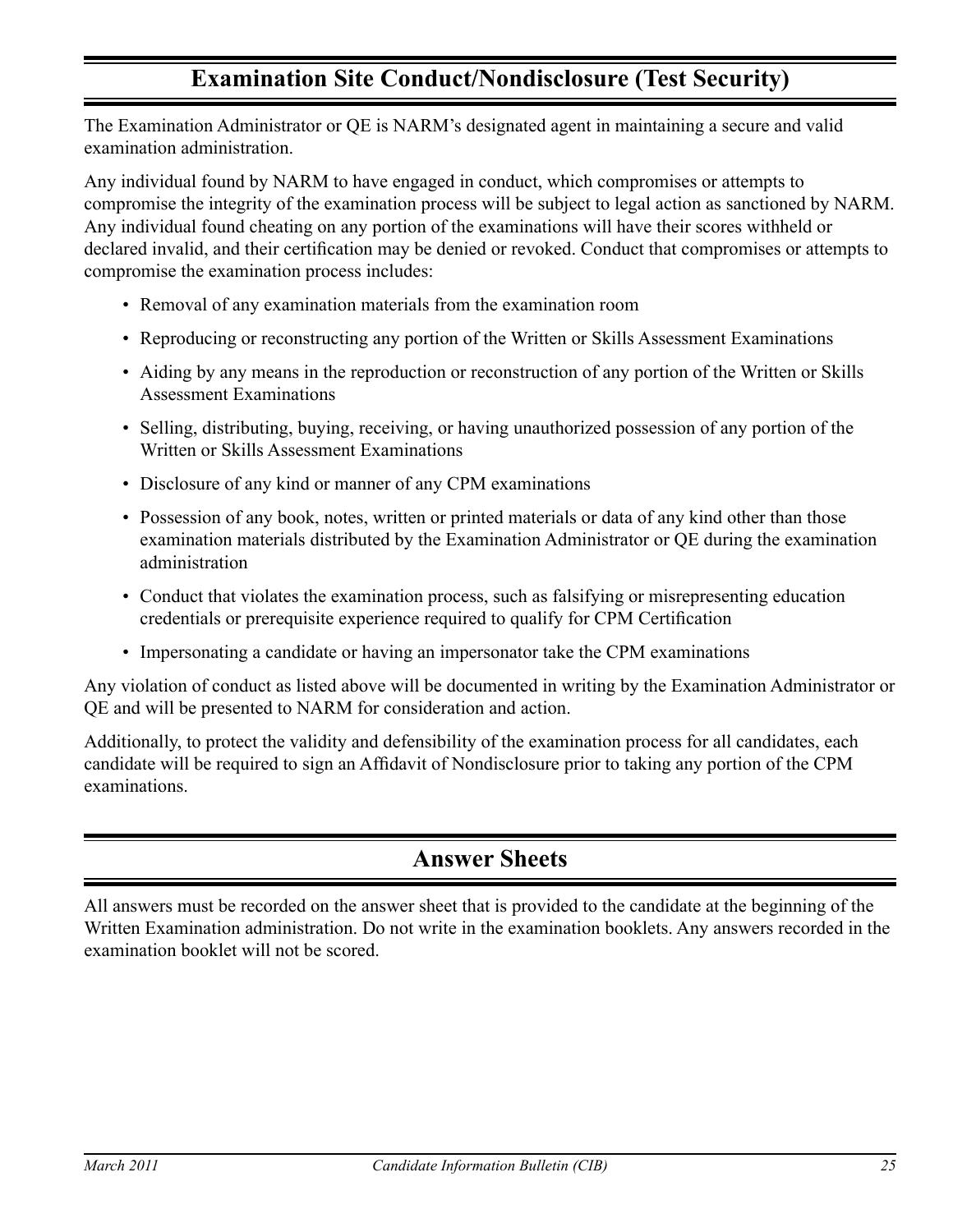## **Candidate's Examination Scores**

- All candidate scores will be reported as pass or fail based on the cut score derived using a reverse Angoff method.
- Passing candidates will not receive a breakdown of their scores; they will only receive notification that they passed.
- Failing candidates will receive a report, which highlights their performance on major areas of the examination.
- In cases where candidates apply through a licensing agency, the examination results will be sent directly to the agency.
- Scores will usually be reported within three to four weeks of the examination date.
- Examination scores will NOT be given to any candidate over the phone.
- No credit is given for items with more than one response selected.
- All questions should be answered. There is no extra penalty for wrong answers.
- The candidate's answer sheet is machine-scored. Therefore, candidates are advised to explicitly follow all instructions given by the Examination Proctor for marking their answer sheets.

# **Rescheduling a CPM Examination**

Candidates electing to cancel their scheduled examination date must submit a written rescheduling request to the NARM Test Department. The NARM Test Department must receive the request **ten days in advance** of the candidate's scheduled examination date. The candidate must reschedule the examination within one year from submitting the CPM Certification application. The candidate will be charged a processing fee for rescheduling as outlined in the Fee Schedule. The remainder of the candidate's initial examination fees will be applied towards the rescheduled examination.

- Candidate rescheduling requests that are not received by the NARM Testing Department **ten days in advance** of a scheduled examination date will result in the forfeiture of the candidate's entire examination fee.
- If a candidate does not reschedule within the allowed timeframe or does not appear at a scheduled examination site, all examination fees will be forfeited; in which case *the candidate will be required to pay the full examination fee prior to rescheduling another examination date.*
- It is the candidate's responsibility to contact the NARM Testing Department to request a rescheduled examination date.
- If a Qualified Evaluator is forced to cancel a candidate's scheduled Skills Assessment Examination date, the examination will be rescheduled as soon as possible and at no penalty to the candidate.
- It is the candidate's responsibility to obtain models *AND* back-up models for the Skills Assessment Examination. If a candidate's model does not appear at the scheduled test site, and the candidate does not have a back-up model, the candidate will forfeit the examination fees.
- If any portion of the CPM examination is canceled due to events such as postal strikes, bad weather, or conditions beyond our control, the examination date will be rescheduled as soon as it is reasonably possible. The candidate will not be penalized for such an event.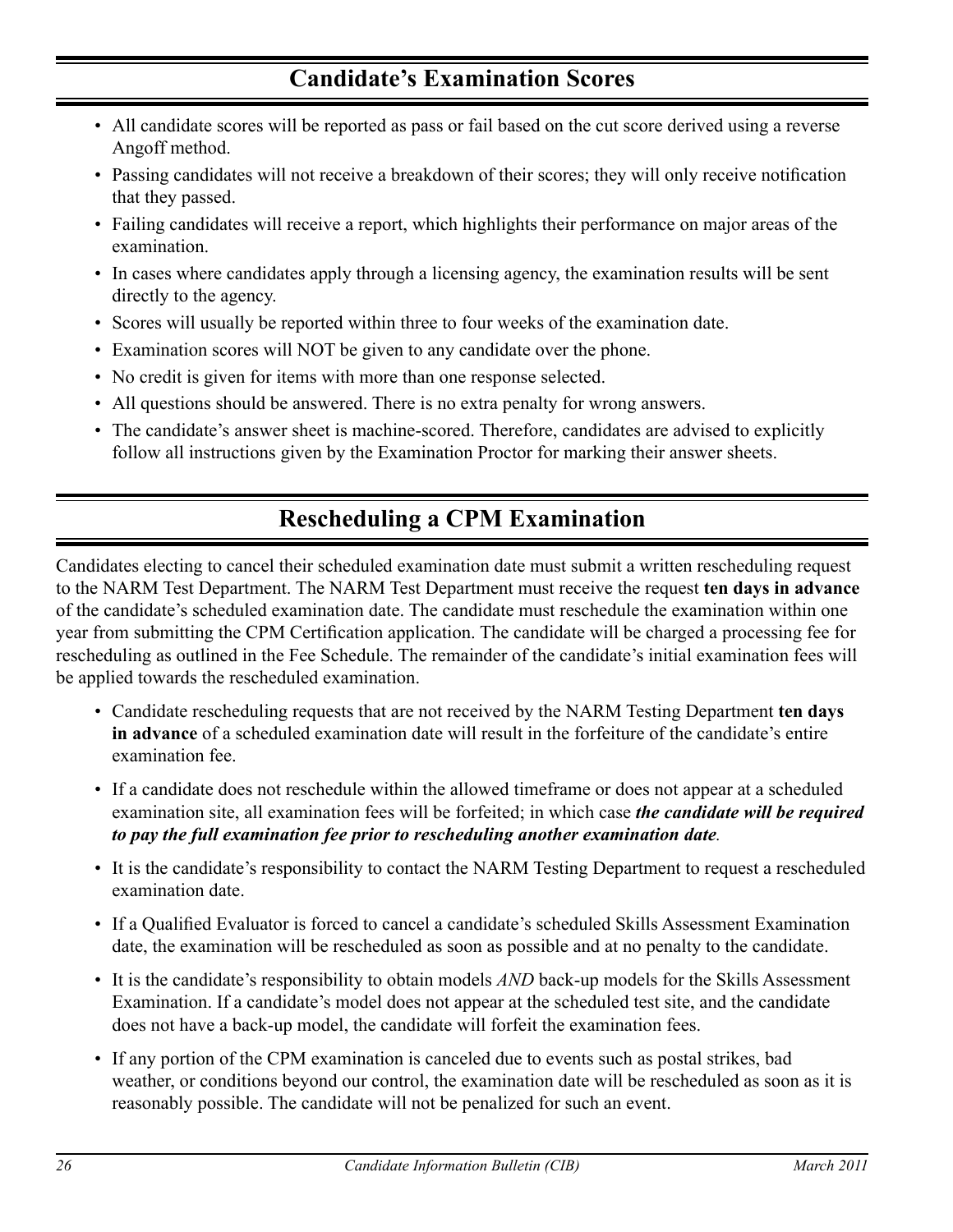# **Retesting for Failing Candidates**

If a CPM candidate fails either the Written or Skills Assessment Examinations, s/he will receive a Retake Intent Form from the Test Department. The candidate will be allowed to schedule a retest upon payment of a retake fee as outlined in the Fee Schedule. Failing candidates will not be retested using the same form of the examination they were given initially. However, they may be assigned the same Examination Administrator or QE.

# **Candidate's Right to Appeal Eligibility Requirements**

- A Candidate who does not meet requirements for certification will be informed in writing. The candidate will have an opportunity to provide the missing information, or to write a letter of appeal.
- All appeals must be received in writing within (2) months of denial and will be processed according to policy.

## **Candidate's Right to Appeal**

#### **Comments on Examination Content**

Candidates may provide written comments on the CPM Written Examination content. Comments may be submitted on the day of the test by completing an examination comment form and giving it to the examination administrator (proctor). Examination comment forms will be available from the examination administrator. Comments may also be submitted by mail to the NARM Test Department. Comments submitted by mail must be postmarked no later than seven (7) days after the test date to be considered as part of the appeals process. NARM will carefully consider all comments. If appropriate, changes will be made to the CPM Written Examination answer key.

### **Appeals**

A candidate with a complaint about the certification process or examination may write a letter to the NARM Test Department. Letters appealing the content of the Written Examination must include or reference previously submitted examination comments as defined above. All appeals must be made prior to receipt of a pass/fail grade. NARM will carefully consider all comments. A written response will be provided only if the candidate has requested a response and has specifically proposed content, examination, or process changes.

### **Examination Hand Scoring**

Candidates who fail the CPM Written Examination may submit a written request for hand scoring of their answer sheets within 30 days of the postmark date of their examination results. A hand-scoring fee, as outlined in the Fee Schedule, must accompany the written request for hand scoring. Candidates will be notified of the outcome of the hand scoring within 30 days of the receipt of the request. All failing answer sheets are re-scored automatically. Scoring machines are calibrated frequently. It is very unlikely that a hand-score would result in a change to the candidate's final score.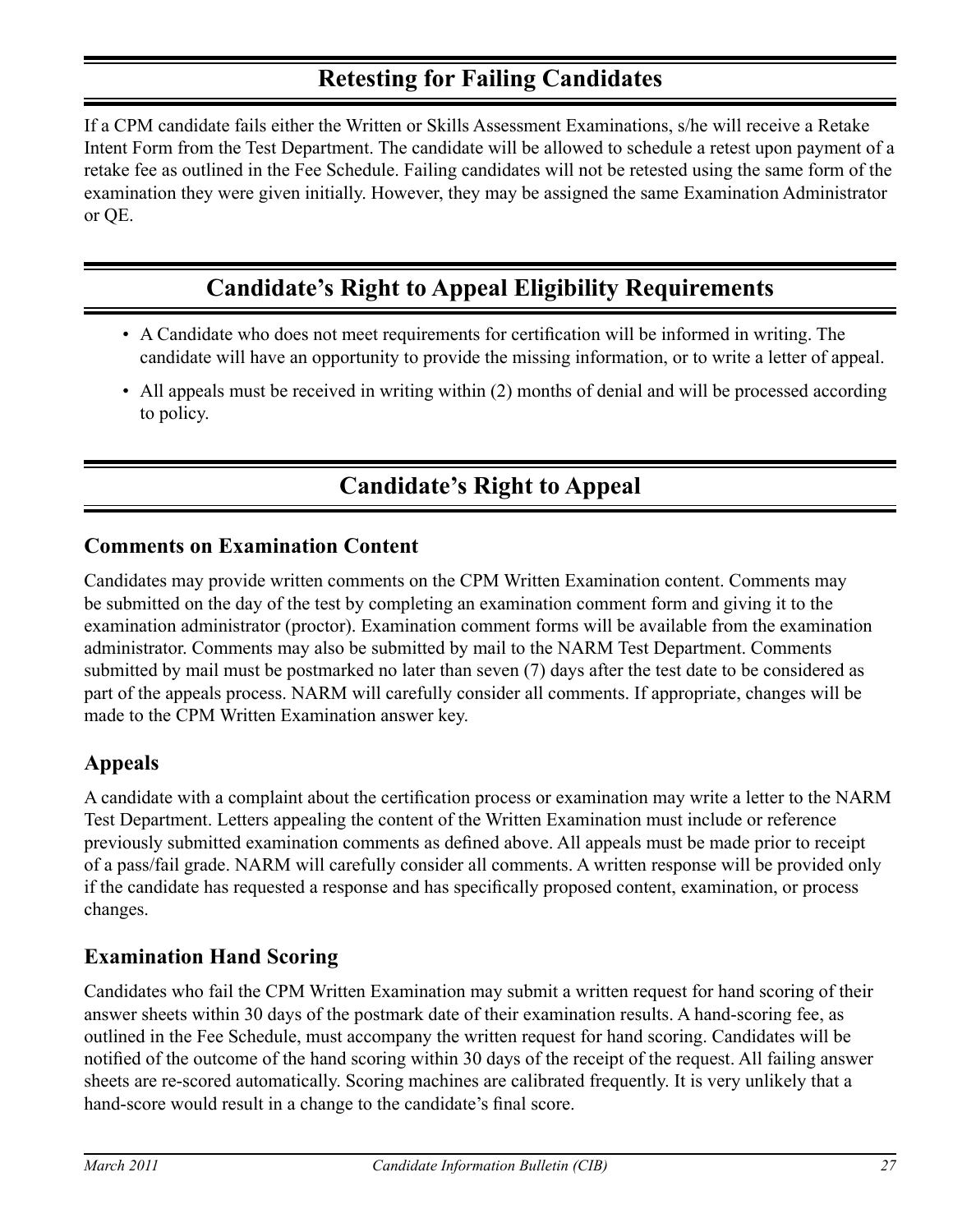## **Examination Comment Form**

NARM encourages all candidates to submit comments on the CPM examination process at the time of their examination. The Examination Administrator or QE will have examination comment forms available on the day of the examination. NARM will not provide a written response to the comments unless a letter of appeal is written in addition to the comment form (see Candidate's Right to Appeal).

# **Skills Verification**

In the NARM Portfolio Evaluation Process (PEP), the candidate must have all required clinical experiences and skills documented by a preceptor who is credentialed as a Certified Professional Midwife (CPM), Certified Nurse Midwife (CNM), or Licensed Midwife. The preceptor must have an additional three (3) years of experience or 50 births, including ten (10) continuity of care births beyond the primary birth experience requirements for CPM certification. (effective June 1, 2010)

 After documenting the required clinical experiences and skills with one of the above preceptors, the candidate then must obtain a second verification of skills.

- **Option 1**—Taking the NARM Skills Assessment with a Qualified Evaluator remains an option for all PEP candidates. This option is required if any clinicals on Forms 112 (a-f) or any skills on Form 201 have been signed by a non-CPM preceptor.
- **Option 2—If all required clinical experiences (Form 112 a-f) and skills (Form 201) have been signed by a CPM** and no clinical or skill has been signed by a non-CPM, the candidate may choose either option:
	- 1) Completion of the NARM Skills Assessment with a Qualified Evaluator, or
	- 2) Second check-off of specific skills by a CPM who did *not* check off any skills on Form 201 Skills Verification. The second check-off must be done by a midwife who has been a CPM for at least two years and has attended at least 30 additional out-of-hospital births.

If option **1** is chosen, the candidate will submit the Application Packet with all forms complete and signed. Information about arranging the NARM Skills Assessment will be sent to the candidate upon approval of the application.

If option **2** is chosen, the candidate should complete all forms required in the application, with all required signatures by CPMs. Additionally, the candidate should fill out Second Verification of Skills Form 206 (available on the NARM web page) and have the forms signed by a CPM who meets the requirements and who did not verify *any* skills on Form 201.

### **Option 1—Skills Assessment Administration**

When the PEP application has been evaluated and approved, the candidate will be sent information about the Skills Assessment, including a Skills Assessment Intent Form and a list of Qualified Evaluators.

- The candidate chooses a Qualified Evaluator (QE) from the list. The QE may not have an educational or preceptor/mentor history with the candidate, nor have attended more than five births with the candidate.
- The candidate is responsible for providing models for the hands-on assessment, though the QE may assist in this arrangement if necessary.
- The candidate is responsible for providing the equipment needed for the Skills Assessment.
- The candidate will submit the Skills Assessment Intent Form to the NARM Test Department four weeks prior to the test date.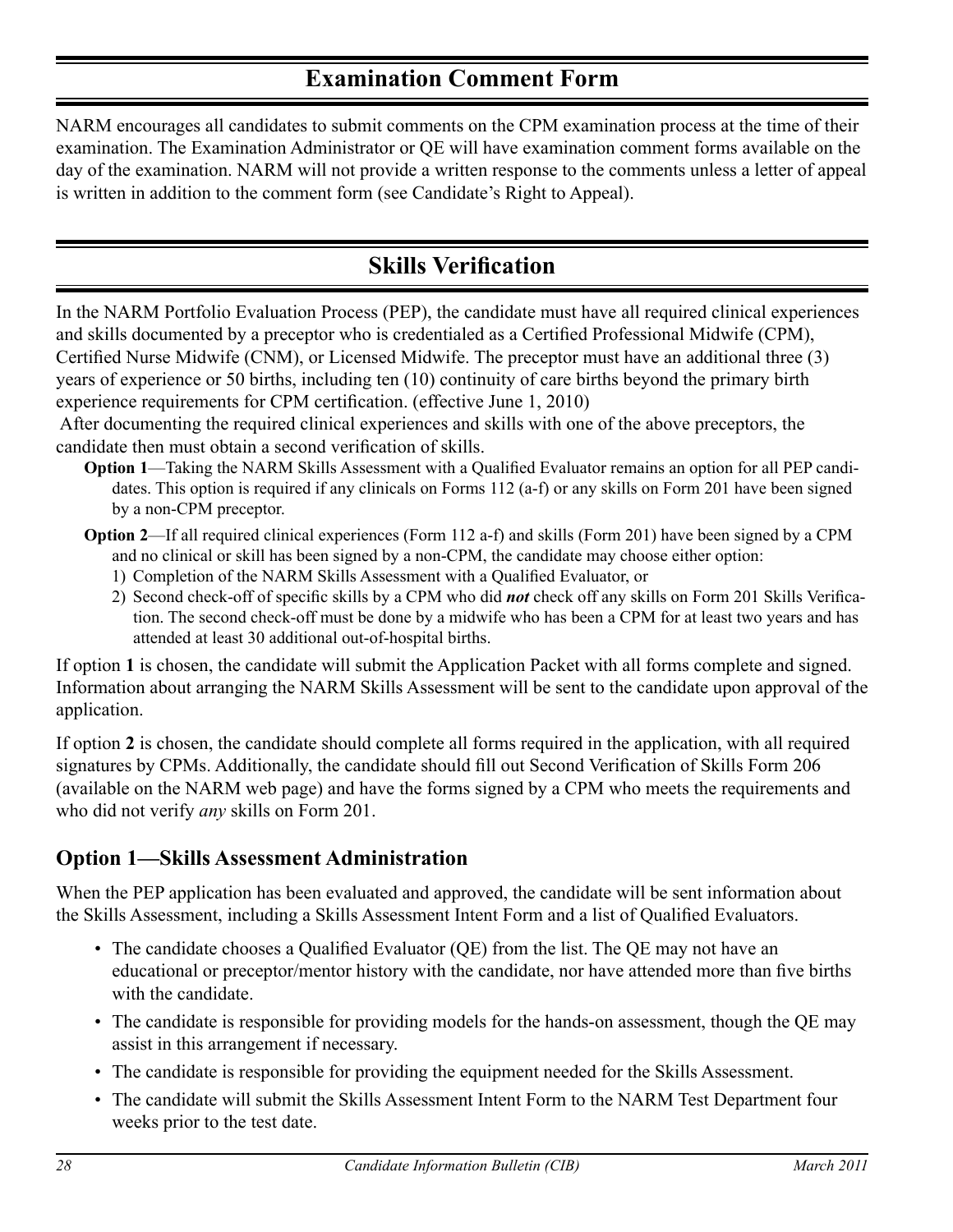- The NARM Test Department will send a confirmation letter to the Qualified Evaluator.
- The NARM Test Department will send the candidate an Admission Letter, confirming the test time, date, and location. This Admission Letter must be brought to the test site. The QE will verify the candidate's identity with a photo ID such as a Driver's License, or other governmental, institutional, or employer-issued photo identification.
- The candidate will receive a list of equipment to bring to the test site. See Appendix A.
- The candidate should prepare for the Skills Assessment by studying the *Practical Skills Guide for Midwifery,* the test specifications for the skills examination in the Candidate Information Bulletin, and by practicing competent use of all equipment on the equipment list.
- The candidate will be notified in writing of the results of the Skills Assessment within four weeks of the assessment. The candidate will then be issued a Letter of Completion of NARM's Portfolio Evaluation Process (PEP).

A Qualified Evaluator may not have an educational history or preceptor/mentor history with the applicant. The candidate and QE may not have attended more than five births together at any time (before, during, or after the training period). Non-accredited schools may not provide Qualified Evaluators who are employees of that institution.

### **NARM Policy on Financial Reimbursement for the Skills Assessment:**

The fees paid to NARM for the PEP Application cover the costs of processing and evaluating the application and for the administration of the Skills Assessment by a NARM Qualified Evaluator (QE).

The QE is paid a fee by NARM for administering the Skills Assessment. The candidate does not pay any fee directly to the QE for administering the Skills Assessment. However, the candidate may reimburse the QE for any travel expenses incurred if the QE has to travel out of town to the Skills Assessment site. It is recommended that the candidate reimburse the QE up to .36 cents per mile for car travel, which may be documented or estimated by the QE. Reimbursement for airline travel, meals, and lodging may also be offered, if appropriate. The candidate may avoid this extra cost by traveling to the QE for the Assessment.

A pregnant mother and a newborn baby are required as models for the demonstration of some of the skills. The candidate may seek volunteers as models through her own resources, or may ask the QE to provide models if the candidate is traveling to a site where she has no resources for models. The candidate may provide compensation to the models for their time, travel, or miscellaneous expenses such as babysitting. This is especially appropriate if the models are arranged by the QE and are not friends or clients of the candidate. It is recommended that the compensation to each model not exceed \$25.

### **Option 2—Second Verification of Skills**

A CPM whose certification is current, who has been a CPM for at least two years, and who has attended at least 30 out-of-hospital births in addition to those required for the entry-level CPM certification, may verify competent performance of these skills. This CPM should be one who did not verify the skills on Form 201.

More than one CPM may sign the skills on the Second Verification of Skills Forms, but all parts of each complete skill must be verified by one preceptor.

The secondary verification may be done as a demonstration with volunteer models or in a clinical setting.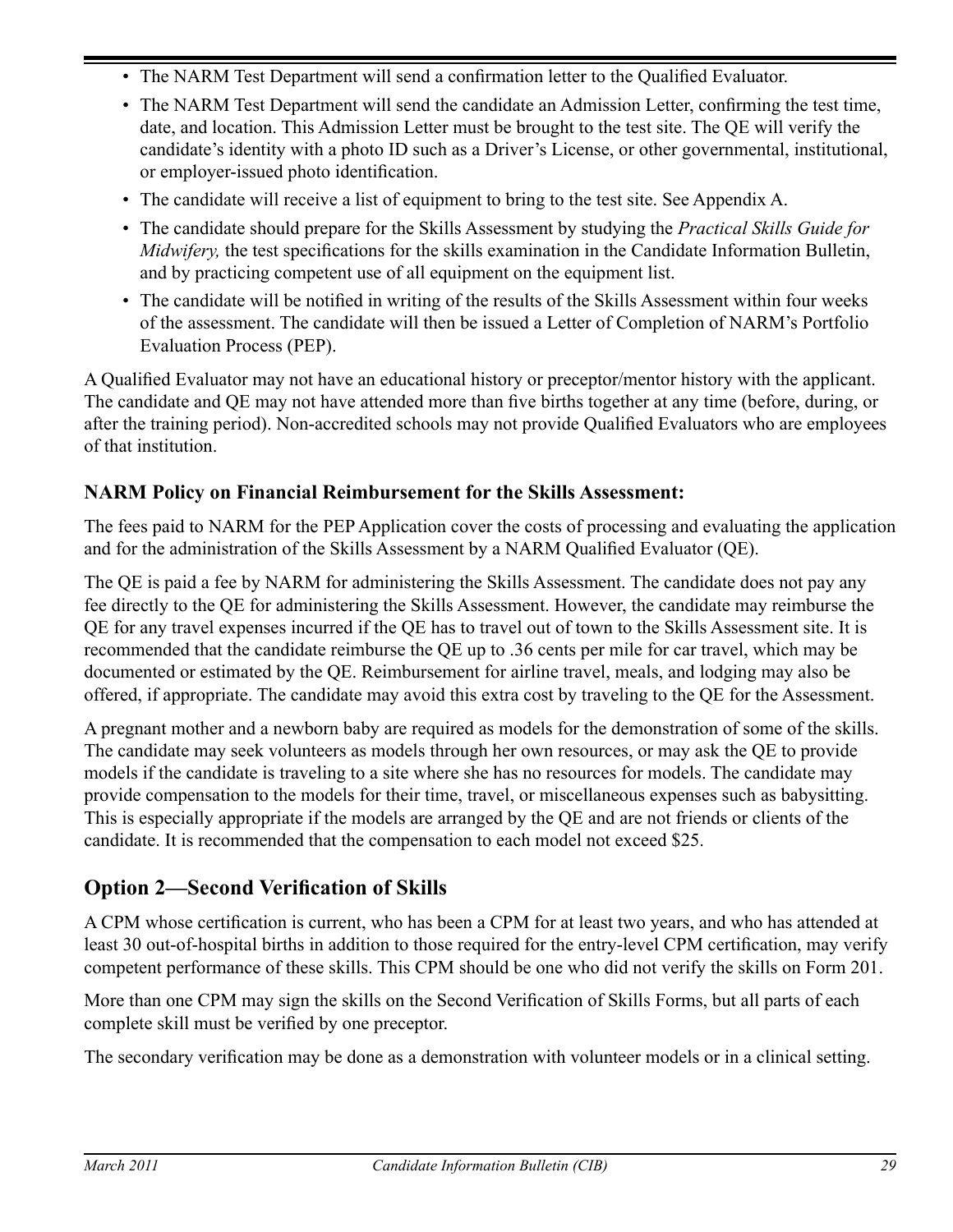## **Refunds**

- Refunds are not given to candidates who submit incomplete applications, or who fail the examinations.
- A partial refund of the PEP Application fee may be considered under extenuating circumstances. The candidate must request a partial refund in writing to the NARM Board, explaining why the process cannot be completed, and must be accompanied by supporting documentation. The request must be submitted within two months of approval of the application and prior to the submission of the Skills Assessment Intent Form. No refunds will be given outside of these parameters.
- A partial refund of the Certification fee may be considered if the candidate has not been scheduled for the Written Examination. The candidate must request a partial refund in writing to the NARM Board, explaining why the process cannot be completed, and must be accompanied by supporting documentation. The request must be submitted prior to the submission of the Written Examination Intent Form and within six months of approval of the certification application. No refunds will be given outside of these parameters.
- Supporting Documentation includes written evidence of circumstances that have arisen following the submission of the Application, which prohibit or severely limit the candidate's ability to complete the remainder of the process.
- Refunds granted by the NARM Board will be prorated according to the processing of the application, with a minimum of \$300 retained for processing fees.
- Candidates who receive a refund and later decide to reapply must pay all fees current at the time of reapplication.

# **Suspension or Revocation of Application**

The NARM Certified Professional Midwife application process may be suspended or terminated for any of the following reasons:

- If an applicant is found guilty of dishonesty, refusal to inform, negligent or fraudulent action in which the midwife compromised the well being of a client or a client's baby;
- Compromising or attempting to compromise the integrity of the examination process;
- Cheating on any portion of the examinations;
- Falsification of Application information.

The NARM Board, in consultation with their testing company and legal consultant, will set criteria for possible reapplication.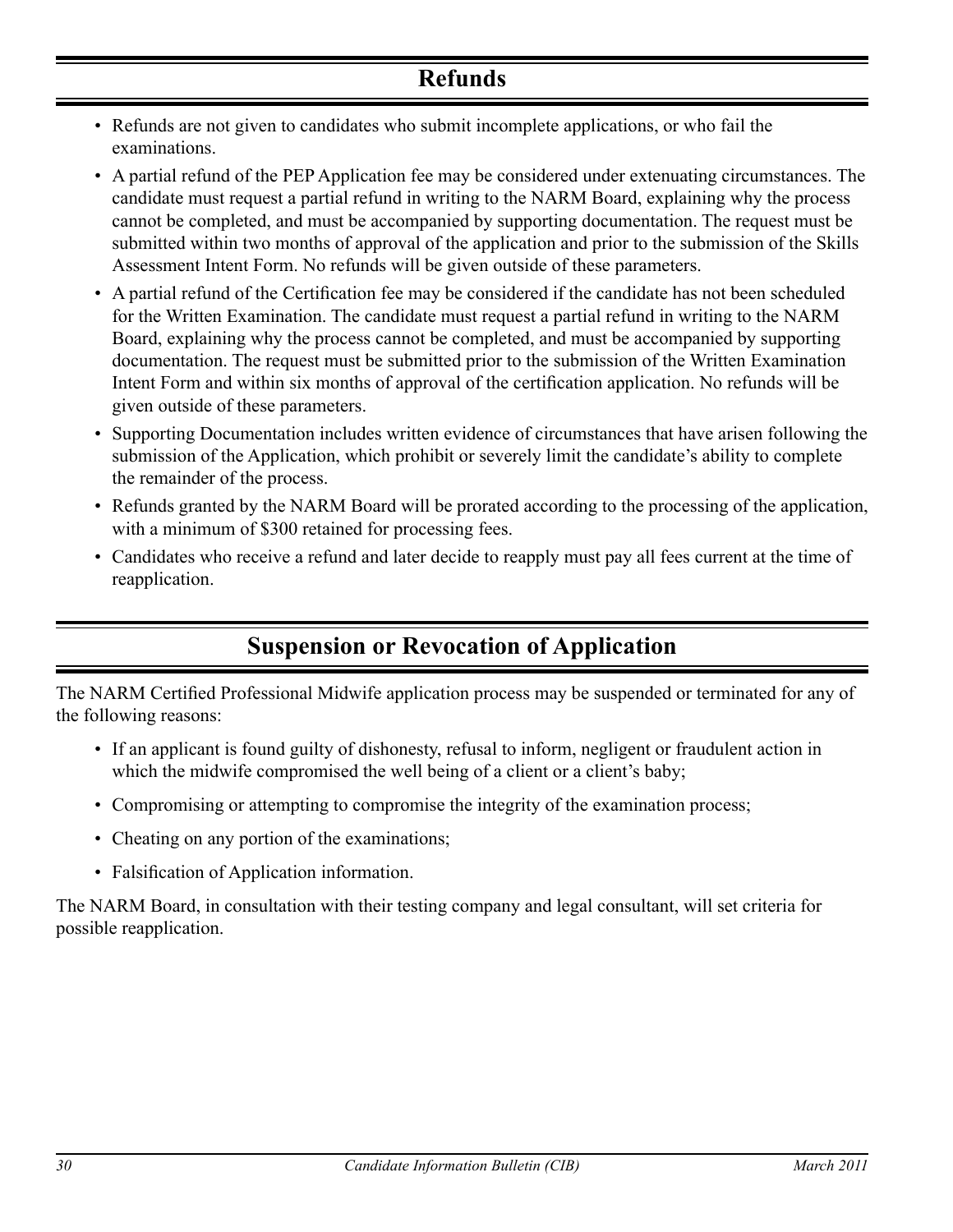## **Revocation of Certification**

The NARM Certified Professional Midwife credential may be revoked for the following reasons:

- Falsification of Application information.
- Failure to participate in the Grievance Mechanism or to abide by the conditions set as a result of the Grievance Mechanism.
- Infractions of the Non-Disclosure policy, which threaten the security of the NARM Examinations.
- If the Grievance Mechanism determines that the CPM acted with dishonesty, did not use appropriate informed consent with the client, or that negligent or fraudulent actions compromised the well being of a client or client's baby, the CPM credential must be revoked.

Midwives with revoked certificates may reapply for certification after two years. Prior to recertification all outstanding complaints must be resolved, including completion of previous Grievance Mechanism requirements.

## **Recertification**

- Certification renewal is due every three years.
- Recertification forms are sent with the initial certification and with each recertification, and are also available on the NARM web site at www.narm.org.
- Thirty (30) Continuing Education Contact Hours (3.0 CEUs) are required during the three-year period.
- One Contact Hour is defined as fifty-five (55) clock minutes of time. To be awarded .5 (half) Contact Hours the time period is thirty (30) minutes to fifty-five (55) minutes. Less than 30 contact minutes will *not* be awarded Continuing Education Contact Hours.
- All recertifications are subject to audit.

#### **Mandatory Areas**

- A. Peer Review—5 Contact Hours
	- Participates in Peer Review *and/or*
	- Attends Peer Review Workshop
- B. Current Adult CPR and either infant CPR or Neonatal Resuscitation
- C. Affirmation of current use of practice guidelines, informed consent, and emergency care forms.
- D. Demographic information

#### **Two Options for Recertification**

- 1. Mandatory Areas + 25 Contact Hours from a mixture of Categories
- 2. Mandatory Areas + retaking the NARM Written Examination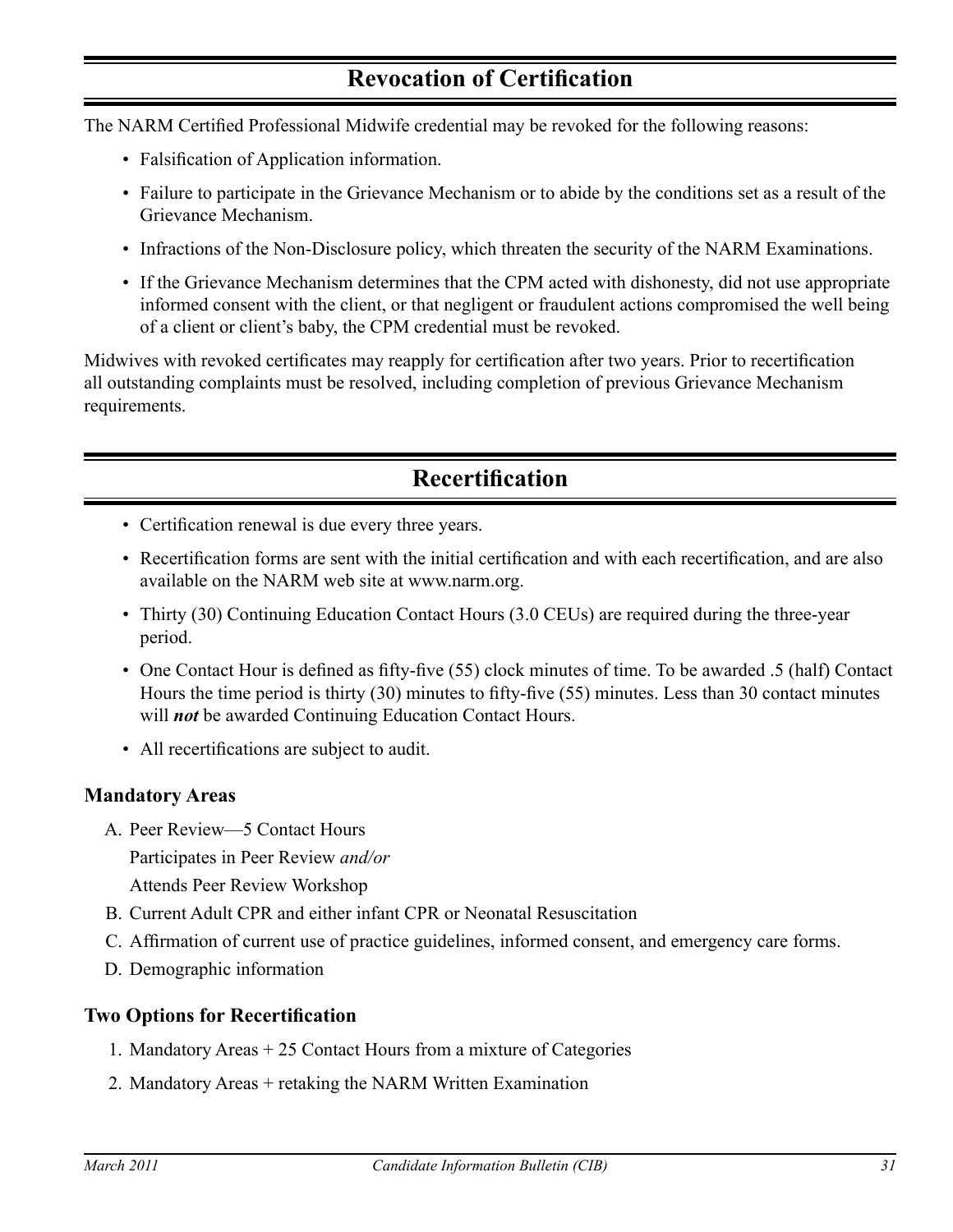#### **Continuing Education Categories**

**Category 1** (maximum-25 Contact Hours) MEAC, ACNM, BRN, ACOG, Lamaze International, and ICEA are examples of approved sources for Continuing Education Contact Hours.

Any class or course work that is granted accredited CEUs in a health profession relevant to women's health or midwifery.

**Category 2** (maximum-10 Contact Hours)

Course work or classes in women's health and midwifery, or in related fields without accredited CEUs.

**Category 3** (maximum-15 Contact Hours)

Documented research in the field of midwifery, women's health or related fields.

**Category 4** (maximum-5 Contact Hours)

Document self study or life experience in the field of midwifery, women's health or related fields on the form provided. One contact hour equals one **contact hour**.

**Category 5** (maximum-15, limit 5 Contact Hours per section)

Serving as a NARM QE, item writer, or a NARM subject matter expert, or participant in NARM's Accountability Processes

**Category 6** (maximum-10 Contact Hours)

Filing MANA Statistics Forms

One Contact Hour for every ten MANA Statistics forms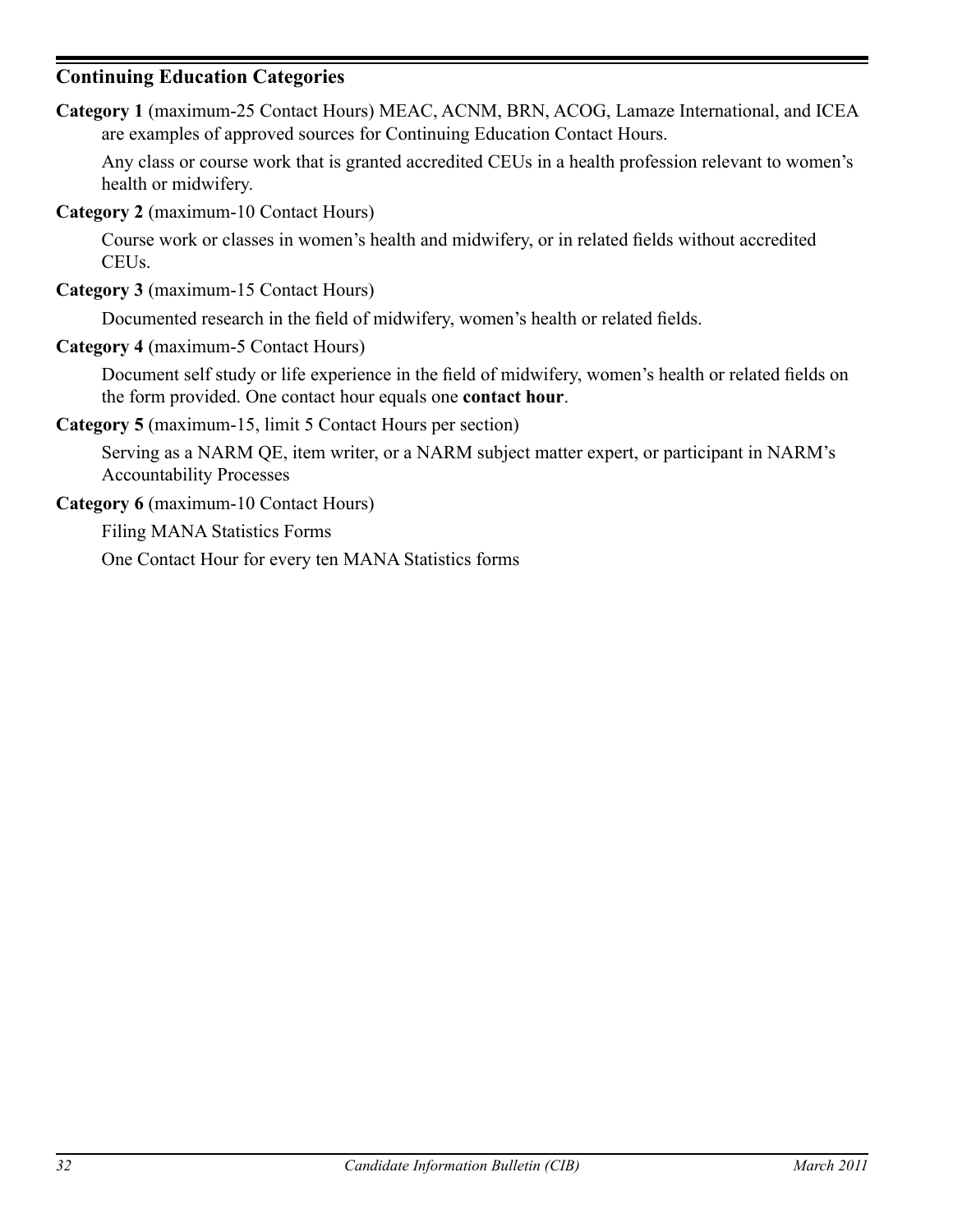## **NARM Policy on Recertification and Inactive Status**

#### **CPMs who wish to go on inactive status must:**

- declare inactive status within 90 days of expiration date
- submit \$35 each year to continue inactive status

#### **Midwives who are listed as inactive:**

- will receive CPM News and other NARM mailouts
- are bound to all policies regarding Peer Review and the Grievance Mechanism
- may NOT identify themselves as a CPM

Within the six year period of inactivity, the CPM may become recertified at any time by paying the \$150 recertification fee, and submitting the Recertification Application and requirements for one recertification cycle (30 contact hours, including five hours of peer review) from any of the categories defined in the Recertification Application. After six years of inactive status, the certification status will automatically become expired.

The CPM's name will not be given to prospective clients. Inquiries about the status of a midwife will be answered that the CPM has been certified but is currently inactive.

### **Expired CPMs**

A CPM will be considered expired:

- if she/he is more than 90 days past recertification deadline without declaring inactive status, or
- at the end of six years of inactive status.

#### **Recertification after Expired Status**

Should an expired CPM decide to reactivate certification she/he will be required to:

- attend five births
- order the Reactivation package (\$50)
- submit evidence of 30 contact hours, including five hours of peer review as defined in the Reactivation packet
- meet reactivation requirements, including currency\*, peer review, CPR and NRP, and CEUs
- submit Reactivation fee (includes exam)

\*The births and the contact hours must have occurred within five years of reapplication.

To reactivate from an expired status, the midwife will be required to retake the NARM Written Examination. The NARM Written Examination will be scheduled after the application is received. The fee for reactivation, including the Written Examination, will be the current CPM application fee.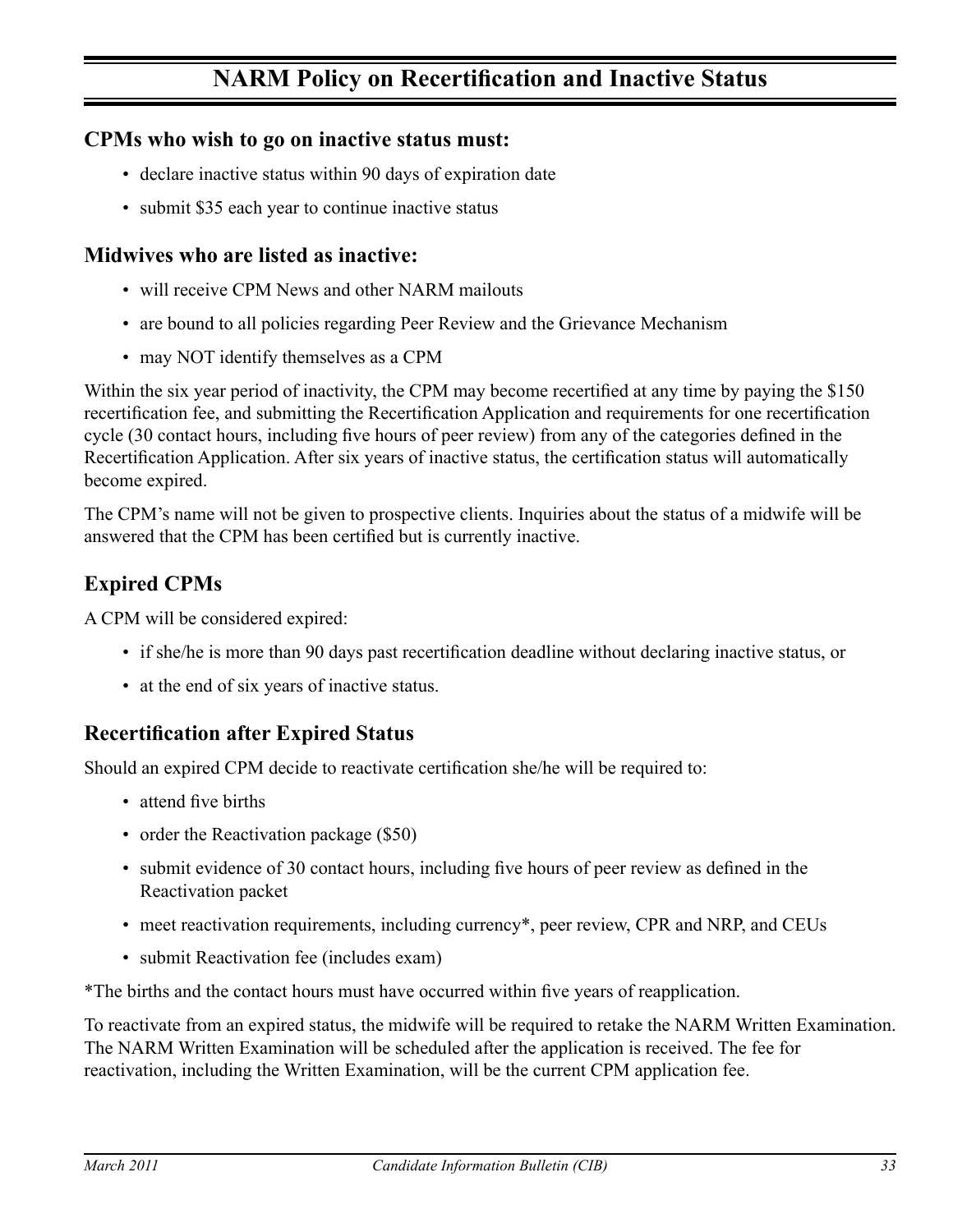## **Fee Schedule**

All fees *must* be submitted by certified check or money order; **personal or business checks will** *not* **be accepted.**

All fees are subject to change without notice.

|                                                                | 50         |
|----------------------------------------------------------------|------------|
| Application Fee, online downloadable form \$                   | 25         |
| Portfolio Evaluation Fee \$ 700                                |            |
|                                                                |            |
| Retake Fee (Written Examination) \$ 400                        |            |
| Retake Fee (Skills Assessment Examination) \$ 400              |            |
| Rescheduling Fee (Written Examination) \$                      | 75         |
| Rescheduling Fee (Skills Assessment Examination) \$            | 75         |
|                                                                | 50         |
|                                                                | 50         |
|                                                                | 150        |
| Recertification Fee (within 90 days after expiration)  \$      | <b>200</b> |
|                                                                | 35         |
|                                                                | 400        |
| Recertification after Expiration (State Licensed-current) . \$ | 150        |
|                                                                | 25         |
|                                                                | 20         |
|                                                                | 12         |
|                                                                | 12         |

Midwives who have previously passed the NARM Written Examination may subtract the fee paid for the examination from the certification fee.

## **Study Suggestions for Candidates Preparing for the Written Examination**

It is NARM's expectation that all midwives who have accrued the required levels of experience and who have diligently prepared will be able to pass the NARM Written Examination. We acknowledge that many factors affect a person's ability to pass a written examination, and that even very experienced midwives may experience test anxiety. We therefore offer these suggestions for preparing for the NARM Written **Examination** 

- 1. Allow time to prepare for the examination. Even experienced midwives will benefit from a review of the reference books. Reading and studying will help prepare the candidate to more effectively evaluate examination questions and answers.
- 2. Get a good night's sleep before the examination. You will not have an opportunity to eat before noon, so should nourish yourself before beginning.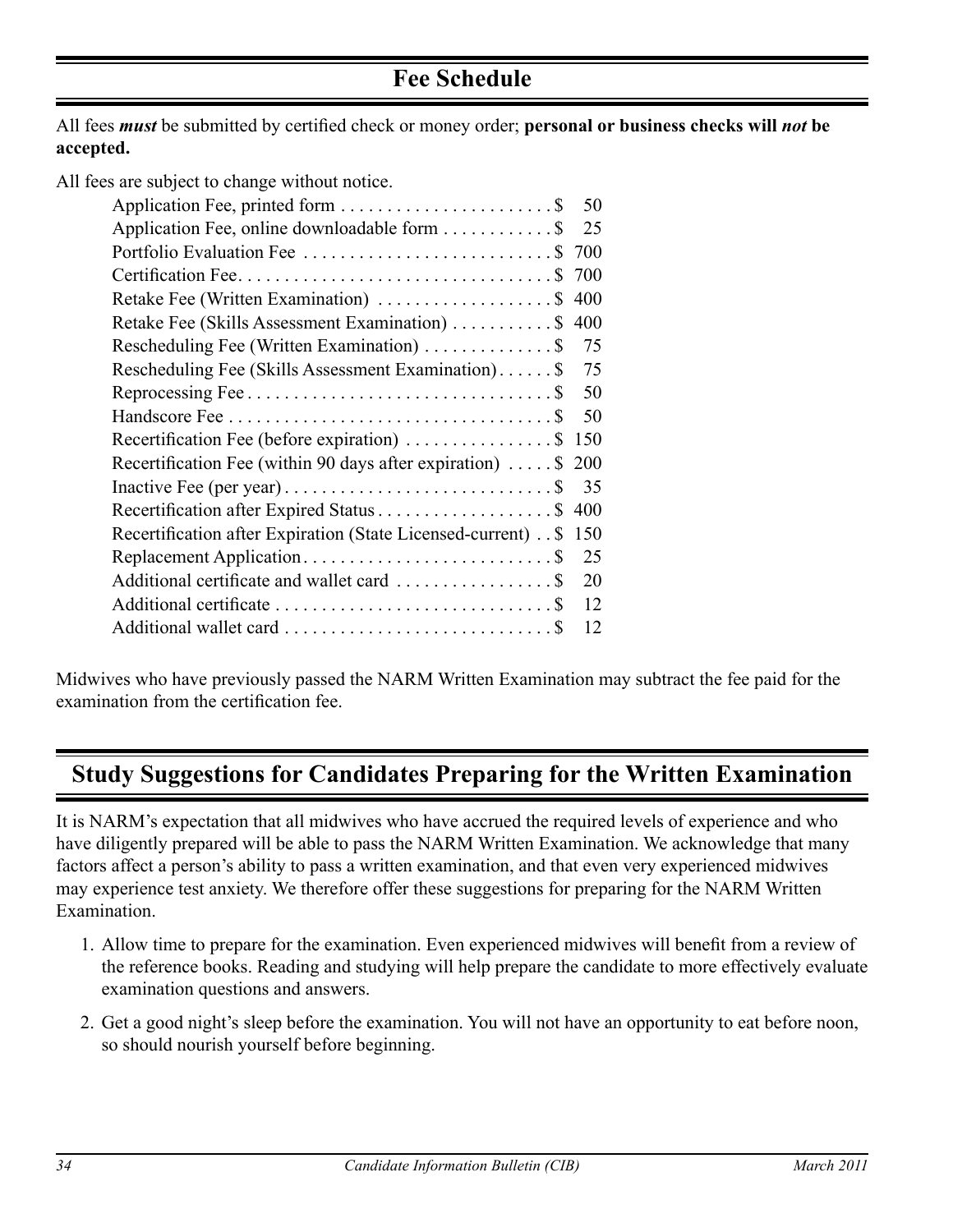- 3. If you experience "test anxiety," work on relaxation exercises while you study. Plan a schedule for study so you don't feel that you are cramming right before the test. Give yourself time to relax the day before. Remember that if you do not pass the examination on the first try, you may take it again at another time.
- 4. The NARM reference list (contained in the Candidate Information Bulletin) lists over twenty books for study. Read as many as you can. Strive for a good balance of the medical and midwifery sources. If you are limited on time and/or resources, read the ones that supplement your general knowledge rather than reinforce it. The NARM examination strives for a good balance of midwifery knowledge.
- 5. Utilize the information in your Candidate Information Bulletin, especially the test specifications, the reference list, the sample questions, and the Aids and Guides.
- 6. For those candidates whose first language is not English, it might be helpful to focus on activities that will enhance verbal skills and reading skills. Such activities might include attendance at midwifery association meetings, participation in study groups, and observation of local out-of-hospital midwives who provide prenatal care or teach childbirth classes.
- 7. As you are reading, try making 3x5 index cards with questions on each side and answers on the other. Use the cards to quiz yourself.

# **Test Specifications**

The Test Specifications were developed from a recent Job Analysis which was based on the Midwives' Alliance of North America (MANA) Core Competencies. NARM strongly urges all candidates to thoroughly review both the Written and Skills Assessment test specifications and their associated reference lists to prepare for successful completion of the CPM Certification Examination process.

#### **CPM Written Examination Matrix**

| <b>Content Area</b>                                                   | Total % of Exam/# of Items |
|-----------------------------------------------------------------------|----------------------------|
| I. Midwifery Counseling, Education and Communication $\ldots$ 5% / 17 |                            |
|                                                                       |                            |
|                                                                       |                            |
|                                                                       |                            |
|                                                                       |                            |
|                                                                       |                            |
|                                                                       |                            |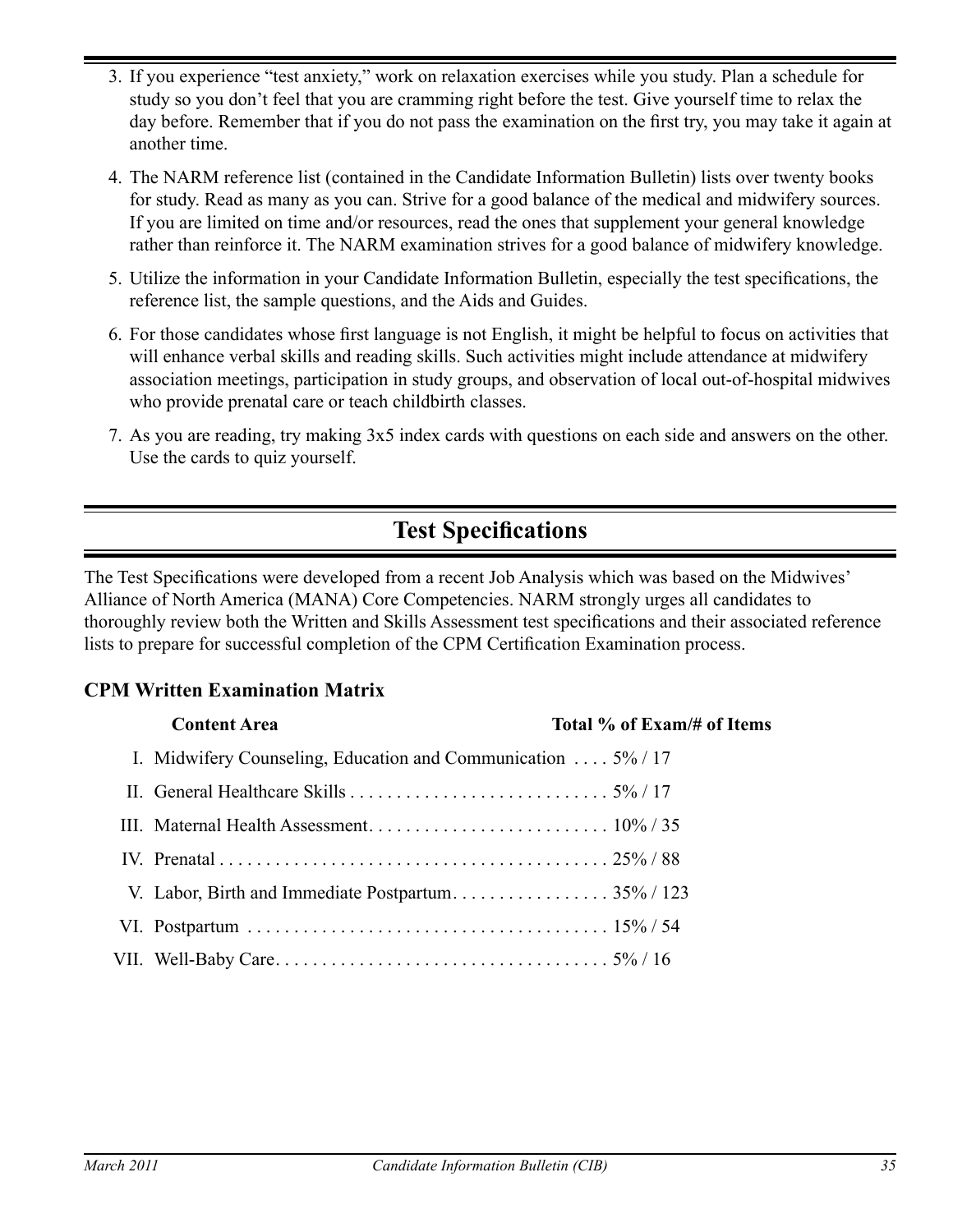## **Written Test Specifications**

#### **I. Midwifery Counseling, Education and Communication: (5% of Exam - 17 Examination Items)**

- A. Provides interactive support and counseling and/or referral for the possibility of less-than-optimal pregnancy outcomes
- B. Provides education and counseling based on maternal and paternal health/ reproductive family history and on-going risk assessment
- C. Facilitates the mother's decision of where to give birth by exploring and explaining:
	- 1. the advantages and the risks of different birth sites
	- 2. the requirements of the birth site
	- 3. how to prepare, equip and supply the birth site
- D. Educates the mother and her family/ support unit to share responsibility for optimal pregnancy outcome
- E. Educates the mother concerning the natural physical and emotional processes of pregnancy, labor, birth and postpartum
- F. Applies the principles of informed consent
- G. Communicates practice parameters and limits of practice
- H. Applies the principles of client confidentiality
- I. Provides individualized care
- J. Advocates for the mother during pregnancy, birth and postpartum
- K. Provides culturally appropriate education, counseling and/or referral to other health care professionals, services, agencies for:
	- 1. genetic counseling for at-risk mothers
	- 2. abuse issues: including, emotional, physical and sexual
	- 3. prenatal testing and lab work
	- 4. diet, nutrition and supplements
	- 5. effects of smoking, drugs and alcohol use
	- 6. social risk factors
- 7. situations requiring an immediate call to the midwife
- 8. sexually transmitted diseases/ infections and safer sex practices
- 9. blood borne pathogens: HIV, Hepatitis B, Hepatitis C
- 10. complications of pregnancy
- 11. environmental risk factors
- 12. newborn care including normal/ abnormal newborn activity, responses, vital signs, appearance, behavior, etc.
- 13. postpartum care concerning complications and self-care
- 14. contraception
- 15. female reproductive anatomy and physiology
- 16. monthly breast self examination techniques
- 17. implications for the nursing mother
- 18. the practice of Kegel exercises
- 19. risks to fetal health, including:
	- a) TORCH viruses (toxoplasmosis, rubella, cytomegalovirus, herpes, other)
	- b) environmental hazards
	- c) teratogenic substances

#### **II. General Healthcare Skills: (5% of Exam - 17 Examination Items)**

- A. Demonstrates the application of Universal Precautions as they relate to midwifery:
	- 1. handwashing
	- 2. gloving and ungloving
	- 3. sterile technique
- B. Demonstrates optimal documentation and charting skills
- C. Offers alternative healthcare practices (non-allopathic treatments) and modalities, and educates on the benefits and contraindications:
	- 1. herbs
	- 2. hydrotherapy (baths, compresses, showers, etc.)
- D. Refers to alternative healthcare practitioners for non-allopathic treatments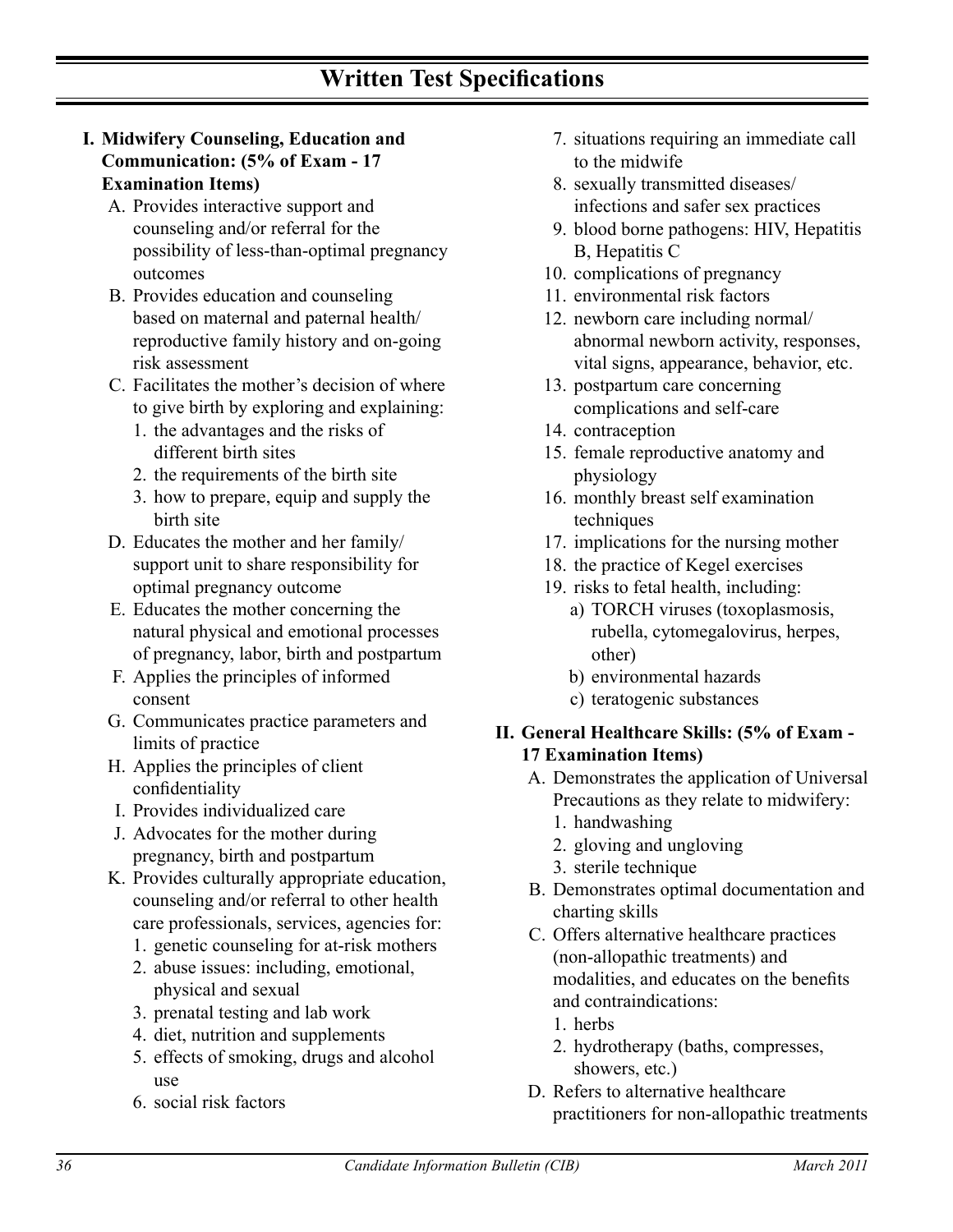- E. Manages shock by:
	- 1. recognition of shock, or impending shock
	- 2. assessment of the cause of shock
	- 3. treatment of shock:
		- a) provide fluids orally
		- b) position mother flat, legs elevated 12 inches
		- c) administer oxygen
		- d) keep mother warm, avoid overheating
		- e) administer/use non-allopathic remedies
		- f) encourage deep, calm, centered breathing
		- g) administer or refer for IV fluids
		- h) activate emergency medical services
		- i) prepare to transport
- F. Understands the benefits and risks and recommends the appropriate use of vitamin and mineral supplements including: (Prenatal Multi-Vitamin, Vitamin C, Vitamin E, Folic Acid, B-Complex, B-6, B-12, Iron, Calcium, Magnesium)
- G. Demonstrates knowledge of the benefits and risks and appropriate administration of the following pharmacological (prescriptive) agents:
	- 1. Lidocaine/xylocaine for suturing
	- 2. medical oxygen
	- 3. methergine
	- 4. prescriptive ophthalmic ointment
	- 5. Pitocin® for postpartum hemorrhage
	- 6. RhoGam
	- 7. Vitamin K:
	- a) oral
	- b) IM
	- 8. antibiotics for Group B Strep
	- 9. IV fluids
- H. Demonstrates knowledge of benefits/risks of ultrasounds:
	- 1. provides counseling regarding ultrasound
	- 2. makes appropriate referrals for ultrasound
- I. Demonstrates knowledge of benefits/risks of biophysical profile
	- 1. provides counseling
	- 2. makes appropriate referrals
- J. Demonstrates knowledge of how and when to use instruments and equipment including:
	- 1. Amni-hook® / Ammnicot®
	- 2. bag and mask resuscitator
	- 3. bulb syringe
	- 4. Delee® (tube/mouth suction device)
	- 5. hemostats
	- 6. lancets
	- 7. nitrazine paper
	- 8. scissors (all kinds)
	- 9. suturing equipment
	- 10. urinary catheter
	- 11. vacutainer/blood collection tube
	- 12. gestational wheel or calendar
	- 13. newborn and adult scale
	- 14. thermometer
	- 15. urinalysis strips
	- 16. cord clamp
	- 17. Doppler
	- 18. Fetoscope
	- 19. stethoscope
	- 20. vaginal speculum
	- 21. blood pressure cuff
	- 22. oxygen tank, flow meter, cannula, and face mask
- K. Proper use of injection equipment:
	- 1. syringe
	- 2. single dose vial
	- 3. multi dose ampule
	- 4. sharps container
- L. Draws blood for lab work
- M. Obtains or refers for urine culture
- N. Obtains or refers for blood screening tests
- O. Evaluates laboratory and medical records:
	- 1. hematocrit/hemoglobin
	- 2. blood sugar (glucose)
	- 3. HIV
	- 4. Hepatitis B and C
	- 5. Rubella
	- 6. Syphilis (VDRL or RPR)
	- 7. Group B Strep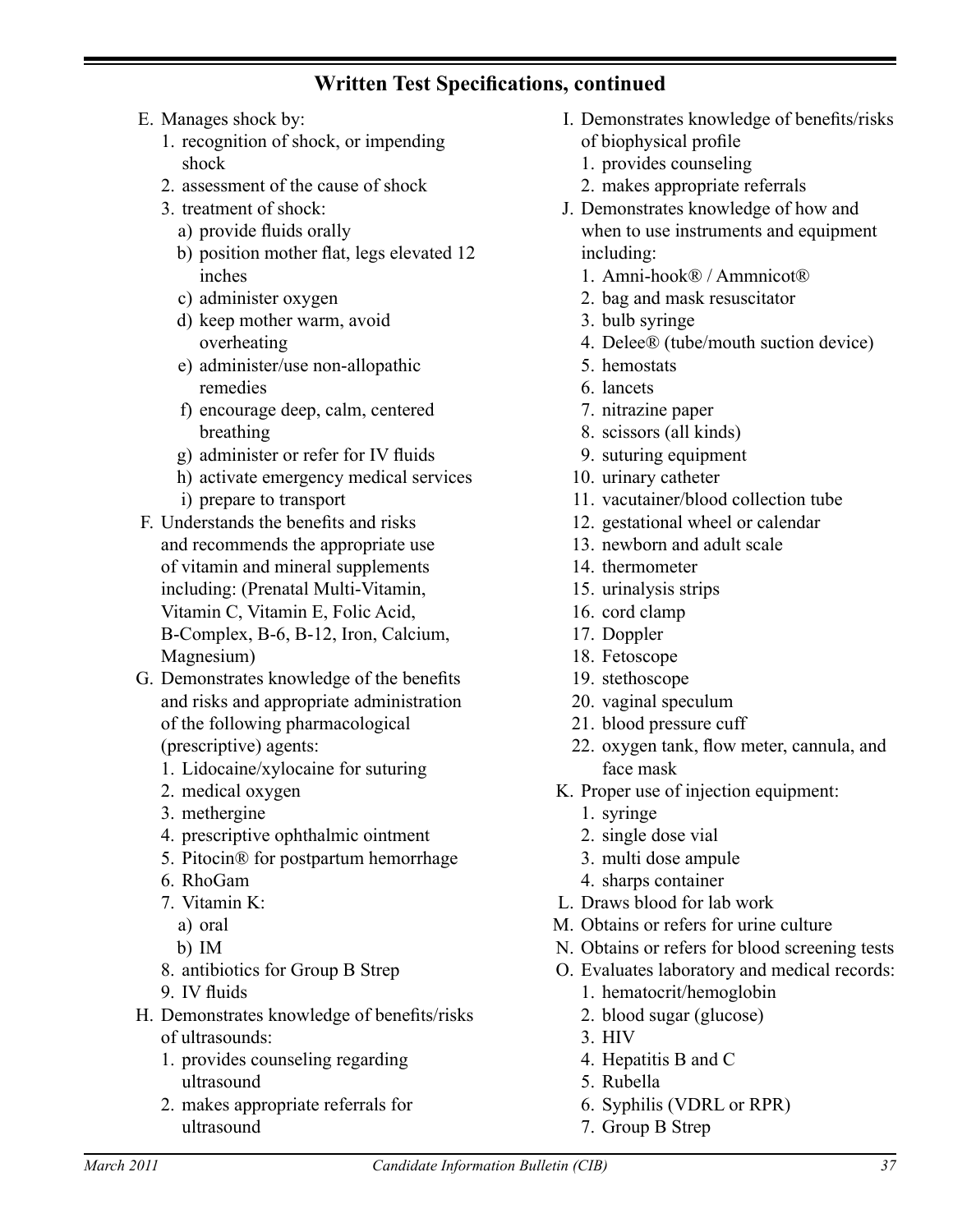- 8. Gonorrhea Culture
- 9. complete Blood Count
- 10. blood type and Rh factors
- 11. Rh antibodies
- 12. chlamydia
- 13. PAP test

#### **III. Maternal Health Assessment: (10% of Exam - 35 Examination Items)**

- A. Obtain and maintain records of health, reproductive and family medical history and possible implications to current pregnancy, including:
	- 1. personal information/demographics
	- 2. personal history, including religion, occupation, education, marital status, economic status, changes in health or behavior and woman's evaluation of her health and nutrition
	- 3. potential exposure to environmental toxins
	- 4. medical conditions
	- 5. surgical history
	- 6. reproductive history including:
		- a) menstrual history
		- b) gynecologic history
		- c) sexual history
		- d) childbearing history
		- e) contraceptive practice
		- f) history of sexually transmitted infections
		- g) history of behavior posing risk for sexually transmitted infection exposure
		- h) history of risk of exposure to blood borne pathogens
		- i) Rh type and plan of care if negative
	- 7. family medical history
	- 8. psychosocial history
	- 9. history of abuse
	- 10. mental health
	- 11. Mother's medical history:
		- a) genetics
		- b) alcohol use
		- c) drug use
		- d) tobacco use
- e) allergies
- f) Father's medical history
- g) genetics
- h) alcohol use
- i) drug use
- j) tobacco use
- B. Perform a physical examination,
	- including assessment of:
		- 1. general appearance/skin condition
		- 2. baseline weight and height
		- 3. vital signs
		- 4. HEENT (Head, Eyes, Ears, Nose and Throat) including:
			- a) hair and scalp
			- b) eyes: pupils, whites, conjunctiva
			- c) thyroid by palpation
			- d) mouth, teeth, mucus membrane, and tongue
		- 5. lymph glands of neck, chest and under arms
		- 6. breasts:
			- a) evaluates mother's knowledge of self-breast examination techniques, instructs if needed
			- b) performs breast examination
		- 7. torso, extremities for bruising, abrasions, moles, unusual growths
		- 8. baseline reflexes
		- 9. heart and lungs
	- 10. abdomen by palpation and observation for scars
	- 11. kidney pain (CVAT)
	- 12. deep tendon reflexes of the knee
	- 13. pelvic landmarks
	- 14. cervix (by speculum exam)
	- 15. size of the uterus and ovaries (by bimanual exam)
	- 16. condition of the vulva, vagina, cervix, perineum and anus
	- 17. musculo-skeletal system, including spine straightness and symmetry, posture
	- 18. vascular system (edema, varicosities, thrombophlebitis)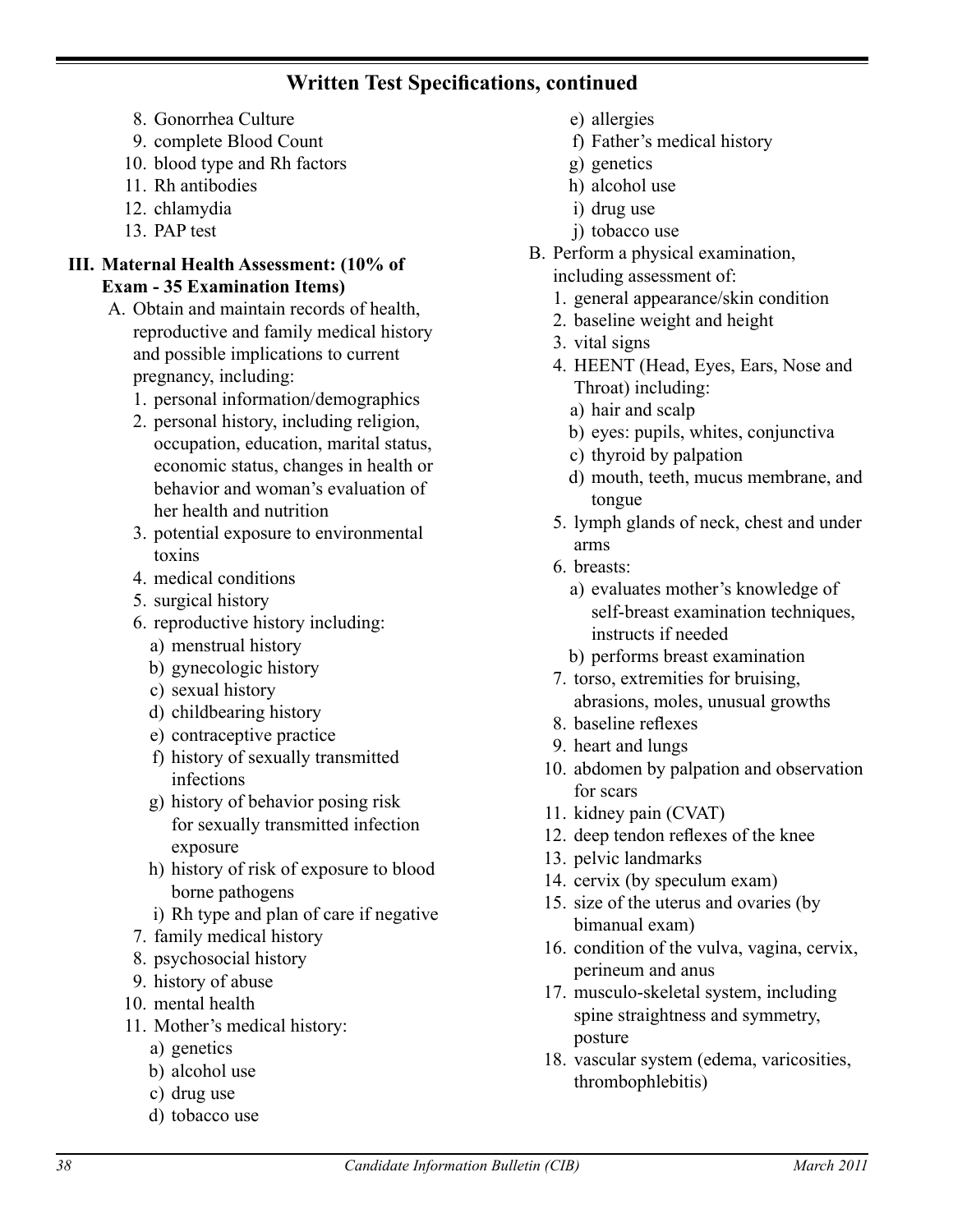#### **IV. Prenatal: (25% of Exam - 88 Examination Items)**

- A. Assess results of routine prenatal physical exams including ongoing assessment of:
	- 1. maternal psycho-social, emotional health and well-being
	- 2. signs and symptoms of infection
	- 3. maternal health by tracking variations and change in:
		- a) blood pressure
		- b) weight
		- c) color of mucus membranes
		- d) general reflexes
		- e) elimination/urination patterns
		- f) sleep patterns
		- g) energy levels
	- 4. nutritional patterns
	- 5. hemoglobin/hematocrit
	- 6. glucose levels
	- 7. breast condition/implications for breastfeeding
	- 8. signs of abuse
	- 9. urine for:
		- a) appearance: color, density, odor, clarity
		- b) protein
		- c) glucose
		- d) ketones
		- e) PH
		- f) Leukocytes
		- g) Nitrites
		- h) blood
	- 10. fetal heart rate/tones auscultated with fetascope or Doppler
	- 11. vaginal discharge or odor
	- 12. estimated due date based upon:
		- a) last menstrual period
		- b) last normal menstrual period
		- c) length of cycles
		- d) changes in mucus condition or ovulation history
		- e) date of positive pregnancy test
		- f) date of implantation bleeding
		- g) quickening
		- h) fundal height
- i) calendar date of conception/ unprotected intercourse
- 13. assessment of fetal growth and wellbeing:
	- a) auscultation of fetal heart
	- b) correlation of weeks gestation to fundal height
	- c) fetal activity and responsiveness to stimulation
	- d) fetal palpation for:
		- (1) fetal weight
		- (2) fetal size
		- (3) fetal lie
		- (4) degree of fetal head flexion
- 14. clonus
- 15. vital signs
- 16. respiratory assessment
- 17. edema
- B. Records results of the examination in the prenatal records
- C. Provides prenatal education, counseling, and recommendations for:
	- 1. nutritional, and non-allopathic dietary supplement support
	- 2. normal body changes in pregnancy
	- 3. weight gain in pregnancy
	- 4. common complaints of pregnancy:
		- a) sleep difficulties
		- b) nausea/vomiting
		- c) fatigue
		- d) inflammation of the sciatic nerve
		- e) breast tenderness
		- f) skin itchiness
		- g) vaginal yeast infections
		- h) bacterial vaginosis
		- i) symptoms of anemia
		- j) indigestion/heartburn
		- k) constipation
		- l) hemorrhoids
		- m) carpal tunnel syndrome
		- n) round ligament pain
		- o) headache
		- p) leg cramps
		- q) backache
		- r) varicose veins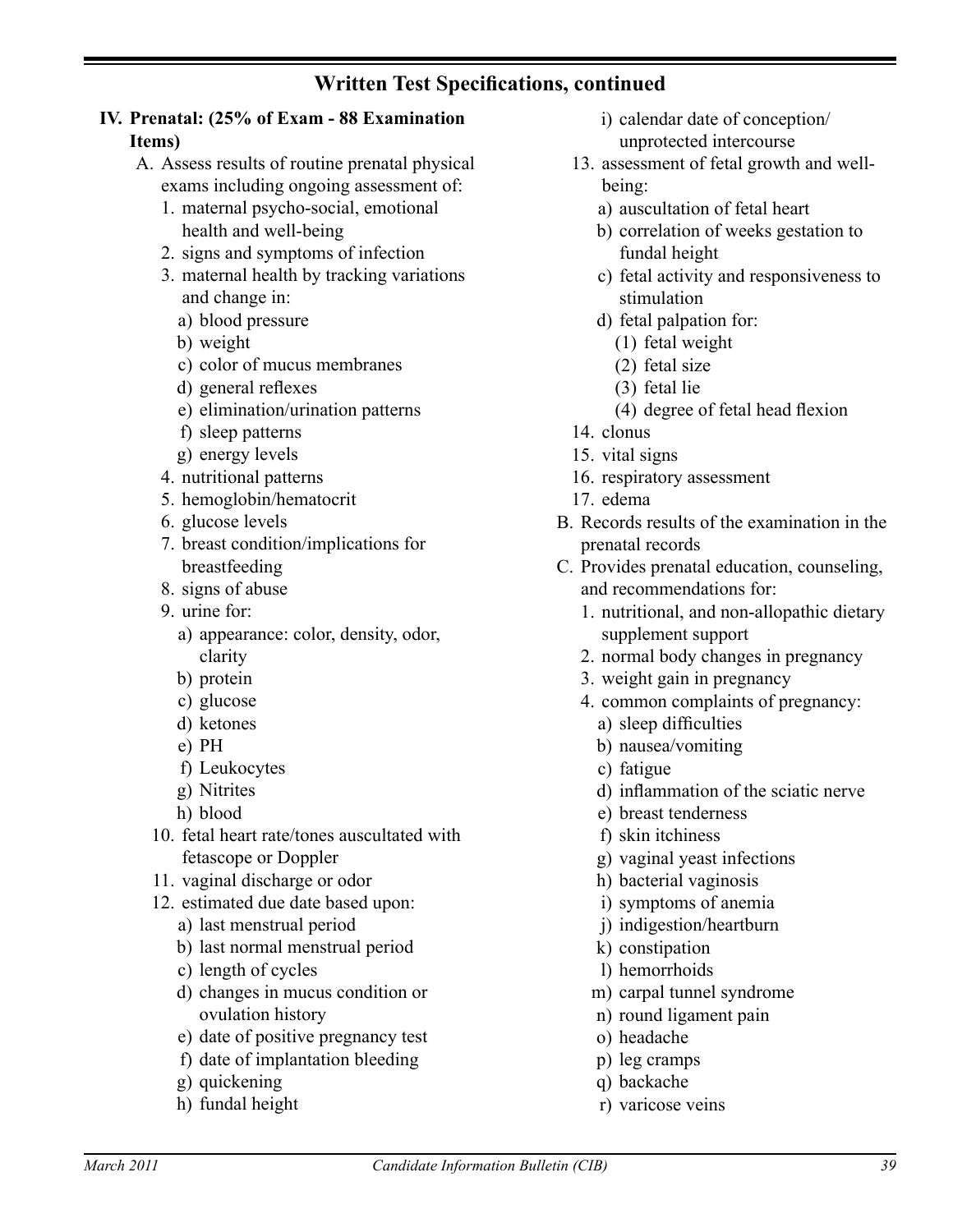- s) sexual changes
- t) emotional changes
- u) fluid retention/swelling/edema
- 3 Physical preparation:
	- a) preparation of the perineum
	- b) physical activities for labor preparation (e.g., movement and exercise)
- D. Recognizes and responds to potential prenatal complications/variations by identifying/assessing:
	- 1. antepartum bleeding
		- a) first trimester
		- b) second trimester
		- c) third trimester
	- 2. identifying pregnancy-induced hypertension
	- 3. assessing, educating and counseling for pregnancy-induced hypertension with:
		- a) nutritional/hydration assessment
		- b) administration of calcium/ magnesium supplement
		- c) stress assessment and management
		- d) non-allopathic remedies
		- e) monitoring for signs and symptoms of increased severity
		- f) increased frequency of maternal assessment
		- g) hydrotherapy
	- 4. identifying and consulting, collaborating or referring for:
		- a) pre-eclampsia
		- b) gestational diabetes
		- c) urinary tract infection
		- d) fetus small for gestational age
		- e) intrauterine growth retardation
		- f) thrombophlebitis
		- g) oligohydramnios
		- h) polyhydramnios
	- 5. breech presentations:
		- a) identifying breech presentation
		- b) turning breech presentation with:
			- (1) alternative positions (tilt board, exercises, etc.)
			- (2) referral for external version
- (3) non-allopathic methods (moxibustion, homeopathic)
- c) management strategies for unexpected breech delivery
- 6. multiple gestation:
	- a) identifying multiple gestation
	- b) management strategies for unexpected multiple births
- 7. occiput posterior position:
	- a) identification
	- b) prevention
	- c) techniques to encourage rotation
- 8. vaginal birth after cesarean (VBAC):
	- a) identifying VBACs by history and physical
	- b) indications/contraindications for out-of-hospital births
	- c) management strategies for VBAC
	- d) recognizes signs, symptoms of uterine rupture and knows emergency treatment
- 9. identifying and dealing with pre-term labor with:
	- a) referral
	- b) consults for preterm labor
	- c) treats for preterm labor:
		- (1) increase of fluids
		- (2) non-allopathic remedies
		- (3) discussion of the mother's fears emotional support
		- (4) consumption of an alcoholic beverage
		- (5) evaluation of urinary tract infection
		- (6) evaluation of other maternal infection
		- (7) bed rest
		- (8) pelvic rest (including no sexual intercourse)
		- (9) no breast stimulation (including nursing)
- 10. assessing and evaluating a post-date pregnancy by monitoring/assessing:
	- a) fetal movement, growth, and heart tone variability
	- b) estimated due date calculation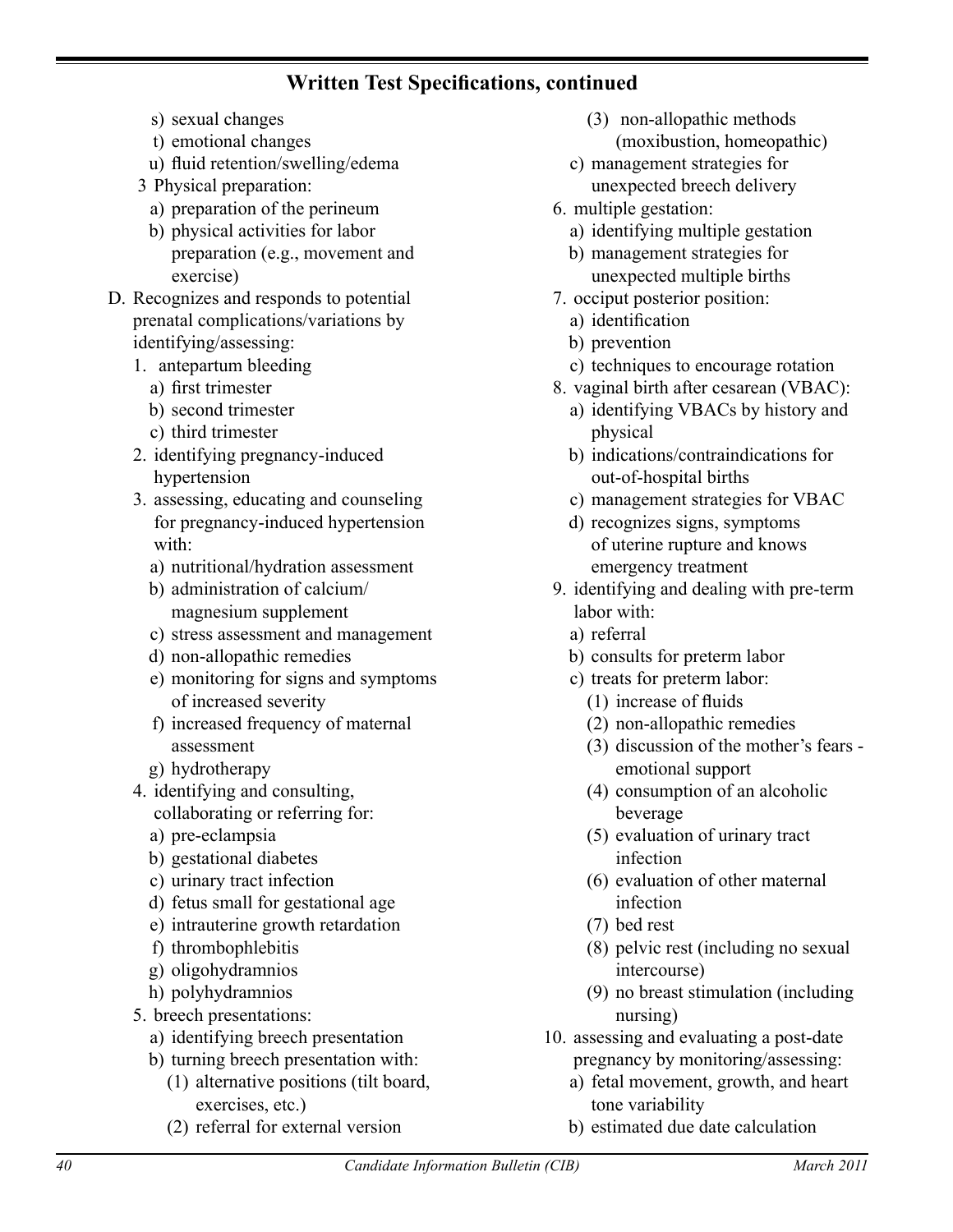- c) previous birth patterns
- d) amniotic fluid volume
- e) maternal tracking of fetal movement
- f) consultation or referral for:
	- (1) ultrasound
	- (2) non-stress test
	- (3) biophysical profile
- 11. treating a post-date pregnancy by stimulating the onset of labor
	- a) sexual/nipple stimulation
	- b) assessment of emotional blockage and/or fears
	- c) stripping membranes
	- d) cervical massage
	- e) castor oil induction
	- f) non-allopathic therapies
	- g) physical activity
	- h) repositioning a posterior baby
	- i) refer for chiropractic adjustment
	- j) refer for acupuncture
- 12. identifying and referring for:
	- a) tubal pregnancy
	- b) molar pregnancy
	- c) ectopic pregnancy
	- d) placental abruption
	- e) placenta previa
- 13. identifying premature rupture of membranes
- 14. managing premature rupture of membranes in a FULL-TERM pregnancy:
	- a) monitor fetal heart tones and movement
	- b) minimize internal vaginal examinations
	- c) reinforce appropriate hygiene techniques
	- d) monitor vital signs for signs of infection
	- e) encourage increased fluid intake
	- f) support nutritional/non-allopathic treatment
	- g) stimulate labor
	- h) consult for prolonged rupture of membranes
- i) review Group B Strep status and inform of options
- 15. consult and refer for premature rupture of membranes in PRE-TERM pregnancy
- 16. establishes and follows emergency contingency plans for mother/baby

#### **V. Labor, Birth and Immediate Postpartum (35% of Exam - 123 Examination items)**

- A. Facilitates maternal relaxation and provides comfort measure throughout labor by administering/encouraging:
	- 1. massage
	- 2. hydrotherapy (compresses, baths, showers)
	- 3. warmth for physical and emotional comfort (e.g., compresses, moist warm towels, heating pads, hot water bottles, friction heat)
	- 4. communication in a calming tone of voice, using kind and encouraging words
	- 5. the use of music or sound
	- 6. silence
	- 7. continued mobility throughout labor
	- 8. pain management:
		- a) differentiation between normal and abnormal pain
		- b) validation of the woman's experience/fears
		- c) counter-pressure on back
		- d) relaxation/breathing techniques
		- e) non-allopathic treatments
		- f) position changes
- B. Evaluates/responds to during first stage:
	- 1. assess maternal/infant status based upon :
		- a) vital signs
		- b) food and fluid intake/output
		- c) status of membranes
		- d) uterine contractions for frequency, duration and intensity with a basic intrapartum examination
		- e) fetal heart tones
		- f) fetal lie, presentation, position and descent with: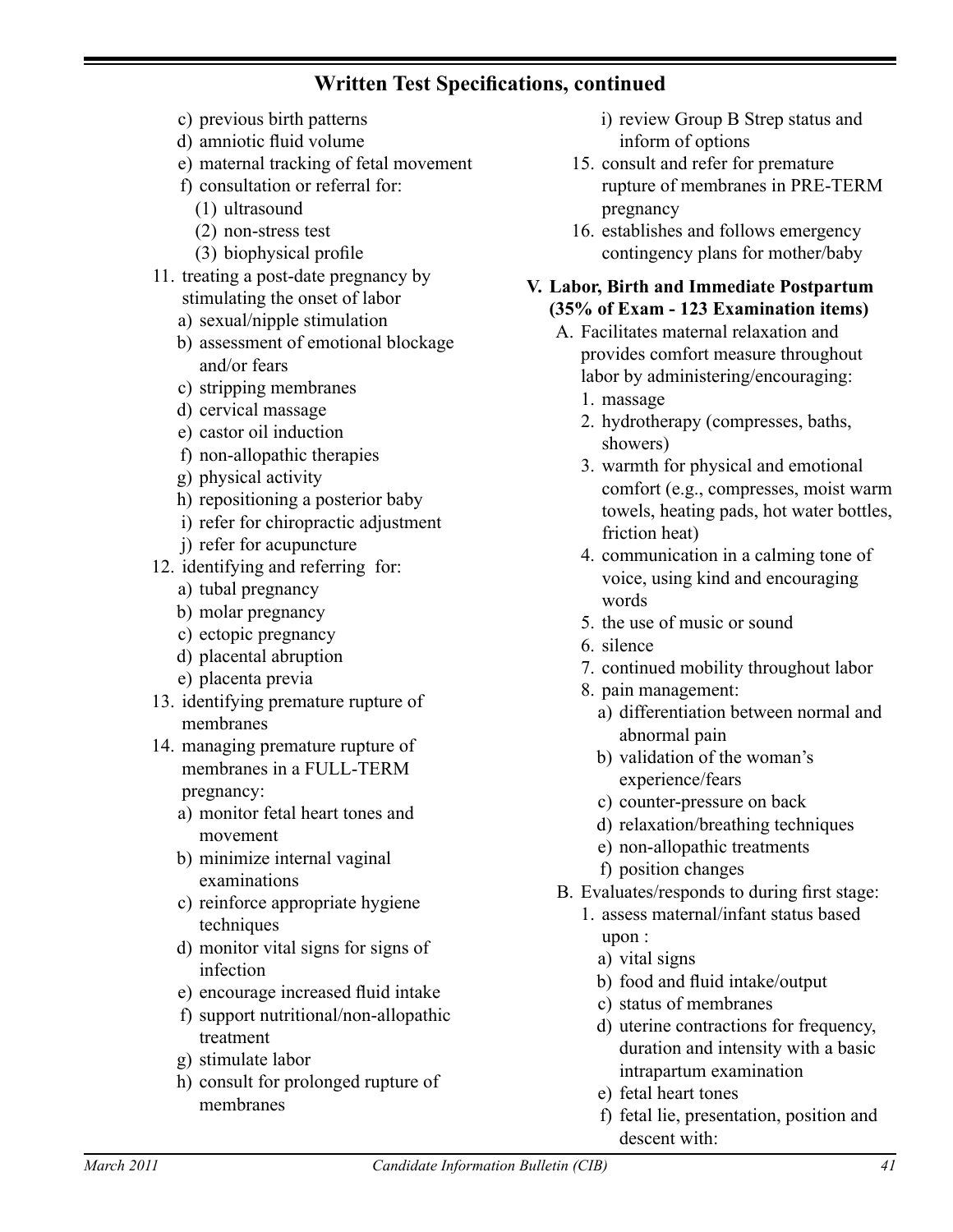- (1) visual observation
- (2) abdominal palpation
- (3) vaginal examination
- g) effacement, dilation of cervix and station of the presenting part
- h) maternal dehydration and/or vomiting by administering:
	- (1) fluids by mouth
	- (2) ice chips
	- (3) oral herbal/homeopathic remedies
	- (4) IV fluids (administer or refer for)
- 2. anterior/swollen lip by administering/ supporting:
	- a) position change
	- b) light pressure or massage to cervical lip
	- c) warm bath
	- d) pushing the lip over the baby's head while the mother pushes
	- e) deep breathing and relaxation between contractions
	- f) non-allopathic treatments
- 3. posterior, asynclitic position by encouraging and/or supporting:
	- a) the mother's choice of position
	- b) physical activities (pelvic rocking, stair climbing, walking, etc.)
	- c) non-allopathic treatments
	- d) rest or relaxation
	- e) manual internal rotation ("dialing the phone")
- 4. pendulous belly inhibiting descent by:
	- a) assisting the positioning of the uterus over the pelvis
	- b) positioning semi-reclining on back c) lithotomy position
- 5. labor progress by providing:
	- a) psychological support
	- b) position change
	- c) nutritional support
	- d) rest
	- e) physical activity
	- f) non-allopathic treatments
	- g) nipple stimulation
- C. Demonstrates the ability to evaluate/ support during second stage:
	- 1. wait for the natural urge to push
	- 2. encourage aggressive pushing in emergency situations
	- 3. allow the mother to choose the birthing position
	- 4. recommend position change as needed
	- 5. perineal support
	- 6. encourage the mother to touch the newborn during crowning
	- 7. provide an appropriate atmosphere for the moment of emergence
- D. Accurate and complete recordkeeping and documentation of labor and birth
- E. Demonstrates the ability to recognize and respond to labor and birth complications such as:
	- 1. abnormal fetal heart tones and patterns by:
		- a) administer oxygen to mother
		- b) change maternal position
		- c) facilitate quick delivery if birth is imminent
		- d) encourage deep breathing
		- e) evaluate for consultation and referral
		- f) evaluate for transport
	- 2. cord prolapse by:
		- a) change maternal position to kneechest
		- b) activate emergency medical services/medical backup plan
		- c) monitor FHT and cord for pulsation
		- d) keep the presenting cord warm, moist and protected
		- e) administer oxygen to mother
		- f) place cord back into vagina
		- g) facilitate immediate delivery, if birth is imminent
		- h) prepare to resuscitate the newborn
	- 3. variations in presentation:
		- a) breech:
			- (1) understands mechanism of descent and rotation for complete, frank, or footling breech presentation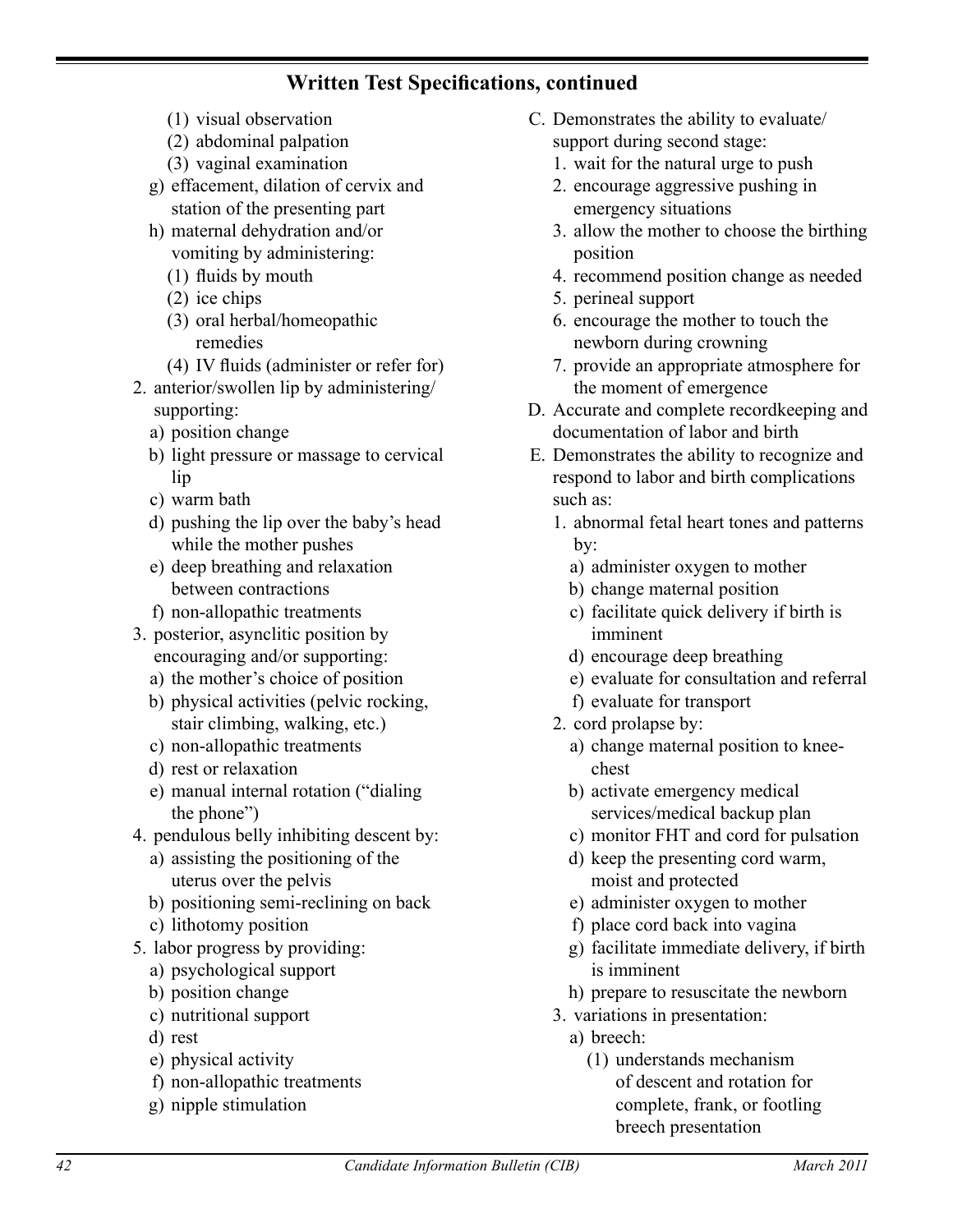- (2) hand maneuvers for assisting delivery
- (3) techniques for release of nuchal arm with breech
- b) nuchal hand/arm:
	- (1) apply counter pressure to hand/or arm and the perineum
	- (2) sweep arm out
- c) nuchal cord:
	- (1) loop finger under the cord, and sliding it over head
	- (2) loop finger under the cord, and sliding it over the shoulder
	- (3) clamp cord in two places, cutting the cord between the two clamps
	- (4) press baby's head into perineum and somersault the baby out
	- (5) prepare to resuscitate the baby
- d) face and brow:
	- (1) prepare for imminent birth
	- (2) determine position of chin
	- (3) prepare resuscitation equipment
	- (4) prepare treatment for newborn bruising/swelling
	- (5) administer arnica
	- (6) position the mother in a squat
	- (7) prepare for potential eye injury
- e) multiple birth and delivery:
	- (1) identifies multiple gestation
	- (2) consults or transports according to plan
	- (3) prepares for attention to more than one
- f) shoulder dystocia:
	- (1) apply gentle traction while encouraging pushing
	- (2) reposition the mother to:
		- (a) hands and knees (Gaskin maneuver)
		- (b) exaggerated lithotomy (McRobert's position)
		- (c) end of bed
		- (d) squat
	- (3) reposition shoulders to oblique diameter
	- (4) extract the posterior arm
- (5) flex shoulders of newborn, then corkscrew
- (6) apply supra-pubic pressure
- (7) sweep arm across newborn's face
- (8) fracture baby's clavicle
- 4. vaginal birth after cesarean (vbac)
- 5. management of meconium stained fluids:
	- a) assess degree of meconium
	- b) prepare to resuscitate the baby
	- c) instruct the mother to stop pushing after delivery of head
	- d) clear the airway with suction of mouth and nose
- 6. management of maternal exhaustion by:
	- a) adequate hydration
	- b) nutritional support
	- c) increase rest
	- d) non-allopathic treatments
	- e) evaluate the mother's psychological condition
	- f) monitor vital signs
	- g) monitor fetal well-being
	- h) evaluate urine for ketones
	- i) evaluate effect of support team or visitors
	- j) evaluate for consultation and/or referral
- F. recognize/consult/transport for signs of:
	- 1. uterine rupture
	- 2. uterine inversion
	- 3. amniotic fluid embolism
	- 4. stillbirth
- G. assesses the condition of, and provides care for the newborn:
	- 1. keep baby warm
	- 2. make initial newborn assessment
	- 3. determine APGAR score at:
		- a) 1 minute
		- b) 5 minutes
		- c) 10 minutes (as appropriate)
	- 4. keep baby and mother together
	- 5. monitor respiratory and cardiac function by assessing:
		- a) symmetry of the chest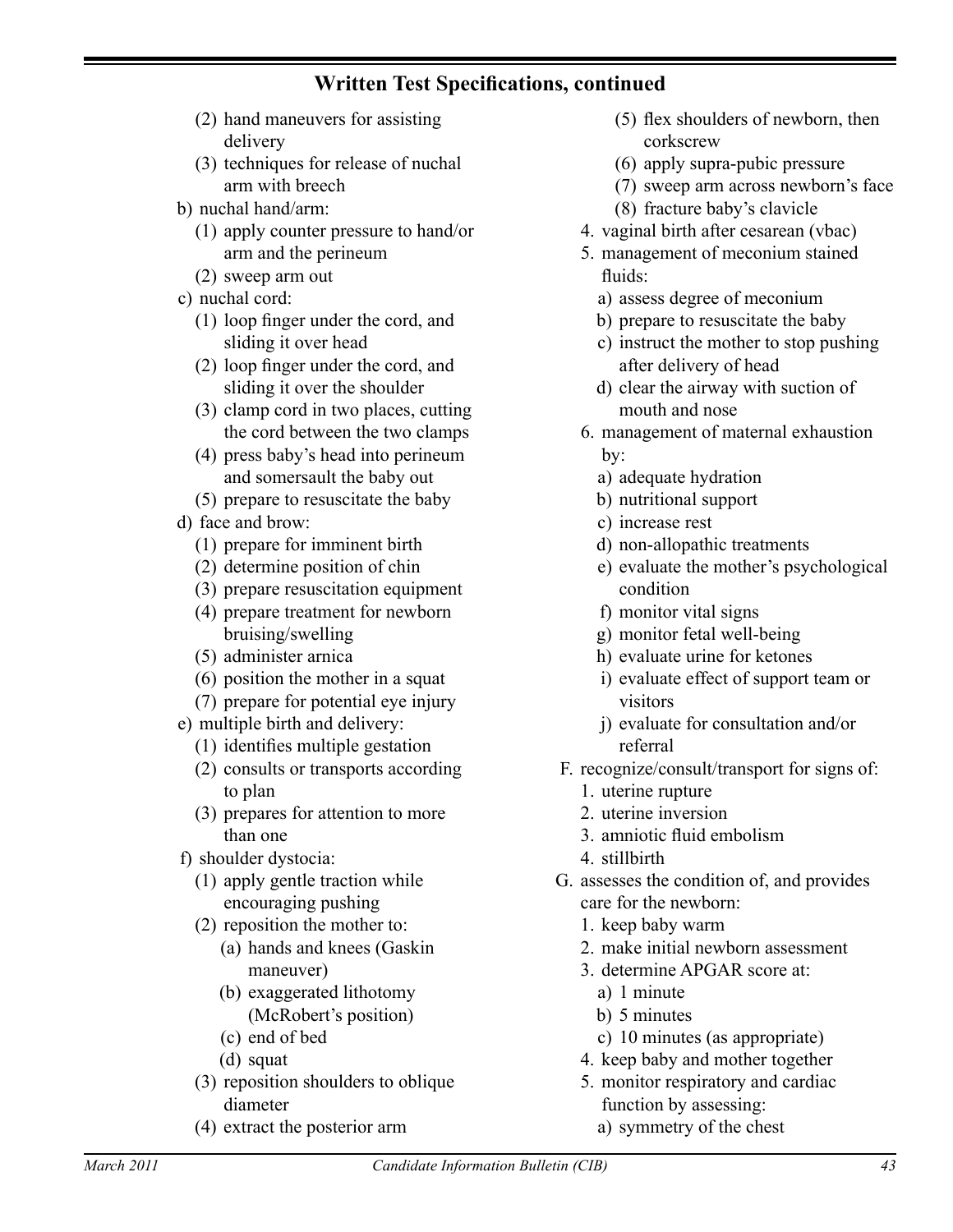- b) sound and rate of heart tones and respirations
- c) nasal flaring
- d) grunting
- e) chest retractions
- f) circumoral cyanosis
- g) central cyanosis
- 6. stimulate newborn respiration:
	- a) rub up the baby's spine
	- b) encourage parental touch, and call newborn's name
	- c) flick or rub the soles of the baby's feet
	- d) keep baby warm
	- e) rub skin with blanket
	- f) apply percussion massage for wet lungs
- 7. responding to the need for newborn resuscitation:
	- a) administer mouth-to-mouth breaths
	- b) positive pressure ventilation for 15- 30 seconds
	- c) administer oxygen
	- d) leave cord unclamped until placenta delivers
	- e) consult and transport if needed
- 8. recognize and consult or transport for apparent birth defects
- 9. recognizes signs and symptoms of Meconium Aspiration Syndrome and consults or refers as needed
- 10. support family bonding
- 11. immediate cord care:
	- a) clamping the cord after pulsing stops
	- b) cutting the cord after clamping
	- c) evaluating the cord stump
	- d) collecting a cord blood sample, if needed
- 12. administer eye prophylaxis
- 13. assess gestational age
- 14. asses for central nervous system disorder
- H. Assist in placental delivery and responds to blood loss:
	- 1. remind mother of the onset of third stage of labor
- 2. determine signs of placental separation such as:
	- a) separation gush
	- b) contractions
	- c) lengthening of cord
	- d) urge to push
	- e) rise in fundus
- 3. facilitate the delivery of the placenta by:
	- a) breast feeding/nipple stimulation
	- b) change the mother's position
	- c) perform guarded cord traction
	- d) emptying the bladder
	- e) administer non-allopathic treatment
	- f) encourage release verbally
	- g) manual removal of placenta
	- h) transport for removal of placenta
- 4. after delivery, assess the condition of the placenta
- 5. estimate blood loss
- 6. respond to a trickle bleed by:
	- a) assess origin
	- b) assess fundal height and uterine size
	- c) fundal massage
	- d) assess vital signs
	- e) empty bladder
	- f) breastfeeding or nipple stimulation
	- g) express clots
	- h) non-allopathic treatments
- 7. respond to a vaginal tear and bleeding with:
	- a) assessment of blood color and volume
	- b) direct pressure on tear
	- c) suturing
	- d) clamp with forceps
- 8. respond to postpartum hemorrhage with:
	- a) fundal massage
	- b) external bimanual compression
	- c) internal bimanual compression
	- d) manual removal of clots
	- e) administer medication
	- f) non-allopathic treatments
	- g) maternal focus on stopping the bleeding/ tightening the uterus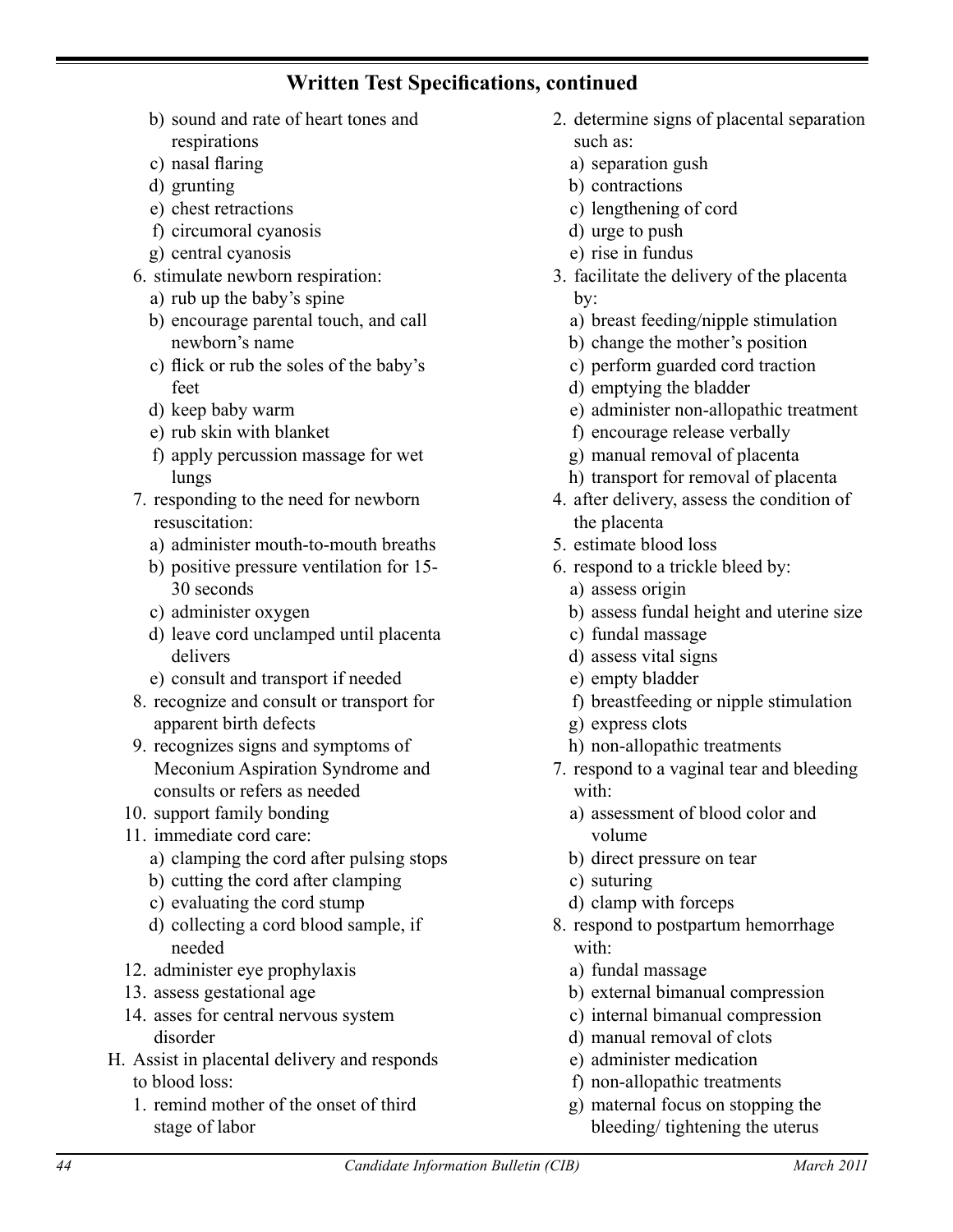- h) administer oxygen
- i) treat for shock
- j) consult and/or transfer
- k) activate medical emergency backup plan
- l) prepare to increase postpartum care
- m) administer or refer for IV fluids
- I. Assess general condition of mother:
	- 1. assess for bladder distension
		- a) encourage urination for bladder distension
		- b) perform catheterization for bladder distension
	- 2. assess lochia
	- 3. assess the condition of vagina, cervix and perineum for:
		- a) cystocele
		- b) rectocele
		- c) hematoma
		- d) tears, lacerations
		- e) hemorrhoids
		- f) bruising
		- g) prolapsed cervix
	- 4. repair the perineum:
		- a) administer a local anesthetic
		- b) perform basic suturing of:
			- (1) 1st degree tears
			- (2) 2nd degree tears
			- (3) labial tears
		- c) provide alternate repair methods (non-suturing)
	- 5. provide instruction for care and treatment of the perineum
	- 6. facilitate breastfeeding by assisting and teaching about:
		- a) colostrum
		- b) positions for mother and baby
		- c) skin-to-skin contact
		- d) latching on
		- e) maternal hydration
		- f) maternal nutrition
		- g) maternal rest
		- h) feeding patterns
		- i) maternal comfort measures for engorgement
		- j) letdown reflex
- k) milk expression
- l) normal newborn urine and stool output
- J. Perform a Newborn Exam by assessing:
	- 1. the head for:
		- a) size/circumference
		- b) molding
		- c) hematoma
		- d) caput
		- e) sutures
		- f) fontanels
	- 2. the eyes for:
		- a) jaundice
		- b) pupil condition
		- c) tracking
		- d) spacing
		- e) clarity
		- f) hemorrhage
		- g) discharge
	- 3. the ears for:
		- a) positioning
		- b) response to sound
		- c) patency
		- d) cartilage
	- 4. the mouth for:
		- a) appearance and feel of palate
		- b) lip and mouth color
		- c) tongue
		- d) lip cleft
		- e) signs of dehydration
	- 5. the nose for:
		- a) patency
		- b) flaring nostrils
	- 6. the neck for:
		- a) enlarged glands; thyroid and lymph
		- b) trachea placement
		- c) soft tissue swelling
		- d) unusual range of motion
	- 7. the clavicle for:
		- a) integrity
		- b) symmetry
	- 8. the chest for:
		- a) symmetry
		- b) nipples
		- c) breast enlargement including discharge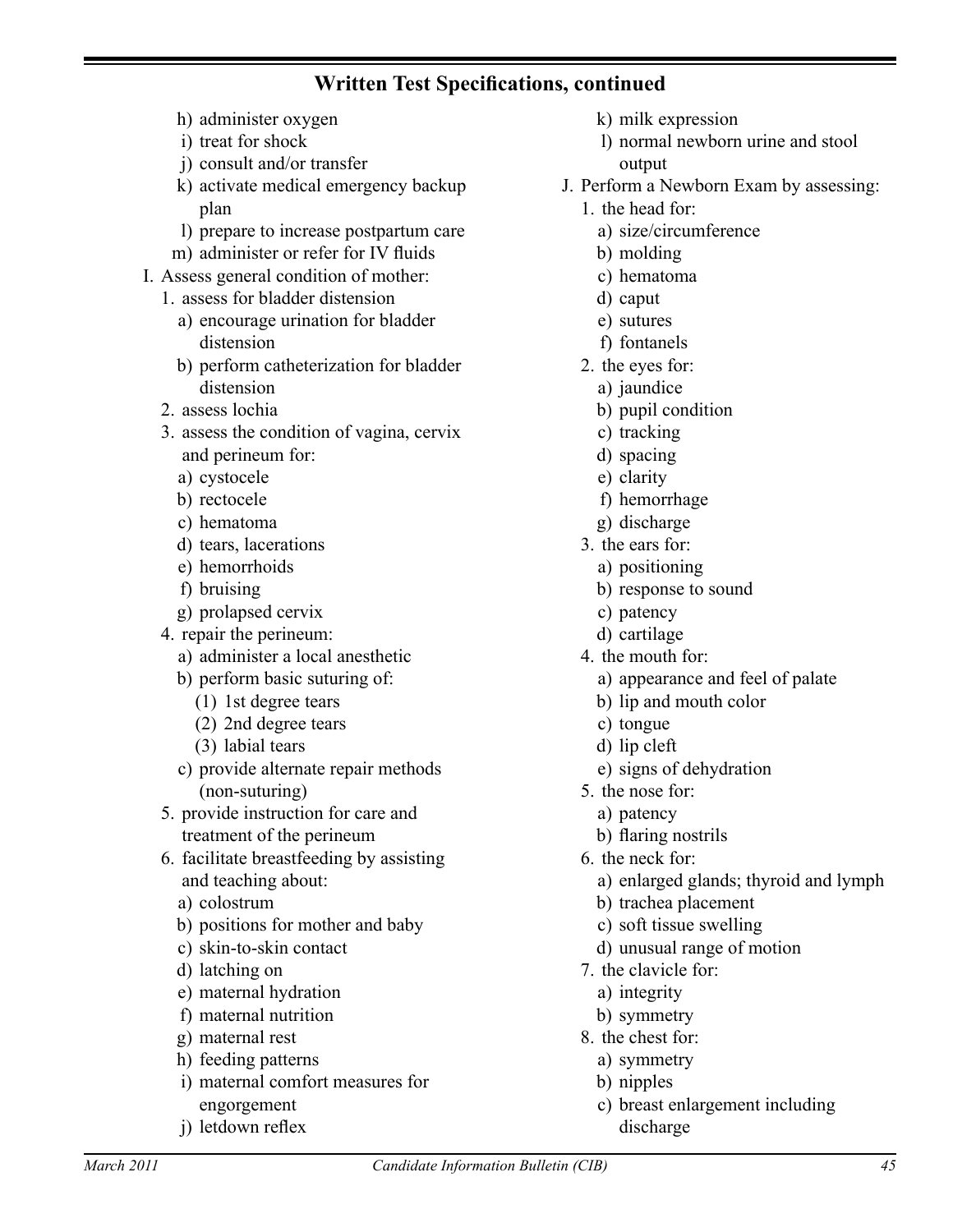- d) measurement (chest circumference)
- e) count heart rate
- f) monitor heartbeat for irregularities
- g) auscultate the lungs, front and back for:
	- (1) breath sounds
	- (2) equal bilateral expansion
- 9. the abdomen for:
	- a) enlarged organs
	- b) masses
	- c) hernias
	- d) bowel sounds
	- e) rigidity
- 10. the groin for:
	- a) femoral pulses
	- b) swollen glands
- 11. the genitalia for:
	- a) appearance
	- b) position of urethral opening
	- c) testicles for:
		- (1) descent
		- (2) rugae
		- (3) herniation
	- d) labia for:
		- (1) patency
		- (2) maturity of clitoris and labia
- 12. the rectum for:
	- a) patency
	- b) meconium
- 13. abduct hips for dislocation
- 14. the legs for:
	- a) symmetry of creases in the back of the legs
	- b) equal length
	- c) foot/ankle abnormality
- 15. the feet for:
	- a) digits, number, webbing
	- b) creases
	- c) abnormalities
- 16. the arms for symmetry in:
	- a) structure
	- b) movement
- 17. the hands for:
	- a) number of digits, webbing
	- b) finger taper
	- c) palm crease
- d) length of nails
- 18. the backside of baby for:
	- a) symmetry of hips, range of motion
	- b) condition of the spine:
		- (1) dimpling
		- (2) holes
		- (3) straightness
- 19. temperature
- 20. flexion of extremities and muscle tone
- 21. reflexes:
	- a) sucking
	- b) moro
	- c) babinski
	- d) plantar/palmar
	- e) stepping
	- f) grasping
	- g) rooting
	- h) blinking
- 22. skin condition for:
	- a) color
	- b) lesions
	- c) birthmarks
	- d) milia
	- e) vernix
	- f) lanugo
	- g) peeling
	- h) rashes
	- i) bruising
	- j) Mongolian spots
- 23. length of baby
- 24. weight of baby

#### **VI. The Postpartum Period: (15% of Exam - 54 Items)**

- A. Completes the birth certificate
- B. Performs postpartum reevaluation of mother and baby at:
	- 1. day-one to day-two
	- 2. day-three to day-four
	- 3. one to two weeks
	- 4. three to four weeks
	- 5. six to eight weeks
- C. Assess and provides counseling and education as needed, for:
	- 1. postpartum-subjective history
	- 2. lochia vs abnormal bleeding
	- 3. return of menses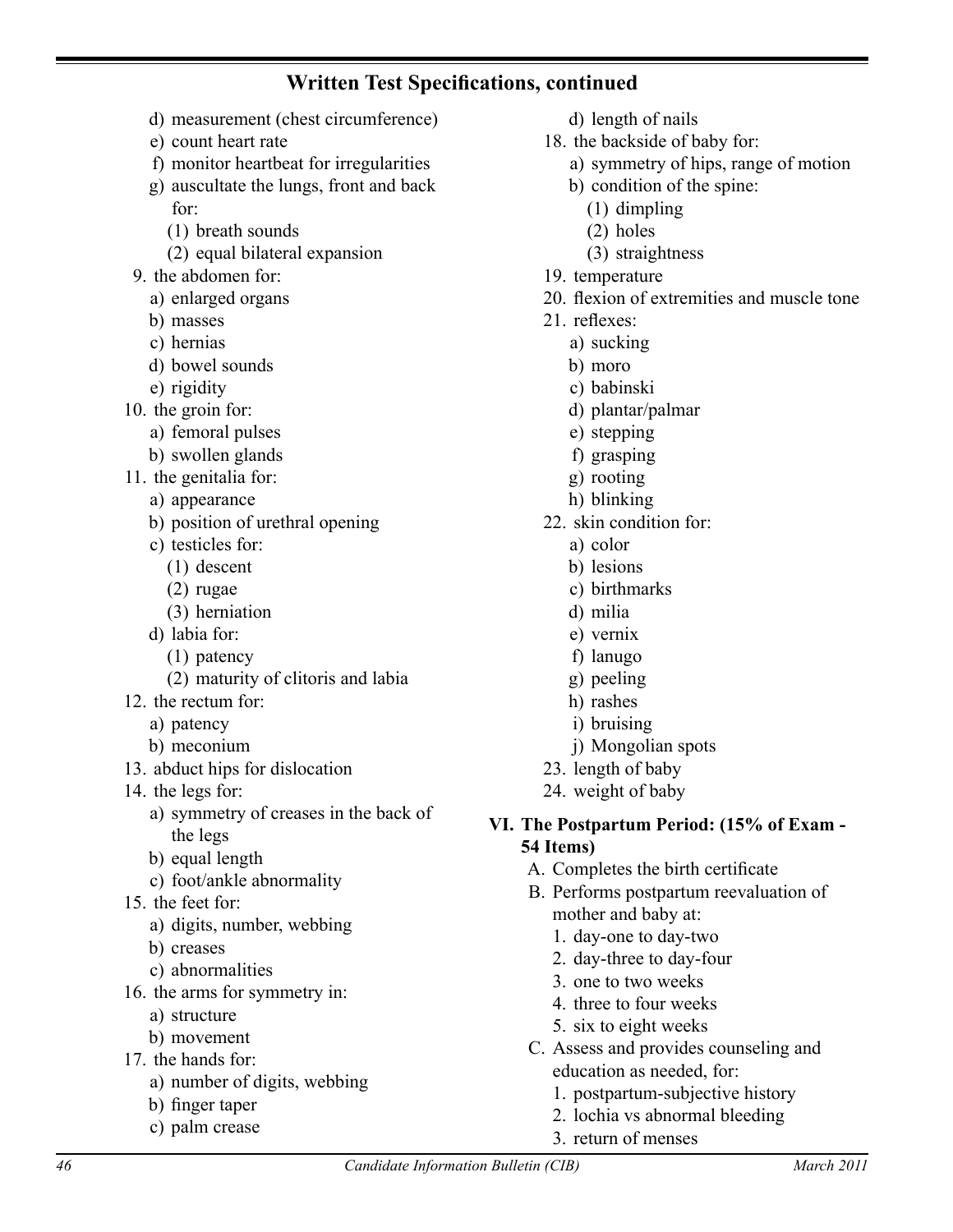- 4. vital signs, digestion, elimination patterns
- 5. breastfeeding, condition of breasts and nipples
- 6. muscle prolapse of vagina and rectum (cystocele, rectocele)
- 7. strength of pelvic floor
- 8. condition of the uterus (size and involution), ovaries and cervix
- 9. condition of the vulva, vagina, perineum and anus
- D. Educates regarding adverse factors affecting breastfeeding:
	- 1. environmental
	- 2. biological
	- 3. occupational
	- 4. pharmacological
- E. Provides contraceptive/family planning education and counseling
- F. Facilitate psycho-social adjustment
- G. Provides opportunity for client feedback:
	- 1. verbal
	- 2. written
- H. Knows signs and symptoms, differential diagnosis, and appropriate midwifery management or referral for:
	- 1. uterine infection
	- 2. urinary tract infection
	- 3. infection of vaginal tear or incision
	- 4. postpartum depression
	- 5. postpartum psychosis
	- 6. late postpartum bleeding/hemorrhage
	- 7. thrombophlebitis
	- 8. separation of abdominal muscles
	- 9. separation of symphasis pubis
- I. Assesses for, and treats jaundice by:
	- 1. encourage mother to breastfeed every two hours
	- 2. expose the front and back of newborn to sunlight through window glass
	- 3. assess newborn lethargy and hydration
	- 4. consult or refer
- J. Provide direction for care of circumcised penis
- K. Provide direction for care of uncircumcised penis
- L. Treat thrush on nipples:
	- 1. dry nipples after nursing
	- 2. non-allopathic remedies
	- 3. allopathic treatments
- M. Treat sore nipples with:
	- 1. expose to air
	- 2. suggest alternate nursing positions
	- 3. evaluate baby's sucking method
	- 4. apply topical agents
	- 5. apply expressed milk
- N. Treat mastitis by:
	- 1. provide immune system support including:
		- a) nutrition/hydration
		- b) non-allopathic remedies
	- 2. encourage multiple nursing positions
	- 3. apply herbal/non-allopathic compresses
	- 4. apply warmth, soaking in tub or by shower
	- 5. encourage adequate rest/relaxation
	- 6. assess for signs and symptoms of infections
	- 7. teach mother to empty breasts at each feeding
	- 8. provide/teach gentle massage of sore spots
	- 9. consult/refer to:
		- a) La Leche League
		- b) lactation counselor
		- c) other healthcare providers

### **VII. Well-Baby Care: (5% of Exam - 16 Items)**

- A. Provide well-baby care up to six weeks
- B. Instruct on newborn care including normal/abnormal newborn activity, responses, vital signs, appearance, behavior, etc.
- C. Assess the current health and appearance of baby including:
	- 1. temperature
	- 2. heart rate, rhythm and regularity
	- 3. respirations
	- 4. appropriate weight gain
	- 5. length
	- 6. measurement of circumference of head
	- 7. neuro-muscular response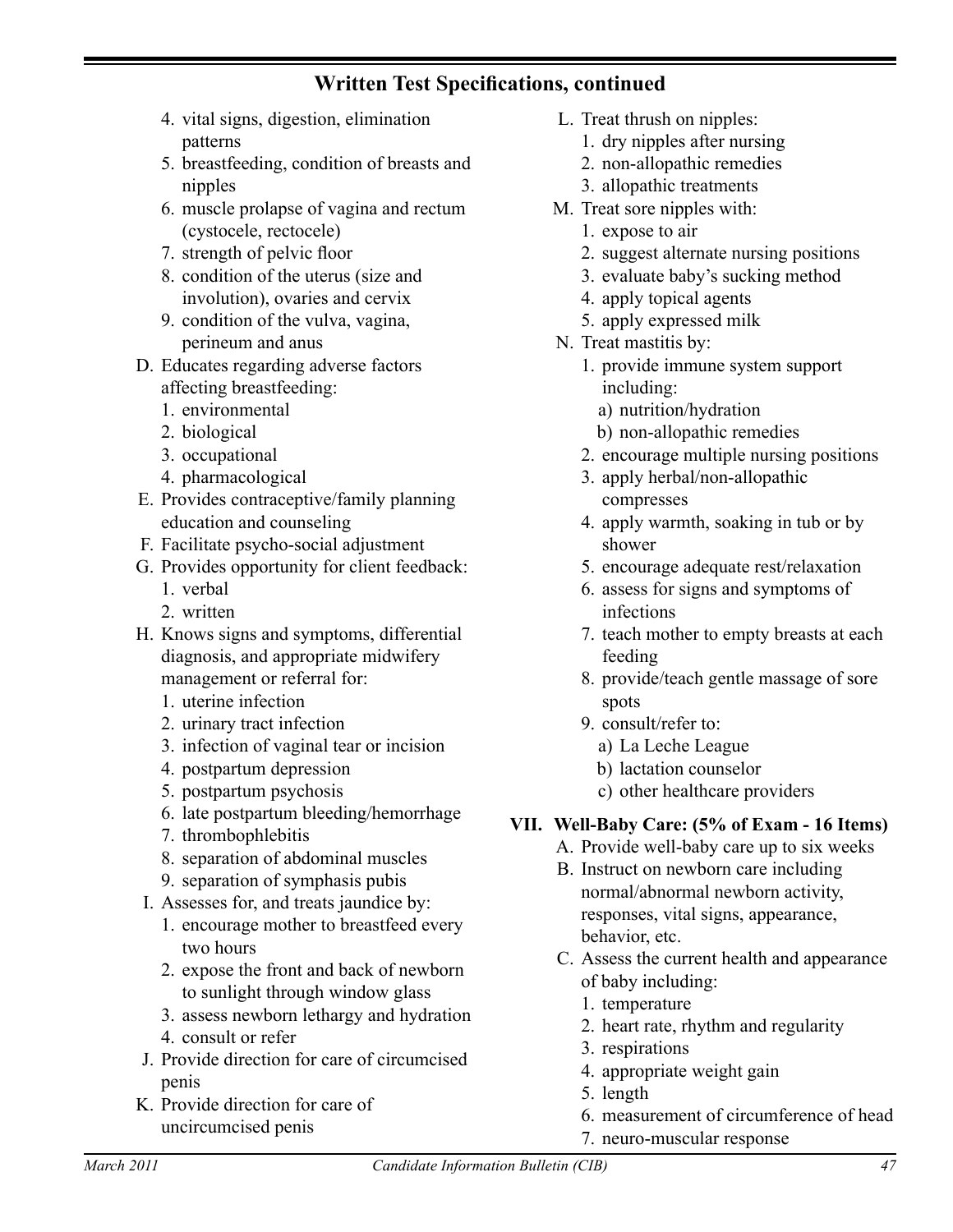- 8. level of alertness
- 9. wake/sleep cycles
- 10. feeding patterns
- 11. urination and stool for frequency, quantity and color
- 12. appearance of skin
- 13. jaundice
- 14. condition of cord
- D. Instructs mother in care of:
	- 1. diaper rash
	- 2. cradle cap
	- 3. heat rash
- E. Advises and facilitates treatment of thrush
- F. Advises and facilitates treatment for colic
- G. Recognizes signs/symptoms and differential diagnosis of:
	- 1. infections
- 2. cardio-respiratory abnormalities
- 3. glucose disorders
- 4. hyperbilirubinemia
- 5. birth defects
- 6. failure to thrive
- 7. newborn hemorrhagic disease (early and late onset)
- 8. polycythemia
- H. Provide information for referral for continued well-baby care
- I. Support integration of baby into family
- J. Perform or refer for newborn metabolic screening
- K. Perform or refer for hearing screening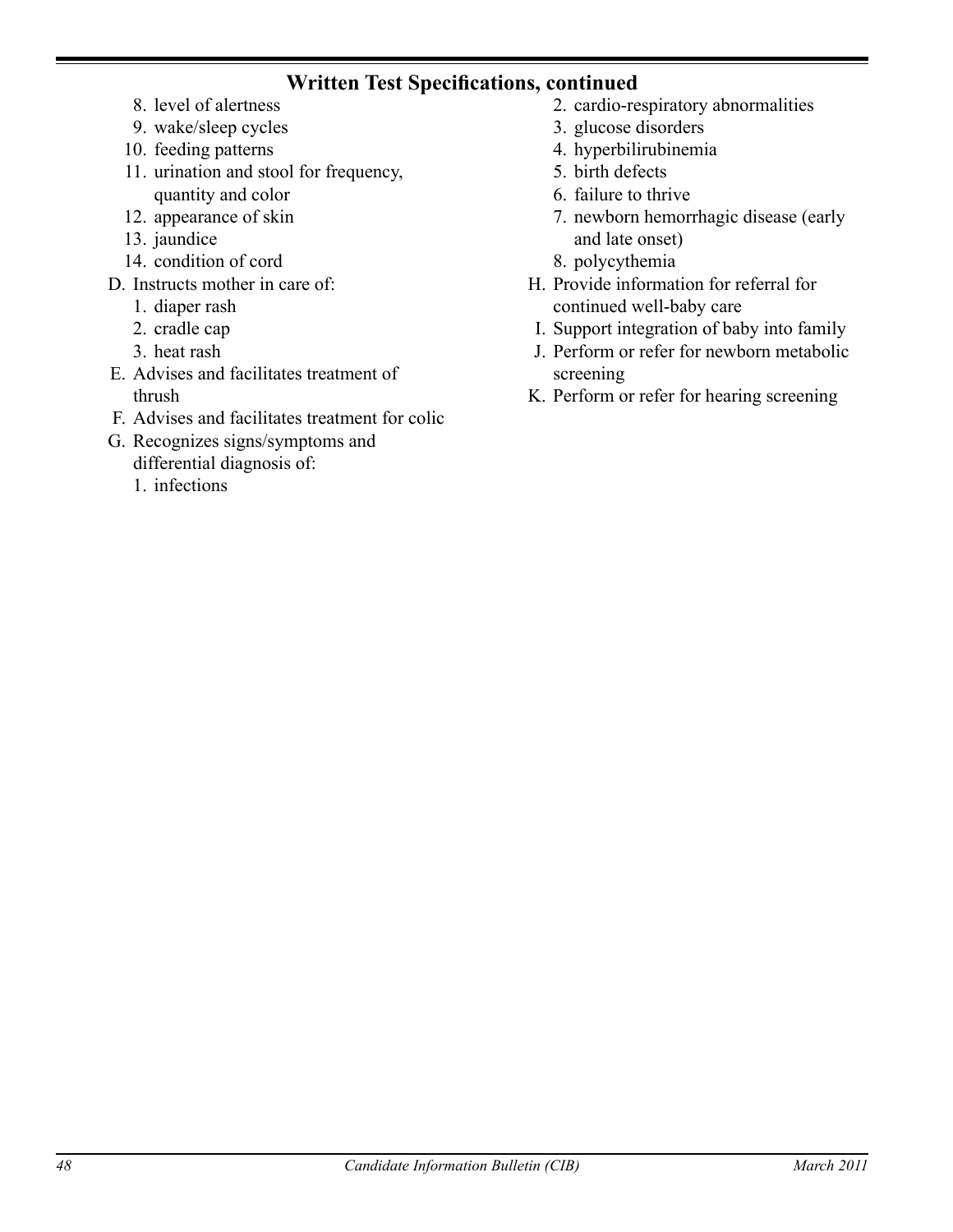#### **Example of a Knowledge Question**

The knowledge question requires a Candidate to answer the question solely by memory and involves the recall of definitions, facts, rules, sequences, procedures, principles, and generalizations.

Constipation can be treated with

- (A) calcium, warm moist heat and exercise.
- (B) accupressure wrist band, frequent small meals and protein-rich snacks.
- (C) vitamin E, support stockings and elevated legs.
- (D) increased water, exercise and natural sources of iron.

*ANSWER = (D)*

#### **Example of an Application Question**

The application questions involve the use of abstracts in concrete situations. The abstractions may be in the form of general ideas, procedures, or methods. They may also be in the form of technical principles, ideas, and theories that must be remembered or applied.

What do white spots on the infant's tongue and gums that can be easily removed indicate?

- (A) Strep throat
- (B) Milk residue
- (C) Thrush
- (D) Milk intolerance

*ANSWER = (B)*

### **Example of an Analysis Question**

The analysis questions require a Candidate to break down information into its constituent parts. This may involve finding assumptions, distinguishing facts from opinion, discovering causal relationships, and finding fallacies in stories or arguments.

A mother who gave birth 2 weeks ago calls to report that this morning she awakened with a fever of 103°F, chills, a headache, and body aches. What is the MOST likely cause of these symptoms?

- (A) Laceration infection
- (B) Uterine infection
- (C) Breast infection
- (D) Respiratory infection

*ANSWER = (C)*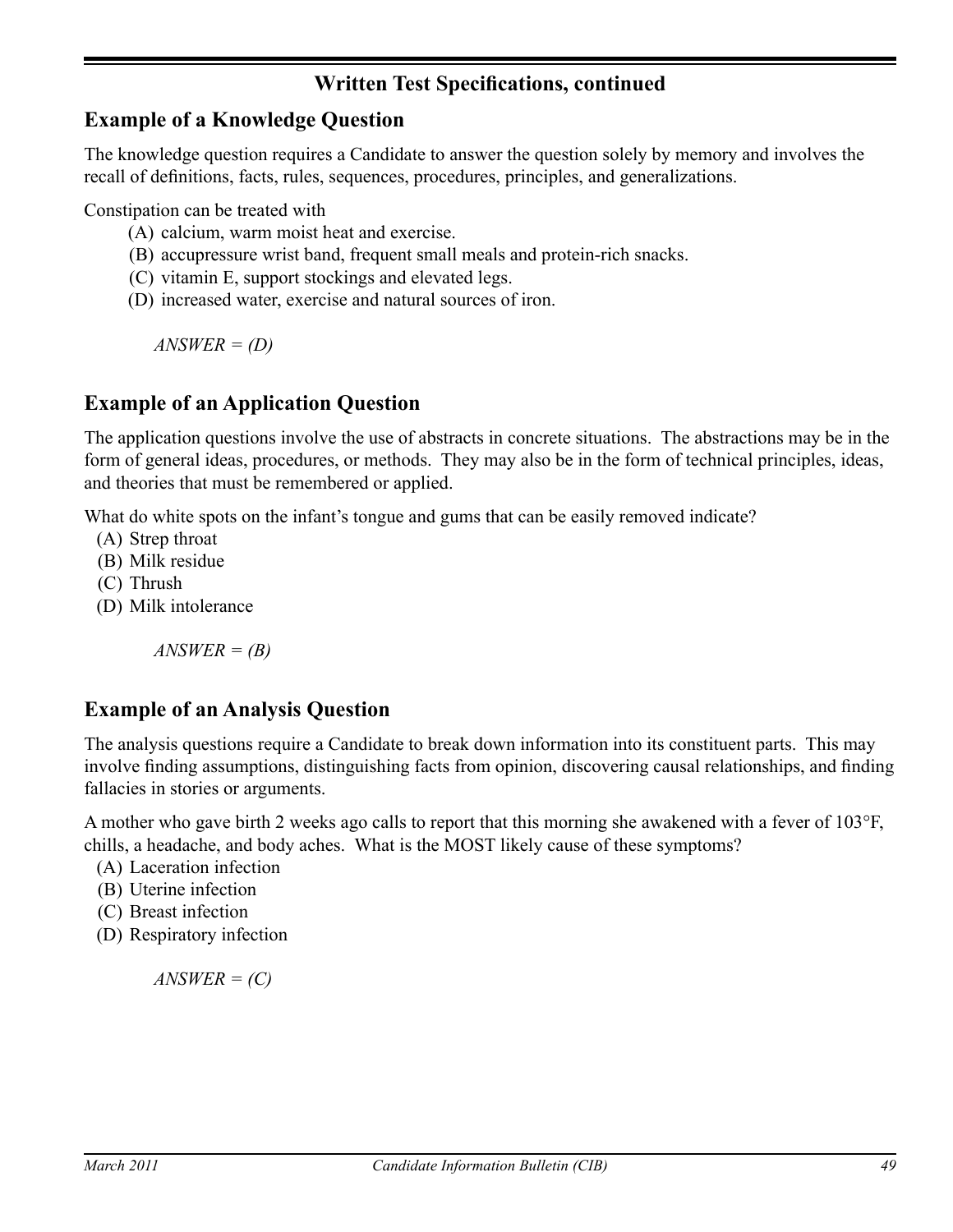## **Written Examination Primary Reference List**

Davis, Elizabeth, *Heart and Hands: A Midwife's Guide to Pregnancy and Birth*, 4<sup>th</sup> edition, Celestial Arts, 2004.

Frye, Anne, *Holistic Midwifery: A Comprehensive Textbook for Midwives and Home Birth Practice, Vol. I, Care During Pregnancy*, Labrys Press, revised 1995.

Frye, Anne. *Holistic Midwifery: A Comprehensive Textbook for Midwives and Home Birth Practice, Vol. II, Care During Labor and Birth,* Labrys Press, 2004.

Frye, Anne, *Understanding Diagnostic Tests in the Childbearing Year*, 6<sup>th</sup> edition, Labrys Press, 1997.

Gaskin, Ina May, *Spiritual Midwifery*, 4th edition, The Book Publishing Company, 2002.

Myles, Margaret, *Textbook for Midwives*, 14<sup>th</sup> edition, Elsevier, 2003

Page, Lesley Ann, *The New Midwifery*, Churchill Livingstone, 2000

Simpkin & Ancheta, *Labor Progress Handbook*, Blackwell, 2000

Sinclair, Constance, *A Midwife's Handbook*, Saunders, 2004

Thureen, *Assessment & Care of the Well Newborn*, Saunders, 1998

Varney, Helen, *Midwifery*, 4<sup>th</sup> edition, Jones and Bartlett, 2003

## **Written Examination Secondary Reference List**

Coad, Jane, *Anatomy & Physiology for Midwives*, Mosby, 2001 Frye, Anne, *Healing Passage*, 5<sup>th</sup> edition. Labrys Press, 1995 Goer, Henci, *The Thinking Woman's Guide to Birth*, Penguin Putnam, 1999 Hall, Jennifer, *Midwifery Mind and Spirit*, Elsevier, 2001 Johnson & Taylor, *Skills for Midwifery Practice*, Churchill & Livingston, 2001 La Leche League, International. *The Breastfeeding Answer Book*. Mohrbacker and Stock, 1997. Oxhorn and Foote, *Human Labor and Birth*, 5<sup>th</sup> edition. McGraw Hill, 1986. Pritchard and McDonald, *William's Obstetrics*, 21<sup>st</sup> edition. Prentiss Hall, 2001 Renfrew, Fisher, Arms, *Bestfeeding: Getting Breastfeeding Right*. 2nd edition, Celestial Arts, 2000 Wickham, Sarah, *Midwifery, Best Practice*, Elsevier, 2003

*Tabor's Cyclopedic Medical Dictionary* is an excellent resource for terminology.

For testing purposes, when checking off *Comprehensive Skills, Knowledge, and Abilities Essential for Competent Midwifery Practice Verification Form 201,* use the specific techniques as described in the *Practical Skills Guide for Midwifery* and the NARM *Candidate Information Bulletin (CIB).*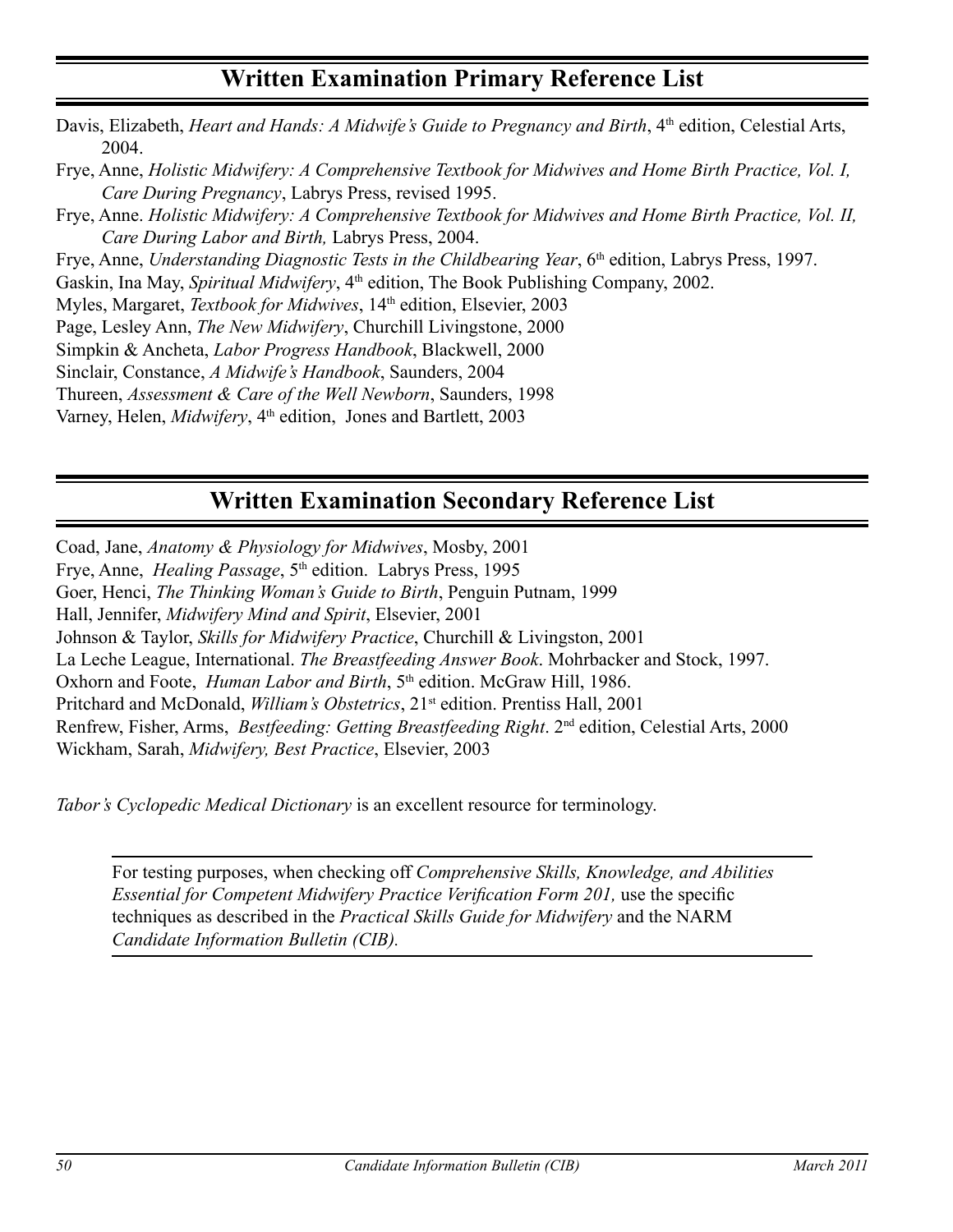## **Skills Assessment Test Specifications**

- I. General Healthcare Skills
	- A. Demonstrates aseptic technique
		- 1. Handwashing
		- 2. Gloving and ungloving
		- 3. sterile technique
	- B. Demonstrates the use of instruments and equipment including:
		- 1. Blood pressure cuff
		- 2. Doppler or fetoscope
		- 3. Gestation calculation wheel/calendar
		- 4. Newborn and adult scale
		- 5. Stethoscope
		- 6. Tape measure
		- 7. Thermometer
		- 8. Urinalysis Strips
	- C. Injection Skills
		- 1. Proper use of equipment
			- a) Syringe
			- b) Single dose vial
			- c) Multi dose vial
			- d) Sharps container
		- 2. Demonstration of skill
			- a) Checking appearance, name, and expiration date
			- b) Observation of sterile technique
			- c) Drawing up fluids in the syringe
			- d) Injection of fluids
			- e) Disposal of needles
	- D. Oxygen
		- 1. Proper set up of oxygen equipment
		- 2. use of cannula and face mask
		- 3. regulation of flow meter
- II. Maternal Health Assessment
	- A. Performs a general physical examination, including assessment of:
		- 1. Baseline weight and height
		- 2. Vital signs: blood pressure, pulse, and temperature
		- 3. Baseline reflexes
		- 4. Abdomen, spine, and skin
		- 5. Heart and lungs (auscultate)
		- 6. Breast Examination
		- 7. Kidney pain; Costovertable Angle Tenderness (CVAT)
		- 8. Deep tendon reflexes of the knee
- 9. Extremities for edema
- III. Prenatal
	- A. Performs prenatal physical exam including assessment of:
		- 1. determination of due date by wheel or calendar
		- 2. vital signs: blood pressure, pulse, temperature
		- 3. respiratory assessment
		- 4. weight
		- 5. urine for:
			- a) appearance: color, density, odor, clarity
			- b) protein
			- c) glucose
			- d) ketones
			- e) PH
			- f) Leukocytes
			- g) Nitrites
			- h) Blood
		- 6. costrovertebral angle tenderness (CVAT)
		- 7. deep tendon reflexes (DTR) of the knee
		- 8. clonus
		- 9. fundal height
		- 10. fetal heart rate/tones ausculated with fetoscope or doppler
	- 11. fetal position, presentation, lie
	- 12. assessment of edema
- IV. Labor, Birth and Immediate Postpartum
	- A. performing a newborn examination by assessing:
		- 1. the head for:
			- a) size/circumference
			- b) molding
			- c) hematoma
			- d) caput
			- e) sutures
			- f) fontanels
			- g) Measurement
		- 2. the eyes for:
			- a) jaundice
			- b) pupil condition
			- c) tracking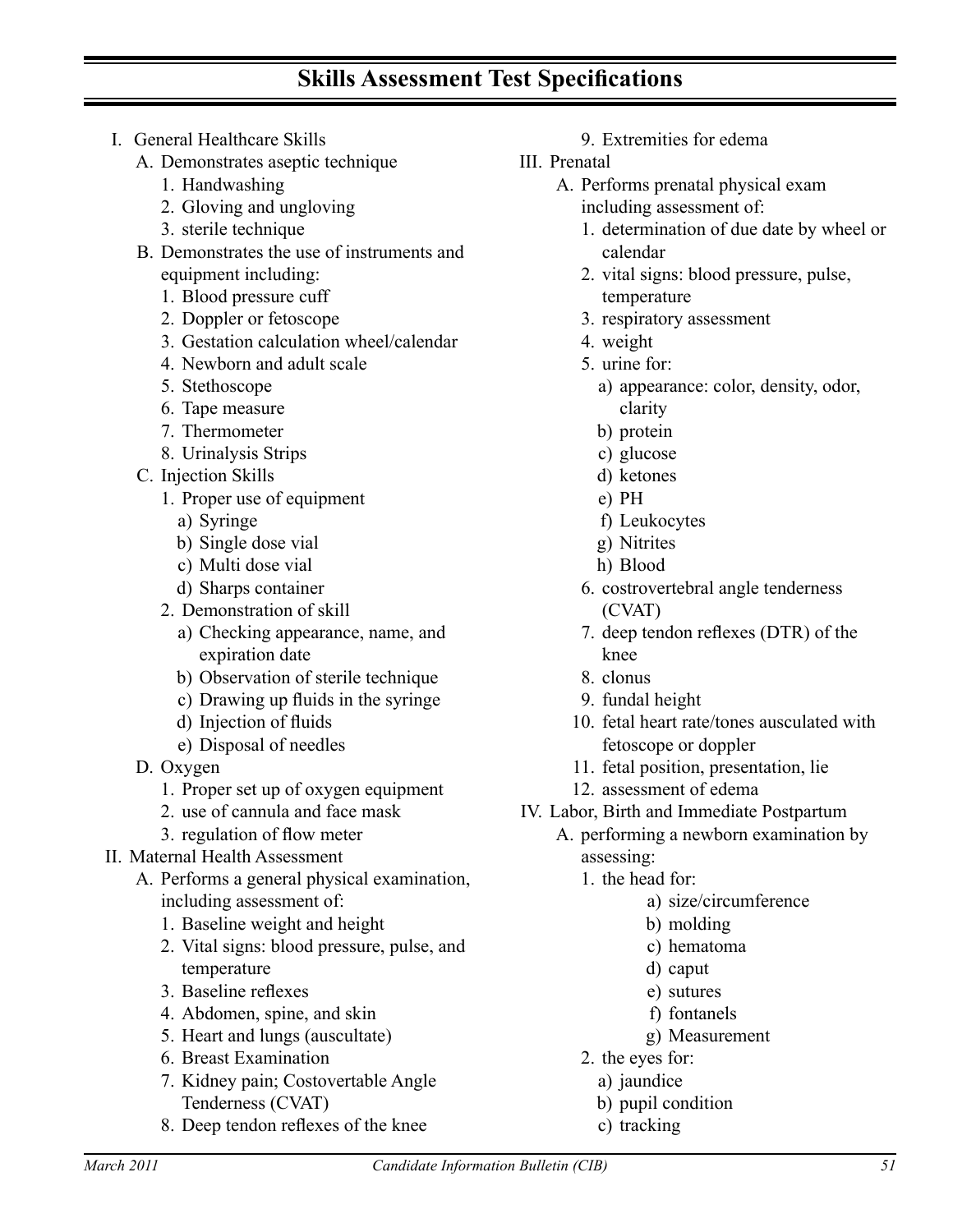#### **Skills Assessment Test Specifications, continued**

- d) spacing
- 3. the ears for:
	- a) positioning
	- b) response to sound
	- c) patency
	- d) cartilage
- 4. the mouth for:
	- a) appearance and feel of palate
	- b) lip and mouth color
	- c) tongue
	- d) lip
	- e) cleft
	- f) signs of dehydration
- 5. the nose for:
	- a) patency
	- b) flaring nostrils
- 6. the neck for:
	- a) enlarged glands; thyroid and lymph
	- b) trachea placement
	- c) soft tissue swelling
	- d) unusual range of motion
- 7. the clavicle for:
	- a) integrity
	- b) symmetry
- 8. the chest for:
	- a) symmetry
	- b) nipples
	- c) breast enlargement including discharge
	- d) measurement (chest circumference)
	- e) count heart rate
	- f) monitor heartbeat for irregularities
	- g) auscultate the lungs, front and back for:
		- (1) breath sounds
		- (2) equal bilateral expansion
- 9. the abdomen for:
	- a) enlarged organs
	- b) masses
	- c) hernias
	- d) bowel sounds
- 10. the groin for
	- a) femoral pulses
	- b) swollen glands
- 11. the genitalia for:
	- a) appearance
- b) testicles for:
- (1) descent
- (2) rugae
- (3) herniation
- c) labia for:
	- (1) patency
	- (2) maturity of clitoris and labia
- 12. the rectum for:
	- a) patency
	- b) meconium
- 13. Abduct hips for dislocation
- 14. the legs for:
	- a) symmetry of creases in the back of the legs
	- b) equal length
	- c) foot/ankle abnormality
- 15. the feet for:
	- a) digits, number, webbing
	- b) creases
	- c) abnormalities
- 16. the arms for symmetry in:
	- a) structure
	- b) movement
- 17. the hands for:
	- a) number of digits, webbing
	- b) finger taper
	- c) palm crease
	- d) length of nails
- 18. the backside of baby for:
	- a) symmetry of hips, range of motion
	- b) condition of the spine:
	- c) dimpling
	- d) holes
	- e) straightness
- 19. temperature: axillary, rectal
- 20. reflexes:
	- a) flexion of extremities and muscle tone
	- b) sucking
	- c) moro
	- d) babinski
	- e) plantar/palmar
	- f) stepping
	- g) grasp
	- h) rooting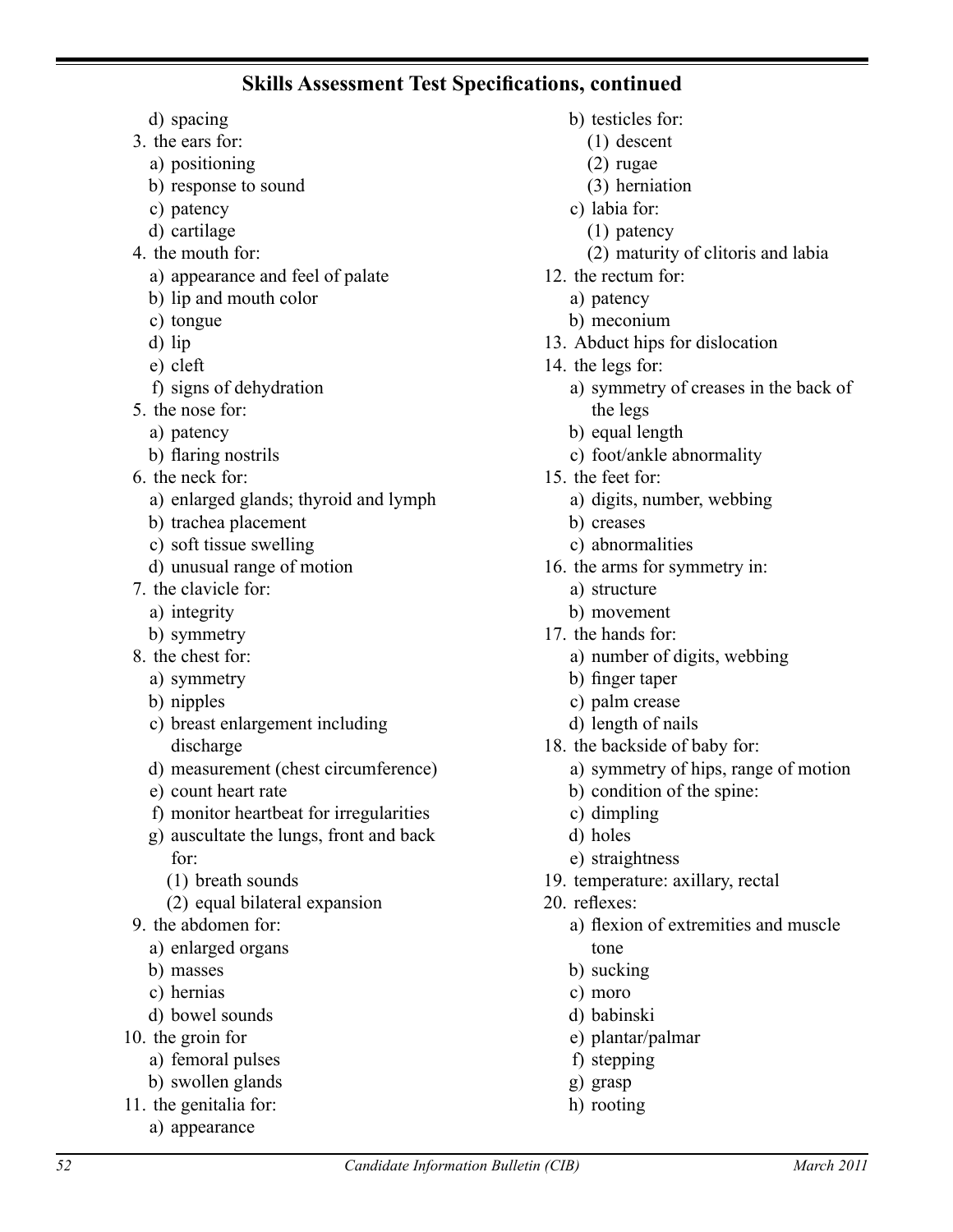## **Skills Assessment Test Specifications, continued**

- 21. skin condition for:
	- a) color
	- b) lesions
	- c) birthmarks
	- d) milia
	- e) vernix
	- f) lanugo
	- g) peeling
	- h) rashes
	- i) bruising
- 22. length of baby
- 23. weight of baby
- V. Well-Baby Care
	- A. Assesses the general health and appearance of baby including:
		- 1. temperature
		- 2. heart rate, rhythm and regularity
		- 3. respirations
		- 4. weight
		- 5. length
		- 6. measurement of circumference of head

# **Skills Assessment Reference Text**

Weaver and Evans, *Practical Skills Guide for Midwifery*, Morningstar Publishing, Third Edition - 2001.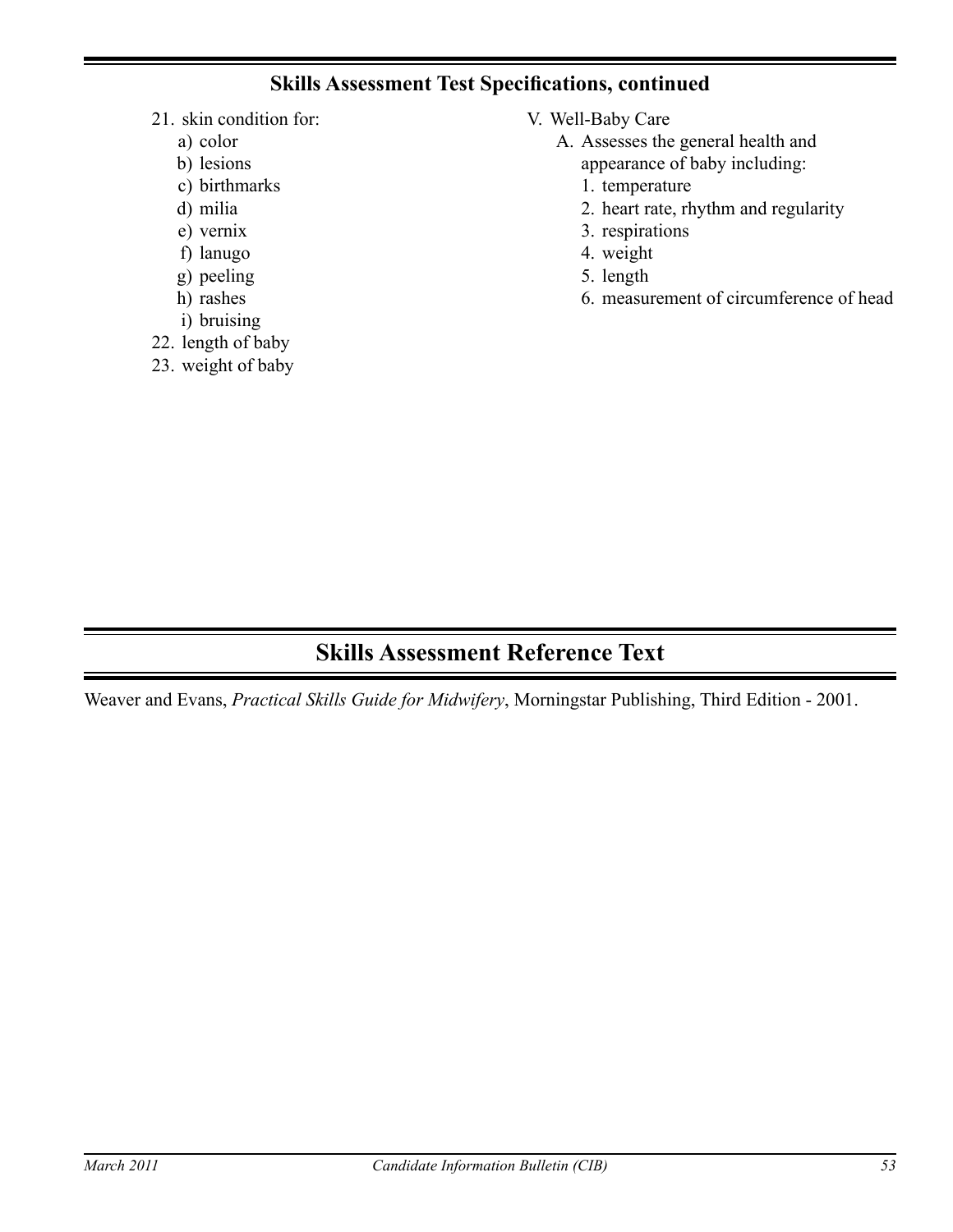# **Example of an Assessed Skill**

#### **Obtaining a Clean Catch of Urine**

#### **QE Instructions:**

- **QE Note:** "Yes" means the Applicant performed each stated step. "No" means the Applicant did not perform step as stated.
- **QE Note:** Please read the following **Verbal Instructions** to the Applicant.

#### **Verbal Instructions:**

The objective is to demonstrate the ability to give instructions for obtaining a clean catch of urine.

Equipment needed: Sterile urine container, at least 3 antiseptic towelettes, a pen, a lab slip.

Please demonstrate everything you know, verbalize what you are demonstrating and be very thorough.

|                |                                                                                     | <b>Performed</b> |     |
|----------------|-------------------------------------------------------------------------------------|------------------|-----|
|                | <b>Procedure:</b>                                                                   | <b>Yes</b>       | No. |
| $\mathbf{1}$   | Labeled the specimen container                                                      |                  |     |
|                | Explained to the woman that she must:                                               |                  |     |
| 2              | Part the labia                                                                      |                  |     |
| 3              | Wipe one side of the labia from front to back with a towelette, and discard         |                  |     |
| $\overline{4}$ | Wipe the other side of the labia from front to back with a towelette, and discard   |                  |     |
| 5              | Wipe the center from front to back with a third towelette, and discard              |                  |     |
| 6              | Continue to hold the labia apart while beginning to void                            |                  |     |
| $\tau$         | After voiding approximately one ounce, catch a sample in the specimen container and |                  |     |
|                | finish voiding                                                                      |                  |     |
| 8              | Filled out the requisition to order the appropriate test and packaged the specimen  |                  |     |
| 9              | Prepared the specimen appropriately for the lab                                     |                  |     |
|                |                                                                                     |                  |     |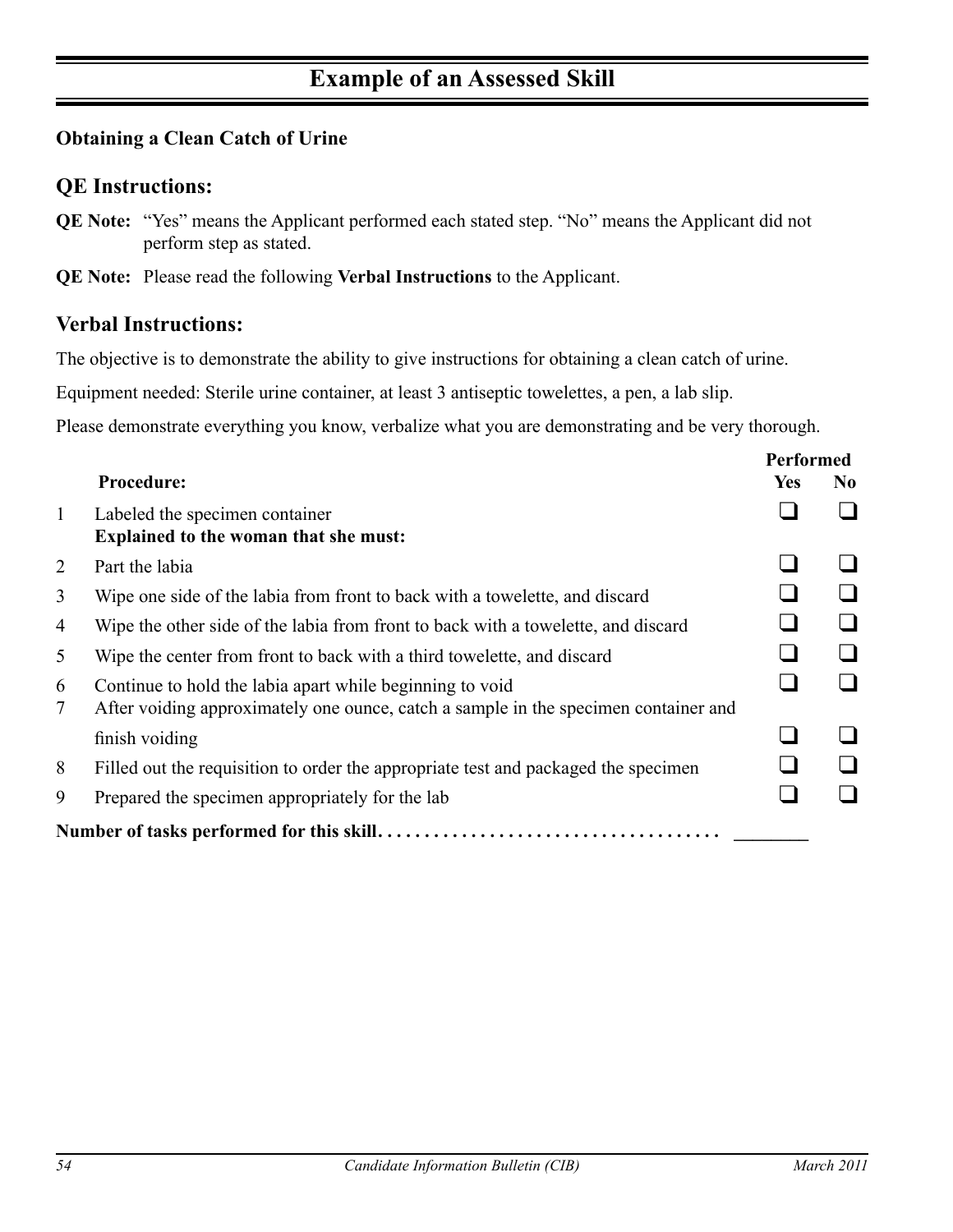## **Equipment Needed for Skills Assessment**

The following items are equipment which you may be asked to use during the Skills Assessment. Not all items are used in every Skills Assessment, but you will not know which skills you must demonstrate until you are being tested. You must be prepared to demonstrate the proper use of any of the items listed below. If your Skills Assessment is being performed at your QE's site rather than your own, you may ask your QE to provide any of the items marked with an asterisk (\*). The QE is not obligated to provide any equipment, but may do so for convenience.

- Your Application Admission letter and a photo ID, (driver's license, passport, picture credit card, etc.)
- 2 chairs and a desk or table\*
- A tray or table\*
- Paper towels or clean hand towel\*
- Hot and cold running water\*
- Soap or detergent\*
- Watch or clock with second hand
- A sterile field
- Waste receptacle\*
- Paper cup or other receptacle for urine\*
- Warm blanket or towel\*
- Adult scale\*
- Either a hanging or baby scale
- Flashlight
- Soft measuring tape (centimeter and inch)
- Gestational wheel or calendar\*
- 2 pairs of packaged sterile gloves or 4 single packaged sterile gloves, in your size
- 2 sterile packs with at least one instrument in each\*
- Fetoscope or Doppler and gel
- Urine dipsticks in their original container which tests for: Protein, Glucose, Ketones, pH, Leukocytes, Nitrites, Blood
- Tongue depressor
- Reflex hammer<sup>\*</sup> (optional)
- Blood pressure cuff
- Stethoscope
- Glass oral and rectal thermometers\* or
- Digital thermometers and probe covers\*
- Several alcohol prep pads
- All equipment for oxygen administration (demand valve mask optional)
- Multidose vial and Single dose glass ampule (saline, H2O or expired medications are acceptable for demonstration purposes)
- 3 ea. 3cc syringes with needle (any size)
- 6 ea. 2"x2" gauze pads
- 1 orange
- 1 Band-Aid
- Sharps container\*

Note: Talk with your QE. She may be able to provide some of the starred (\*) items. Do Not use any equipment other than your own, i.e., blood pressure cuff, etc., equipment with which you are not familiar.

During the Skills Assessment you are required to:

Give your full attention (no distractions, i.e., telephones, beepers, children, etc.)

Provide a clean, warm, well-lit environment (if at your facility or home)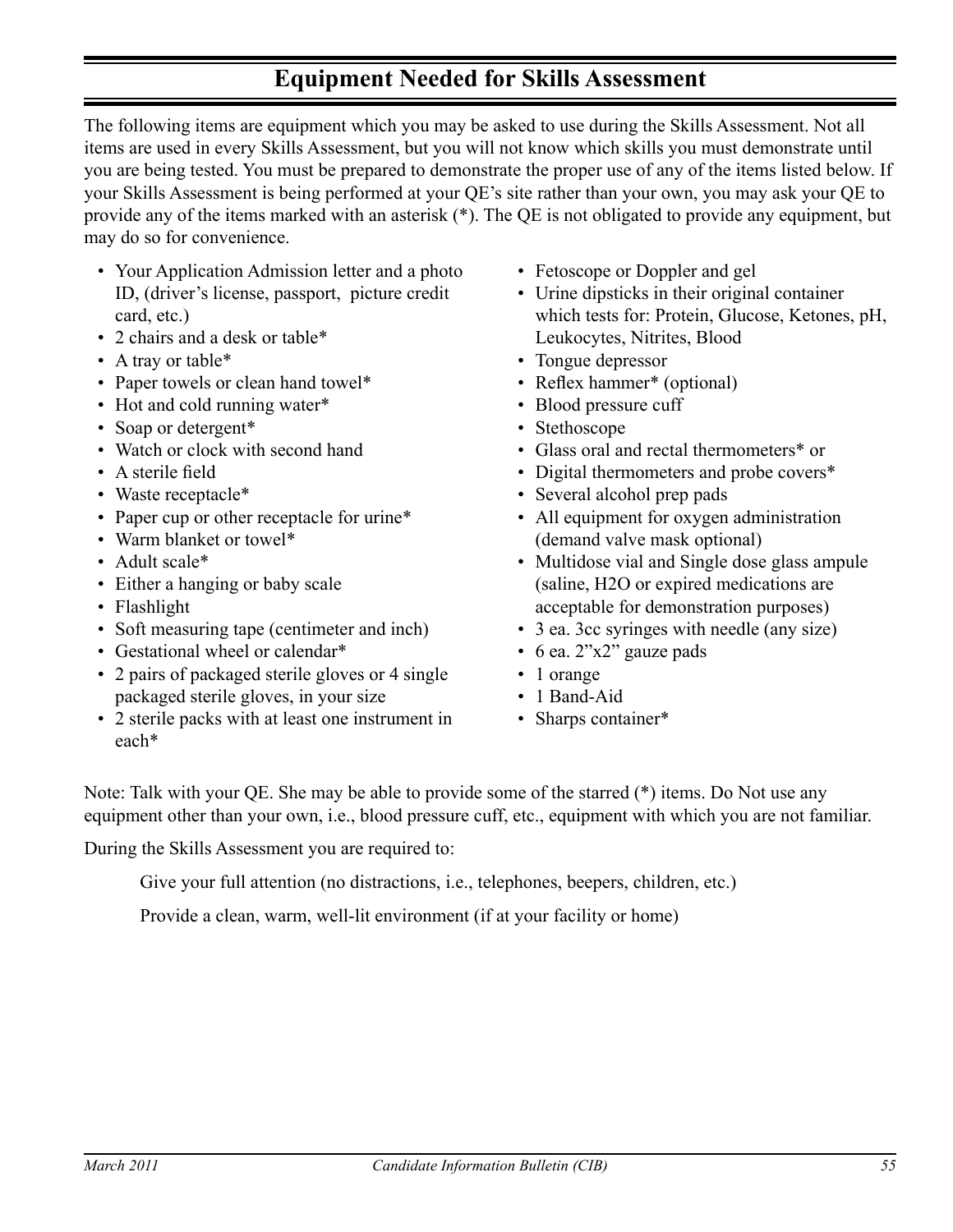## **Guiding Principles of Practice**

- I. The midwife provides care according to the following principles:
	- A. Midwives work in partnership with women and their chosen support community throughout the caregiving relationship.
	- B. Midwives respect the dignity, rights and the ability of the women they serve to act responsibly throughout the caregiving relationship.
	- C. Midwives work as autonomous practitioners, collaborating with other health and social service providers when necessary.
	- D. Midwives understand that physical, emotional, psychosocial and spiritual factors synergistically comprise the health of individuals and affect the childbearing process.
	- E. Midwives understand that female physiology and childbearing are normal processes, and work to optimize the wellbeing of mothers and their developing babies as the foundation of caregiving.
	- F. Midwives understand that the childbearing experience is primary a personal, social and community event.
	- G. Midwives recognize that a woman is the only direct care provider for herself and her unborn baby; thus the most important determinant of a healthy pregnancy is the mother herself.
	- H. Midwives recognize the empowerment inherent in the childbearing experience and strive to support women to make informed decisions and take responsibility for their own well being.
	- I. Midwives strive to ensure vaginal birth and provide guidance and support when appropriate to facilitate the spontaneous processes of pregnancy, labor and birth, utilizing medical intervention only as necessary.
- J. Midwives synthesize clinical observations, theoretical knowledge, intuitive assessment and spiritual awareness as components of a competent decision making process.
- K. Midwives value continuity of care throughout the childbearing cycle and strive to maintain continuous care within realistic limits.
- L. Midwives understand that the parameters of "normal" vary widely and recognize that each pregnancy and birth is unique.

### **General Knowledge and Skills**

- II. The midwife provides care incorporating certain concepts, skills and knowledge from a variety of health and social sciences, including but not limited to:
	- A. Communication, counseling and teaching skills.
	- B. Human anatomy and physiology relevant to childbearing
	- C. Community standards of care for women and their developing infants during the childbearing cycle, including midwifery and bio-technical medical standards and the rationale for and limitation of such standards
	- D. Health and social resources in her community.
	- E. Significance of and methods for documentation of care through the childbearing cycle.
	- F. Informed decision making.
	- G. The principles and appropriate application of clean and aseptic technique and universal precautions.
	- H. Human sexuality, including indication of common problems and indications for counseling.
	- I. Ethical considerations relevant to reproductive health.
	- J. The grieving process.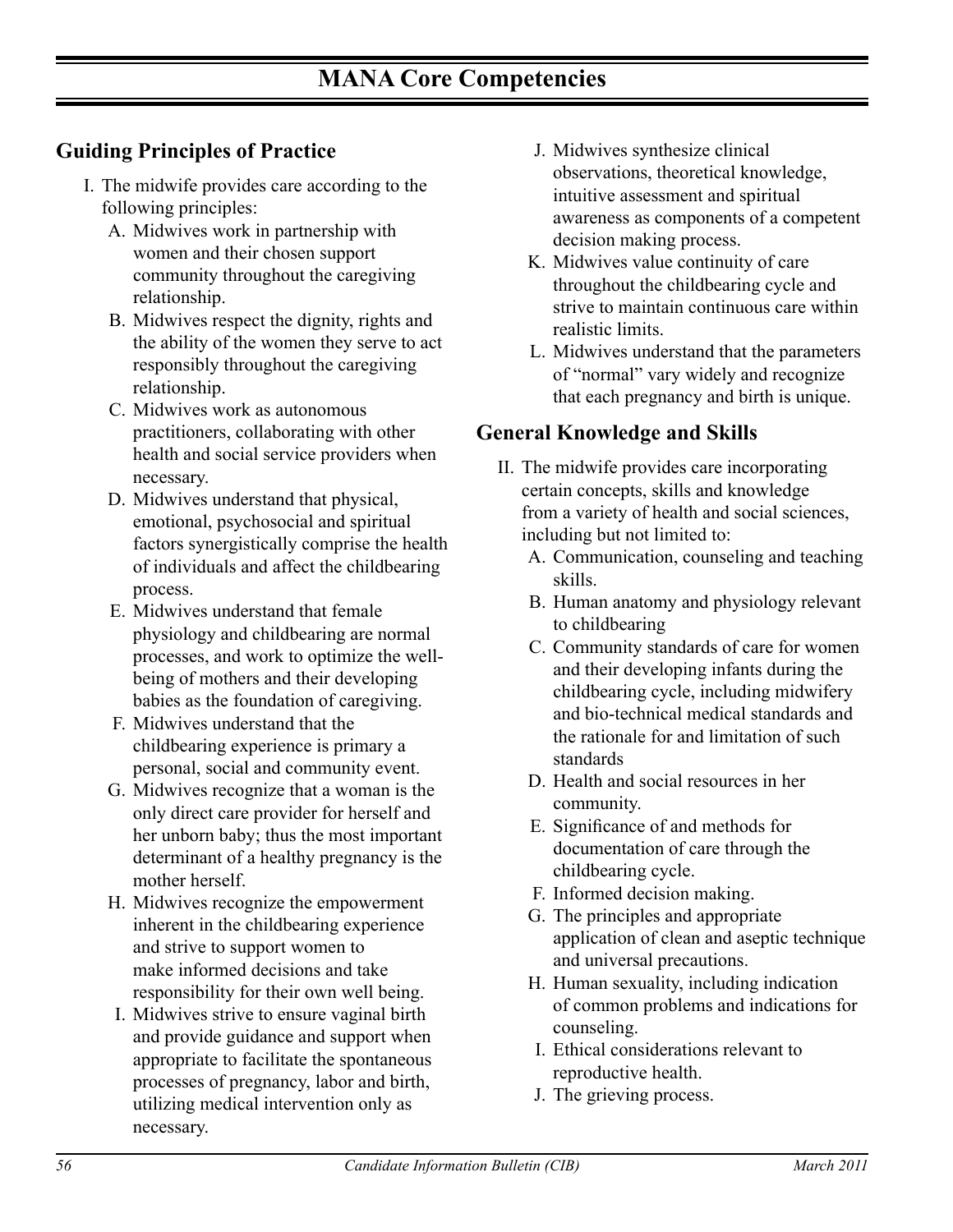### **MANA Core Competencies, continued**

- K. Knowledge of cultural variations.
- L. Knowledge of common medical terms.
- M. The ability to develop, implement and evaluate an individualized plan for midwifery care.
- N. Woman-centered care, including the relationship between the mother, infant and their larger support community.
- O. Knowledge of various health care modalities as they apply to the childbearing cycle.

## **Care During Pregnancy**

- III. The midwife provides health care, support and information to women throughout pregnancy. She determines the need for consultation or referral as appropriate. The midwife uses a foundation of knowledge and/ or skill which includes the following:
	- A. Identification, evaluation and support of maternal and fetal well-being throughout the process of pregnancy.
	- B. Education and counseling for the childbearing cycle.
	- C. Pre-existing conditions in a woman's health history, which are likely to influence her well being when she becomes pregnant.
	- D. Nutritional requirements of pregnant women and methods of nutritional assessment and counseling.
	- E. Changes in emotional, psychosocial and sexual variations that may occur during pregnancy.
	- F. Environmental and occupational hazards for pregnant women.
	- G. Methods of diagnosing pregnancy.
	- H. Basic understanding of genetic factors, which may indicate the need for counseling, testing or referral.
	- I. Basic understanding of the growth and development of the unborn baby.
	- J. Indications for, risks and benefits of bio-technical screening methods and diagnostic tests used during pregnancy.
- K. Anatomy, physiology and evaluation of the soft and bony structures of the pelvis.
- L. Palpation skills for evaluation of the fetus and uterus.
- M. The causes, assessment and treatment of the common discomforts of pregnancy.
- N. Identification of, implications of and appropriate treatment for various infections, disease conditions and other problems which may affect pregnancy.
- O. Special needs of the Rh- women.

### **Care During Labor, Birth and Immediately Thereafter**

- IV. The midwife provides health care, support and information to women throughout labor, birth and the hours immediately thereafter. She determines the need for consultation or referral as appropriate. The midwife uses a foundation of knowledge and/or skill which includes the following:
	- A. The normal processes of labor and birth.
	- B. Parameters and methods for evaluating maternal and fetal well-being during labor, birth and immediately thereafter, including relevant historical data.
	- C. Assessment of the birthing environment, assuring that it is clean, safe and supportive, and that appropriate equipment and supplies are on hand.
	- D. Emotional responses and their impact during labor, birth and immediately thereafter.
	- E. Comfort and support measures during labor, birth and immediately thereafter.
	- F. Fetal and maternal anatomy and their interactions as relevant to assessing fetal position and the progress of labor.
	- G. Techniques to assist and support the spontaneous vaginal birth of the baby and placenta.
	- H. Fluid and nutritional requirements during labor, birth and immediately thereafter.
	- I. Assessment of and support for maternal rest and sleep as appropriate during the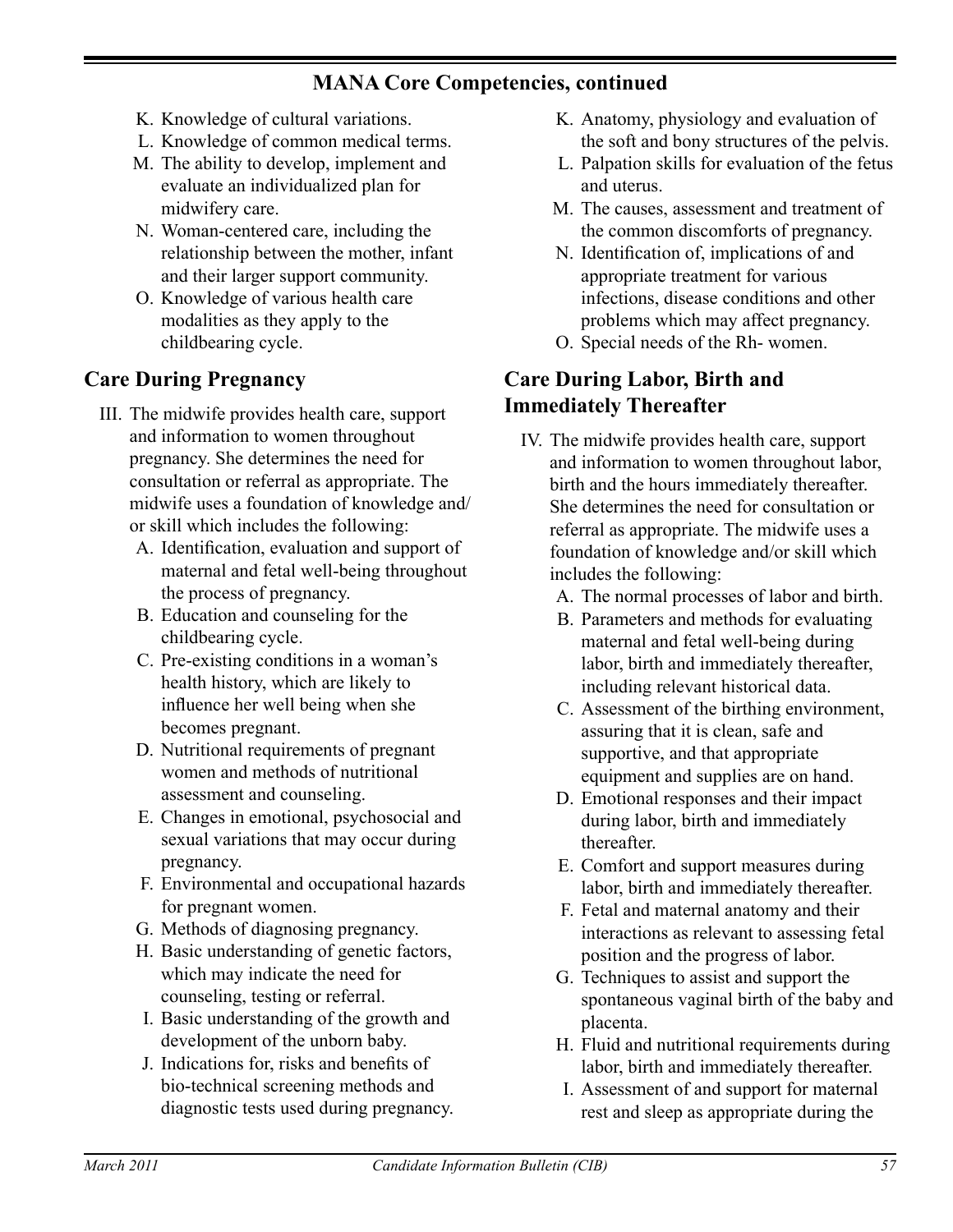#### **MANA Core Competencies, continued**

process of labor, birth and immediately thereafter.

- J. Causes of, evaluation of and appropriate treatment for variations which occur during the course of labor, birth and immediately thereafter.
- K. Emergency measures and transport procedures for critical problems arising during labor, birth or immediately thereafter.
- L. Understanding of and appropriate support for the newborn's transition during the first minutes and hours following birth.
- M. Familiarity with current bio-technical interventions and technologies which may be commonly used in a medical setting.
- N. Evaluation and care of the perineum and surrounding tissues.

## **Postpartum Care**

- V. The midwife provides health care, support and information to women throughout the postpartum period. She determines the need for consultation or referral as appropriate. The midwife uses a foundation of knowledge and/ or skill which includes but is not limited to the following:
	- A. Anatomy and physiology of the mother during the postpartum period.
	- B. Lactation support and appropriate breast care including evaluation of, identification of and treatments for problems with nursing.
	- C. Parameters and methods for evaluating and promoting maternal well-being during the postpartum period.
	- D. Causes of, evaluation of and treatment for maternal discomforts during the postpartum period.
	- E. Emotional, psychosocial and sexual variations during the postpartum period.
	- F. Maternal nutritional requirements during the postpartum period including methods of nutritional evaluation and counseling.
- G. Causes of, evaluation of and treatments for problems arising during the postpartum period.
- H. Support, information and referral for family planning methods as the individual woman desires.

## **Newborn Care**

- VI. The entry-level midwife provides health care to the newborn during the postpartum period and support and information to parents regarding newborn care. She determines the need for consultation of referral as appropriate. The midwife uses a foundation of knowledge and/or skill which includes the following:
	- A. Anatomy, physiology and support of the newborn's adjustment during the first days and weeks of life.
	- B. Parameters and methods for evaluating newborn wellness including relevant historical data and gestational age.
	- C. Nutritional needs of the newborn.
	- D. Community standards and state laws regarding indications for, administration of and the risks and benefits of prophylactic bio-technical treatments and screening tests commonly used during the neonatal period.
	- E. Causes of, assessment of, appropriate treatment and emergency measures for newborn problems and abnormalities.

## **Professional, Legal and Other Aspects**

- VII. The entry-level midwife assumes responsibility for practicing in accord with the principles outlined in this document. The midwife uses a foundation of knowledge and/ or skill which includes the following:
	- A. MANA's documents concerning the art and practice of Midwifery.
	- B. The purpose and goal of MANA and local (state or provincial) midwifery associations.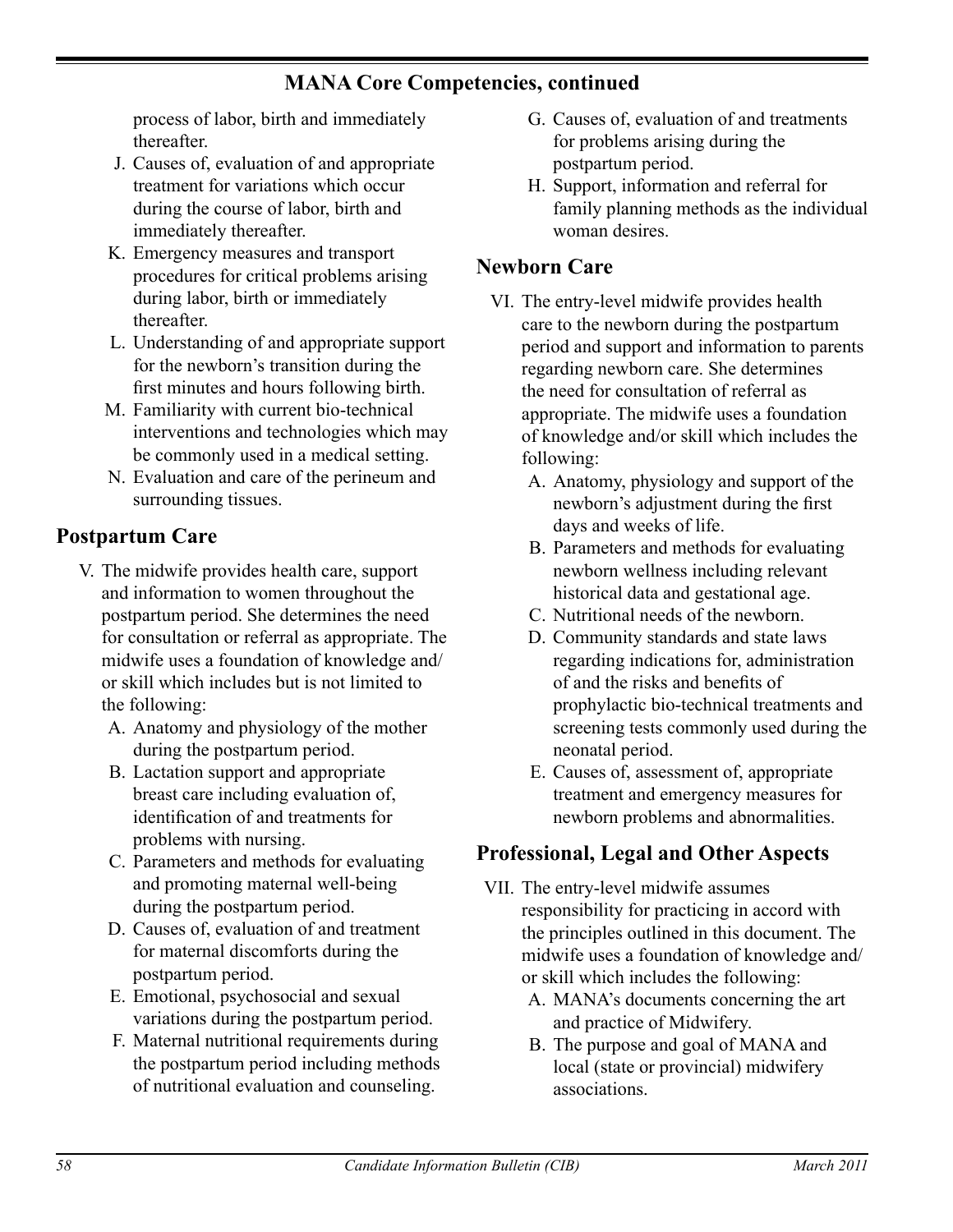### **MANA Core Competencies, continued**

- C. The principles of data collection as relevant to midwifery practice.
- D. Laws governing the practice of midwifery in her local jurisdiction.
- E. Various sites, styles and modes of practice within the larger midwifery community.
- F. A basic understanding of maternal/child health care delivery systems in her local jurisdiction.
- G. Awareness of the need for midwives to share their knowledge and experience.

### **Well-Woman Care and Family Planning**

- VIII. Depending upon education and training, the entry-level midwife may provide family planning and well-woman care. The practicing midwife may also choose to meet the following core competencies with additional training. In either case, the midwife provides care, support and information to women regarding their overall reproductive health, using a foundation of knowledge and/ or skill which includes the following:
	- A. Understanding of the normal life cycle of women.
- B. Evaluation of the woman's well -being including relevant historical data.
- C. Causes of, evaluation of and treatments for problems associated with the female reproductive system and breasts.
- D. Information on, provision of or referral for various methods of contraception.
- E. Issues involved in decision-making regarding unwanted pregnancies and resources for counseling and referral.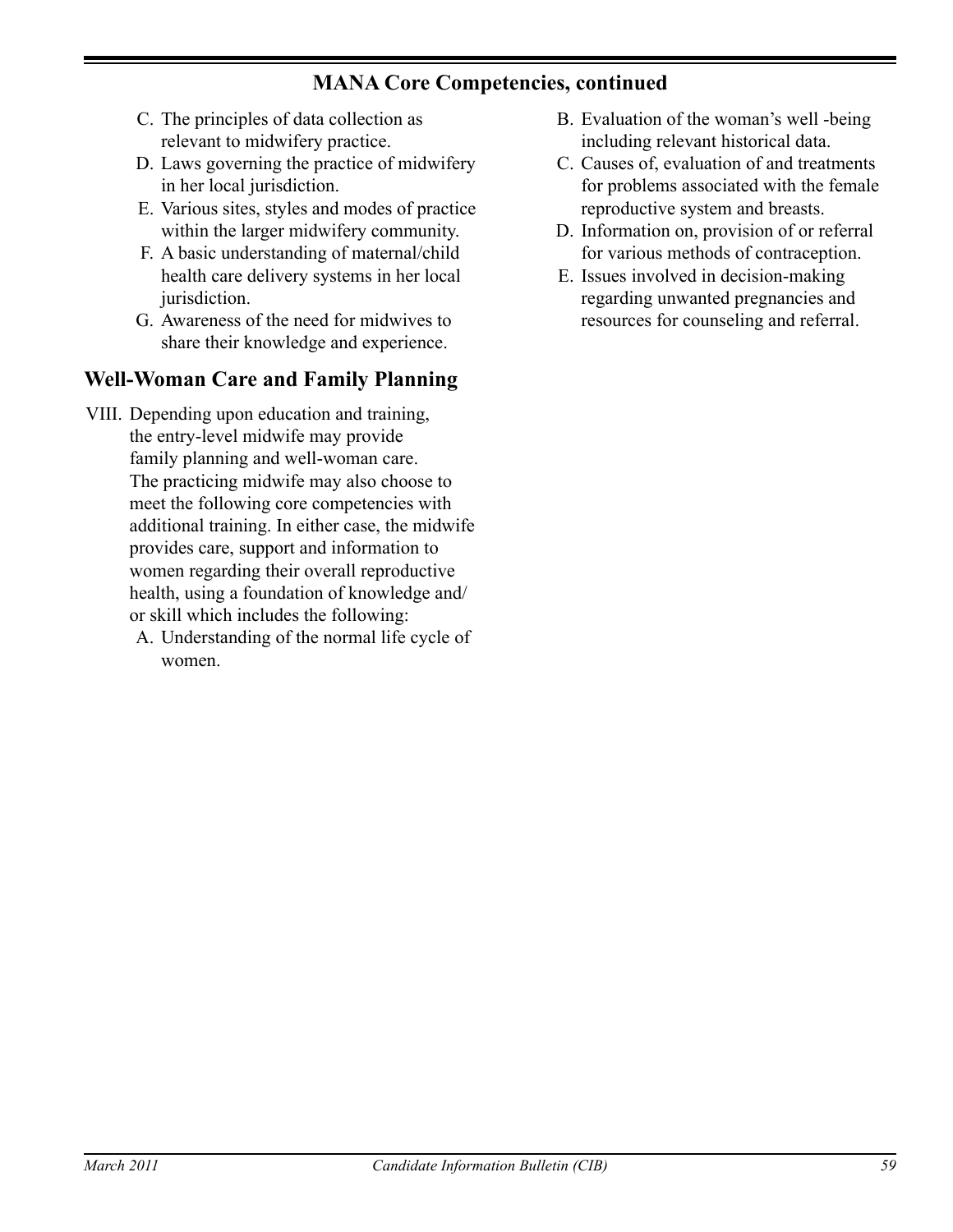#### **Position Statement on Shared Decision Making and Informed Consent**

The North American Registry of Midwives recognizes Shared Decision Making and Informed Consent as the cornerstones of woman centered midwifery care. Midwives want their clients to make well-informed choices about their care. For effective informed consent, midwives provide a combination of decision making tools, including verbal communication and well written documents, that are based on evidencebased research and the midwife's clinical expertise.

The Informed Consent Process occurs throughout care during which the plan of care for each client is continuously explored and explained. The Midwife's Plan of Care is based on her training, competency, practice guidelines, regional community standards of both medical and midwifery maternity care providers, and legal requirements. Informed consent documents include signed agreements when appropriate.

#### **Glossary for Informed Disclosure and Informed Consent**

**Philosophy of Birth**: A written or verbal explanation that a midwife provides as part of Informed Disclosure for Midwifery Care in which the midwife explains her beliefs and opinions about the process of childbirth and the role of the midwife as care provider.

**CPM Informed Consent Process**: includes ongoing verbal and written education about risks, benefits and alternatives to the Midwife's Plan of Care. Alternatives include interventions and treatments (provided by the midwife as well as those available through other resources in the community) and the options of delaying or declining testing or treatment. The midwife utilizes individualized counseling based on her practice guidelines and skill level, the woman's medical history, and written documentation of a care plan that includes signatures of the client and midwife when appropriate. The Informed Consent Process necessitates revisiting areas of consent over time and as changes occur.

**Midwife's Plan of Care**: A midwife provides her clients with a care plan that is informed by her training, competency, practice guidelines, regional community standards of both medical and midwifery maternity care providers, and legal requirements. The Plan of Care includes both written and verbal communication and is revisited throughout the course of care as changes occur.

**Education and Counseling**: Information and discussion components of the CPM Informed Consent Process, provided in language understandable to the client. Verbal and written communication should free of technical jargon that the client does not comprehend. Written information should be at the client's reading level.

**Shared Decision Making**: The collaborative processes that engages the midwife and client in decisionmaking with information about treatment options, and facilitates the incorporation of client preferences and values into the plan of care.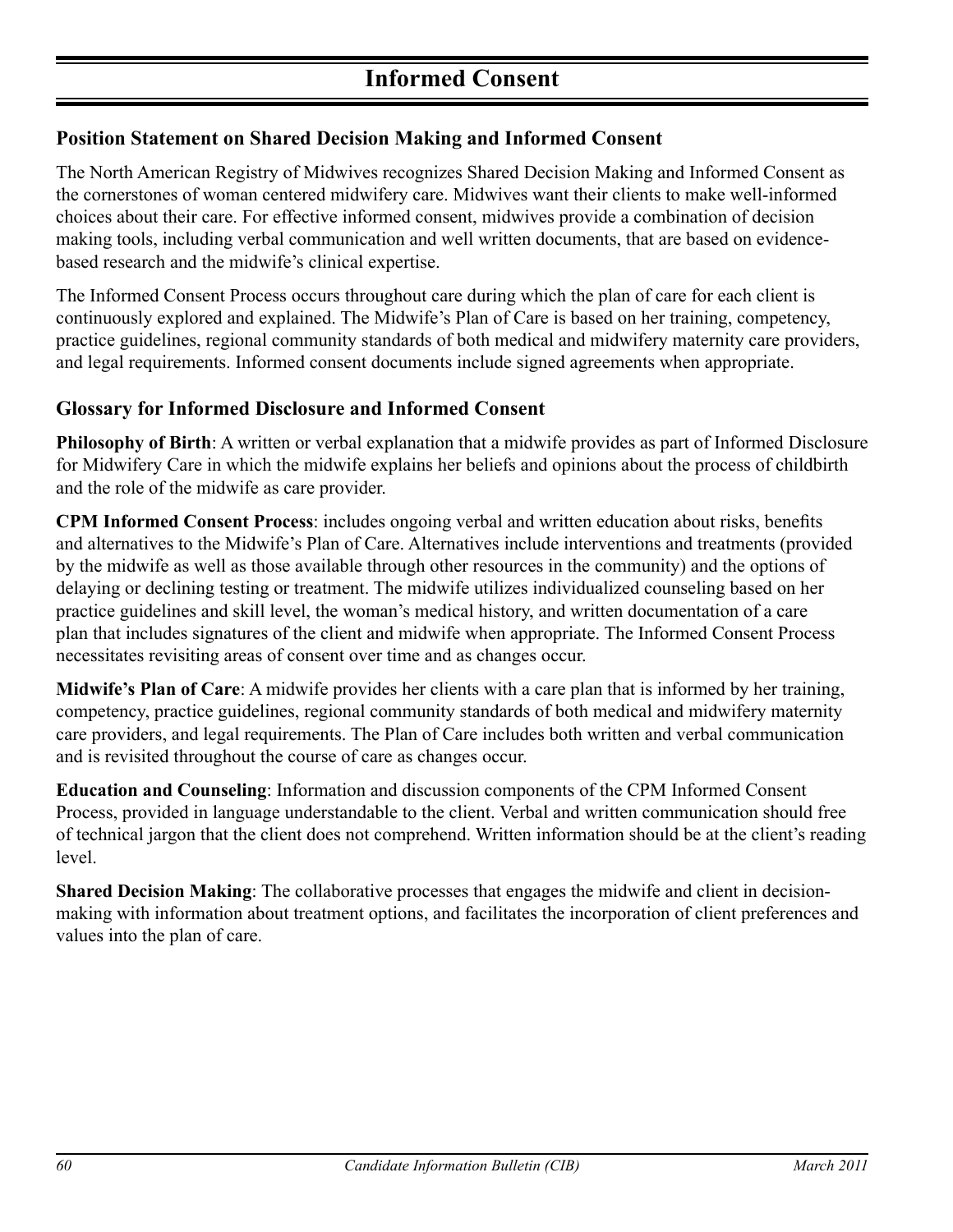#### **Informed Disclosure for Midwifery Care**

NARM requires that CPMs provide an informed disclosure to all of their clients at the onset of care that includes a comprehensive description of the midwife's training, philosophy of birth, practice guidelines, transfer of care plan, legal status, availability of a complaint process, and relevant HIPAA disclosures.

#### **Components of an Informed Disclosure for Midwifery Care**

NARM requires the Certified Professional Midwife to have a written statement of Informed Disclosure for Midwifery Care on file for each client. An informed disclosure form should be written in language understandable to the client and there must be a place on the form for the client to attest that she understands the content by signing her full name. The form should be entitled "Informed Disclosure for Midwifery Care," and must include, at a minimum, the following:

- 1. A description of the midwife's education, training, and experience in midwifery;
- 2. The midwife's philosophy of practice;
- 3. Antepartum, intrapartum and postpartum conditions requiring consultation, transfer of care and transport to a hospital (this would reflect the midwife's written practice guidelines) or availability of the midwife's written guidelines as a separate document, if desired and requested by the client;
- 4. A medical consultation, transfer and transport plan;
- 5. The services provided to the client by the midwife;
- 6. The midwife's current credentials and legal status;
- 7. NARM Accountability Process (including Community Peer Review, Complaint Review, Grievance Mechanism and how to file a complaint with NARM); and
- 8. HIPAA Privacy and Security Disclosures

## **HIPAA Privacy and Security Rules**

HIPAA Privacy and Security Rules are intended to enforce standards of ethics and confidentiality. NARM recommends that all CPMs address HIPAA compliance in their professional practice and determine their status as a "covered entity" under HIPAA. More information on whether you are "covered entity" required to comply with HIPAA can be found on the HHS.gov Website.

NARM requires that ALL CPMs, even those not designated as "covered entities", address the following standards for disclosure of personal health information (PHI) in their professional documents of informed disclosure/informed consent.

CPMs must have permission from their clients to allow students to access medical records for the purpose of education or verification of documentation for their NARM application.

CPMs must disclose to their clients that they participate in regular peer review, which can sometimes necessitate confidential disclosure of health information for the purpose of reviewing the midwife's professional conduct.

More information can be found on our HIPAA for CPMs web page at http://narm.org/ professional-development/hipaa.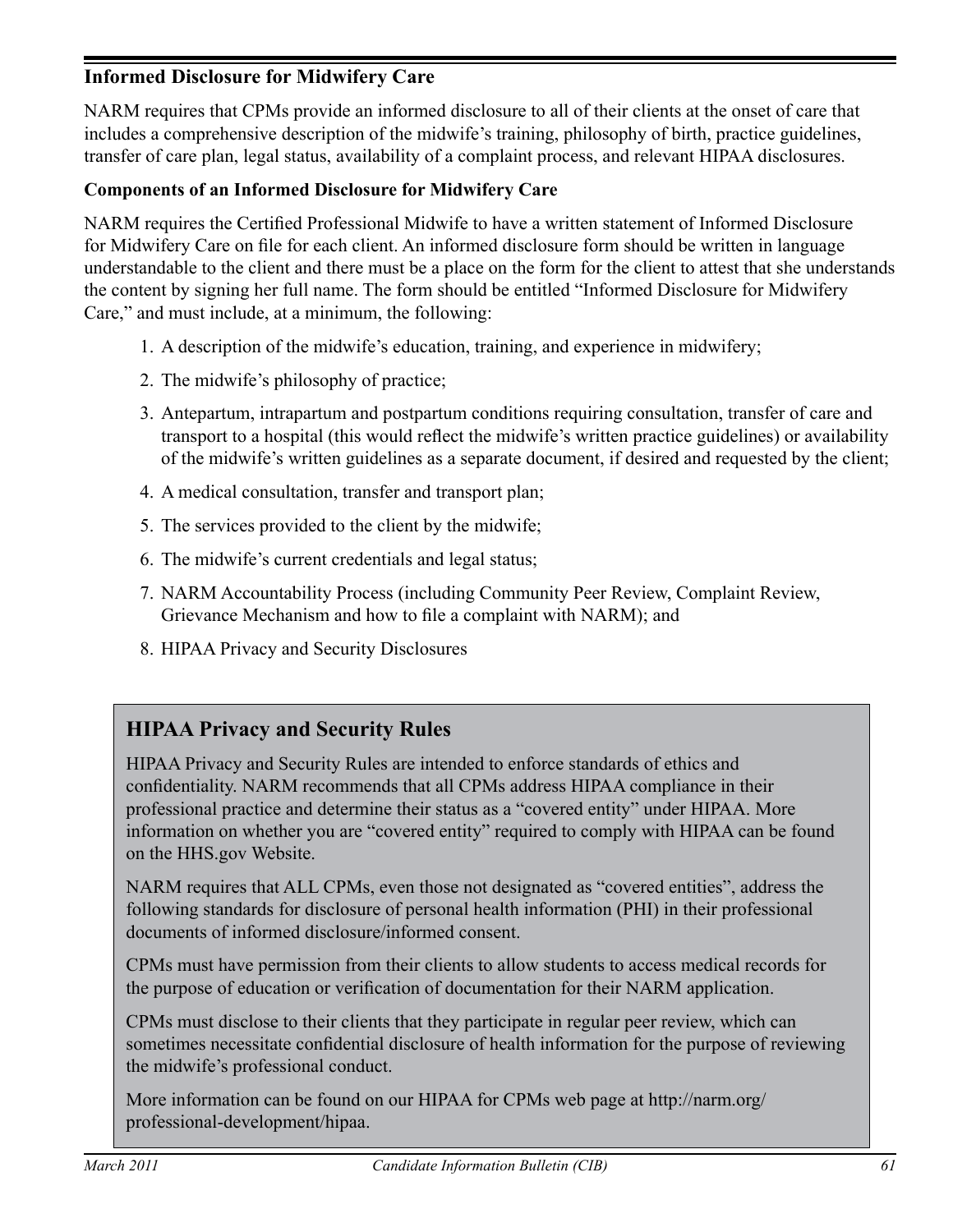#### **Informed Consent for Waiver of Midwife's Plan of Care**

If a midwife supports a client's choices that are outside of her Plan of Care, she must be prepared to give evidence of informed consent. The midwife must also be able to document the process that led to the decision and show that the client was fully informed of the potential risks and benefits of proceeding with the new care plan. It is the responsibility of the midwife to provide evidence-based information, clinical expertise, and when appropriate, consultation or referral to other providers to aid the client in the decision making process.

Information provided should be free from the personal bias of the practitioner and should be presented without coercion or intimidation. When all reasonable options have been discussed, and the client understands the possible outcomes of each option, it is the client's right to choose her course of care. Depending on legal limitations, it is the CPM's right to continue care with the client, or to discontinue care and provide the client with resources toward choosing other caregivers. Midwives cannot and should not knowingly put a client at harm. Continuing care with a non-compliant client must be a decision that the midwife believes is in the best interest of her client. Documentation of informed consent in the client's chart is the responsibility of the midwife. CPMs must obtain a client's signature when the client's care plan deviates from the Midwife's Plan of Care.

#### **Components of an Informed Consent/Informed Refusal if a client's care plan deviates from the Midwife's Plan of Care**

- 1. Explanation of treatments and procedures;
- 2. Explanation of both the risks and expected benefits;
- 3. Discussion of possible alternative procedures, including delaying or declining of testing or treatment, and their risks and benefits;
- 4. Documentation of any initial refusal by the client of any action, procedure, test or screening recommended by the midwife based on her clinical opinion or required by practice guidelines, standard of care, or law, and follow up plan;
- 5. Client and midwife signatures and date of signing for informed refusal of standard of care.

#### **Resources for Informed Disclosure and Informed Consent:**

- MANA Core Competencies; http://mana.org/manacore.html
- NACPM Standards of Practice; http://nacpm.org/Resources/nacpm-standards.pdf
- *Professional Ethics in Midwifery Practice*, Illysa Foster and Jon Lasser
- Sample Informed Disclosure for Midwifery Care; http://narm.org/wp-content/uploads/2011/02/ MVM-Midwifery-and-HIPAA-Disclosure.pdf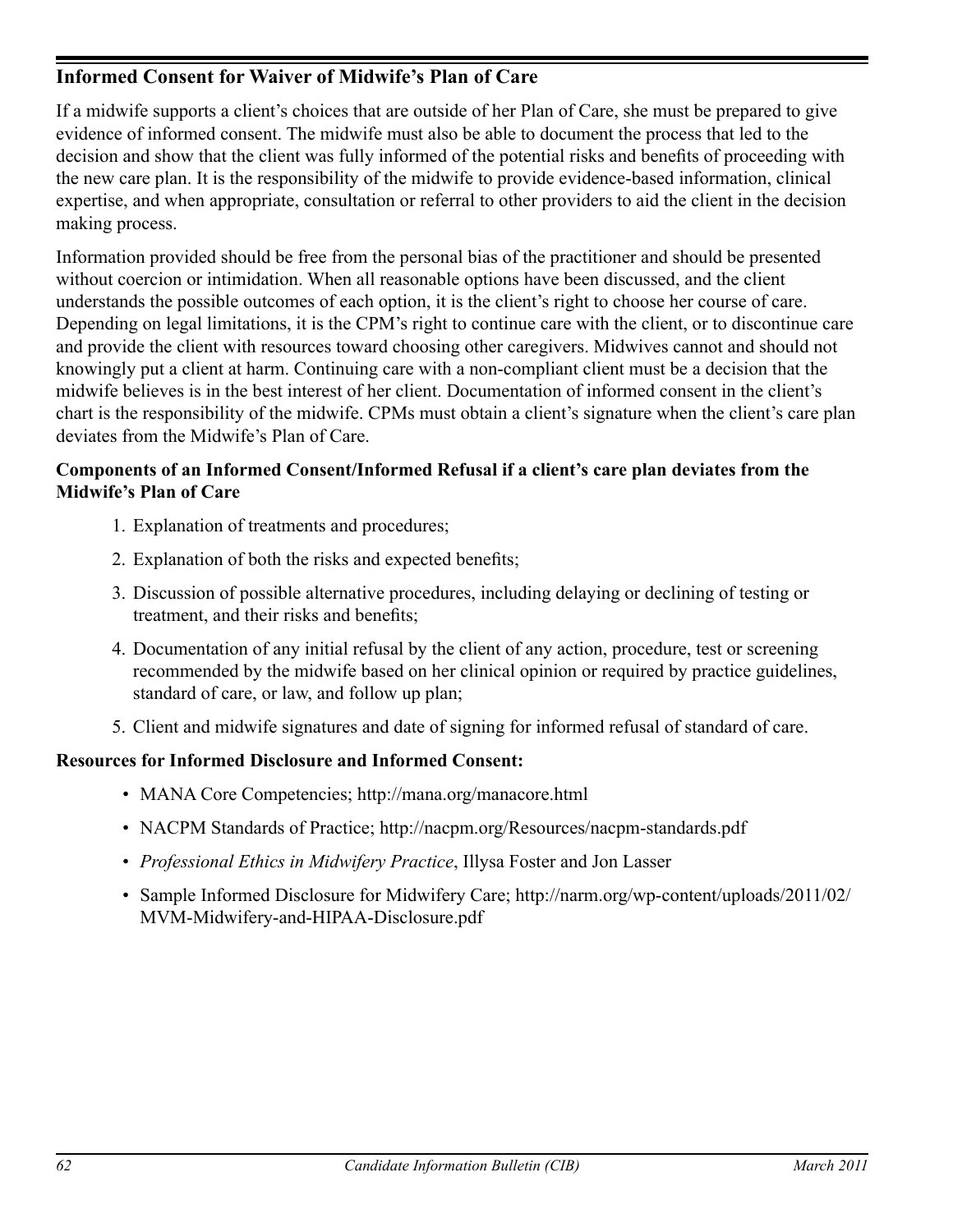# **CPM Practice Guidelines**

All Certified Professional Midwives are required to have written Practice Guidelines. In the CPM Application, the candidate and her preceptor sign affidavits that the candidate has created practice guidelines, an informed consent document, forms and handouts relating to midwifery practice, and an emergency care form. In the recertification application, the CPM again signs a statement verifying that she has written Practice Guidelines and will utilize Informed Consent in sharing these protocols with her clients. NARM does not require that these documents be turned in with every application (except for Special Circumstances and Internationally Educated Midwives. Audits require candidates to send copies of their Practice Guidelines and other documents to the NARM Application Office Board to verify compliance with NARM's standards.

NARM recognizes that each midwife is an individual with specific practice protocols that reflect her own style and philosophy, level of experience, and legal status, and that practice guidelines may vary with each midwife. NARM does not set protocols for all CPMs to follow, but requires that they develop their own practice guidelines in written form.

Practice guidelines are a specific description of protocols that reflect the care given by a midwife, starting with the initial visit, prenatal, labor/delivery  $\&$  immediate postpartum, newborn exam and postpartum care. Practice Guidelines should include an explanation of routine care and protocols for transports. Protocol may contain absolutes, such as, "I will not accept as a client a mother who does not agree to give up smoking," or may list conditions under which a midwife will make this decision, such as: "I will accept a client who smokes only if she agrees to cut down on smoking, maintains an otherwise exceptional diet, and reads the literature on smoking which I will provide for her." (The example concerning smoking is given only as an example and is not meant to convey that smoking must be covered in a midwife's practice protocols.) Another example of a protocol could reflect action taken when a client completes 42 weeks gestation. The protocols could state that at 43.1 weeks, the client will be referred to a back-up physician for further care. Or they could read that at 43.1 weeks the client will be given information on the risks and benefits of continuing to wait for labor, and on options such as home induction or referral to a physician. It is Informed Consent that allows the mother and midwife to work together in developing a plan of care.

Practice guidelines are the specific protocols of practice followed by a midwife, and they should reflect the Midwives Model of Care. Standards, values, and ethics are more general than practice guidelines, and they reflect the philosophy of the midwife. Practice guidelines are based upon the standards, values and ethics held by the midwife. NARM recommends that the midwife base the practice guidelines on documents such as:

- The NARM Written Test Specifications in the Candidate Information Bulletin (CIB)
- The MANA Standards and Qualifications for the Art and Practice of Midwifery;
- The MANA Statement of Values and Ethics:
- The MANA Core Competencies;
- The Midwife Model of Care;
- Standards for the Practice of Nurse-Midwifery;
- Core Competencies for Basic Midwifery Practice;
- Code of Ethics for Certified-Nurse Midwives;
- Rules and regulations governing the practice of licensed midwifery the midwife's state, if licensed may define the scope of practice and serve as a base for the development of individual Practice Guidelines.

MANA documents can be found at www.mana.org. Certified Nurse-Midwife documents can be found at www.acnm.org. The Midwives Model of Care can be found at www.cfmidwifery.org.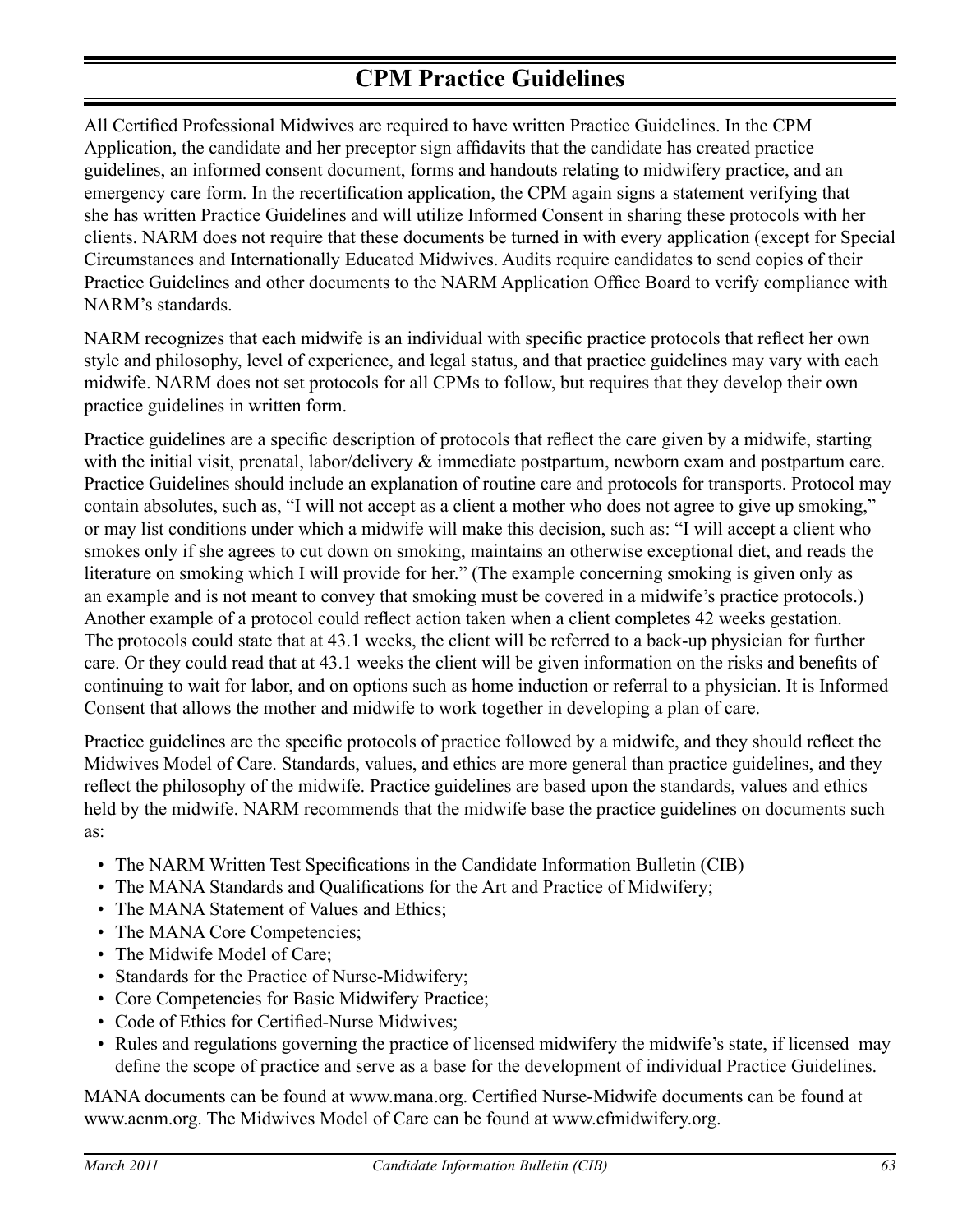## **NARM Peer Review Process**

NARM utilizes three types of peer review:

- Community Peer Review is routine, confidential, professional, non-punitive, and educational.
- Complaint Review addresses a complaint against a Certified Professional Midwife (CPM) and may result in non-binding educational recommendations. In extreme circumstances, the NARM Accountability Committee may make additional recommendations or requirements to the midwife. Based on their findings, the Complaint Review Committee may also file a complaint with the NARM Board, which initiates the Grievance Mechanism. A complaint to NARM about a CPM applicant may result in additional education/experience requirements, or suspension or denial of a NARM application.
- Grievance Mechanism addresses the second and subsequent complaints against a CPM (or CPM applicant), and may result in binding recommendations and/or probation, suspension, or revocation of a CPM credential, or suspension or denial of a NARM application.

A CPM or CPM applicant who has been named in a written complaint to NARM is required to participate in NARM Complaint Review and/or Grievance Mechanism. Failure or refusal to participate in the accountability processes will result in revocation of the credential or denial of the CPM application.

### **Community Peer Review**

All NARM Certified Professional Midwives (CPMs) and CPM applicants are encouraged to attend local, routine Community Peer Review.

Community Peer Review brings midwives in an area together on a regular basis to discuss their cases and learn from each other. It is an opportunity for cohesiveness within a community and can serve as a foundation when difficult situations arise. Sooner or later in every community there will be an issue that must be faced. Establishing Community Peer Review is worthwhile preparation for future problem solving. Having an established Community Peer Review provides a stable environment for professional resources and support.

Beyond community support lie the professional ethical concerns. Confidential peer review adds validity to the certification process and is required in many medical settings.

Consumers can know that their practitioner participates in peer review, and that, if a concern is raised, there is a platform for discussion and follow-up. Other health care practitioners can also know and recognize the professionalism involved in maintaining Community Peer Review.

If a formal complaint is filed against a CPM, the first place the complaint will be addressed officially will be in local Peer Review, utilizing the NARM Complaint Review process or similar format that must include participation of the client. A formal complaint against an apprentice/CPM applicant may be addressed by a review committee of NARM Board members, using NARM Complaint Review. See the following section, Complaint Review, for details of the Complaint Review process.

The suggested format for Community Peer Review is as follows. Decision- making by consensus is strongly encouraged and supported by NARM.

- I. Community Peer Review is to be held quarterly. In cases of unusual hardship in meeting, it is suggested that meetings happen at least every six months, and that, in between meetings, the midwives involved make phone contact to discuss any difficult cases.
- II. Students and assistants are included in Community Peer Review.
- III. A midwife who also facilitates the meeting hosts Community Peer Review. This job rotates among those participating.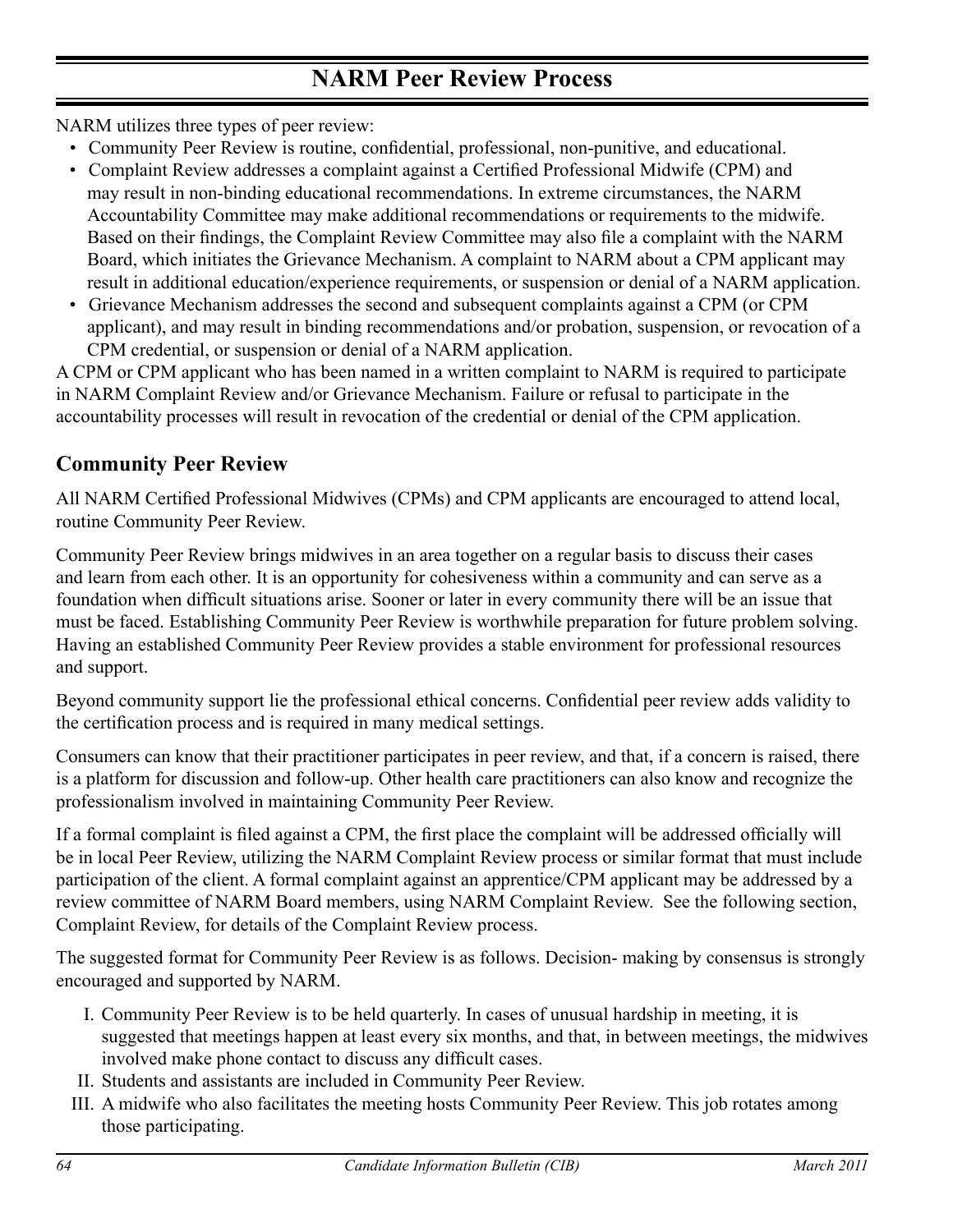- IV. Upon arrival, each midwife writes down for the facilitator the number of cases they have to bring to review and how much time they estimate they will need to present them.
- V. At the opening of the meeting, the midwife facilitating is to review the basic guidelines for Community Peer Review as listed below.
	- A. The information presented at Community Peer Review is confidential.
	- B. The intention of peer review is not punitive or critical but supportive, educational, and community based. Positive feedback is encouraged, concerns should be raised respectfully and with the assumption that feedback is welcome.
	- C. While a midwife presents a case, everyone remains quiet. Questions are asked after the midwife has finished.
	- D. Recommendations for follow-up are made individually and/or by consensus, and the group offers support.
- VI. Each midwife states the following to the best of her ability:
	- A. Total number of clients currently in the midwife's care;
	- B. The number of upcoming due dates;
	- C. How many women in the practice are postpartum;
	- D. The number of births done since the last Community Peer Review;
	- E. The number of cases the midwife has to present. The midwife must present all cases involving consultation, transfer of care, transport to the hospital, instances where the midwife is outside of practice guidelines (including in these the process of Informed Choice that was used), and cases where the midwife requests more input from the community of midwives. It is helpful to the community if the midwife also discusses interesting cases or situations.
	- F. The midwife then presents each case. After each case, questions may be asked and suggestions given.
- VII. When presenting a case, the following information should be available:
	- A. Gravidity and parity of client along with any significant medical or OB history or psychosocial concerns;
	- B. Relevant lab work and test results;
	- C. Significant information regarding pregnancy, birth and postpartum;
	- D. Consultations with other providers (midwives, MDs, DCs, NDs, DOs, etc.); and include the present care plan and how that may change with the ongoing situation.
- VIII. After everyone has presented their cases and discussion has ended, the Community Peer Review group is encouraged to discuss professional educational objectives for the current recertification period.
	- IX. If a conflict arises between a client and a midwife, a local Community Peer Review may discuss the details with the midwife. NARM urges the use of NARM Complaint Review process, which includes participation of the client whose course of care initiated the complaint. This is to be done on the most local level possible. If this cannot be achieved to the client's satisfaction and the client wishes to take action against the CPM's credential, a written complaint may be filed with the NARM Board. Independent of NARM, mediation may be utilized to reach an acceptable outcome. If a complaint has already been addressed in a peer review using the NARM Complaint Review process, or similar format, and resolution was not achieved, a written complaint to the NARM Board initiates the Grievance Mechanism. If NARM receives a complaint against a CPM or CPM applicant that has not yet been addressed in the Complaint Review format, NARM will initiate a Complaint Review at the most local level possible. See the following sections, Complaint Review, and Grievance Mechanism, for details of those NARM Accountability procedures.
	- X. Some Community Peer Review groups have decided to include an agreement regarding consensus and binding recommendations. The Community Peer Review group may decide that the recommendation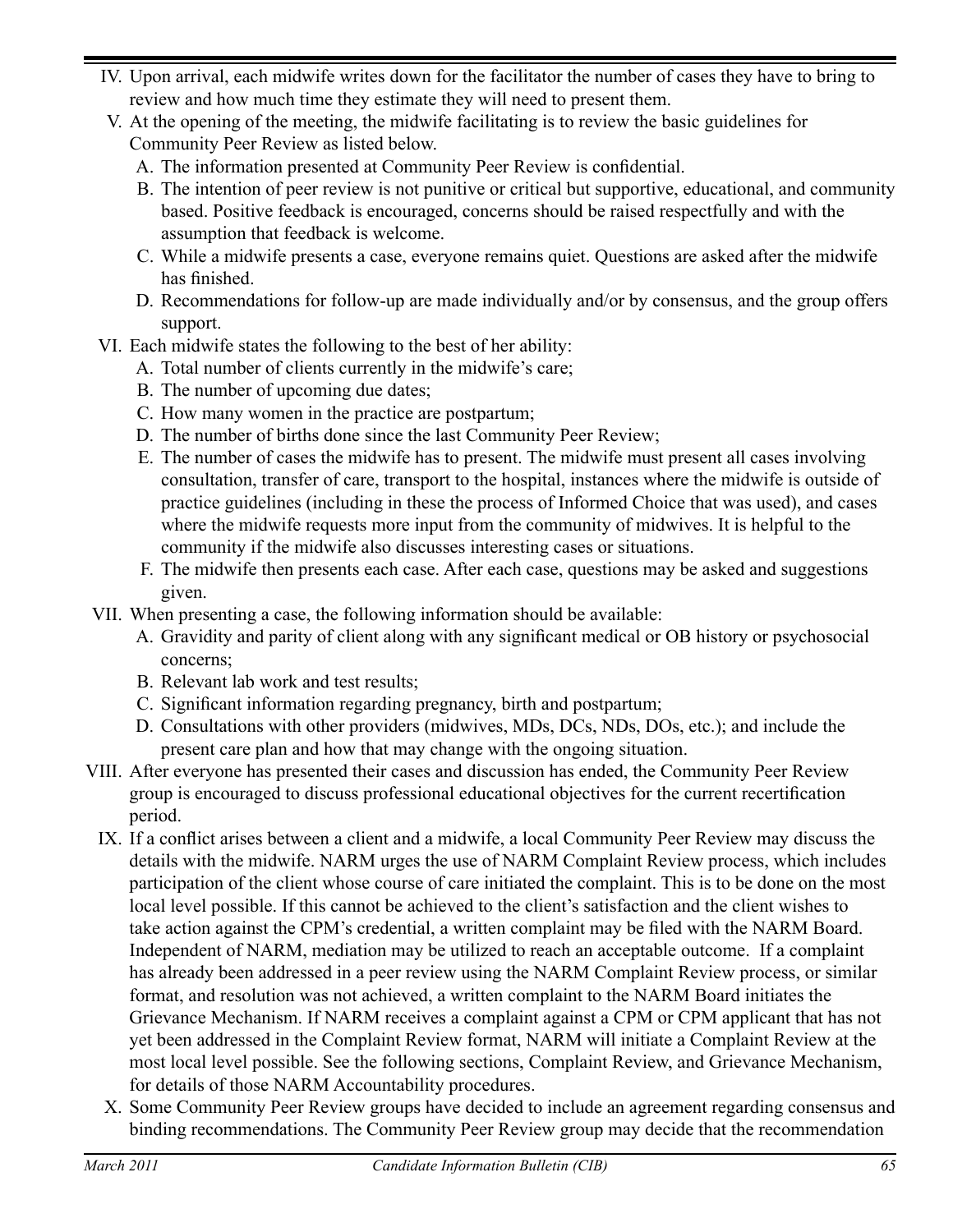made for follow-up in instances of extreme concern need to be binding. If so, the recommendations must be reached by consensus and each participating midwife must agree to such binding decisions in the future. No recommendations are made that the other midwives would not themselves carry out.

## **Complaint Review and Grievance Mechanism Policy**

The North American Registry of Midwives (NARM) recognizes that each Certified Professional Midwife will practice according to her/his own conscience, practice guidelines and skills levels. Certified Professional Midwives shall not be prevented from providing individualized care.

When a midwife acts beyond her guidelines for practice, the midwife must be prepared to give evidence of informed choice. The midwife must also be able to document the process that led the midwife to be able to show that the client was fully informed of the potential negative consequences, as well as the benefits of proceeding outside of practice guidelines.

NARM recognizes its responsibility to protect the integrity and the value of the certification process. This is accomplished through the availability of the Complaint Review, and Grievance Mechanism, processes.

Each Certified Professional Midwife or CPM applicant will have the opportunity to speak to any written complaints against them before any action is taken against their certificate (or application).

All NARM Certified Professional Midwives and CPM applicants are encouraged to attend local, routine Community Peer Review. If a conflict arises between a client and a midwife, a local Community Peer Review may discuss the details with the midwife. NARM urges the use of NARM Complaint Review process, which includes participation of the client whose course of care initiated the complaint. This is to be done on the most local level possible. If this cannot be achieved to the client's satisfaction and the client wishes to take action against the CPM's credential, a written complaint may be filed with the NARM Board. Independent of NARM, mediation may be utilized to reach an acceptable outcome. If a complaint has already been addressed in a peer review using the NARM Complaint Review process, or similar format, and resolution was not achieved, a written complaint to the NARM Board initiates the Grievance Mechanism. If NARM receives a complaint against a CPM that has not yet been addressed in the Complaint Review format, NARM will initiate a Complaint Review at the most local level possible.

When NARM receives a written complaint about a CPM applicant, the Complaint Review or Grievance Mechanism is heard by a review committee of NARM Board members.

Peer review groups are as local as possible. If an issue becomes contentious within a local group, the peer review group may consist of midwives from a larger vicinity.

Recommendations resulting from NARM Complaint Review are not binding. However, the midwife named in the complaint may reach resolution with the complainant by addressing the concerns expressed in Complaint Review. . In extreme circumstances, the NARM Accountability Committee may make additional recommendations or requirements to the midwife. Based on their findings, the Complaint Review Committee may also file a complaint with the NARM Board, which initiates the Grievance Mechanism.

A second complaint against a CPM or applicant initiates the NARM Grievance Mechanism. A complainant who does not agree that resolution was reached with the outcome of Complaint Review and wishes to and initiate the Grievance Mechanism must file a second complaint within three months. A second complaint may result from another complainant regarding a different course of care. The outcome of the NARM Grievance Mechanism is binding and failing to meet the stated requirements results in the revocation of a CPM's credential, conditional suspension or denial of an application.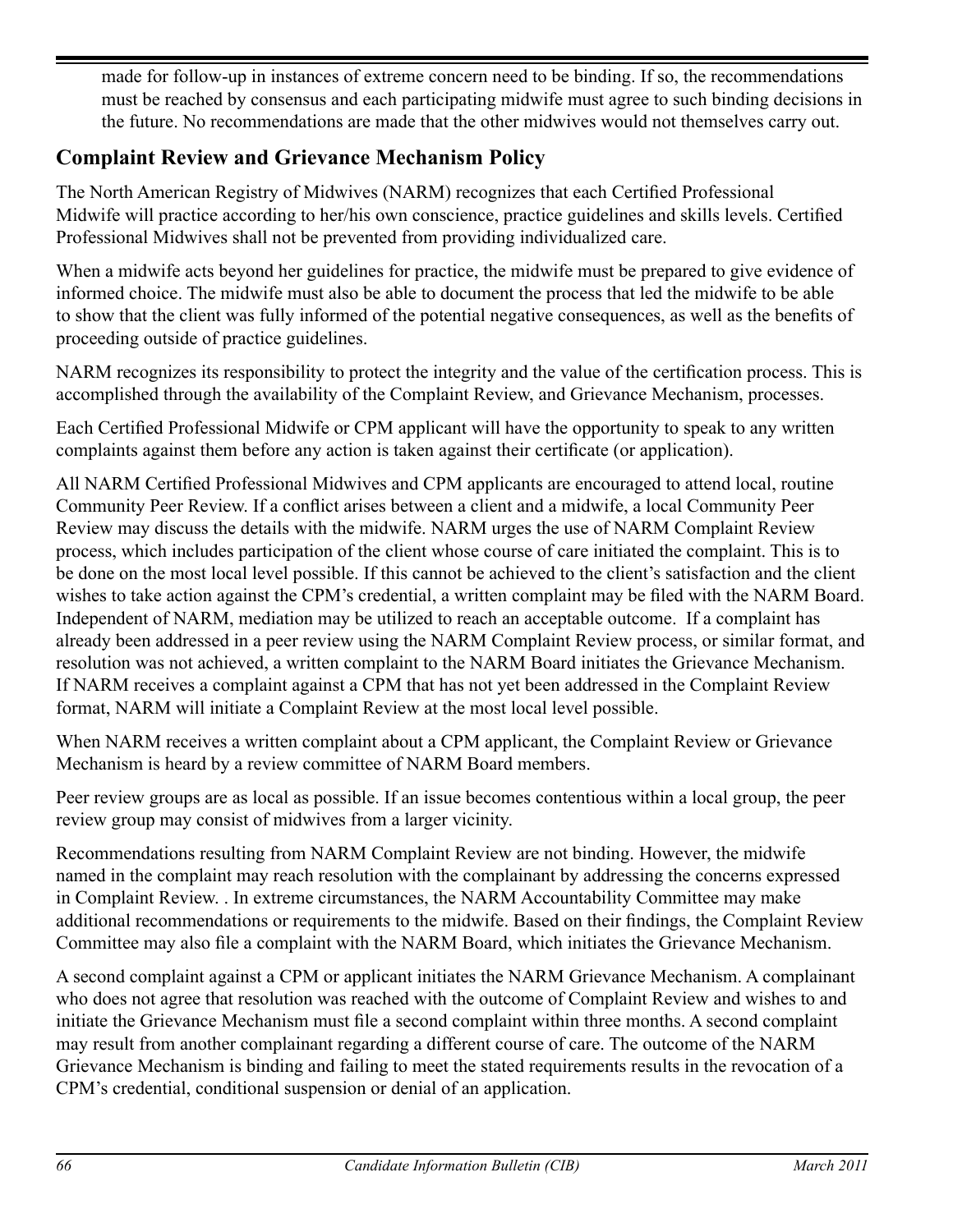*Forms for use in the NARM Complaint Review and Grievance Mechanism sessions are posted online at www.narm.org.*

## **Limitations of Complaints for NARM Complaint Review and Grievance Mechanism**

Complaints must be received within 18 months of the conclusion of care.

The certification status of the CPM or CPM applicant at the time of occurrence is irrelevant. A CPM with inactive or expired status is bound by all policies regarding NARM Community Peer Review, Complaint Review, and Grievance Mechanism. Failure to respond to a complaint will result in revocation of the credential.

A complaint against a CPM or CPM applicant may only be made by a client, or a party with direct knowledge of the cause for concern.

A complaint will be addressed in Complaint Review or Grievance Mechanism only if the client whose course of care has prompted the complaint is willing to sign a records release. With a records release, her chart will be confidentially reviewed and discussed by the midwives participating in Complaint Review or Grievance Mechanism. Without permission to review a client's chart the complaint is closed.

NARM accountability processes work to address concerns regarding competent midwifery practice. The NARM Board reserves the right to evaluate, in its sole discretion, the appropriate application of NARM's Complaint Review and Grievance Mechanism. Complaints received by the NARM Board that do not involve issues relating to competent midwifery practice will not be addressed through the Complaint Review or Grievance Mechanism that NARM has established.

NARM will not begin the processes of Complaint Review or Grievance Mechanism with a CPM or applicant who is also facing regulatory investigation, or civil or criminal litigation. NARM will continue with these processes only after such proceedings are concluded. With a complaint against a CPM, it is the responsibility of the complainant to notify NARM within 90 days of the conclusion of proceeding. With a complaint against a CPM applicant, it is the applicant's responsibility to notify NARM within 90 days after such proceedings are concluded.

A complaint against a CPM applicant will usually include her preceptor.

A complaint may be made against a midwife whose CPM certification has been revoked. NARM cannot require a midwife who is not a CPM to participate in Peer Review or Grievance Review, but participation would be a requirement of re-application should the midwife attempt to re-activate her certification. Notice of complaints received regarding a midwife whose CPM credential has been revoked will be placed in this person's file in the Applications Department; the original complaint will be kept in the Accountability office. Should this person reapply for a CPM credential in the future, all fees must be paid prior to NARM continuing the process appropriate to the complaint. NARM Applications Dept. will notify NARM Director of Accountability. The complainant will be notified and given the opportunity to pursue the original complaint. If the complainant cannot be located at that time with the information on file, the applicant may proceed with the application. The complaint may be reactivated by the complainant within one year of the CPM's new certification period.

When NARM receives a second complaint against a CPM or applicant, the NARM Grievance Mechanism is initiated. A complainant who does not agree that resolution was reached with the outcome of Complaint Review and wishes to and initiate the Grievance Mechanism must file a second complaint within three months. A second complaint may result from another complainant regarding a different course of care. The outcome of the NARM Grievance Mechanism is binding and failing to meet the stated requirements results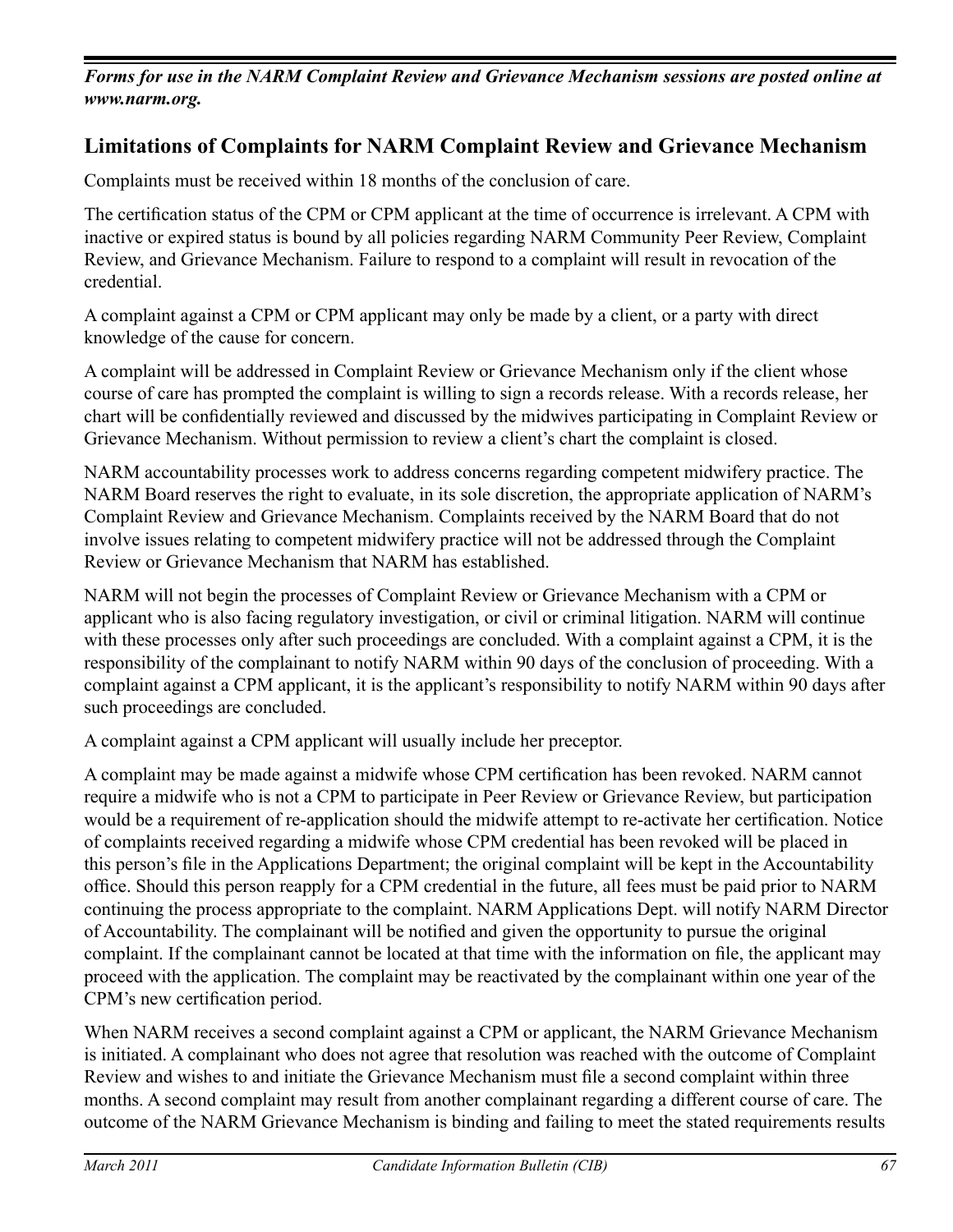in the revocation of a CPM's credential; for a CPM applicant, failure to meet the stated requirements results in conditional suspension or denial of her/his application.

## **The Complaint Review Session**

When a written complaint against a CPM (or CPM applicant) is received by NARM, it is referred to NARM Director of Accountability and Accountability Committee. The first step in reviewing the complaint is Complaint Review.

In preparation for Complaint Review, NARM Director of Accountability provides complainant with Records Release to sign and return within two weeks. If the complainant does not return the Records Release or does not maintain contact with NARM, the complaint is closed. Upon receipt of the signed Records Release, Director of Accountability contacts the CPM facing the complaint, to request the CPM's Practice Guidelines document and a complete copy of the complainant's chart. The CPM has one week to provide these documents to NARM.

For a complaint against a CPM, NARM Director of Accountability contacts CPMs in the area local to the complainant for two reasons: First, to find out if, independent of NARM, this complaint has already been addressed by Complaint Review (or a similar process which must have included participation of the complainant) among local midwives, but was unable to satisfy the complainant. If so, the complaint is counted as the second complaint against the CPM and is moved to the NARM Grievance Mechanism. The second reason for NARM Director of Accountability to contact CPMs is to make arrangements with a CPM to chair the Complaint Review. The CPM who agrees to chair the Complaint Review must not have any conflict of interest with the CPM named in the complaint. Necessary documents are provided by NARM Director of Accountability to the Complaint Review Chairperson. The Complaint Review Chairperson organizes local CPMs (and possibly other midwives) for a NARM Complaint Review. The Complaint Review Chairperson contacts the complainant and the CPM named in the complaint. A date for the Complaint Review is set, participants agree to confidentiality, and copies of the necessary documents are distributed.

When the local midwifery community is divided and contentious, or when a complaint is very controversial, NARM Director of Accountability may contact CPMs from a wider geographical area to identify a CPM willing to serve as Complaint Review Chairperson. The Complaint Review Committee may also draw participating members from a larger geographical area. In some instances, the committee may be chaired by NARM Accountability Director and consist of NARM Board members and local CPMs (and possibly other non-CPM midwives).

For a complaint against a CPM applicant, NARM Director of Accountability organizes a Complaint Review with a committee of NARM Board members. Because the NARM application process is confidential, participation in the Complaint Review Committee is limited to NARM Board members.

When a Complaint Review is organized over a large geographic area, the session may occur by teleconference.

If the Complaint Review is completed, but resolution is not reached through outcome recommendations, and the complainant wishes to take action against the CPM's credential, a second letter of complaint must be submitted to NARM within three months. When NARM receives a second complaint against a CPM, the Grievance Mechanism is initiated. See the following section, Grievance Mechanism, for details of the Grievance Mechanism process.

Complaints against a CPM applicant which are reviewed by a committee of NARM Board members may result in binding recommendations or additional application requirements. A complaint resulting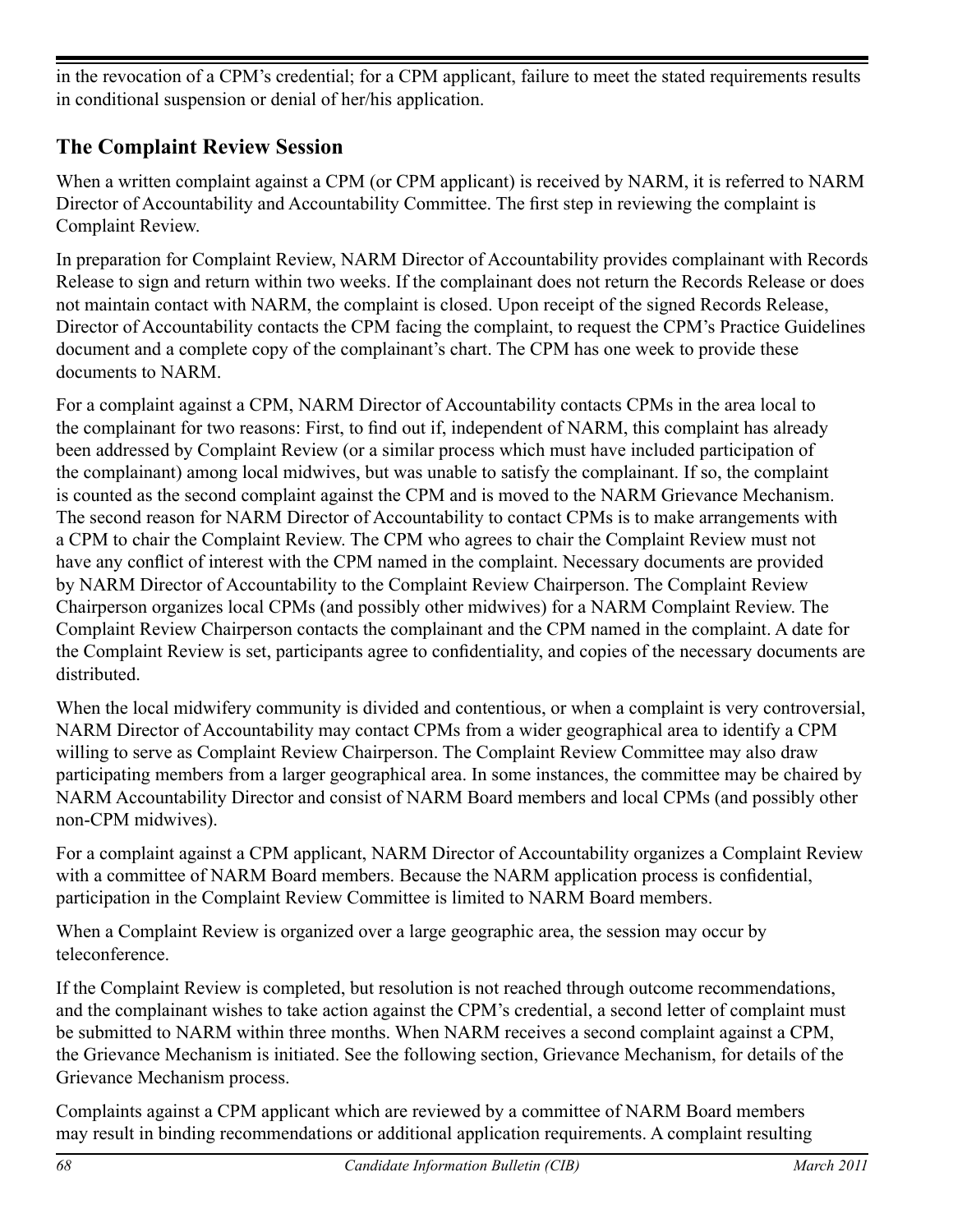in binding recommendations or additional application requirements may be appealed by the applicant but will not continue to the Grievance Mechanism, as there has already been an opportunity for binding recommendations to be issued. A second complaint against an applicant may not involve the same incident. However, a second complaint (resulting from a different incident) against an applicant is addressed by a committee of NARM Board members through NARM's Grievance Mechanism.

#### **The format for NARM Complaint Review is as follows:**

- NARM Director of Accountability provides to the Complaint Review Chairperson with copies of this document, the NARM Complaint Review Conclusion and Summary forms, the written complaint letter, and the midwife's chart and practice guidelines (which were supplied upon request by the midwife named in the complaint).
- The members of the Complaint Review Committee read these documents, contacting NARM Director of Accountability with questions. Each member makes a list of questions and points of concern that they intend to address to the midwife during the Complaint Review session. A group discussion of these questions and areas of concern is held prior to the opening of the Complaint Review session. (During the Complaint Review session, the testimony and presentation of events may answer these questions and concerns, or they may be asked directly.)
- The midwife and complainant are notified to schedule the Complaint Review session. If necessary, additional written or oral testimony is arranged for the scheduled session by the midwife and complainant.
- The Complaint Review session is begun with the midwife, complainant, and review members present.
- All parties agree to uphold confidentiality.
- The agenda for the session is read.
- The complaint is read aloud, or the complainant may tell her story.
- The complainant gives testimony, and any additional testimony on the complainant's behalf is given or read.
- Reviewers may ask questions of the complainant and supporting testifiers.
- The complainant and supporting testifiers are excused.
- The midwife presents the case. Supporting testimony is given or read.
- Reviewers may ask questions of the midwife and supporting testifiers.
- The midwife is excused from proceedings.
- Reviewers discuss the case. Recommendations and findings are written and sent to NARM Director of Accountability. Based on their findings, the Complaint Review Committee may also file a complaint with the NARM Board, which initiates the Grievance Mechanism.
- NARM Director of Accountability presents the outcome of the Complaint Review to the NARM Board.
- In extreme circumstances, the NARM Board may make additional recommendations or requirements to the midwife. NARM Director of Accountability issues a formal outcome letter from NARM to the CPM facing the complaint, and the complainant. A copy is sent to the Complaint Review Chairperson. NARM Continuing Education certificates are issued to the members of the Complaint Review Committee.

## **The Grievance Mechanism Session**

A second complaint may result from another complainant regarding a different course of care, as part of an outcome from Complaint Review, or from a complainant who does not agree that resolution was reached with the outcome of Complaint Review.

A complainant who is unsatisfied with the outcome of the Complaint Review and wishes to take action against a CPM's credential may initiate the Grievance Mechanism by submitting a second letter of complaint to NARM. The second letter of complaint must be filed within three months of the date on the Complaint Review outcome notification letter.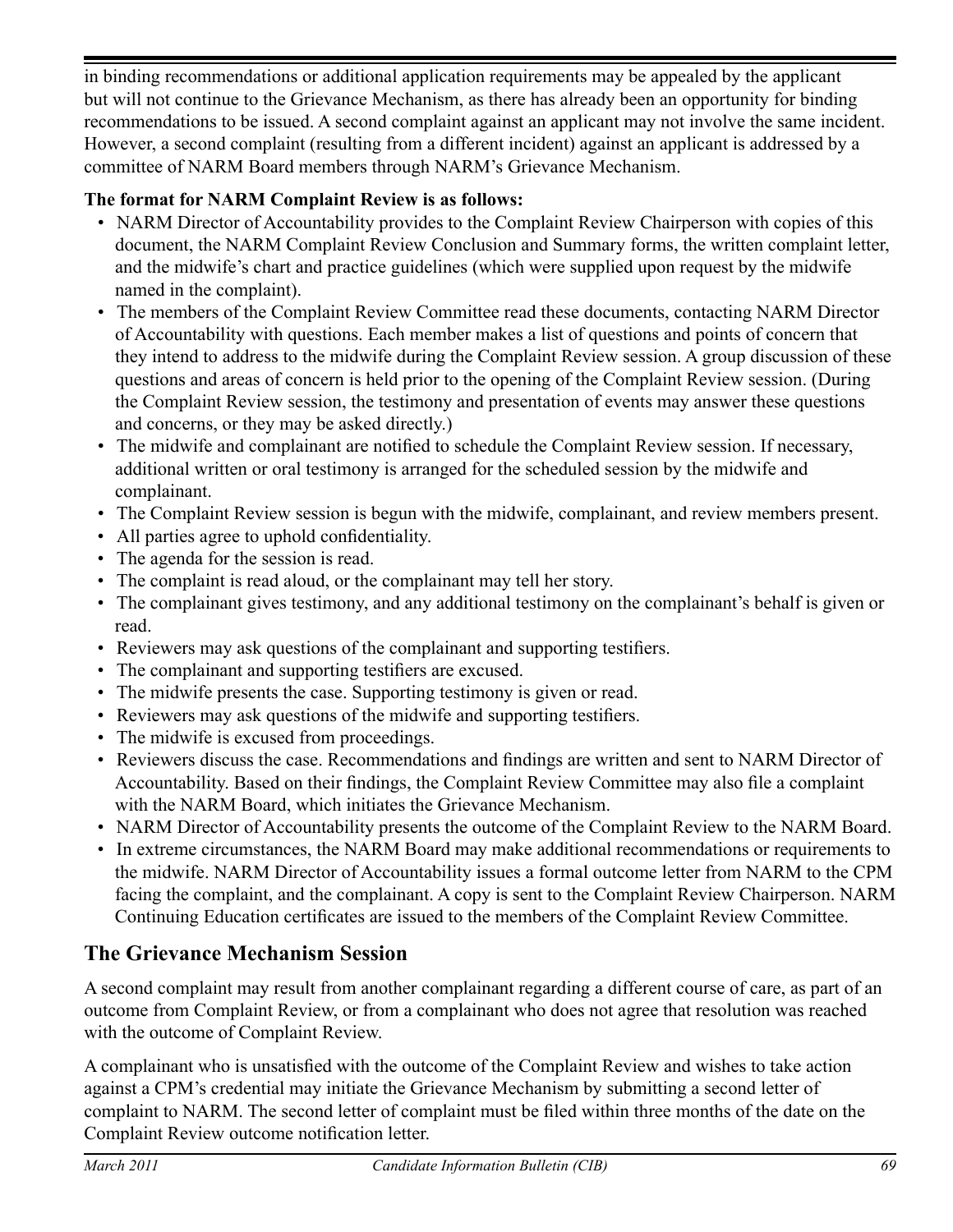The outcome of the NARM Grievance Mechanism is binding and failing to meet the stated requirements results in the revocation of a CPM's credential; an applicant may receive conditional suspension or denial of an application. The Grievance Mechanism may result in probation, suspension, or revocation of the CPM credential.

The NARM Grievance Mechanism is heard by a committee of NARM Board members (Grievance Committee), via teleconference.

In preparation for Grievance Mechanism session, NARM Director of Accountability provides complainant with Records Release to sign and return within two weeks (unless NARM has already secured the required documents during the Complaint Review process). If the complainant does not return the Records Release or does not maintain contact with NARM, the complaint is closed. Upon receipt of the signed Records Release, Director of Accountability contacts the CPM facing the complaint to request the CPM's Practice Guidelines document and a complete copy of the complainant's chart. The CPM has one week to provide these documents to NARM.

The opposing sides are each invited to supply written or verbal testimony for consideration during the Grievance Mechanism.

NARM Director of Accountability provides copies of necessary documents to the Grievance Committee members.

Complainant must respond within two weeks of being notified by NARM Director of Accountability with attempts to establish a date for the Grievance Mechanism session. If the complainant does not continue participation in the process, the complaint is dropped and will not reflect on the CPM or CPM applicant in question.

NARM Director of Accountability serves as chairperson of the session.

#### **The format for NARM Grievance Mechanism session is as follows:**

- I. All participants are required to sign Confidentiality and No Conflict of Interest statements. At the opening of the teleconference, these statements are verbally reaffirmed.
- II. The agenda is drawn from this session format and the material to be presented. Chairperson reads agenda and asks for questions regarding the process of the session.
- III. Written testimony will be read and verbal testimony given by the complainant. The midwife is urged to be present during this time, but may not address the complainant during the session, or comment during the complainant's presentation. Grievance Committee asks questions of complainant for clarification.
- IV. Complainant is excused form the proceedings.
- V. The midwife in question will present her/his chart and respond to the testimony provided by the complainant. Then the CPM (or applicant) is excused.
- VI. The Grievance Committee discusses the testimonies heard and continues to review the documentation. Suggestions are made for formal recommendations, requirements, and/or actions against the CPM's credential.
- VII. The Grievance Committee derives appropriate action after the discussion and recommendations are considered. NARM's intention in the Grievance Mechanism is to provide educational guidelines and support where appropriate. Punitive action is only taken when further action is deemed necessary. Actions are decided by consensus. Actions are limited to the following possibilities:
	- A. Midwife is found to have acted appropriately and no action is taken against the CPM. If the review process has not resolved the dispute, concerned parties are urged to seek professional mediation.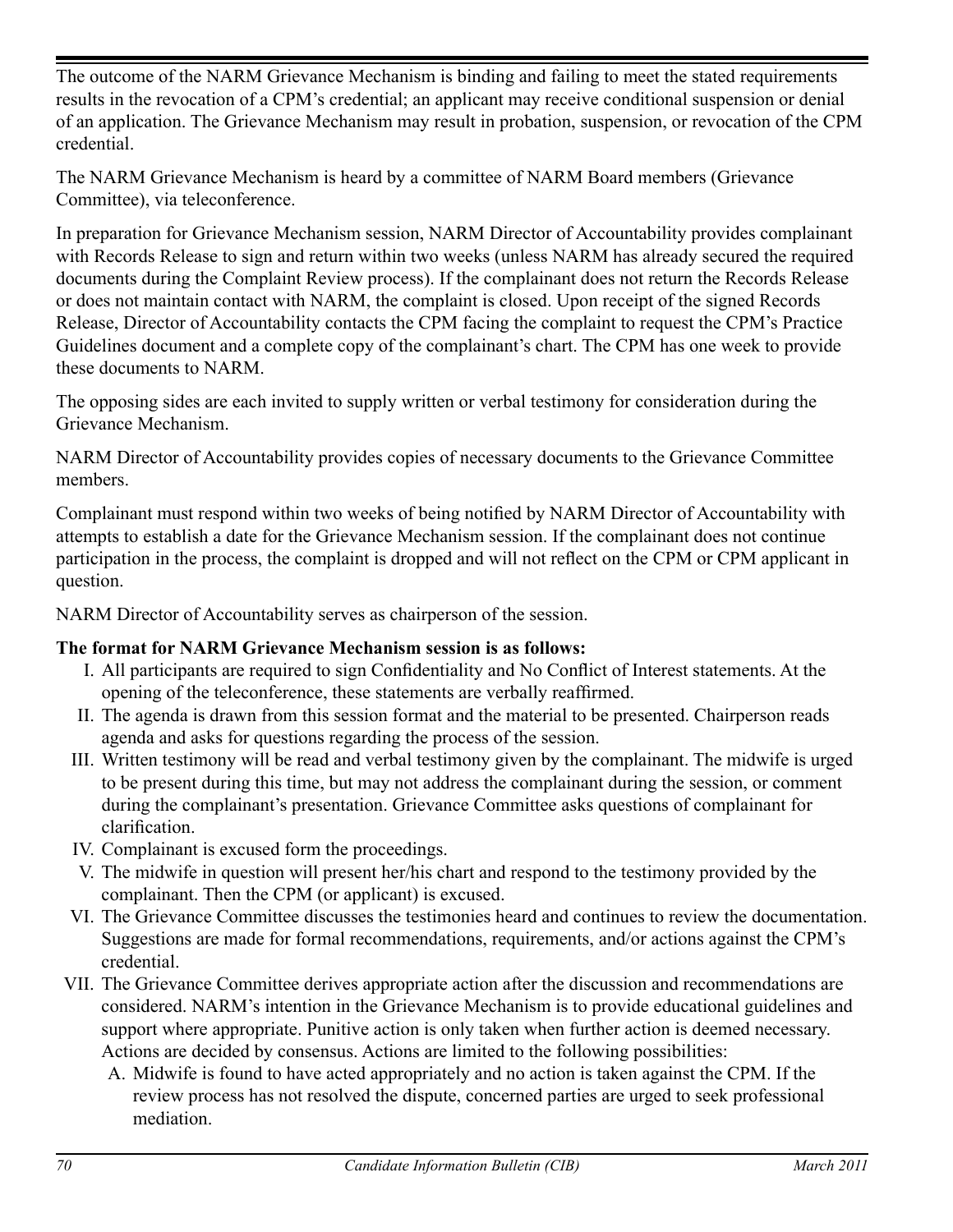- B. Midwife is required to study areas outlined by the Grievance Committee. Upon completion of the assigned study, the midwife will submit a statement of completion to the Director of Accountability.
- C. Midwife is placed on probation and given didactic and/or skills development work to address the areas of concern. The midwife must find a mentor, approved by the Grievance Committee, to follow the assigned studies and lend support in improving the areas of weakness. The mentor will report to the Director of Accountability regarding the progress and fulfillment of the probation requirements. While on probation, the midwife may be required to attend births with a more experienced midwife assisting.
- D. Midwife's certification is suspended, and the CPM is prohibited from practicing as a primary midwife for a period of time during which the CPM is mentored by another midwife and focuses on specified areas of study. The mentor midwife will report progress to the Director of Accountability. Upon completion of required study and/or experience, the CPM is free to practice independently as primary midwife. If a midwife on suspension is found to be in deliberate violation of suspension guidelines, this CPM risks certificate revocation.
- E. In the case of dishonesty, refusal to inform, negligent or fraudulent action of self-interest in which the CPM or applicant compromised the well being of a client or client's baby, or non- compliance with the Grievance Mechanism, this CPM's certificate must be revoked, or the CPM application must be denied. Midwives with revoked certificates may reapply for certification after two years. This application must include the full fee. Prior to recertification all outstanding complaints must be resolved, including the completion of previous Grievance Mechanism requirements. A midwife with a denied application may reapply after meeting all requirements resulting from the review process.
- F. If the case involves the abuse of a controlled substance, the certified midwife (or applicant) in question will be required to participate in a rehabilitation program in addition to the above possible outcomes. Proof of participation and release will be necessary for full certification reinstatement, or for an applicant to continue in the CPM application process.
- VIII. The midwife in question is notified of findings and appropriate action taken. Public notice of revocation is made, and remains posted online at www.narm.org unless recertification is completed.
- IX. The complainant is notified of action taken regarding the midwife. If no action is taken, a compassionate approach is taken to honor the complainant's perspective.

### **Accountability Appeals Process**

Appeal of the outcome of Complaint Review and Grievance Mechanism are handled directly by the NARM Accountability Committee, all details are final.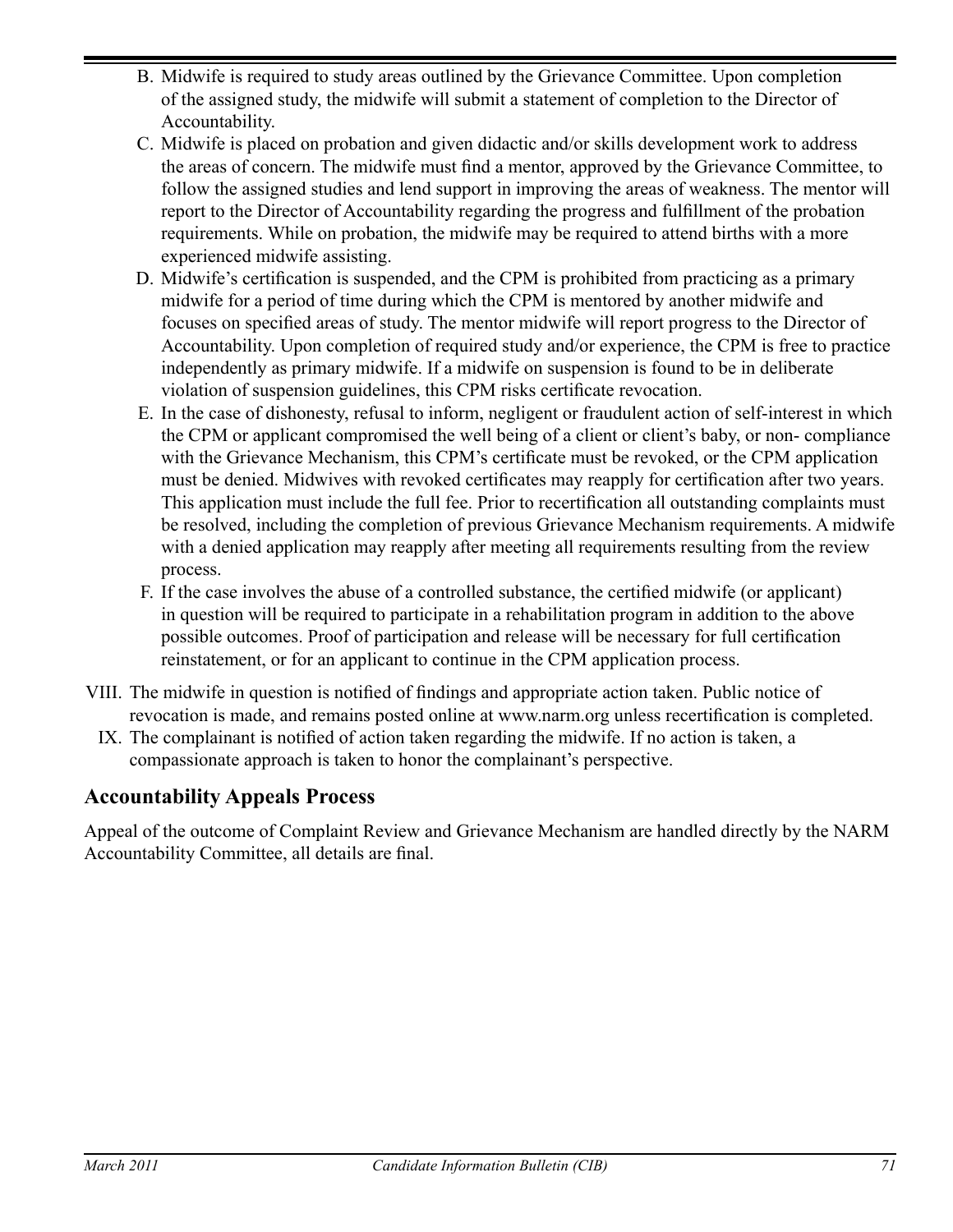## **NARM Policy for Printing Notice of CPM Revocation**

NARM will print public notification of a midwife's CPM revocation in the following places:

- NARM website
- *• CPM News*

The notification will be printed as follows:

The North American Registry of Midwives Board has revoked the CPM credential from (midwife's name). (midwife's name) may no longer refer to herself as a NARM CPM, Certified Professional Midwife, or CPM, and is advised to honestly and responsibly inform current and prospective clients that her CPM credential has been revoked.

According to the Candidate Information Bulletin, "In the case of dishonesty, refusal to inform, negligent or fraudulent action of self-interest in which the certified midwife compromised the well-being of a client or client's baby, or with noncompliance to the NARM Grievance Mechanism, this CPM's certificate must be revoked."

After two years, the midwife may re-apply for NARM certification by sending a letter of intent to NARM Applications. A request for the current CPM Application and a money order for \$50.00 (application packet fee) must accompany the letter of intent. Complete instructions will be sent to the applicant including the following:

- 1. To complete current General Application Form 100 and
- 2. NARM Certified Professional Midwife (CPM) Application.
- 3. The application fee (\$700 money order or Cashier's Check)
- 4. Documentation of continuing education IS REQUIRED AND must be current, dating from the previous CPM credential to the present.
- 5. All previous requirements originating from Peer Review findings must be completed prior to reinstatement.
- 6. Any complaints that have been received during the period of revocation must be heard by Peer Review and documented to the NARM Accountability Committee.
- 7. The Board may decide to implement an initial period of probation during which additional education or documentation requirements must be met. Failure to meet these requirements could result in suspension or revocation.
- 8. NARM may suspend or revoke the reinstated CPM credential through the NARM Grievance Mechanism.
- 9. A second revocation is permanent.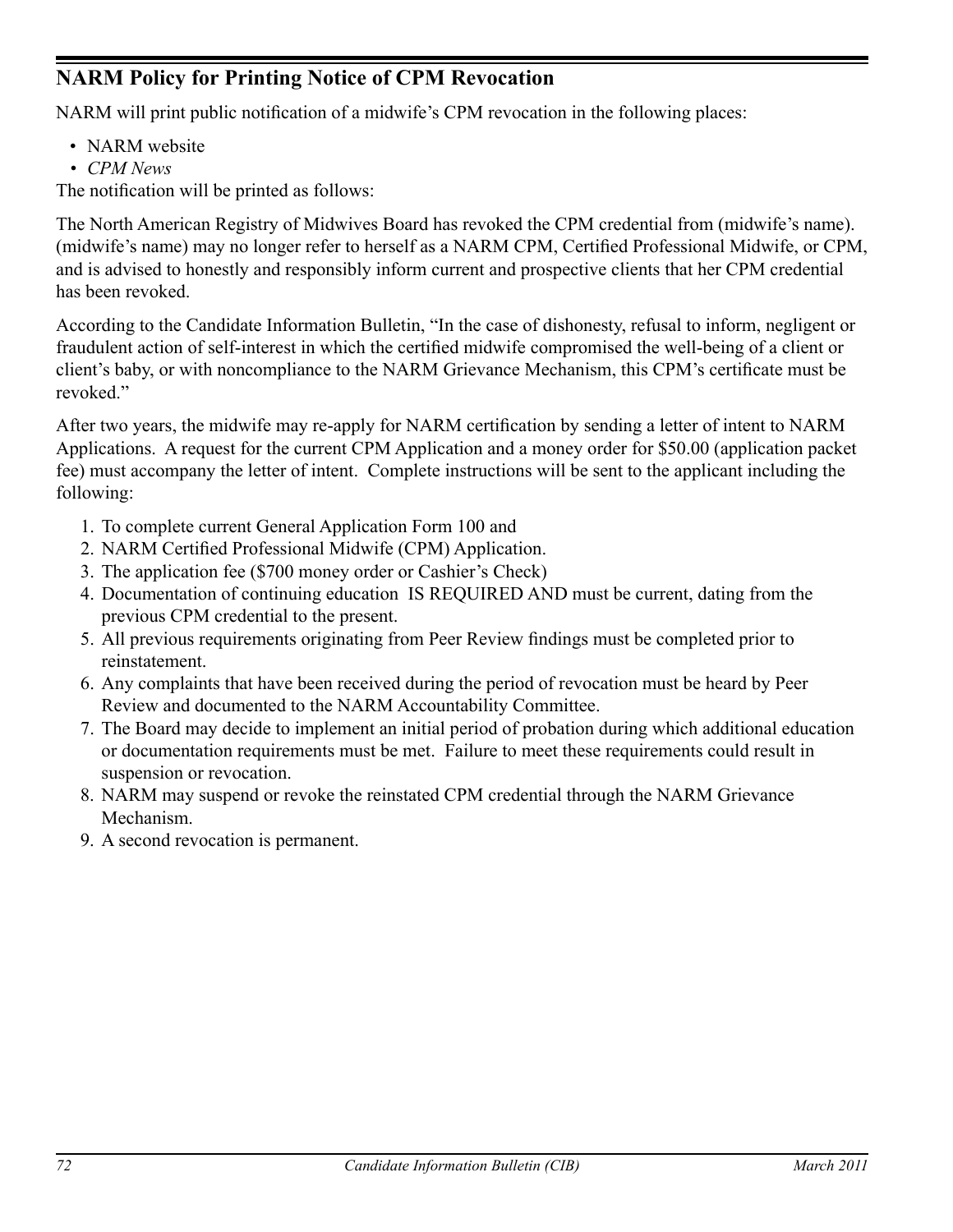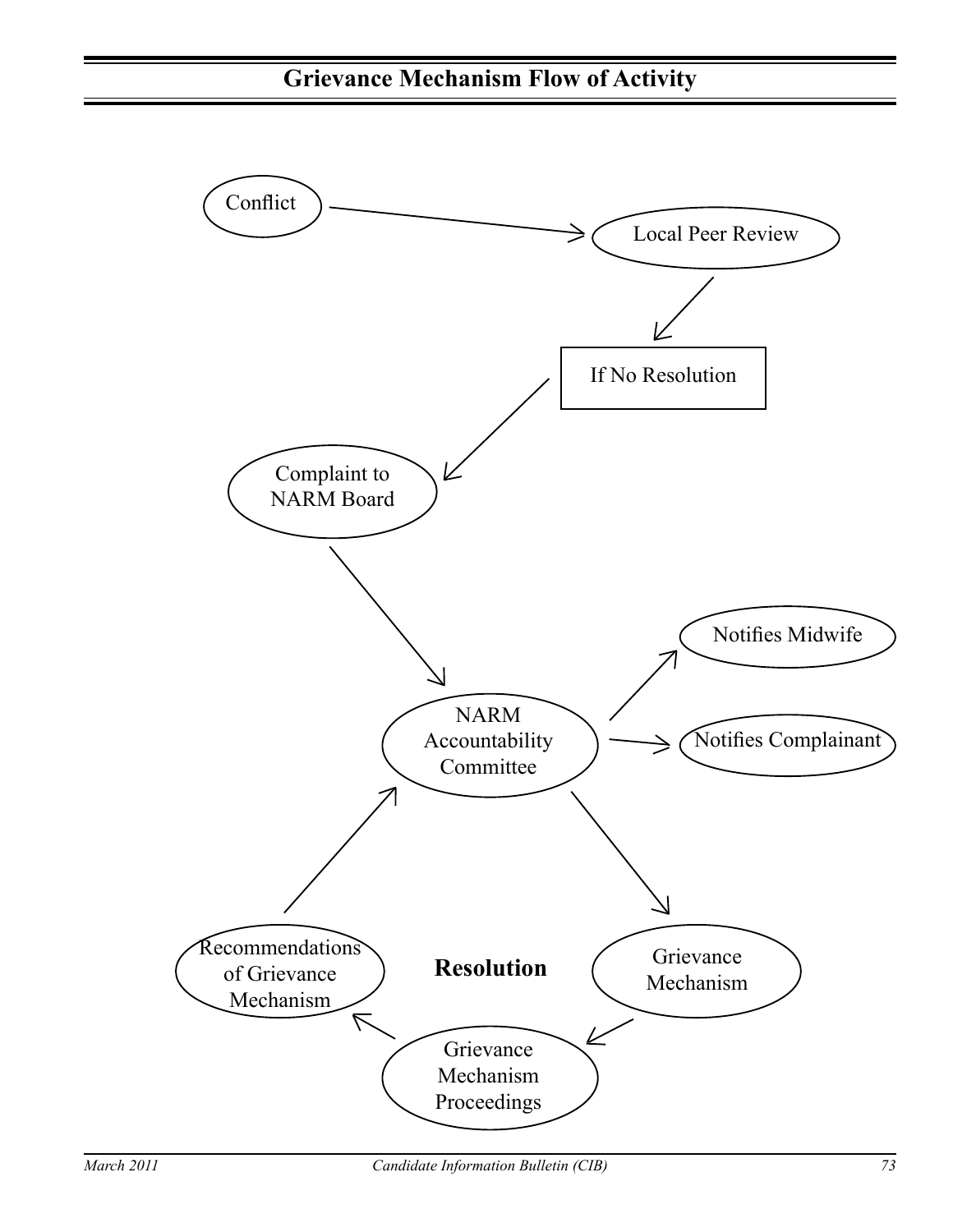## **Glossary**

As used in this process, the following terms shall have the meaning given to them except where the context clearly states otherwise.

**Academic exam**: North American Registry of Midwives Written Examination

- **Accountability**: Accountability is the check and balance system built into the certification process. Accountability includes continuing education, informed consent, peer review, complaint review, and the grievance mechanism.
- **ACNM**: American College of Nurse Midwives
- **Active participant**: Actively involved in the birth through providing labor support, charting, assisting, and participating in management decisions. Catching the baby should be a skill that is taught towards the end of the active participant period, but not counted as a supervised primary.
- **AMCB**: American Midwifery Certification Board (formerly the ACC)
- **Arbitration**: The hearing and settling of the dispute between parties by a third party who is agreed upon by both (all) disputing parties
- **Assistant**: Applicant or midwife attending both the mother and primary midwife without being in the primary role or having equal responsibility
- **Binding arbitration**: A type of arbitration prior to which all disputing parties agree to follow the outcome
- **Birth Center:** A facility, institution, or place—not normally used as a residence—which is not an ambulatory surgical center or a hospital or in a hospital, in which births are planned to occur in a home-like setting.
- **CAAC**: Certification and Accreditation Advisory Council
- **Certification**: NARM Certification herein defined unless otherwise specified
- **Certified Nurse Midwife (CNM)**: A midwife, who educated in both nursing and midwifery and having met the certification requirements, is certified by the AMCB as a CNM.
- **Certified Midwife (CM)**: A midwife who, having met the certification requirements, is certified by the AMCB.
- **Certified Professional Midwife (CPM)**: A midwife who, having met the certification requirements, is certified by NARM as a CPM.
- **Confidentiality**: Keeping private the information given
- **Continuing education**: Keeping up with new developments in the field of midwifery, upgrading skills, acquiring new information, and reviewing skills and knowledge
- **Continuity of care**: Care provided throughout prenatal, intrapartum and postpartum periods
- **Co-Primary**: Each midwife bears equal responsibility for the actions, inactions and collective decisions of her co-primary and herself.
- **Core Competencies**: Midwives Alliance of North America Core Competencies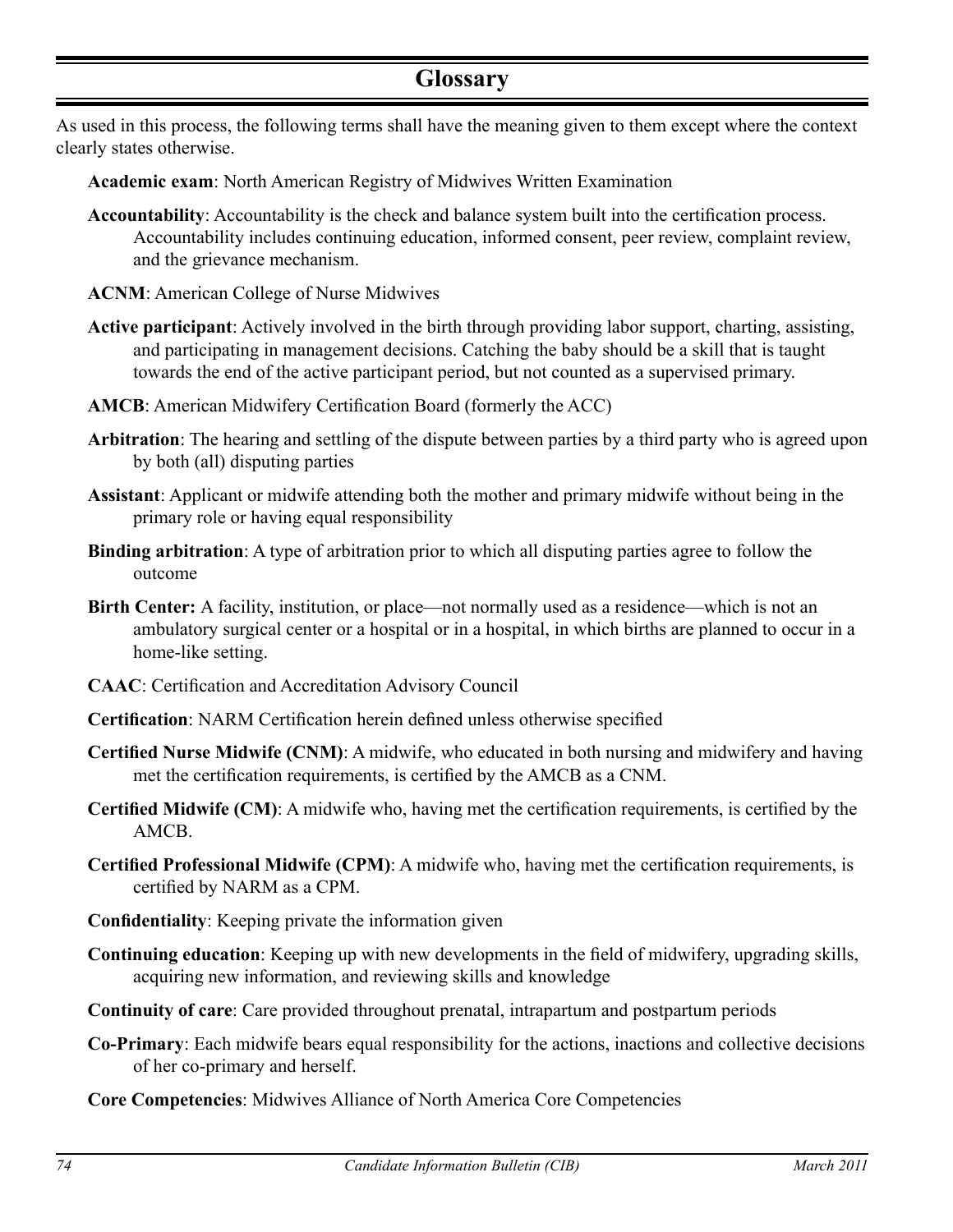### **Glossary, continued**

- **Eligibility**: Process by which one may seek and obtain certification based upon personal, program, organization, state or international qualifications
- **Emergency Care Form**: The Emergency Care Form is a form individualized for each client. It should include the clients name, address, phone number, hospital to which a client would be transported, telephone number of the hospital, any OBGYNs, Pediatricians, or Family Practice doctors, etc who may be involved in the care of the client or (the backup physician for the midwife) with their contact information, and any person that the client might want to be contacted in case of an emergency. Examples may be found at www.narm.org/careform.htm.
- **Fetal/Neonatal Death**: A death from 20 weeks intra-uterine gestational age to 28 days old
- **Grand Midwife**: A midwife who has been in practice before 1965
- **Grievance process**: The process used by the NARM Accountability Committee to handle formal complaints about a midwife
- **Immediate postpartum exam**: the examination done on the mother following the birth and up to 12 hours after the birth
- **Informed Consent**: Process of information passing from midwife to client regarding risks and responsibilities of choices made together
- **Initial Prenatal Exam**: intake interview, history (medical, gynecological, family) and physical examination
- **MANA**: Midwives Alliance of North America
- **MEAC**: Midwifery Education Accreditation Council
- **Mediation**: Process utilizing a third agreed upon party to bring about agreement or reconciliation among disputing parties
- **Mentor**: See Preceptor
- **Midwife**: One who attends a woman in childbirth
- **NARM**: North American Registry of Midwives
- **Newborn Exam**: A complete and thorough examination of the infant within 24 hours after birth
- **Out-of-hospital Birth**: A planned birth in a home, freestanding birth center, or other location independent of a hospital
- **Peer Review**: Process utilized by midwives to confidentially discuss client cases in a professional forum. It includes support, feedback, follow-up, and learning objectives.
- **Postpartum Exam:** A physical, nutritional and socio-psychological review of the mother and baby after 24 hours following the birth, and does not include the immediate postpartum exam
- **Practice Guidelines:** Practice guidelines are a specific description protocols that reflect the care given by a midwife, starting with the initial visit, prenatal, labor/delivery, and immediate postpartum, newborn exam and postpartum care. Practice Guidelines should include an explanation of routine care and protocols for transports.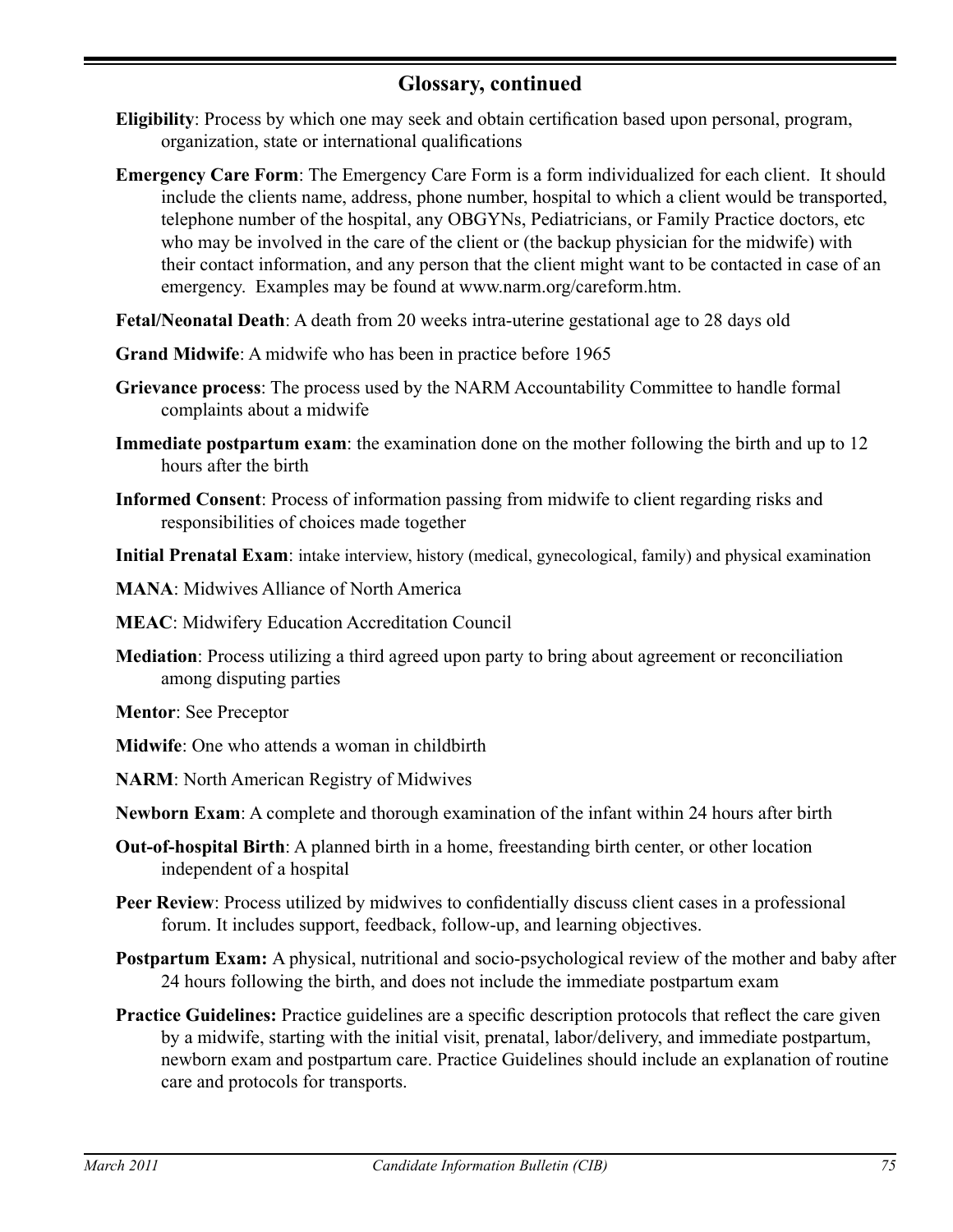## **Glossary, continued**

- **Preceptor**: A primary midwife who is responsible for the birth and is physically present in the same room while supervising the applicant
- **Prenatal Exam**: A complete and thorough routine examination, counseling, and education of the pregnant woman prior to birth
- **Primary Midwife/Care Provider**: One who has full responsibility for provision of all aspects of midwifery care (prenatal, intrapartum, postpartum and newborn) without the need for supervisory personnel
- **Primary under Supervision**: An apprentice midwife who provides all aspects of care as if s/he were in practice, although a supervising midwife has primary responsibility and is present in the room during any care provided.
- **Protocols**: See Practice Guidelines
- **Qualified Evaluator**: A NARM Qualified Evaluator (QE) is an experienced Certified Professional Midwife (CPM) who has been trained and currently qualifies to administer the NARM Skills Assessment.
- **Security Guidelines**: Standards that insure quality proctorship and confidentiality at test sites.
- **Special Circumstances Applicant**: An individual with special or non-conventional training, experience and needs.
- **Special Circumstances Committee**: The Special Circumstances Committee evaluates alternative ways of documenting that the applicant has indeed met the requirements for certification.
- **Standards and Qualifications**: MANA Standards and Qualifications for the Art and Practice of Midwifery
- **Standards of Practice**: See Practice Guidelines
- **State Licensed/ Certified/ Registered**: A midwife who has been licensed/certified/registered by the appropriate state governing body
- **Supervisor**: See Preceptor

**Witness**: Anyone other than the applicant present at a birth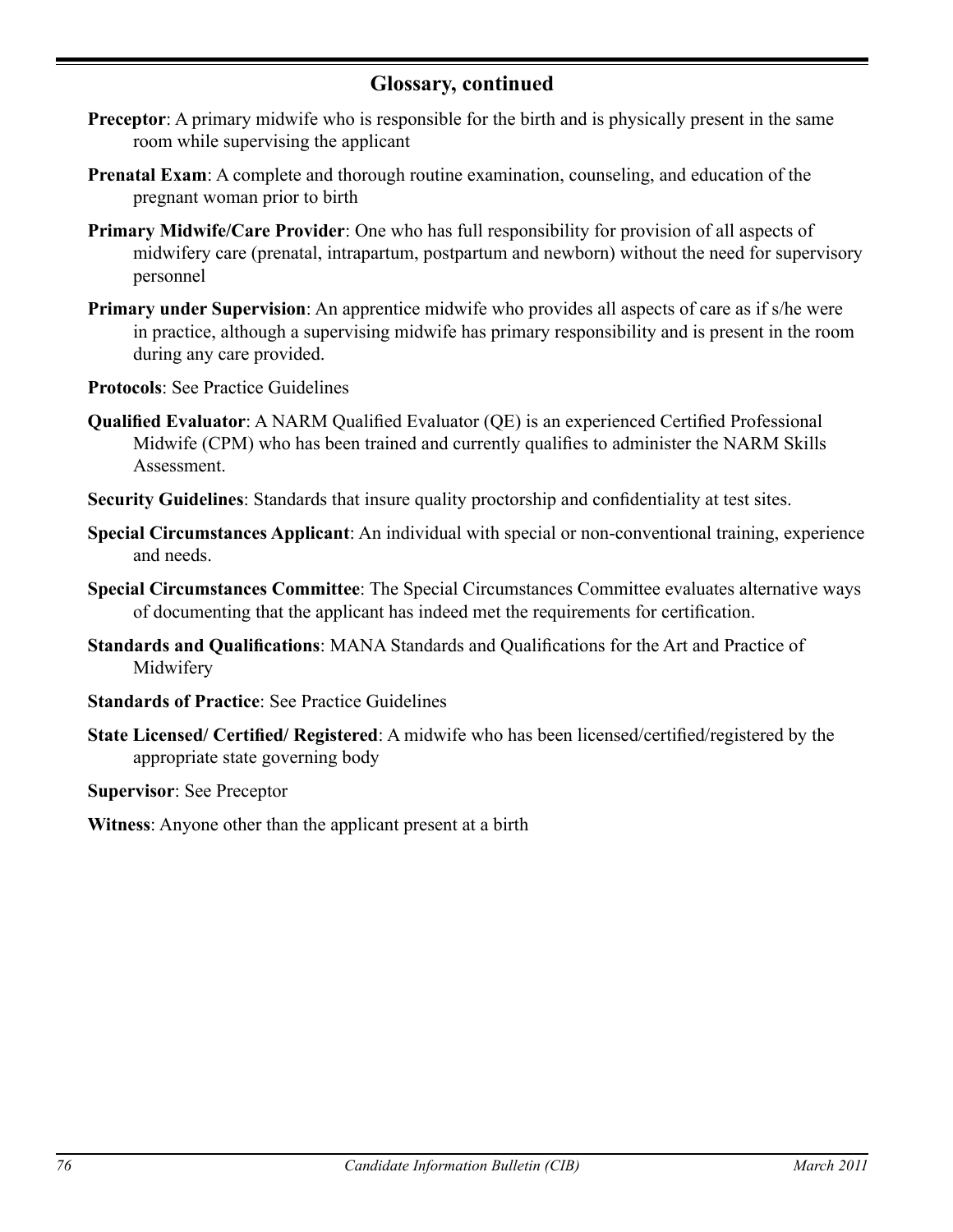Keep a record here of progress notes through the application process, such as when application information is received, test dates and locations, when and where to send fees, and any other information pertinent to documentation of education, experience, licensure, or certification.